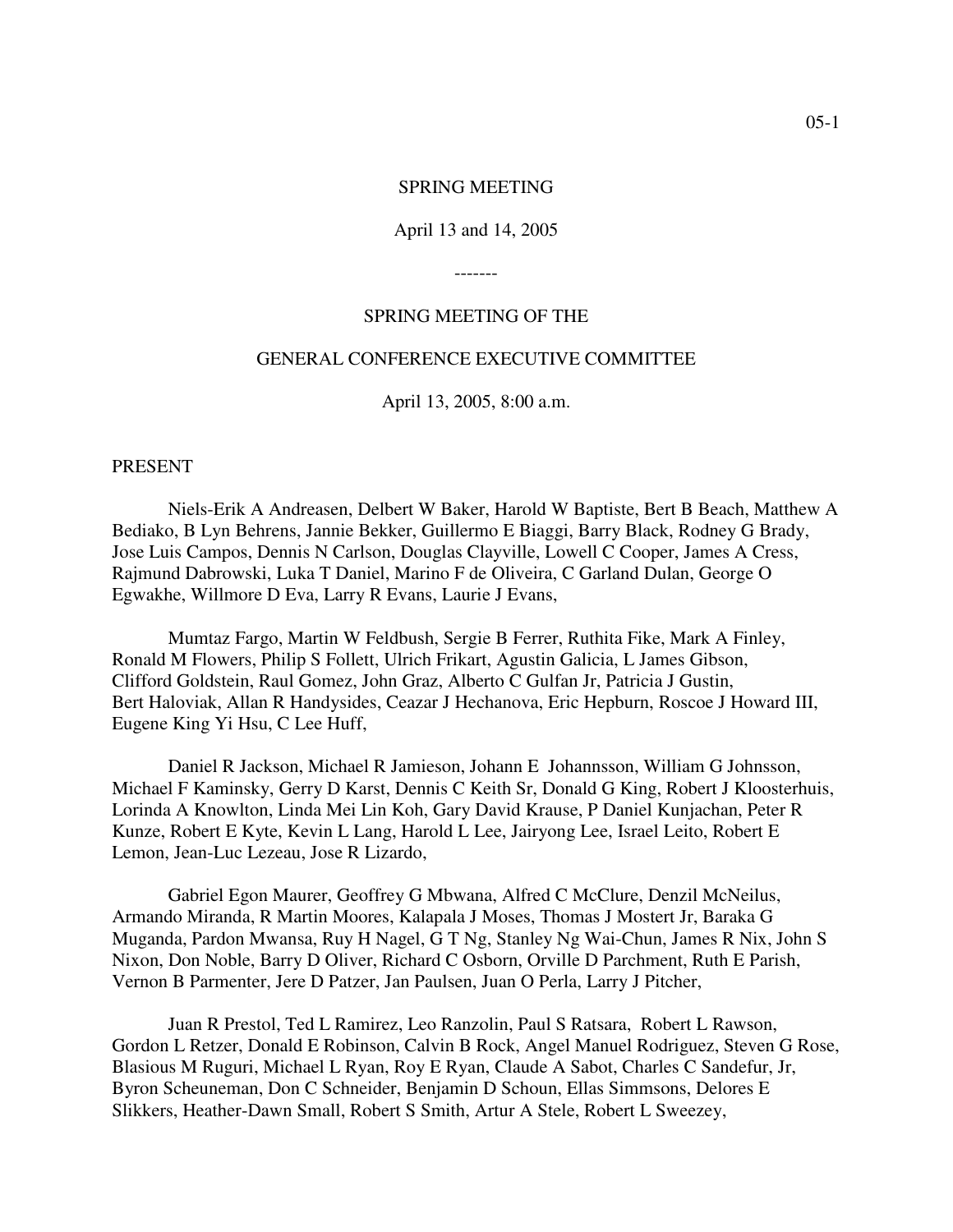$0.5 - 2$ April 13, 2005, a.m. GCC Spring Meeting

Mack Tennyson, G Ralph Thompson, Halvard B Thomsen, Max A Trevino, Filiberto M Verduzco, Gilbert Wari, D Ronald Watts, Bertil A Wiklander, Jeffery K Wilson, Neal C Wilson, Ted N C Wilson, Edward E Wines, Harald Wollan, Kenneth H Wood, Walter L Wright, James W Zackrison, Joel Zukovski.

### DEVOTIONAL

The devotional message entitled "A Rumor of Angels" was presented by William Knott, Associate Editor of the *Adventist Review.* Scripture quotations for 2 Kings 6:8-17 are taken from the Revised Standard Version.

Early morning walks are fine things, I have decided. There is a sweet serenity about a world still glistening with dew, a world where warblers can still be heard above the sounds of semitrailers on the highway. Life seems somehow balanced at 6:00 a.m.

I remember clearly the early morning walks my father and I would take when the family went camping in East Texas. It was a special time my brothers did not share, still curled up in their sleeping bags. Those minutes treading down the cool evergreen paths to the shore of the lake had magic in them for a six year old. And when the walk was highlighted by the sight of ospreys swooping down to fish in the bright lake, I knew my day would be alright.

Yes, early morning walks are fine things, unless you run smack into the Syrian army. And that is just what Elisha's servant did. He was probably ambling along, musing over the words to an early morning psalm, when out of the corner of his eye he caught the glint of something hard and metallic.

Now believe me, my friends, it is hard to continue your devotions when your pragmatic self is contemplating the hardness of spear points and sword tips. It is a little bit difficult to continue meditating when you discover that the Syrian archers are taking practice shots in the woods—and you are the target.

In a word, Elisha's servant was terrified. I can imagine that the sleepy old gatekeeper at the walls of Dothan had never in his whole life seen anyone run up the steep path to the city in shorter time. It somehow increases your nimbleness to know that at any moment some casual Syrian archer may let fly at you with an arrow.

When his servant scrambled to the rooftop to look out over the walls, I am sure the servant's heart beat even faster. It was not just a hunting party of Syrians he had met in the woods. No, an entire army of Syrian soldiers completely surrounded the city, drawn up in formation, with footmen and chariots and prancing horses and banners that snapped in the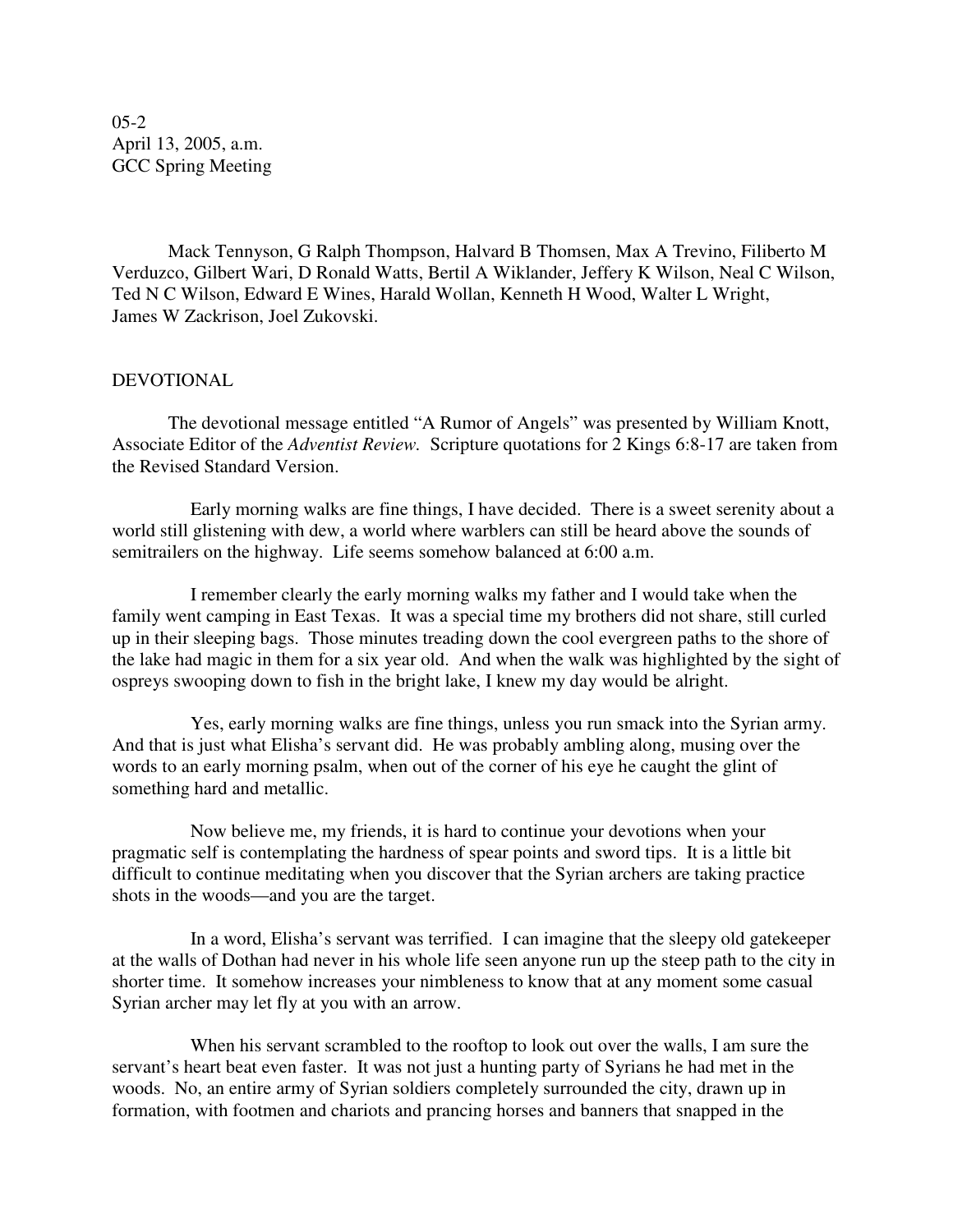05-3 April 13, 2005, a.m. GCC Spring Meeting

morning breeze. Dothan, being the size it was, probably took several thousand soldiers to surround the city. It was enough to wreck a man's whole day.

Our passage tells us that the Syrians meant business. They had a grudge to settle with a certain resident of Dothan who had been spoiling all their plans. Whenever the king of Syria made plans to ambush the Israelite army or seize the Israelite king, he found that his prey had been forewarned and had already escaped. As all evil men eventually will, he grew suspicious of even his closest friends and advisers. There was a traitor in the palace, he said, and he would stop at nothing until he saw the informant's head upon a stake beneath his garden wall.

Perhaps fearing for their own heads, his advisers rushed to tell him who the traitor was—Elisha, the prophet, an unarmed, gentle civilian living in Dothan in neighboring Israel. So, heaping folly upon folly, Ben-hadad sent this huge task force to capture a single man.

The Syrians moved at will through the Israelite territory, it seems. Dothan was a mere twelve miles from the capital of the kingdom, Samaria, and we do not hear of any Israelite opposition to the raiding party. Now hundreds of spear points glistened in the sunlight; dozens of chariots rocked to and fro as horses grew impatient with the wait; and hundreds of skilled archers were staring down feathered shafts at the rooftops of Dothan.

I am fairly sure that Elisha must have tried hard to hide a smile as his terrified servant dragged him to the rooftop to see what peril they were in. I can imagine Elisha must have felt a bit flattered too. After all, what a compliment the forces of evil were paying to his power and influence. One well-armed determined soldier would have been enough to capture this quiet prophet in the hand-me-down camel's hair cloak. They sent several thousand! Did they really think he was that important?

But for the moment, the thing to do was to quiet this terror-stricken servant of his who was already imagining just how long it would take to bleed to death from Syrian stab wounds. With a wail of horror, his servant pointed to the enemy hosts beyond the wall and cried, "Alas, master what shall we do? What shall we do?"

Elisha might very well have argued with his fearful servant that he was foolish to be carrying on like that. Elisha might have easily recited to him the stories of God's deliverance at the Red Sea, at Jordan, and at Jericho. The servant undoubtedly already knew all of those stories, for every good Hebrew knew them well. He was still afraid. So Elisha did not chide him, he did not rebuke him, nor did he scold him. He waited a moment and said in a soft whisper, "Fear not, for those who are with us are more than those that are with them."— 2 Kings 6:16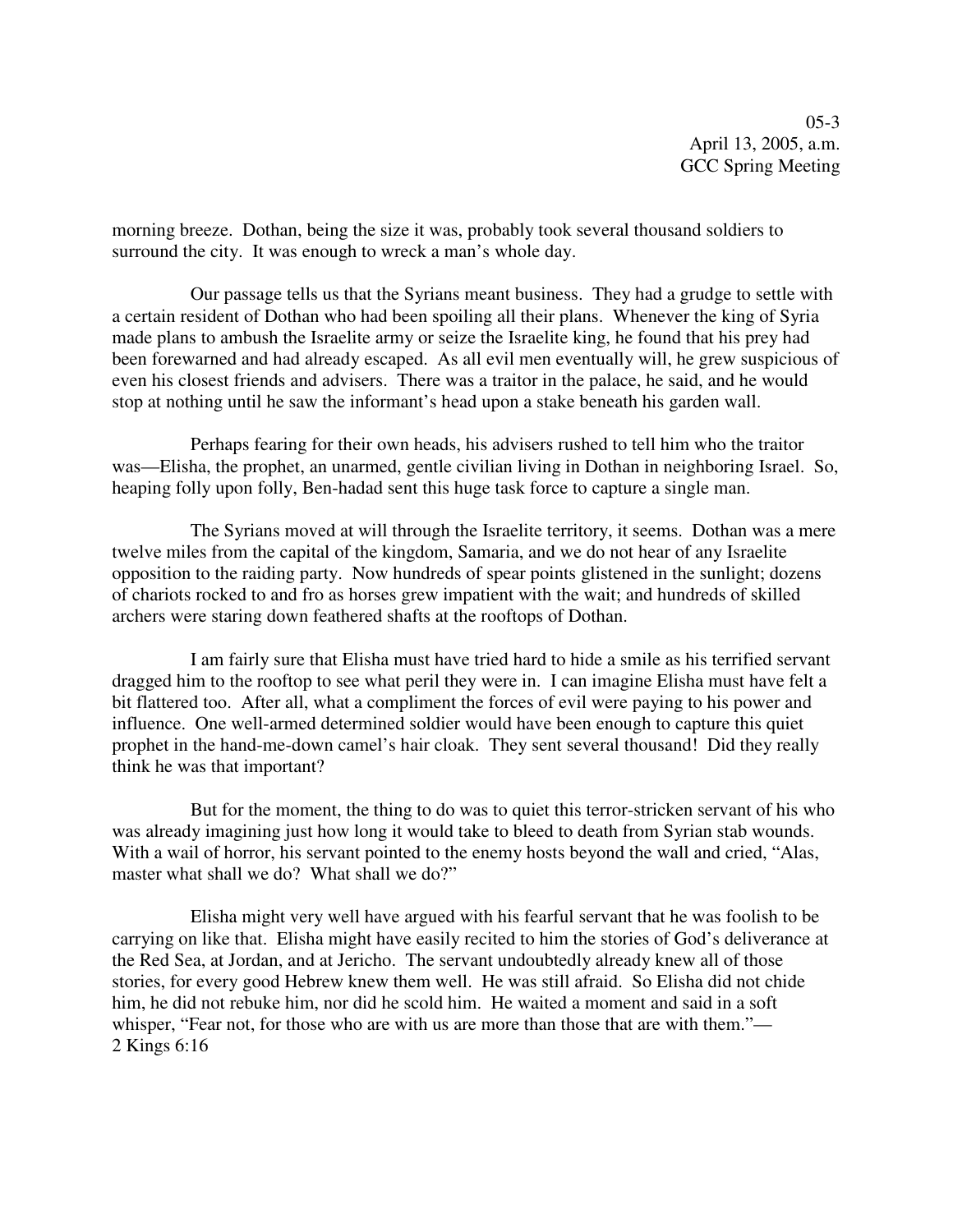05-4 April 13, 2005, a.m. GCC Spring Meeting

Fear not? Oh, that was all very well and good for Elisha to say. After all, he would be a great prize for the Syrian king. He would probably end up with a good job offer working for the other side. But do you know what they did to servants? It was too awful to think about.

His master had said something else: "Those who are with us are more than those who are with them." What kind of sense did that make? There were several thousand Syrians down there below the city walls, armed to the teeth and noted for nastiness. There were only two of them on a lonely housetop. Why, even if you rallied all the able-bodied men in Dothan, you would still have only fifty or sixty men. When you added everything up, now was not the time to be the servant of the man at the top of Syria's most wanted list.

Somewhere in those moments of hesitation and fear, Elisha must have realized that the only way to calm this anxious young man was for him to see what the prophet already clearly saw. So Elisha prayed and said, "Lord, I pray thee; open his eyes that he may see."— 2 Kings 6:17

"The Lord opened the eyes of the young man, and he saw; and behold, the mountain was full of horses and chariots of fire round about Elisha."—2 Kings 6:17

There was nothing wrong with that young man's vision as the world judges ordinary vision. For all we know, his eyesight was a perfect 20/20. When a man is looking at the swords that may eventually kill him, his eyesight is always remarkably keen. That servant was as alert and attentive and observant as any one of us is here today. But the vision required of him that day needed to be better than 20/20. To see the situation as it really was required a kind of vision which that young man did not yet possess. It required the eyes of faith—so Elisha prayed, "Lord, I pray thee, open his eyes."

When the eyes of the servant were opened to see things as they really were, the difference was as dramatic as between sleeping and waking. Oh, yes there were still soldiers around the city, but what soldiers! Oh yes, there were still chariots drawn up around Dothan, but what chariots! Dazzling golden beings on fiery red horses, filling the air with speeding chariots that never made a sound! Hundreds and thousands of heavenly footmen crowding the skies, looking for a chance to do battle with the forces of darkness. This was a sight for sore eyes, for it was a sight that devoured fear. It was a vision that conquered despair. Who can be afraid when victory is certain? Who can quail when the hosts of heaven are always by your side?

The answers to those questions today, my friends, are that "We can," and "We do." We are the fearful men and women. We are the modern Christians. We are even the administrators and pastors and church leaders who have frequently allowed what can be seen to destroy our faith in what cannot be seen by human eyes. We are the men and women standing on the lonely rooftops of our lives and our careers and our churches and our conference offices, and we are looking out at the hosts of difficulties encamped around us. We are afraid, my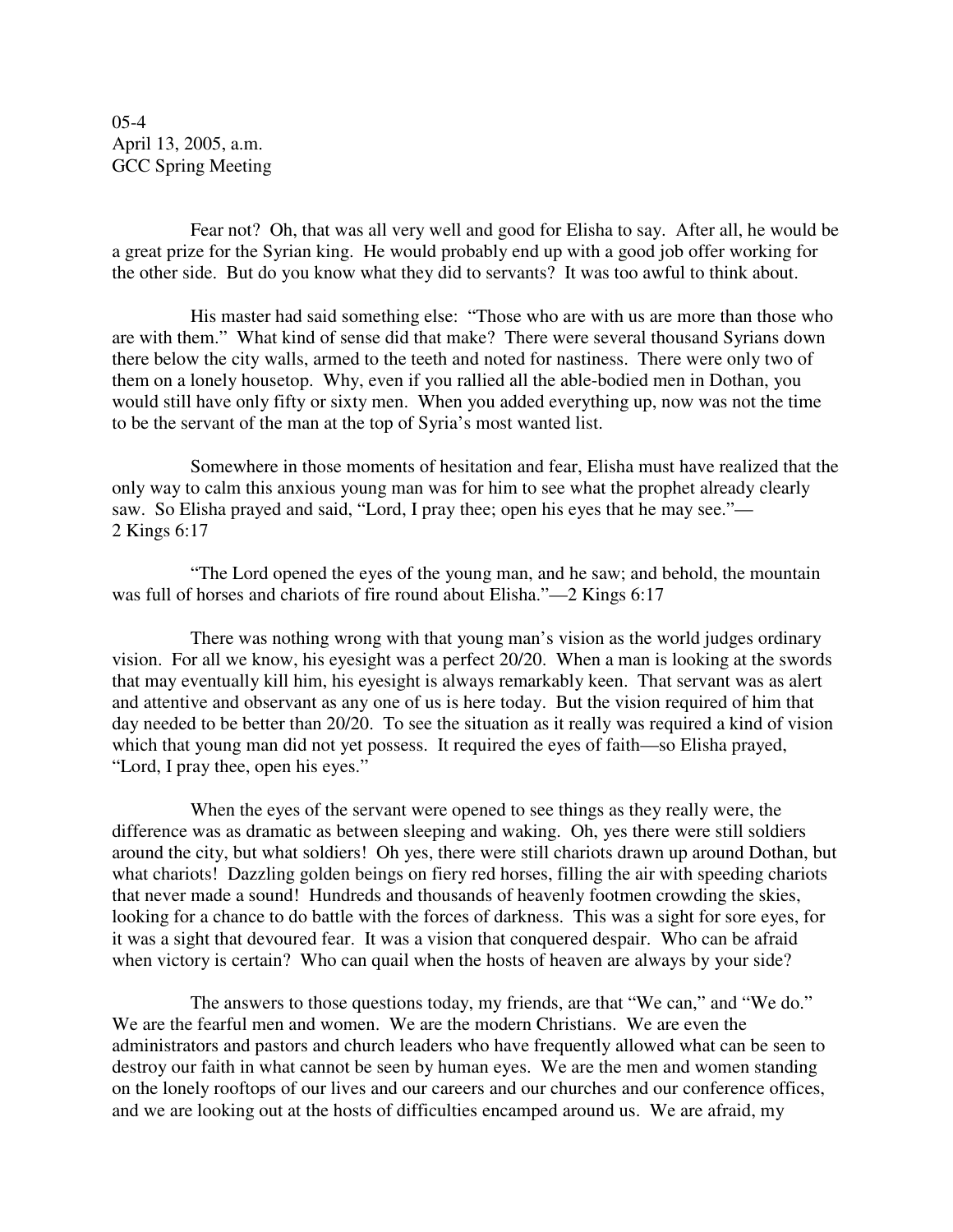$0.5 - 5$ April 13, 2005, a.m. GCC Spring Meeting

friends. We are frequently afraid that our little fortresses will crumble at the onslaught of the enemy.

If you do not believe me, then go visiting in the pastoral districts of any Seventh-day Adventist conference that you know. An afternoon's confidential talk with a pastor or two should convince you. Several hours at a staff meeting at one of our academies will make the point. An hour with any honest administrator will show you what I am talking about.

Look with me into the eyes that speak eloquently of anxiety and fear and pain. See the pastors in district after district who struggle to simply keep up with the mounting demands of church members on their time and on their energy. Listen to them tell you with tears in their eyes how much they would like to get away from it all—just for a while, just for a rest. See the leaders in our institutions who are discouraged by the mounds of "administrivia" they must deal with when all they really want to do is to grow the kingdom of God.

See the anxiety of the treasurer who lies awake at night considering cruel choices that should never have to be made in the church of God: cutting pastoral salaries or trimming evangelistic budgets. Notice the pastor's wife in the foyer who can barely hide her tears as she agonizes over a marriage in which her husband's work seems to have become his mistress.

Watch the departmental director who comes to work each morning with a heavy heart because his children are not even close to walking with the Lord. Feel the woundedness of the administrator whose motives and skills were attacked at the last committee or the last constituency meeting. In the words of the poet, "The world is too much with us."

This present evil age crowds close about us as we stand on the rooftops of our lives and count the Syrian host. What is the Syrian host in your life? Is it financial problems at home that make you wonder if you really can afford to keep your children in Christian education? Is it the private sin in your life whose power seems so massive and so overwhelming that you fear you will never be free from it?

Is it that church colleague of yours who regularly belittles you or dismisses your best ideas? Is it that unconquered tongue of yours that destroys relationships with those you would most like to be your friends? What is your Syrian host? Is it the temptation to become bitter when you discover that even when you are a leader working for God's church, there are still injustices and inequities, and people still get hurt?

From a human point of view, my friends, when we consider the forces of discouragement arrayed against us, when we count the Syrian host, it is a wonder from a human point of view that we are ever free from fear. It is a time that could drive even the boldest administrator to tears. I am not going to speculate on which of you here is the boldest. The hard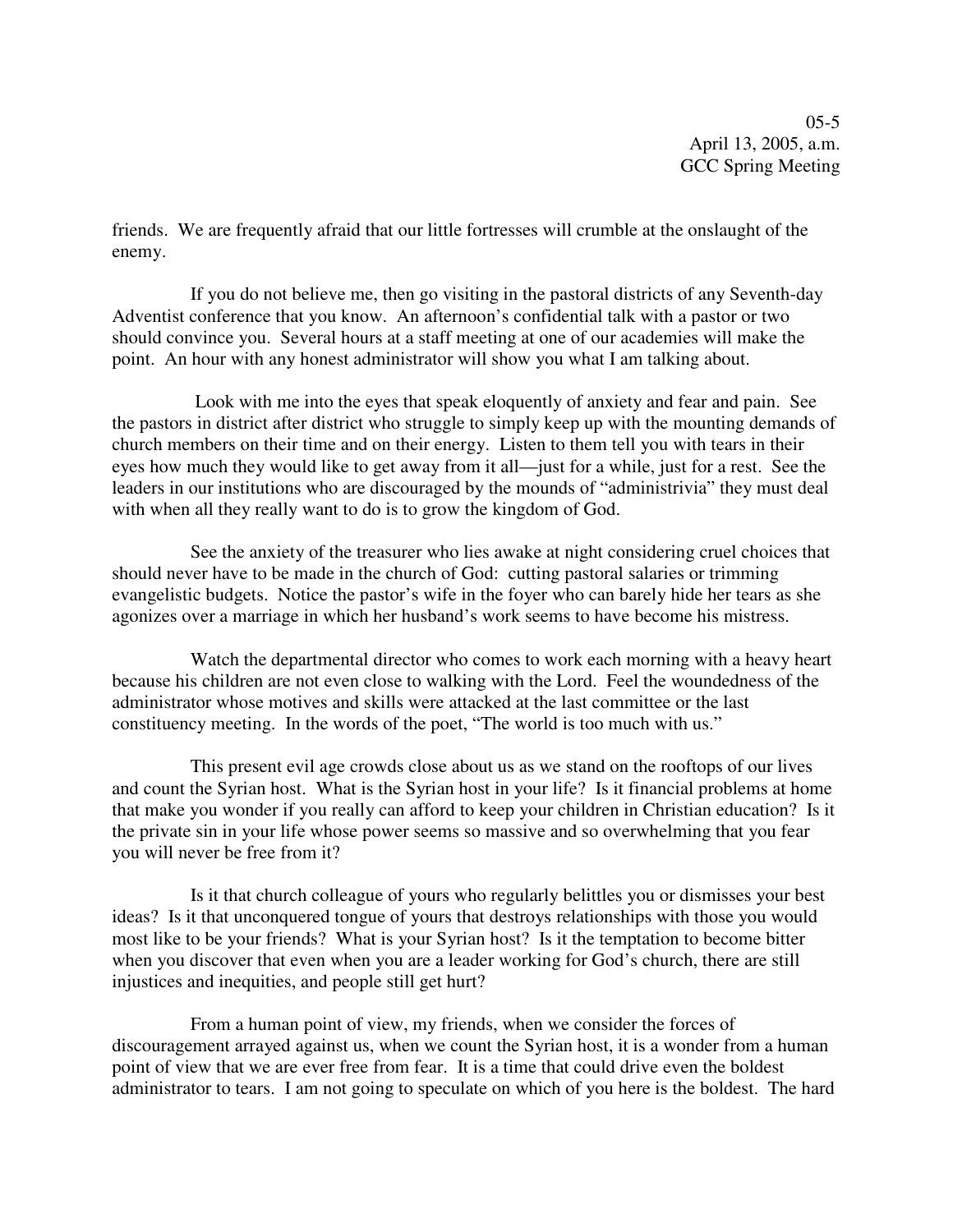05-6 April 13, 2005, a.m. GCC Spring Meeting

spear points of doubt and disillusionment glitter in the morning light, and we begin to make the subtle compromises that are the first signs of impending surrender.

If the story ended there, my friends, we would be, as the apostle Paul says, of all people most miserable. Defensive Christianity is hardly worth the effort; it is certainly not what Jesus intended. We serve neither God nor the world by retreating into our little citadels of faith and preparing ourselves for siege warfare. Kingdoms are not conquered from behind castle walls when the drawbridge is up.

The tyranny of what is immediately perceived by our senses can be broken. In the passage that we read this morning, we find that the earnest prayer of God's prophet opened the eyes of one who was a captive of fear and allowed him to see things as they really were, not as they seemed.

For that is the crux of the story. You have not seen all there is to see until you have counted God's army too. It is an illusion of the greatest magnitude to judge only by what appears to human sight. Unfortunately, it is an illusion that has captured the minds of many in this church today, including many administrators and pastors, as well as many church leaders. It is a trick of the enemy to cause you to see only the Syrian host spread out on the plain below, proud and strong in the morning light.

Until you have seen the hosts of God Almighty covering the sky in dazzling chariots of fire, ready to answer the feeblest prayer of the feeblest saint, you have seen only half the picture.

One ancient military leader, hearing that his men thought themselves too few to go into battle against a horde of the enemy, demanded of them, "How many men do you count me for?"

It is a question that demands an answer of God's people today—"How many do you count God for?" How many do you count His angels for? Do you think His power is not sufficient to more than match the forces of darkness crowding in about your life? Why then, you impugn His mighty arm—you call Him weak who spoke worlds into existence? Is God no bigger than your colleague? Is God no stronger than your temper? Is God not equal to that critical church deacon? Is God no match for the demon of bitterness and discouragement? Has God somehow surrendered His ownership of the cattle on a thousand hills?

The Word of God makes it abundantly clear that God is always "more." As the poet Annie Dilliard has reminded us, "There are angels in those fields," too. The fact that you have never seen an angel in the 21st century says nothing about their ultimate reality. The deaf man does not hear the thunder, the blind man does not see the flash of lightning, but they are real nonetheless.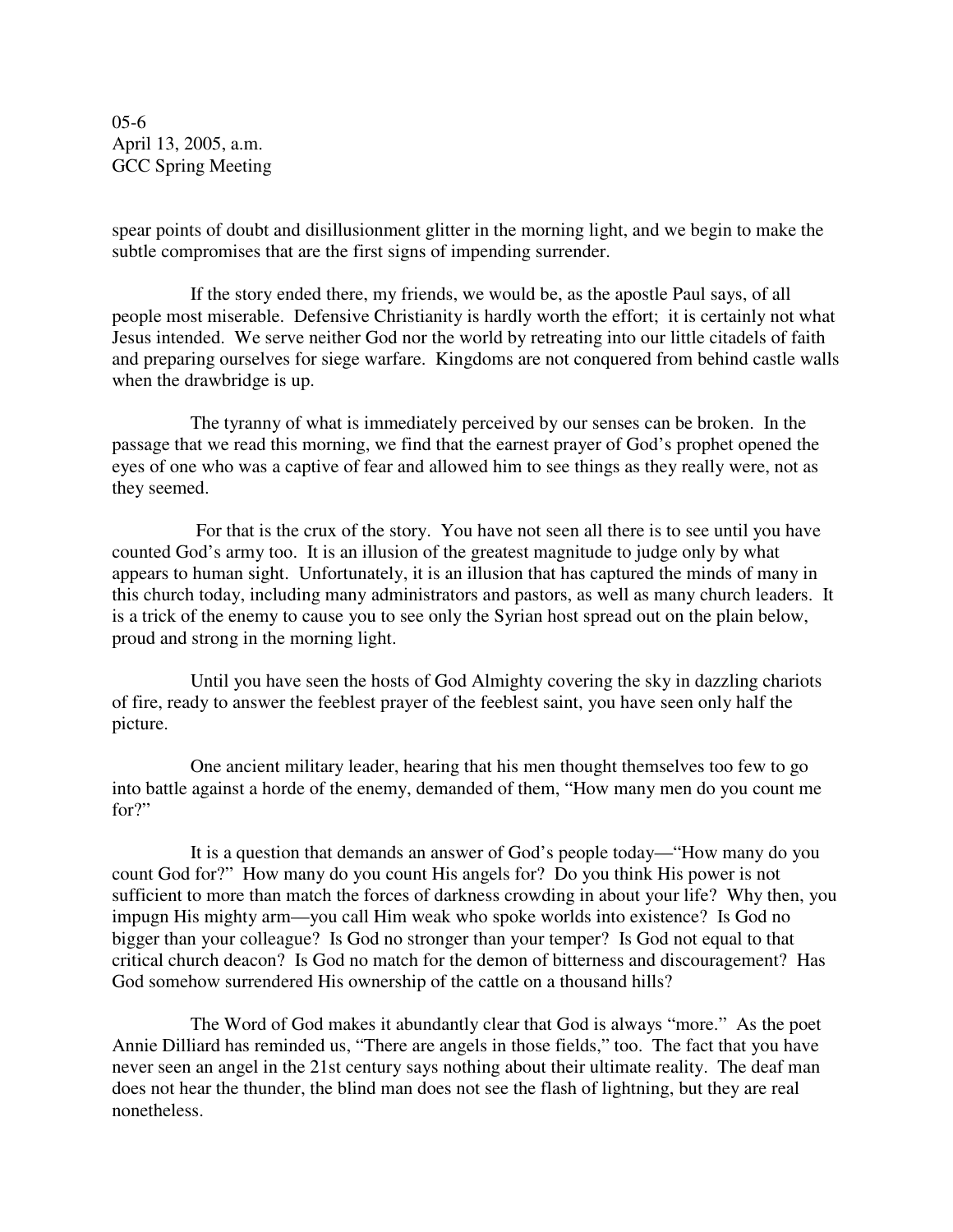05-7 April 13, 2005, a.m. GCC Spring Meeting

The fact that we are fearful, anxious Christians and have not grasped the enormity of power available to us through prayer does not change the reality of angels moving continually between this planet and the throne of God. The horses and chariots of fire are still there, whether we see them or not.

We have become so used to seeing only what is plain to ordinary vision that we have rarely used those "eyes of faith." But while the world insists that "seeing is believing," our religion—the Christian religion, the Seventh-day Adventist faith, the testimony of the remnant declares "believing is seeing." Some things have to be believed in order to be seen.

Our daily prayer must be, "Lord, open our eyes that we may see." We are not asking God to make something appear that was not there before. We are asking for the faith to see what has always been there—the shining hosts of the Lord Jesus surrounding every leader's study and every church board room and every conference office and every division meeting room around this globe.

When you pray for God's special help and power, I do not believe that He adds even one more angel to your company than was there before. Your prayer instead makes you conscious of their presence. It makes you certain of their invincible power because they are the servants of an invincible God. And you find courage when you pray, for you feel the brush of wings.

How many angels crowd around the praying pastor or administrator? Who knows? But certainly more than enough to say that it would be impossible to fear devils or wicked men if we could see them clearly. This is not a calculation the world could possibly include when it estimates the strengths of Christians.

Tell your psychiatrist that you see a host of shining angels encamped above the media towers of this building and he will keep you for what is politely known as "observation." The world cannot understand the realm of faith: it calls angels "illusions." It mocks the man or woman who claims to see more than appears to human sight.

Here we stand to great advantage. For with the second sight of faith, we can clearly understand both the kingdom and the world. We call the world's belief in armor and muscle and tanks and guns and multi-national corporations "illusion." We call the world's trust in market indices and spreadsheets and IPOs (Initial Public Offering) a mirage. We pity the person who can see nothing more than what appears to human eyes.

Three hundred seventy-five years ago, the scholarly world still believed that the earth was the center of the solar system, that our sun and all planets orbited around this globe. I might add that was not the only time in three hundred and seventy-five years that the scholarly world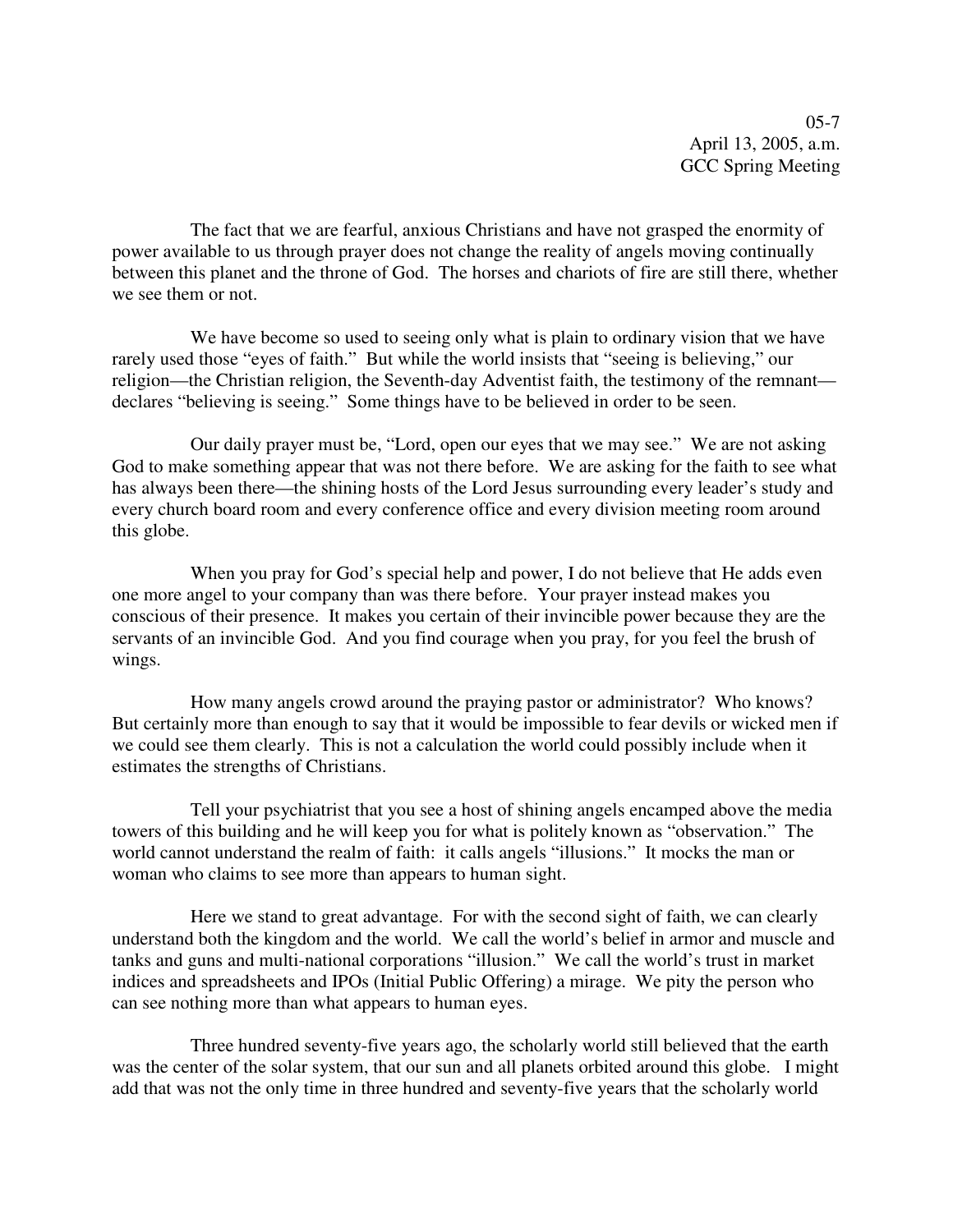05-8 April 13, 2005, a.m. GCC Spring Meeting

has gotten it wrong. Then a man named Galileo pointed a telescope at the heavens and confounded the wisdom of the ages.

Galileo did not create the moons and planets that he saw through that lens: they had always been there, though hidden to the naked eye. Galileo's observations rocked the world and revolutionized the science of astronomy—all because one man found a second sight; one man found a longer view; one man gained a vision of things as they really are, and not as they seemed.

The vision of things as they really are will always disturb the world, for the world has made all of its calculations as though there were no God, as though there were no kingdom to come, as though there were no shining hosts in chariots of fire arrayed upon the mountainside.

The world counts only the Syrian host. It does not know and cannot know, the truth which makes each Christian heart beat strong with certainty—"For those who are with us are more than those who are with them."

I live with confidence, my friends, because I know the truth that sets me free. There are angels in these fields.

"For the angel of the Lord encamps around those who fear him"—and what does He do? He delivers them!

Jan Paulsen, Chairman, called to order the first session of the 2005 Spring Meeting.

-------

Prayer was offered by Thomas J Zirkle, Associate Director of the Health Ministries Department of the General Conference.

### MISSION STATEMENT OF THE SEVENTH-DAY ADVENTIST CHURCH

The Mission Statement of the Seventh-day Adventist Church was read by the Secretary of the business session.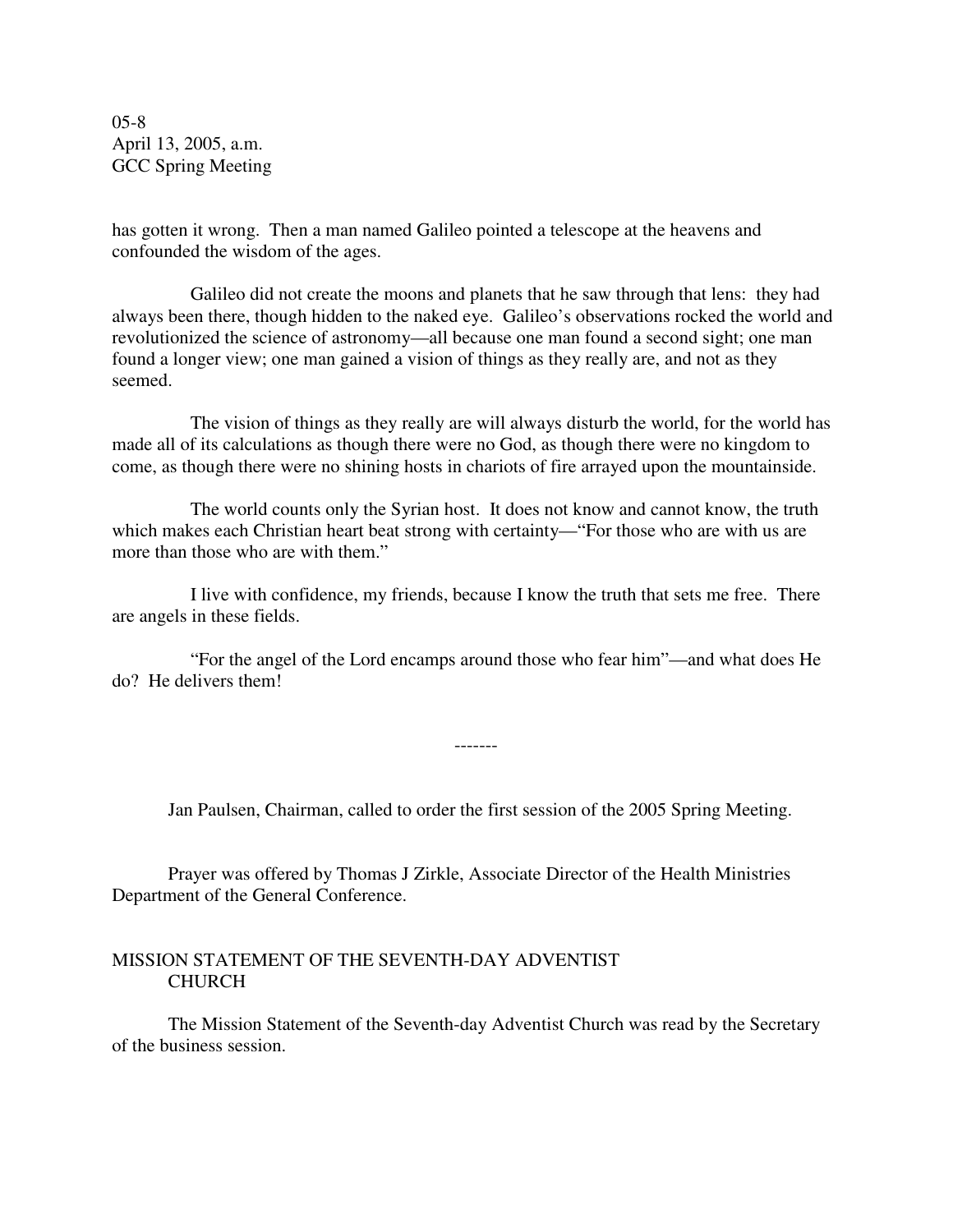05-9 April 13, 2005, a.m. GCC Spring Meeting

### PRESIDENT'S OPENING REMARKS

The Mission Statement defines our focus. This mission is the reason we meet in council. I would like to welcome everyone who is here today, including the members from the General Conference Ministries and Services Review Commission who are invited to stay for the 2005 Spring Meeting.

Also, I would like to recognize Donald R Sahly who has just accepted a position to be the President of Home Study International—it is good to have you here today.

This morning, we will be receiving the Treasurer's Report along with the financial items that need to be considered by this body. This afternoon, we will take some time to hear the report from the General Conference Ministries and Services Review Commission. Since the agenda is not very long, any remaining items should be completed by noon tomorrow when the 2005 Spring Meeting will be adjourned.

### SEC/ADCOM/GCDO05SM/05SM to LRE

### 131-05G SPRING MEETING - 2005—STANDING COMMITTEES

VOTED, To approve standing committees for the 2005 Spring Meeting, as follows:

### ADDITIONAL PERSONNEL TO STANDING COMMITTEES

Ted N C Wilson, Chairman Vernon B Parmenter, Secretary

Members: James A Cress, Roscoe J Howard III, Dennis C Keith Sr, Orville D Parchment.

### NOMINATING

Jan Paulsen, Chairman Matthew A Bediako, Secretary

Members: Harold W Baptiste, B Lyn Behrens, Dennis N Carlson, Lowell C Cooper, Luka T Daniel, Larry R Evans, Laurie J Evans, Mumtaz Fargo, Mark A Finley, Ulrich Frikart, Agustin Galicia, Alberto C Gulfan Jr, Eric Hepburn, Roscoe J Howard III, Eugene Hsu, Daniel R Jackson, William G Johnsson, Gerry D Karst, Harold L Lee, Jairyong Lee, Lorinda Knowlton, Linda Koh,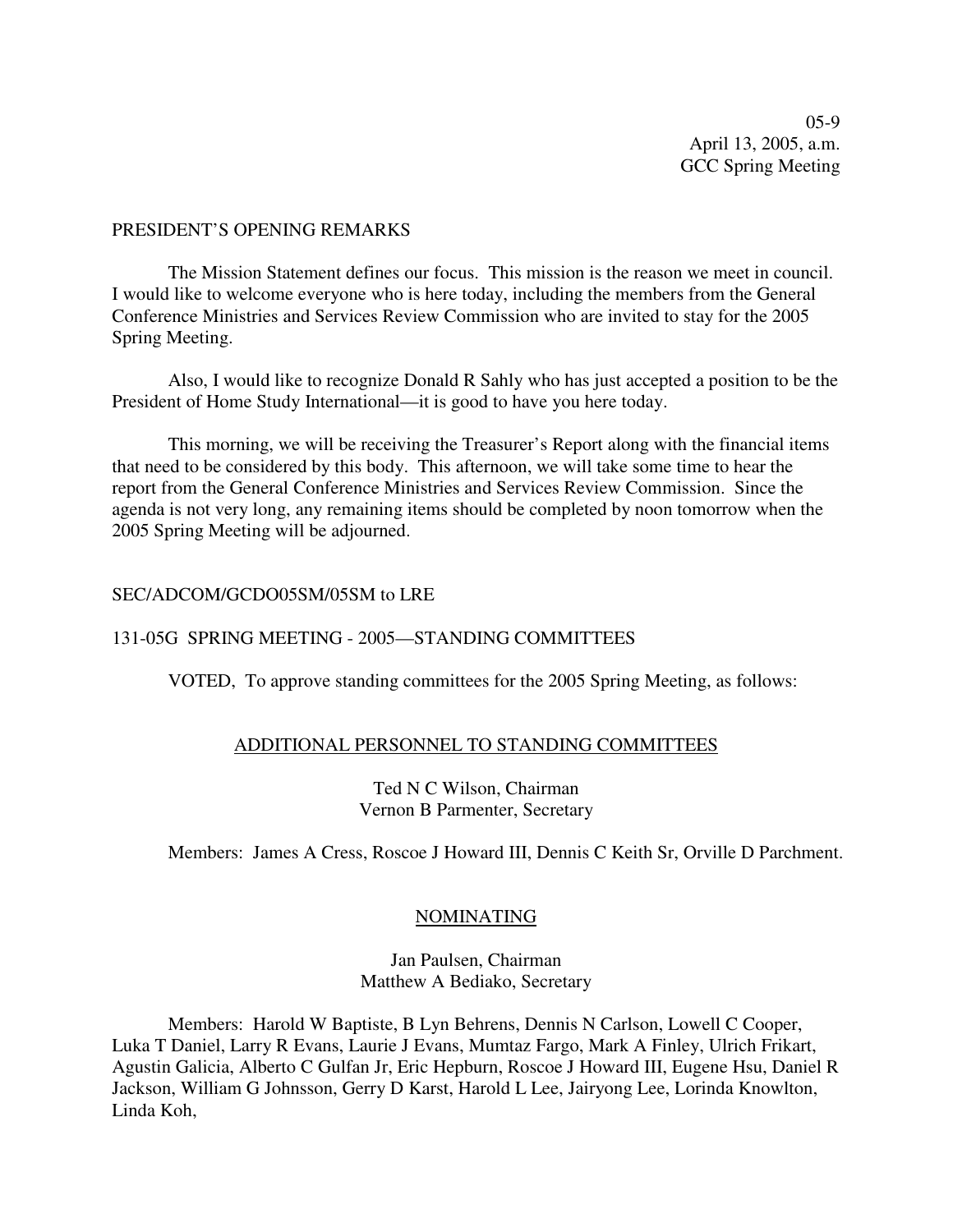$05-10$ April 13, 2005, a.m. GCC Spring Meeting

Israel Leito, Robert E Lemon, Geoffrey G Mbwana, Armando Miranda, Pardon Mwansa, Ruy H Nagel, John S Nixon, Juan R Prestol, Robert L Rawson, Steven G Rose, Claude Sabot, Charles C Sandefur Jr, Don C Schneider, Benjamin D Schoun, Dolores Slikkers, Robert S Smith, Artur A Stele, Heather-Dawn Small, D Ronald Watts, Bertil Wiklander, Ted N C Wilson, James W Zackrison.

### STEERING

Jan Paulsen, Chairman Larry R Evans, Secretary

Members: Harold W Baptiste, Matthew A Bediako, Jose L Campos, Douglas Clayville, Sherri Clemmer, Lowell C Cooper, Rajmund Dabrowski, C Garland Dulan, Mark A Finley, Agustin Galicia, Roscoe J Howard III, Eugene Hsu, William G Johnsson, Theodore T Jones, Gerry D Karst, Howard T Karst, Dennis C Keith Sr, Gary D Krause, Robert E Lemon, Jose R Lizardo,

Armando Miranda, James R Nix, Robert W Nixon, Orville D Parchment, Ruth E Parish, Vernon B Parmenter, Juan R Prestol, Donald E Robinson, Elaine A Robinson, Angel M Rodriguez, Steven G Rose, Michael L Ryan, Roy E Ryan, Claude Sabot, Charles C Sandefur Jr, Don C Schneider, Benjamin D Schoun, Heather-Dawn Small, Robert L Sweezey, Ted N C Wilson.

### GLOBAL EVANGELISM REPORT

Mark A Finley, a General Field Secretary of the General Conference and Director of the Center for Global Evangelism, reported on Global Evangelism.

Witness, mission, and evangelism are the essence of what the Church is all about. The Church is in the business of saving people. God had only one Son and He was an evangelist. The Scripture states, "The Son of Man has come to seek and save that which was lost."—Luke 19:10

The Seventh-day Adventist Church has placed a primacy on mission. Our hearts beat with a desire to share Jesus with a lost world.

From the Council on Evangelism and Witness, to The Center for Global Evangelism, to the Office of Global Mission and Global Mission Pioneers, to divisions, unions, conferences, local churches and institutions, to departments, to *Sow 1 Billion* and *Go 1 Million*, the Church is on the move.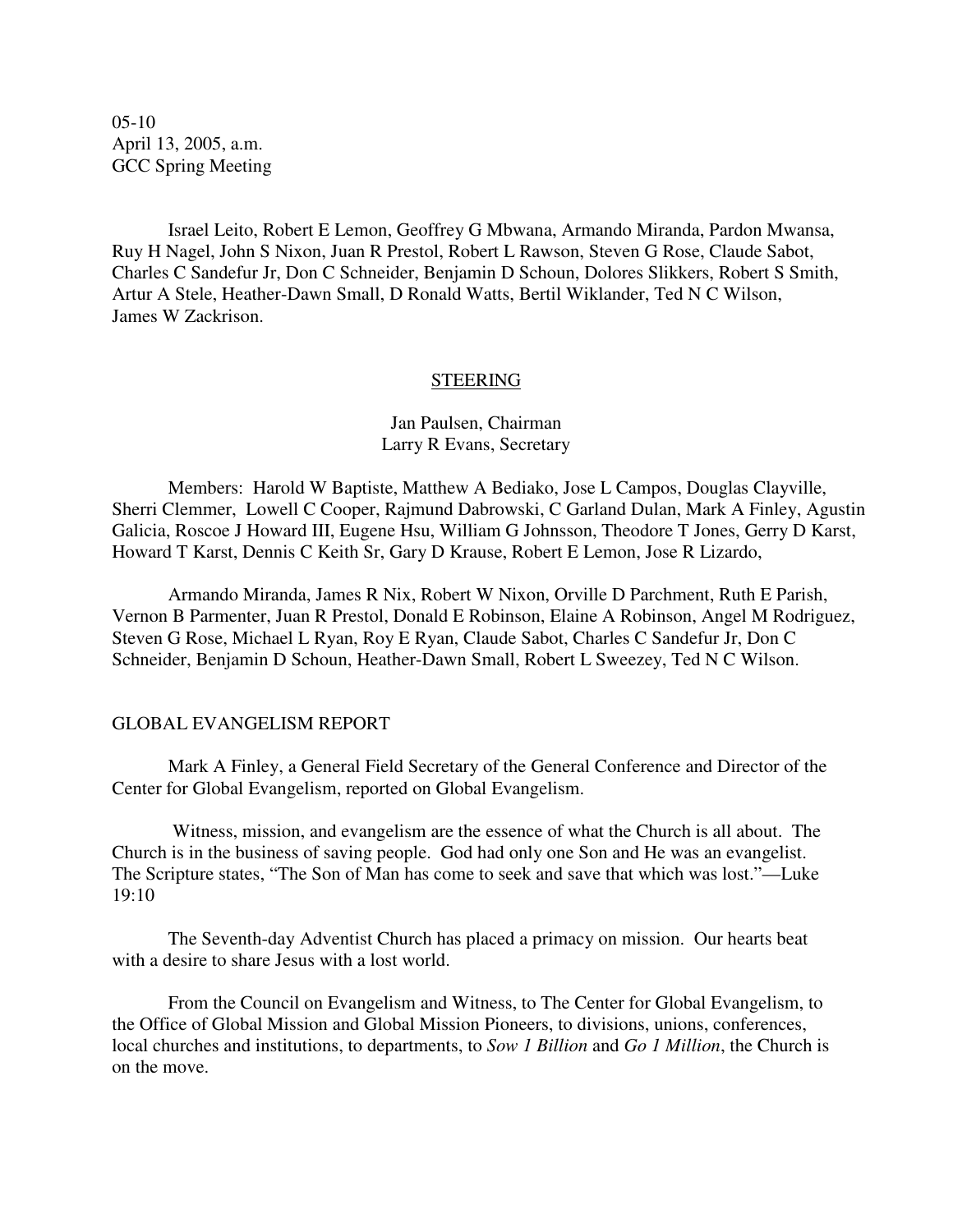05-11 April 13, 2005, a.m. GCC Spring Meeting

## Highlights

Peter Prime, Associate Secretary of the General Conference Ministerial Association, reports that in the *Year of Evangelism* (2004)

- 9,057 administrators were involved in some aspect of evangelistic outreach
- 30,124 pastors worldwide conducted some form of evangelistic outreach in 2004
- 3,965,000 lay people participated in evangelistic meetings worldwide
- 1,071,135 individuals were baptized; this is the highest total in fifteen years and the second highest ever

### Notable Examples

Southern Asia Division, India—D Ronald Watts, President of the Southern Asia Division, reports that early pioneers worked seven years for the first converts. On December 31, 1999 the division had a membership of 350,156. On December 31, 2004 the membership has grown to 919,782 members, an increase of 162 percent with over 550,000 baptized.

Inter-American Division, Peru—The country of Peru has 591,698 Seventh-day Adventists. Their method of evangelism is small groups. They have 12,740 small groups involving 250,000 plus members and plan to baptize 57,000 this year (2005).

Euro-Africa Division, Germany—Gabriel Maurer, Secretary of the Euro-Africa Division, reports "There is a new day in Germany. People seem to be more open. Enrollments in our Bible correspondence course are up and 400 lay people are preparing to hold their own evangelistic meetings."

Trans-European Division—Bertil Wiklander, President of the Trans-European Division, reports on a large city evangelistic initiative in London including: small groups, meeting felt needs, one-to-one witnessing, and public evangelism called "Lights Across London," part of the "Big 13 Cities" which will be recipients of the General Conference Session offering. This London evangelistic initiative has a goal of planting twenty to thirty new churches in the city during the coming quinquennium.

North American Division—The North American Division has just completed an evangelistic series via satellite from the General Conference Headquarters Auditorium with Doug Batchelor, Speaker/Director of Amazing Fact. Over 1,800 churches participated with tens of thousands viewing.

Euro-Asia Division—Arthur Stele, President of the Euro-Asia Division, reports "As a result of the satellite series held in Kiev, Ukraine by Mark A Finley, a General Field Secretary of the General Conference and Director of the Center for Global Evangelism, in March, 2005, our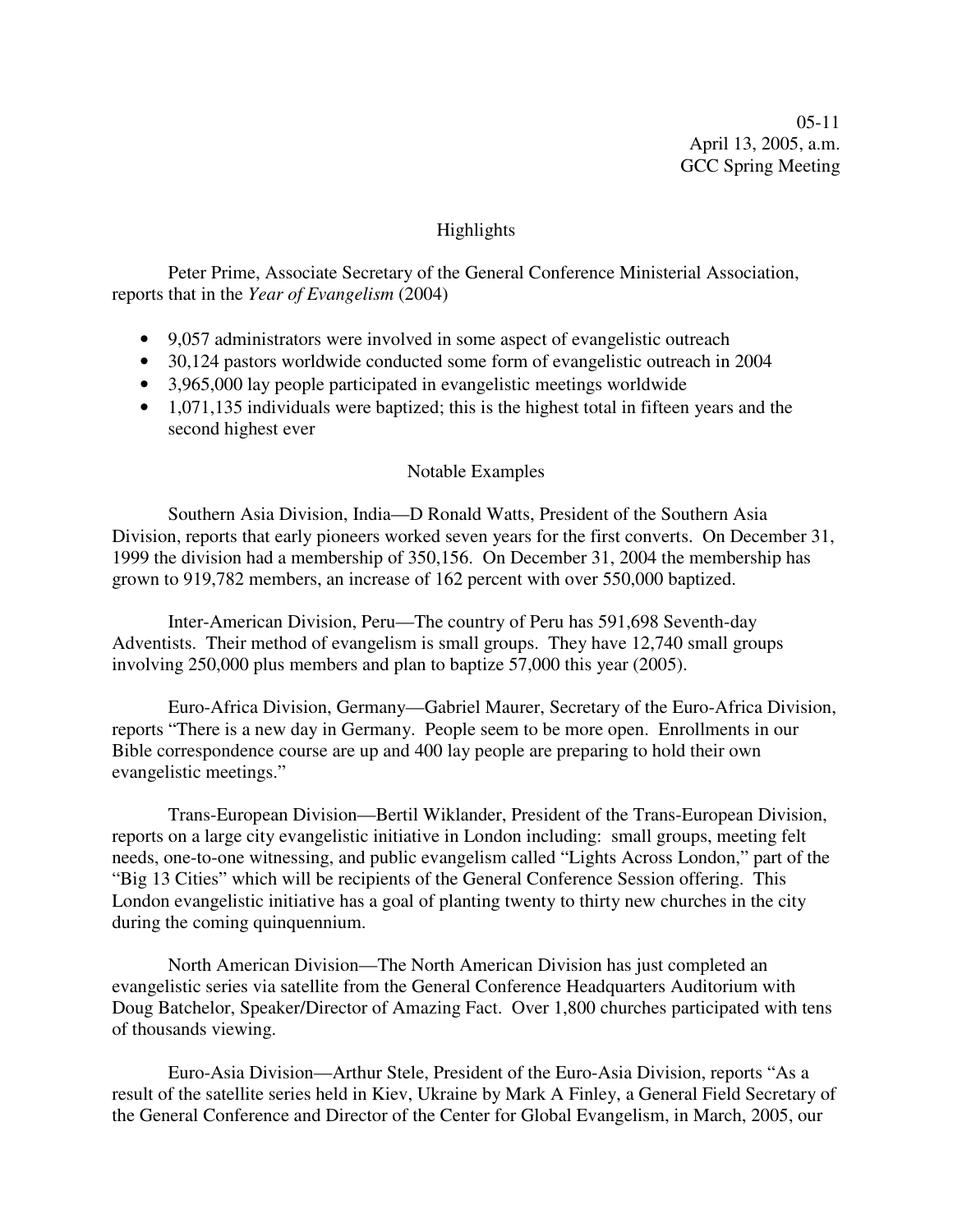05-12 April 13, 2005, a.m. GCC Spring Meeting

Lord has blessed our division with an initial harvest of over 3,100 souls. We prayed for 300 sites but in actuality had 1,300 with satellite dishes in our division and 200 outside the division, 25 Television channels picked up the signal as well as 10 prisons. Hundreds of thousands heard God's Word powerfully preached".

West Central Africa Division—*Go 1 Million* and *Sow 1 Million* is called *Go-Sow* in this division. Luka Daniel, President of the West-Central Africa Division, reports 3.1 million tracts have been distributed; 1,287,905 Bible studies have been given, and 48,171 new members have been baptized as a result of *Go-Sow*.

Youth are actively involved too!!

# The Elijah Project

The Elijah Project is an attempt to involve youth between the ages of 15-30 in preaching God's Word. Under the able leadership of Baraka Muganda, Youth Director of the General Conference, his associates, sponsorship from Adventist-Layman's Services and Industries, and the Center for Global Evangelism, the youth are powerfully sharing Bible truth.

- 19,853 evangelistic meetings are being held by youth ages 15-30.
- 9,983 DVDs and 4,700 picture rolls have been sent from the General Conference Headquarters to local fields.
- \$1,320,000 has been allocated from the General Conference, Adventist-Layman's Services and Industries, and private donations for youth evangelism.
- 600,000 young people are involved.

One young man preached on baptism giving an appeal to come forward to those interested—No one came forward. He continued his appeal—No one came. He finally said, "Okay, since no one has come forward, I will come myself. You see, I have never been baptized and I have convinced myself." After making his commitment, others came forward to give their lives to the Lord.

Another teenager added, "I was never convinced the *Spirit of Prophecy* was true but when I studied the evangelistic sermon on *God's Gift of Prophecy*, I knew this was indeed a gift from God and now it is my favorite subject to preach."

Youth who preach God's Word stay in the Church as growing Christians and active witnesses.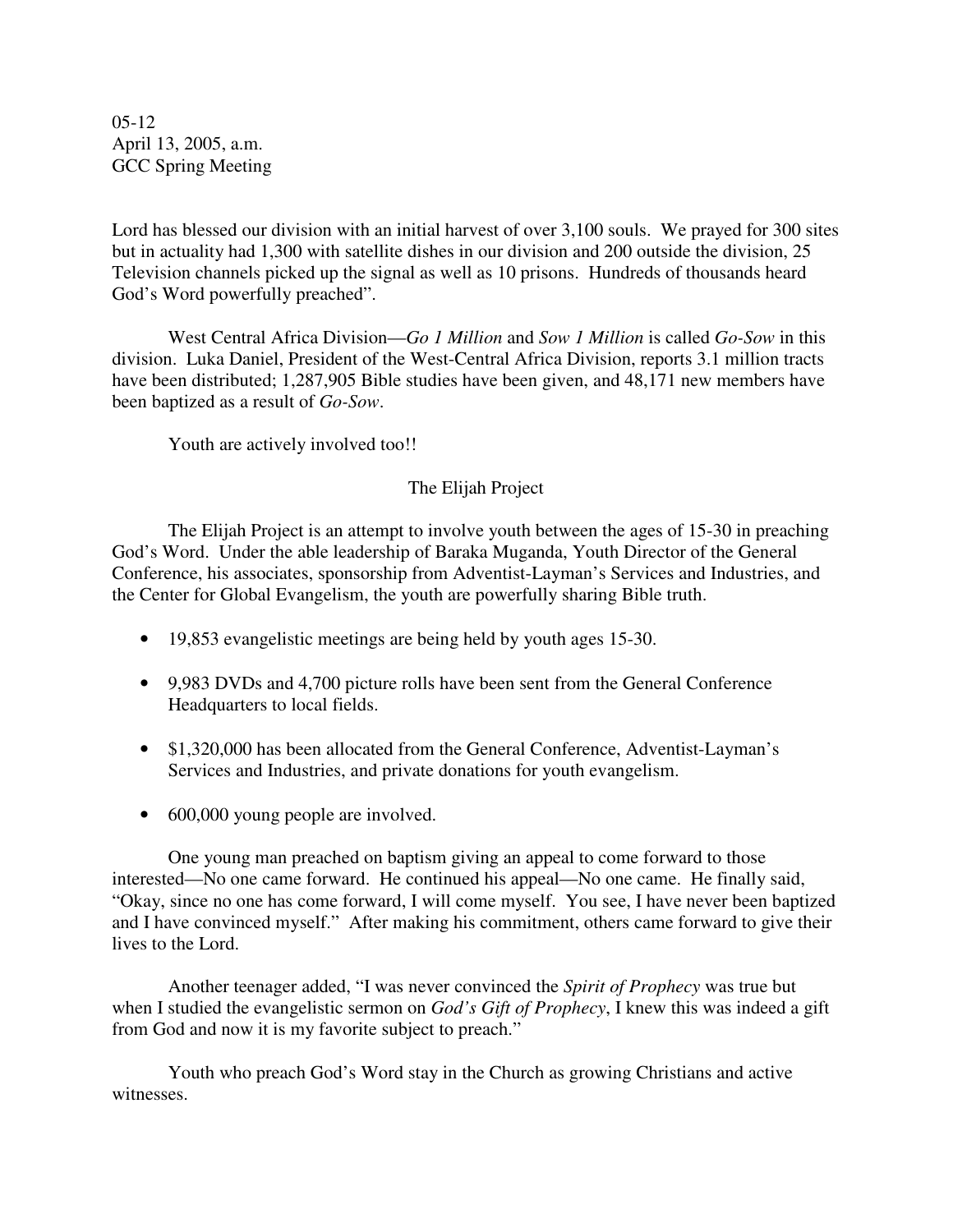05-13 April 13, 2005, a.m. GCC Spring Meeting

There are still great challenges for the Church evangelistically: The Post Modern mind, the 10/40 Window, and non-Christian religions—even in these incredibly difficult places—the Spirit is at work. God's Church is moving on.

### ORIENTATION TO NEW BADGE/BAR CODE SYSTEM

Larry R Evans, Undersecretary of the General Conference, and Rick Johnson, Senior Web Developer of Information System Services, presented information on the new badge/ barcode system that will be used during the 2005 General Conference Session in St. Louis, Missouri. The new system is to be tested in these meetings. (A copy of the description of the procedure to be followed is filed with the official copy of the minutes.)

TRE/05SM to REL

### TREASURER'S REPORT

Robert E Lemon, Treasurer of the General Conference, thanked God for His many blessings in the past year. There was a 4.8 percent increase in tithe from the North American Division and worldwide tithe for 2004 increased by 9.4 percent. We praise the Lord for these increases! One of the challenges we will face in the new quinquennium will be determining how to adjust appropriations to strengthen the work, not only in areas where we already have work, but also to provide for the work in the 10/40 Window. May the Lord richly bless all of us as we work together to finish His work in all parts of the world.

We must remember that none of us are going home until we all go home and that means finishing the work in all parts of the world. "And this gospel of the kingdom shall be preached in all the world for a witness unto all nations; and then shall the end come."—Matt 24:14 "He which testifieth these things saith Surely, I come quickly. Amen. Even so come, Lord Jesus."—Rev 22:20

Materials covering the General Conference Annual Financial Statements and the Combined Financial Statements for the year ending December 31, 2004 were distributed for review with a formal action accepting the reports to be taken on April 14, 2005 at the morning session of the Spring Meeting. (See 130-04G, 04SM p 10. for Procedure Change – Audit Management Letter)

Lemon gave a PowerPoint presentation covering the Audited Financial Statements of the General Conference for the year ending December 31, 2004, and it was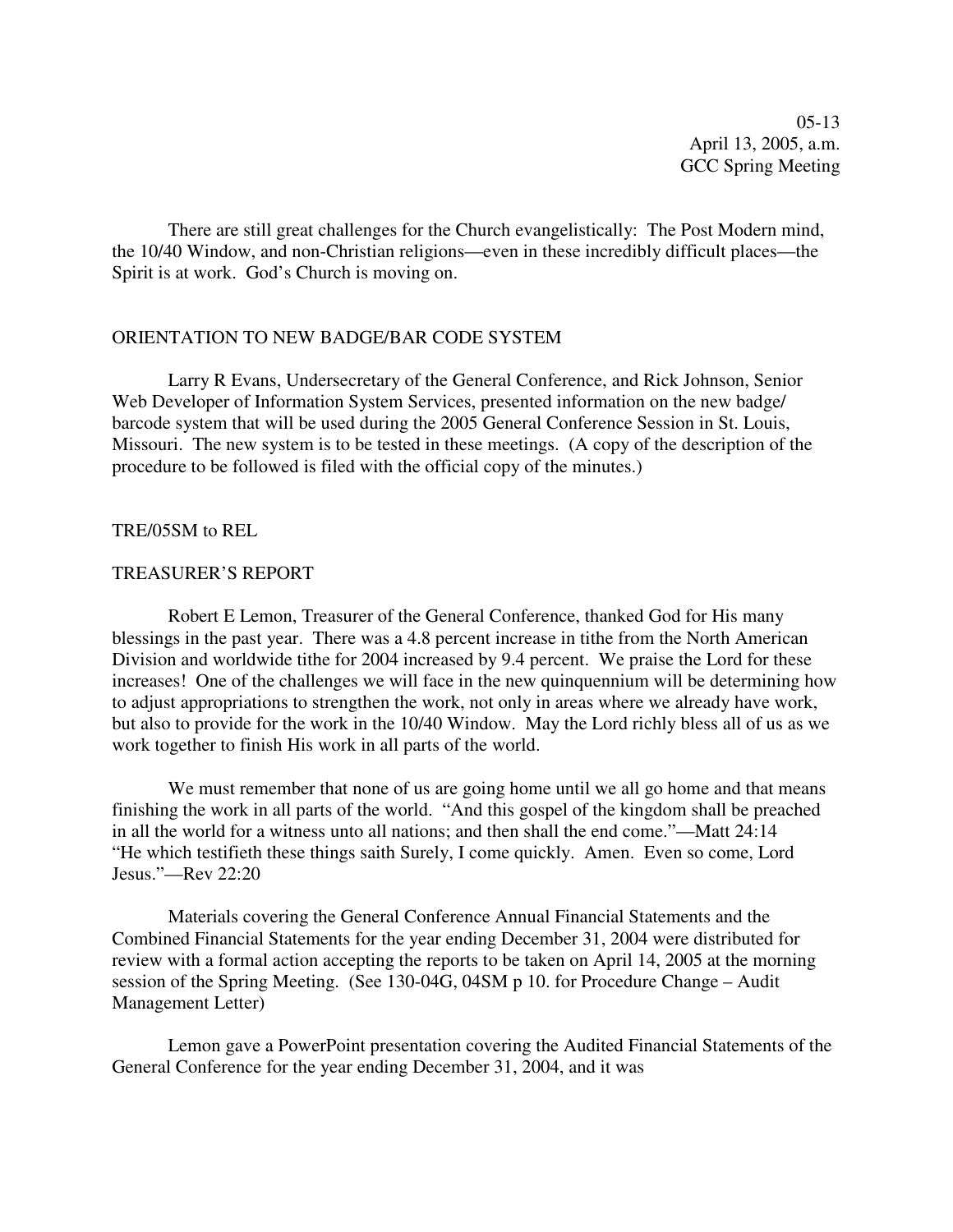05-14 April 13, 2005, a.m. GCC Spring Meeting

## VOTED, To receive the Treasurer's Report as presented by Robert E Lemon.

(Copies of the Audited Financial Statement and Combined Financial Statements are filed with the official copy of the minutes.)

# 103-99Ga/FinPl&Bud00SM/00SM/103-00Ga/FinPl&Bud01SM/01SM/103-01Ga/ FinPl&Bud02SM/02SM/103-02G/FinPl&Bud03SM/03SM/103-03G/FinPl&Bud04SM/ 04SM/103-04G/FinPl&Bud05SM/05SM to SGR

## 103-05G OPERATING EXPENSE CAP 2004 - REPORT

In fulfillment of the requirement for the General Conference to live within an operating expense cap of 2.0 percent of gross world tithe (see GCC 91-443, GCC 98-21, and GCC 00-23), it was

VOTED, To record the report for the Operating Expense Cap 2004, as follows:

## Operating Expense Cap 2004

| Expense cap at 4/5 of distance between old and new calculation \$27,646,624.00 |  |
|--------------------------------------------------------------------------------|--|
|                                                                                |  |
|                                                                                |  |
|                                                                                |  |

## Operating Expense Cap Summary

| <b>YEAR</b> | <b>GROSS</b><br>NAD.<br>TITHE | <b>WORLD</b><br>TITHE % | <b>TOTAL</b> | CAP        | <b>ACTUAL</b><br><b>OPERATING</b><br><b>EXPENSE</b> | <b>EXPENSE</b><br>UNDER<br>THE CAP | <b>EXPENSE</b><br>AS $%$<br>OF CAP |
|-------------|-------------------------------|-------------------------|--------------|------------|-----------------------------------------------------|------------------------------------|------------------------------------|
| 4.85%*      |                               |                         |              |            |                                                     |                                    |                                    |
| 1992        | 446,977,202                   | 2,616,378               | 449,593,580  | 21,805,289 | 19,152,695                                          | 2,652,594                          | 87.84%                             |
| 1993        | 454,792,764                   | 2,685,069               | 457,477,833  | 22,187,675 | 21,083,033                                          | 1,104,642                          | 95.02%                             |
| 1994        | 480 730 812                   | 2,902,438               | 483,633,250  | 23,456,213 | 21,918,901                                          | 1,527,312                          | 93.45%                             |
| 1995        | 491,795,455                   | 3,226,237               | 495,021,692  | 24,008,552 | 22,098,370                                          | 1,910,182                          | 92.04%                             |
| 1996        | 507,406,829                   | 2,912,685               | 510,319,514  | 24,750,496 | 23,073,972                                          | 1,676,524                          | 93.23%                             |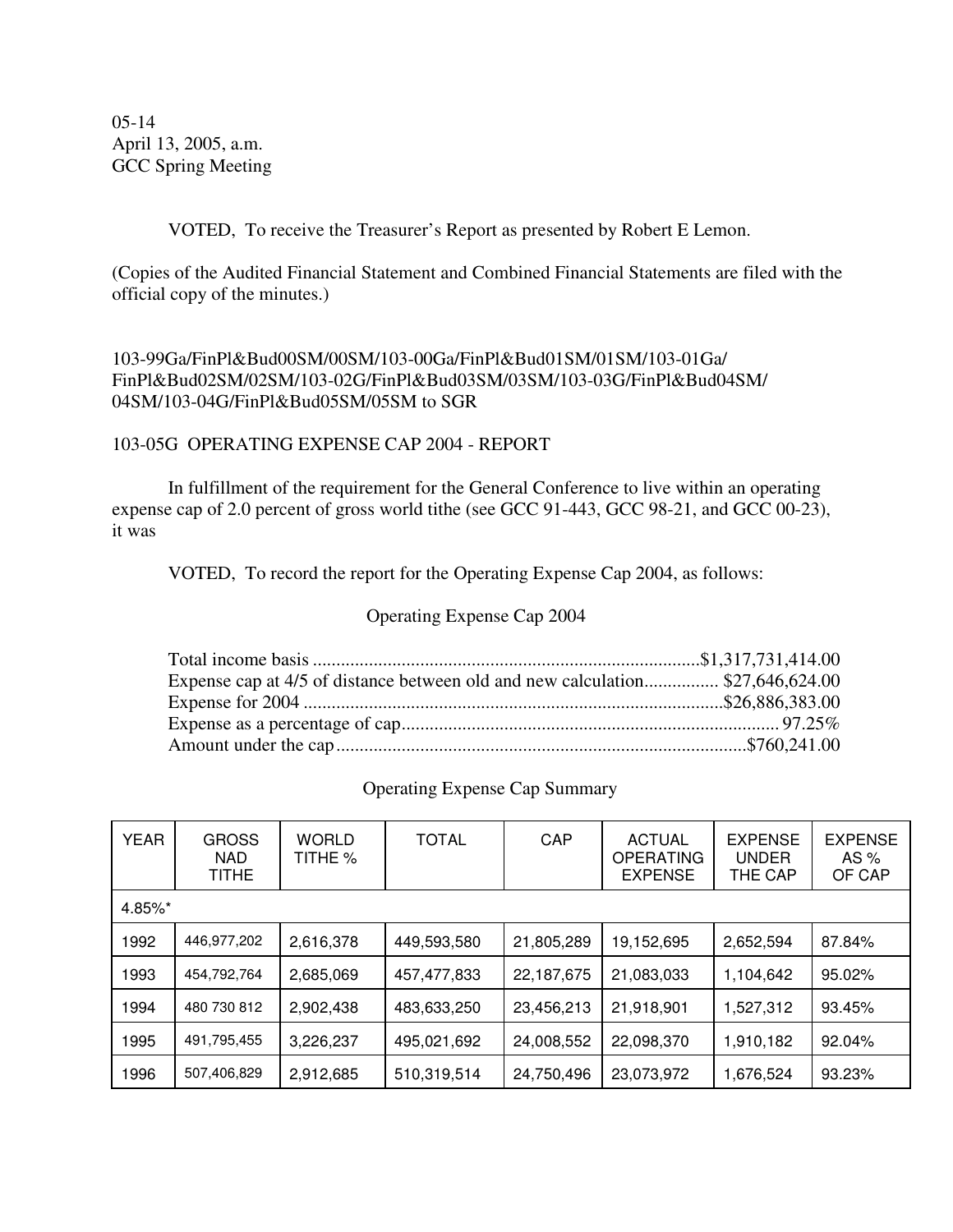# 05-15 April 13, 2005, a.m. GCC Spring Meeting

| YEAR                  | <b>GROSS</b><br>NAD.<br>TITHE | <b>WORLD</b><br>TITHE % | <b>TOTAL</b>  | CAP        | <b>ACTUAL</b><br><b>OPERATING</b><br><b>EXPENSE</b> | <b>EXPENSE</b><br><b>UNDER</b><br>THE CAP | <b>EXPENSE</b><br>AS $%$<br>OF CAP |
|-----------------------|-------------------------------|-------------------------|---------------|------------|-----------------------------------------------------|-------------------------------------------|------------------------------------|
| $4.25\%$ <sup>*</sup> |                               |                         |               |            |                                                     |                                           |                                    |
| 1997                  | 534, 169, 178                 | 4,233,457               | 538,402,635   | 22,882,112 | 21,422,458                                          | 1,459,654                                 | 93.62%                             |
| 1998                  | 569,714,074                   | 9,073,464               | 578,787 538   | 24,598,470 | 21,618,414                                          | 2,980,056                                 | 87.89%                             |
| 1999                  | 610,215,571                   | 4,209,332               | 614,424,903   | 26,113,058 | 20,999,068                                          | 5,111,990                                 | 80.42%                             |
| 2000                  | 656,938,361                   | 4,235,930               | 661, 174, 291 | 28,099,907 | 22,877,949                                          | 5,221,958                                 | 81.42%                             |
| $2.00\%$ **           |                               |                         |               |            |                                                     |                                           |                                    |
| 2001                  | 685,051,305                   | 429,500,692             | 1,114,551,997 | 27,913,439 | 23,862,558                                          | 4,044,881                                 | 85.51%                             |
| 2002                  | 707,805,149                   | 434,912,910             | 1,142,718,059 | 27,342,516 | 24,879,758                                          | 2,462,758                                 | 90.99%                             |
| 2003                  | 727,180,606                   | 475,704,684             | 1,202,885,290 | 26,922,403 | 26,172,840                                          | 749,563                                   | 97.22%                             |
| 2004                  | 762,318,491                   | 555,412,923             | 1,317,731,414 | 27,646,624 | 26,886,383                                          | 760,241                                   | 97.25%                             |

\*The following six cost centers were removed from the cap, reducing it from 4.85% to 4.25% (see GCC 98-21):

 Adventist World Radio Geoscience Research Center Ellen G White Estate Ellen G White Estate Research Centers Auditing Service 61794 TRIPS

\*\*Because of NAD's tithe percentage being phased down from 10.72% to 8.0% over 5 years, and the non-NAD divisions' tithe percentage being increased from 1% to 2% over 5 years, the CAP is also being phased in over the same 5-year period and is calculated as 2% of Gross World Tithe, as follows (see GCC 00-23):

- 2001 1/5 of distance between old and new calculation
- 2002 2/5 of distance between old and new calculation
- 2003 3/5 of distance between old and new calculation
- 2004 4/5 of distance between old and new calculation
- 2005 Full implementation of new calculation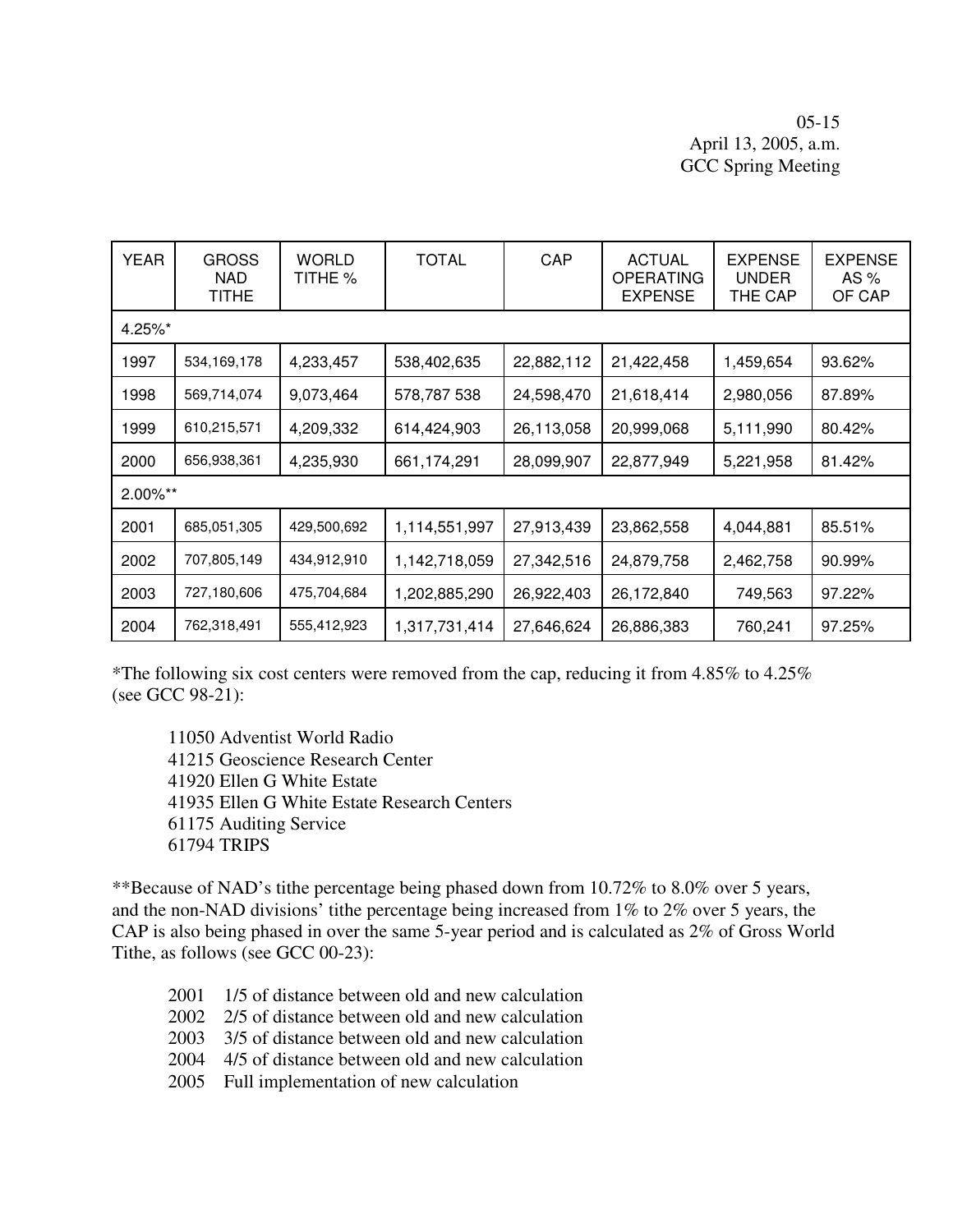05-16 April 13, 2005, a.m. GCC Spring Meeting

## COMBINED FINANCIAL STATEMENTS AND AUDITORS' REPORT

Steven G Rose, Undertreasurer of the General Conference, gave a PowerPoint presentation covering areas of particular interest in the Combined Financial Statements of the General Conference for the year ending December 31, 2004.

James E Nyquist, of Maner, Costerisan & Ellis, P.C., read the auditors' opinion for the combined financial statements and for the following unitized funds:

Money Fund Bond Fund Income Fund Large Cap U.S. Equity Fund Small Cap U.S. Equity Fund International Fund Emerging Markets Fund Micro Cap & Private Equity Fund Pooled Life Income Fund

Materials were distributed and it was agreed that formal action accepting these reports will be taken to the April 14, 2005 morning session of the Spring Meeting.

Robert E Lemon read the Audit Management Letter received from the firm of Maner, Costerisan & Ellis, P.C. along with his letter of response.

### TRE/05SM to REL

### GENERAL CONFERENCE FINANCIAL AUDIT REVIEW COMMITTEE REPORT

Max A Trevino, Chairman of the General Conference Financial Audit Review Committee, expressed his appreciation for the work that was done by the Treasury Department.

Mack Tennyson, Secretary of the General Conference Financial Audit Review Committee, presented the General Conference Financial Audit Review Committee Report, a copy of which is filed with the official minutes. It was

VOTED, 1. To receive the report of the General Conference Financial Audit Review Committee.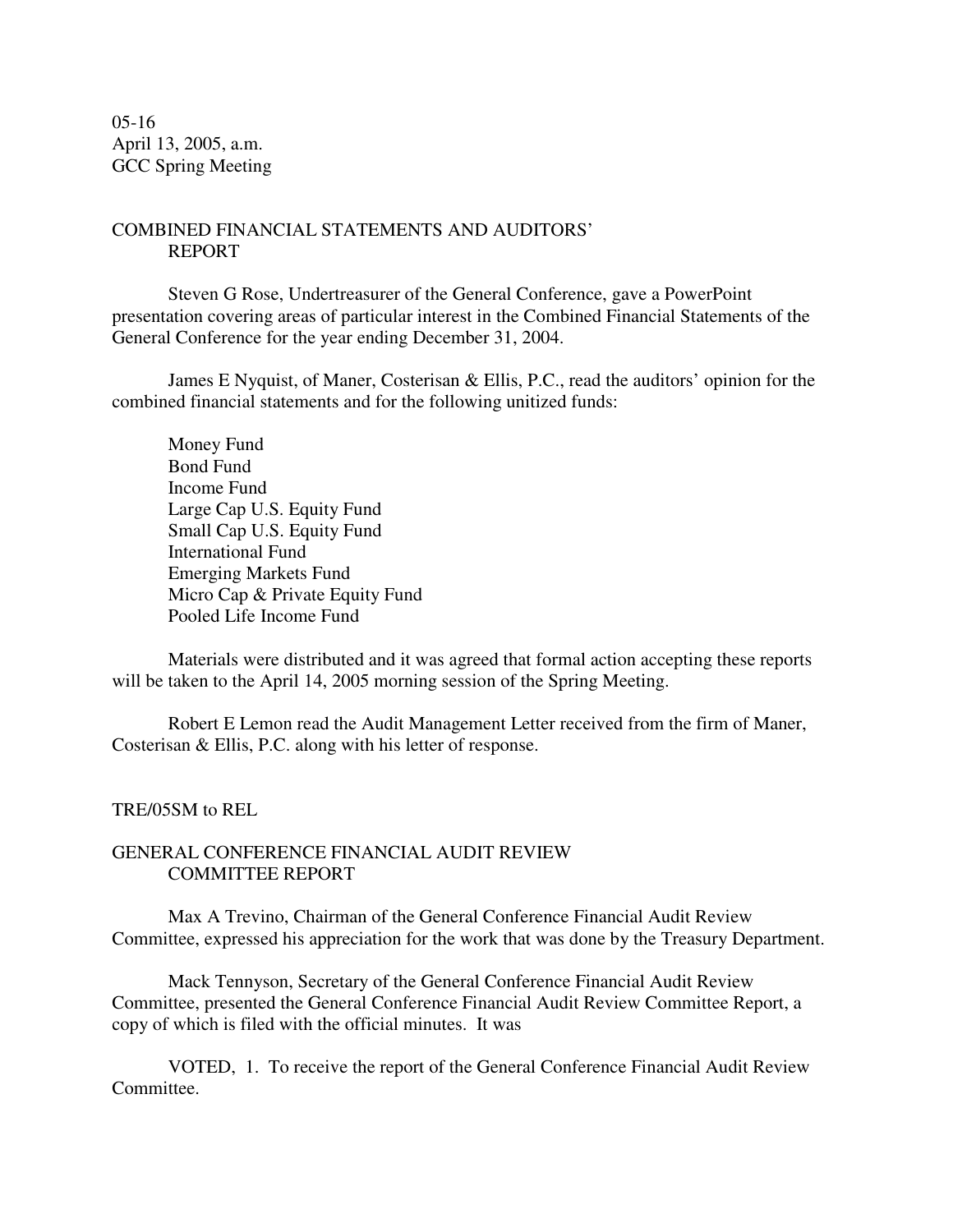05-17 April 13, 2005, a.m. GCC Spring Meeting

2. To select the firm of Maner, Costerisan & Ellis C.P. to conduct the audit for the 2005 General Conference Financial Statements.

At 10:30 a.m. the meeting of the General Conference Executive Committee was recessed and a meeting of the General Conference Corporation of Seventh-day Adventists was called.

At 10:57 a.m. the meeting of the General Conference Executive Committee was reconvened.

# TRE/ADCOM/GCDO05SM/05SM to REL

# 130-05G SOUTHERN AFRICA-INDIAN OCEAN DIVISION (SID)—HEADQUARTERS RELOCATION

VOTED, 1. To approve the relocation of the Southern Africa-Indian Ocean Division (SID) office in the Route 21 Corporate Park property approximately twenty miles north of the Johannesburg Airport in South Africa with staff to be located across Route 21 in the Irene Farm Villages development.

2. To approve funding for the project (costs of land, construction and moving from Harare, Zimbabwe) as follows:

a. From the General Conference—up to Rand 47,000,000 (approximately US\$7,700,000). The source of the funding from the General Conference to be US\$ 2,000,000 from the 2004 Supplemental Budget with the balance coming from Working Capital.

b. From the Southern Africa-Indian Ocean Division (SID)—Rand 9,150,000 (approximately US\$1,500,000). The funds to come from the allocated function already set aside by the division for a new office.

3. To record that all proceeds from future sale, lease or rental of the current office buildings and staff housing in Harare, Zimbabwe will accrue to the General Conference to offset its contribution to the cost of establishing the new office in South Africa. The General Conference shall approve any sale, lease or other use of the buildings and property in Zimbabwe that were used for the division headquarters and headquarters staffing.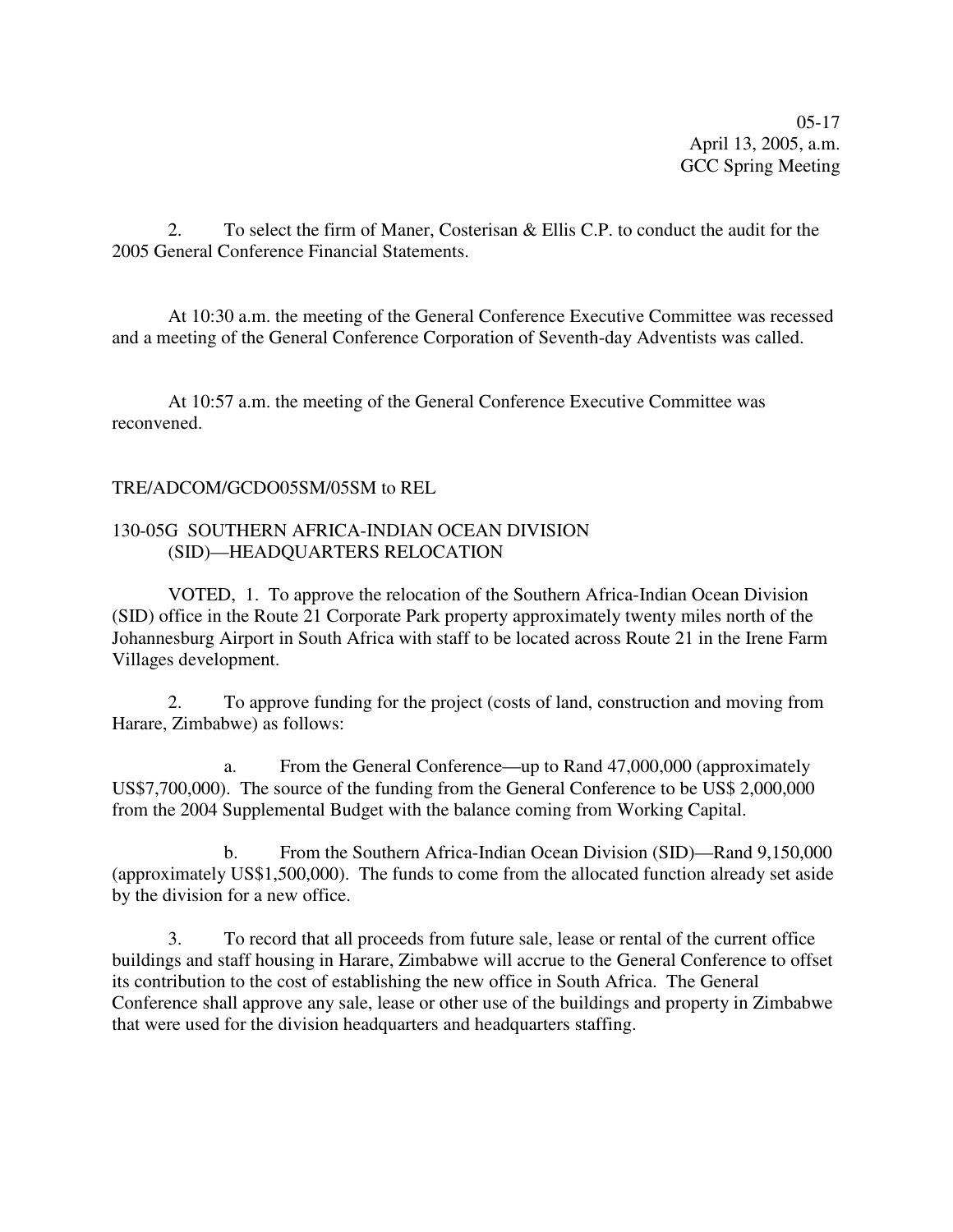05-18 April 13, 2005, a.m. GCC Spring Meeting

### FinPl&Bud05SM/05SM to SGR

# 143-05G SUPPLEMENTAL BUDGET, 2004

# VOTED, To approve the 2004 Supplemental Budget, as follows:

| Southern Africa-Indian Ocean Division Headquarters<br>And Housing Construction |         | 2,000,000 |
|--------------------------------------------------------------------------------|---------|-----------|
| <b>Divisions</b>                                                               |         |           |
| <b>East-Central Africa Division</b>                                            | 150,000 |           |
| Euro-Africa Division                                                           | 225,000 |           |
| Euro-Asia Division                                                             | 150,000 |           |
| <b>Inter-American Division</b>                                                 | 170,000 |           |
| North American Division                                                        | 150,000 |           |
| Northern Asia-Pacific Division                                                 | 230,000 |           |
| <b>South American Division</b>                                                 | 210,000 |           |
| <b>South Pacific Division</b>                                                  | 245,000 |           |
| Southern Africa-Indian Ocean Division                                          | 155,000 |           |
| Southern Asia Division                                                         | 150,000 |           |
| Southern Asia-Pacific Division                                                 | 195,000 |           |
| <b>Trans-European Division</b>                                                 | 220,000 |           |
| <b>West-Central Africa Division</b>                                            | 250,000 |           |
| Total                                                                          |         | 2,500,000 |
| <b>Adventist Television Network</b>                                            |         | 150,000   |
| <b>Adventist World Initiative</b>                                              |         | 150,000   |
| <b>Total Supplemental Budget</b>                                               |         | 4,800,000 |

## SS&PM/FinPl&Bud03AC/03AC/101-03Gf/101-04Gd/FinPl&Bud05SM/05SM to SGR(DIV)

### 101-05Gb CALENDAR OF SPECIAL OFFERINGS—WORLD 2006

VOTED, To revise the Calendar of Special Offerings—World 2006, to read as follows: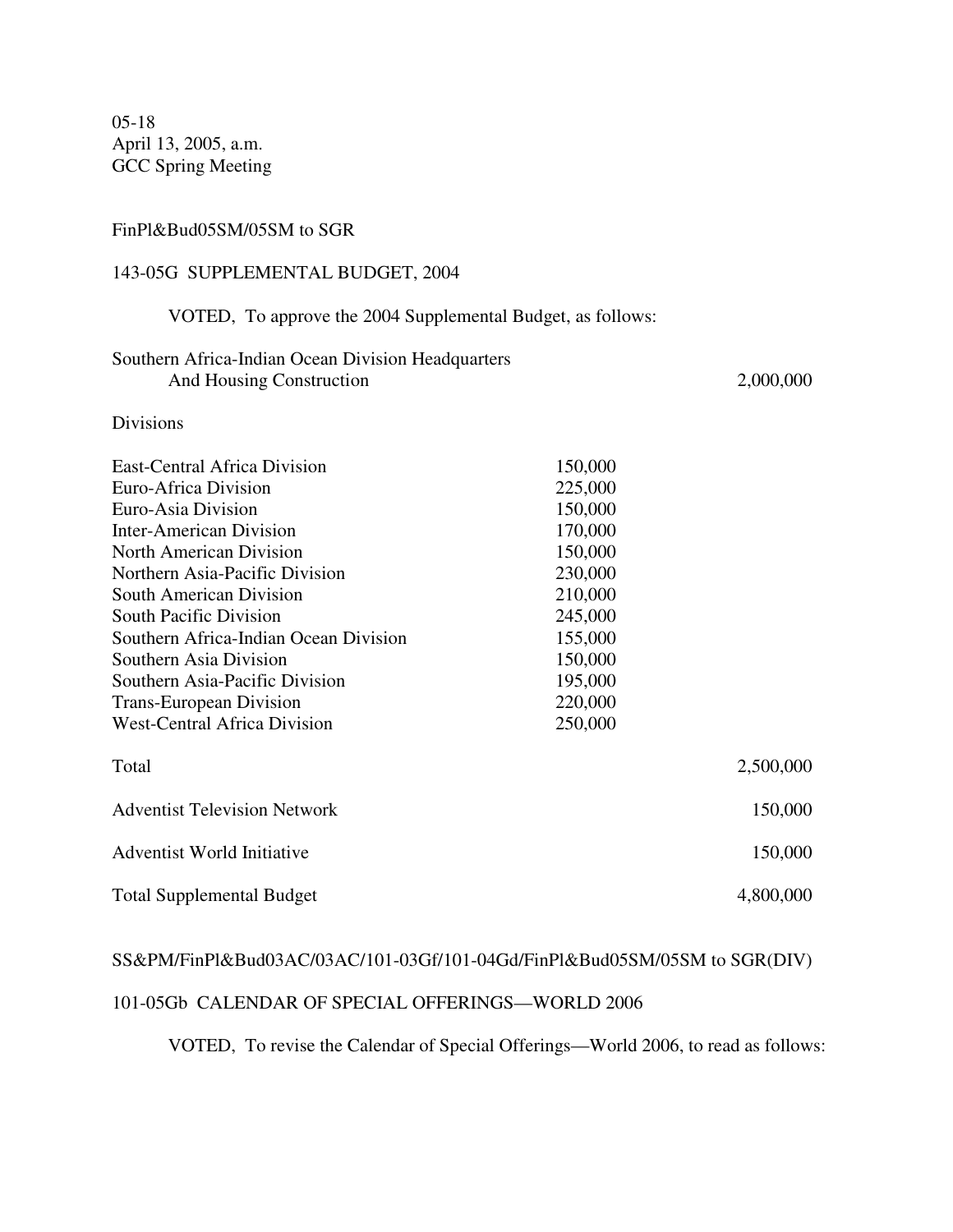05-19 April 13, 2005, a.m. GCC Spring Meeting

| <b>January</b><br>7<br>14<br>21<br>28               | <b>Outreach/Church Budget</b><br>Division<br><b>Church Budget</b><br>Conference/Union                                                   |
|-----------------------------------------------------|-----------------------------------------------------------------------------------------------------------------------------------------|
| <b>February</b><br>$\overline{4}$<br>11<br>18<br>25 | <b>Outreach/Church Budget</b><br>Division<br><b>Church Budget</b><br>Conference/Union                                                   |
| <b>March</b><br>4<br>$11*+$<br>18<br>25             | <b>Outreach/Church Budget</b><br><b>Adventist World Radio</b><br><b>Church Budget</b><br>Conference/Union                               |
| April<br>1<br>$8*$ +<br>15<br>22<br>29              | <b>Outreach/Church Budget</b><br>World Mission Budget<br><b>Church Budget</b><br>Conference/Union<br><b>Church Budget</b>               |
| <u>May</u><br>6<br>$13*$ +<br>20<br>27              | <b>Outreach/Church Budget</b><br>Disaster and Famine Relief (Program provided for NAD only)<br><b>Church Budget</b><br>Conference/Union |
| <u>June</u><br>3<br>10<br>17<br>24                  | <b>Outreach/Church Budget</b><br>Division<br><b>Church Budget</b><br>Conference/Union                                                   |
| <u>July</u><br>1<br>$8+$<br>15<br>22                | <b>Outreach/Church Budget</b><br><b>World Mission Budget</b><br><b>Church Budget</b><br>Conference/Union                                |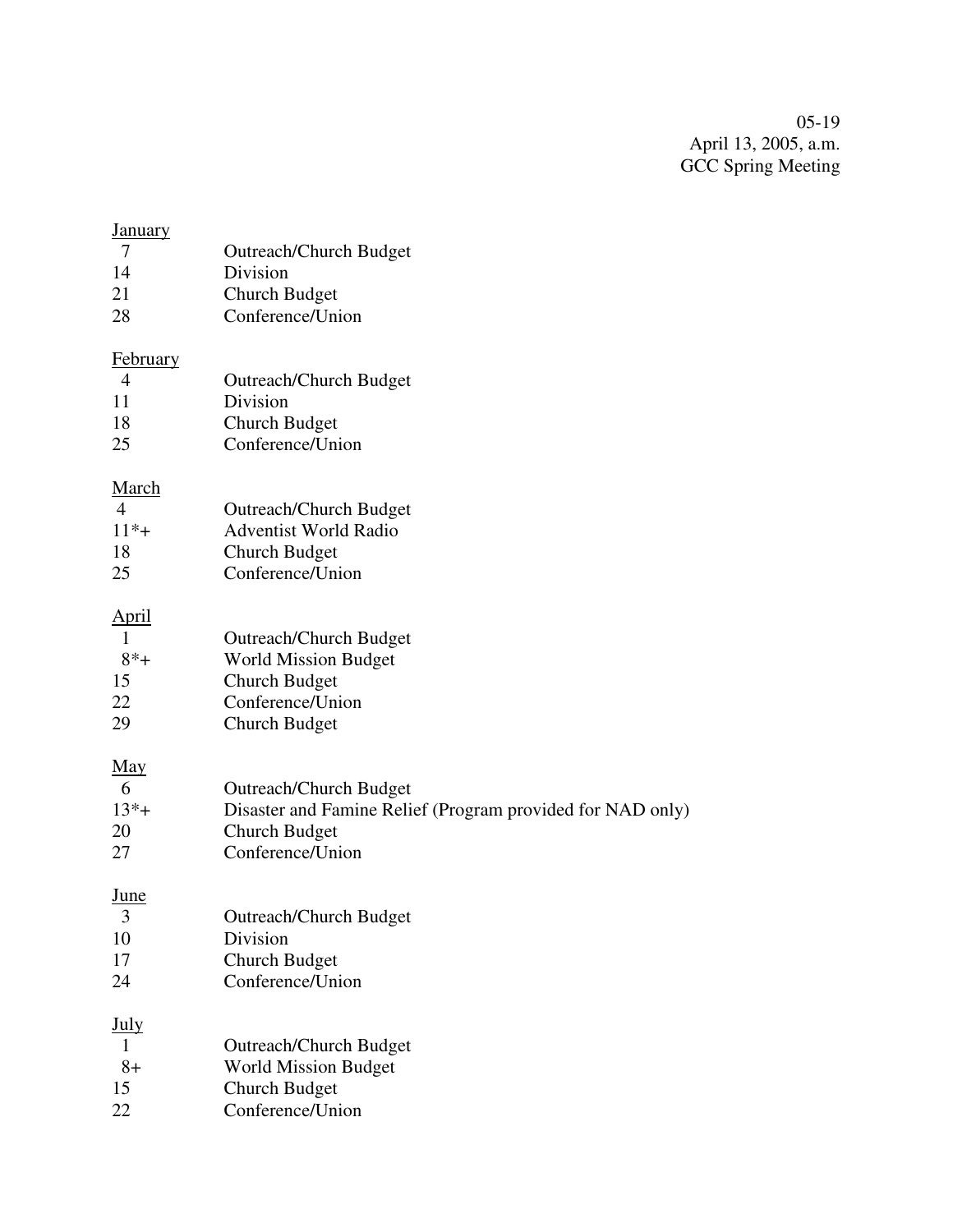05-20 April 13, 2005, a.m. GCC Spring Meeting

| 29 | <b>Church Budget</b> |  |
|----|----------------------|--|
|    |                      |  |

## August

- 5 Outreach/Church Budget
- 12 Division<br>19 Church B
- **Church Budget**
- 26 Conference/Union

# September

|        | <b>Outreach/Church Budget</b>                       |
|--------|-----------------------------------------------------|
| $9+$   | World Mission Budget (Unusual Opportunities)        |
| 16     | <b>Church Budget</b>                                |
| 23     | Conference/Union                                    |
| $\sim$ | $\mathbf{1}$ $\mathbf{R}$ $\mathbf{1}$ $\mathbf{R}$ |

30 Church Budget

# **October**

| - 7 | <b>Outreach/Church Budget</b> |
|-----|-------------------------------|
| 14  | Division                      |
| 21  | Church Budget                 |
| 28  | Conference/Union              |

# November

| $\overline{4}$ | <b>Outreach/Church Budget</b>     |
|----------------|-----------------------------------|
| $11* +$        | Annual Sacrifice (Global Mission) |
| 18             | Church Budget                     |
| 25             | Conference/Union                  |

# **December**

| <sup>2</sup> | <b>Outreach/Church Budget</b>       |
|--------------|-------------------------------------|
| - Q          | Division                            |
| 16           | Church Budget                       |
| 23           | Conference/Union                    |
| $\bigcap$    | $\Omega$ $\Omega$ $\Omega$ $\Omega$ |

30 Church Budget

# Summary of Offerings

| <b>General Conference</b> | 6  |
|---------------------------|----|
| Division                  | 6  |
| Conference/Union          | 12 |
| Church                    | 28 |
|                           |    |
| Total                     | 52 |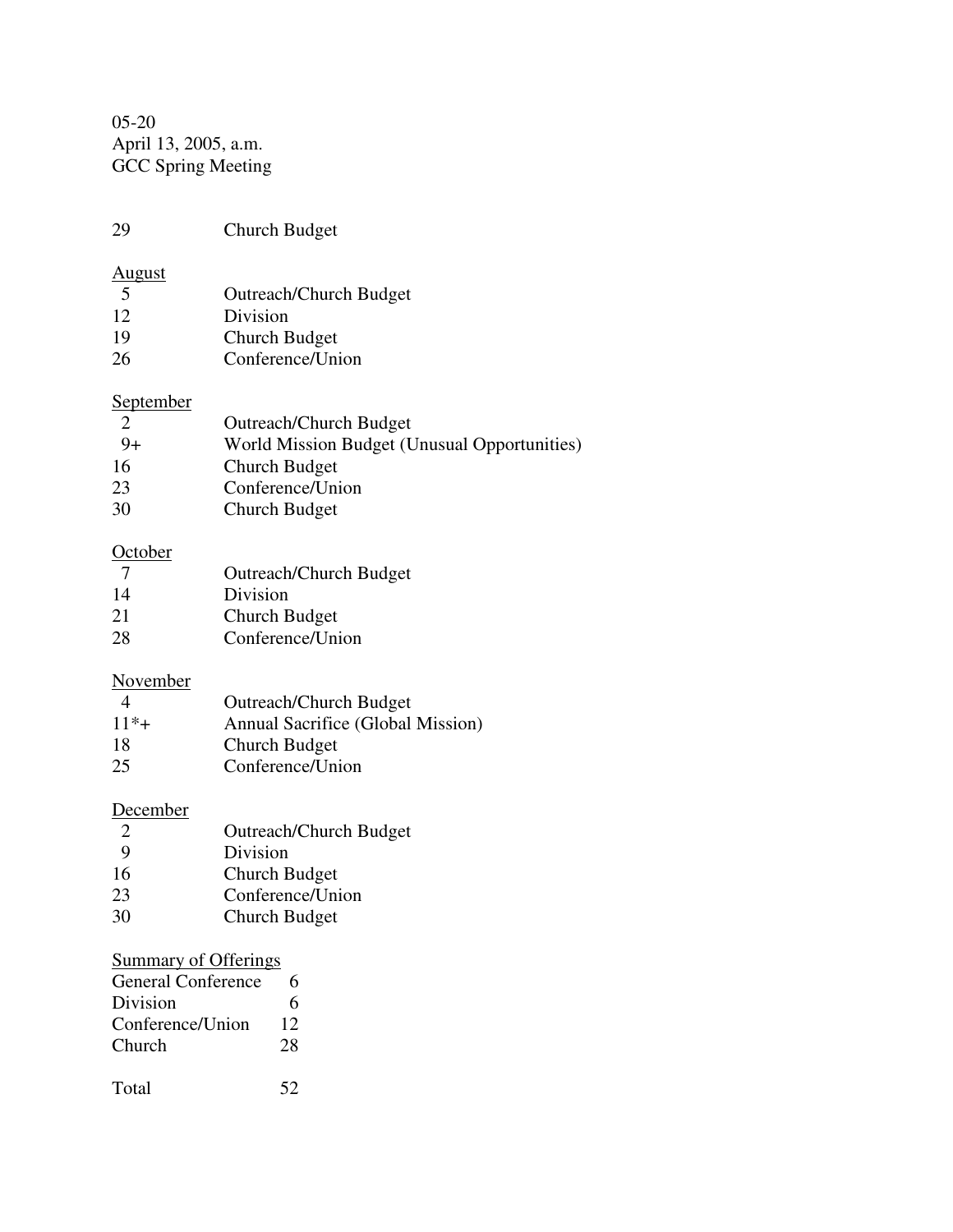05-21 April 13, 2005, a.m. GCC Spring Meeting

\*Program provided by the General Conference +Worldwide offering

# TRE/FinPl&Bud04AC/04AC/101-04Gf/FinPl&Bud05SM/05SM to SGR(DIV)

### 101-05Gd CALENDAR OF SPECIAL OFFERINGS—WORLD 2007

VOTED, To adopt the Calendar of Special Offerings—World 2007, which reads as follows:

### January

| 6            | <b>Outreach/Church Budget</b>                              |
|--------------|------------------------------------------------------------|
| 13           | Division                                                   |
| 20           | <b>Church Budget</b>                                       |
| 27           | Conference/Union                                           |
| February     |                                                            |
| 3            | <b>Outreach/Church Budget</b>                              |
| 10           | Division                                                   |
| 17           | <b>Church Budget</b>                                       |
| 24           | Conference/Union                                           |
| March        |                                                            |
| 3            | <b>Outreach/Church Budget</b>                              |
| $10*+$       | <b>Adventist World Radio</b>                               |
| 17           | <b>Church Budget</b>                                       |
| 24           | Conference/Union                                           |
| 31           | <b>Church Budget</b>                                       |
| <u>April</u> |                                                            |
| 7            | <b>Outreach/Church Budget</b>                              |
| $14* +$      | <b>World Mission Budget</b>                                |
| 21           | <b>Church Budget</b>                                       |
| 28           | Conference/Union                                           |
| <u>May</u>   |                                                            |
| 5            | <b>Outreach/Church Budget</b>                              |
| $12*$ +      | Disaster and Famine Relief (Program provided for NAD only) |
| 19           | <b>Church Budget</b>                                       |
| 26           | Conference/Union                                           |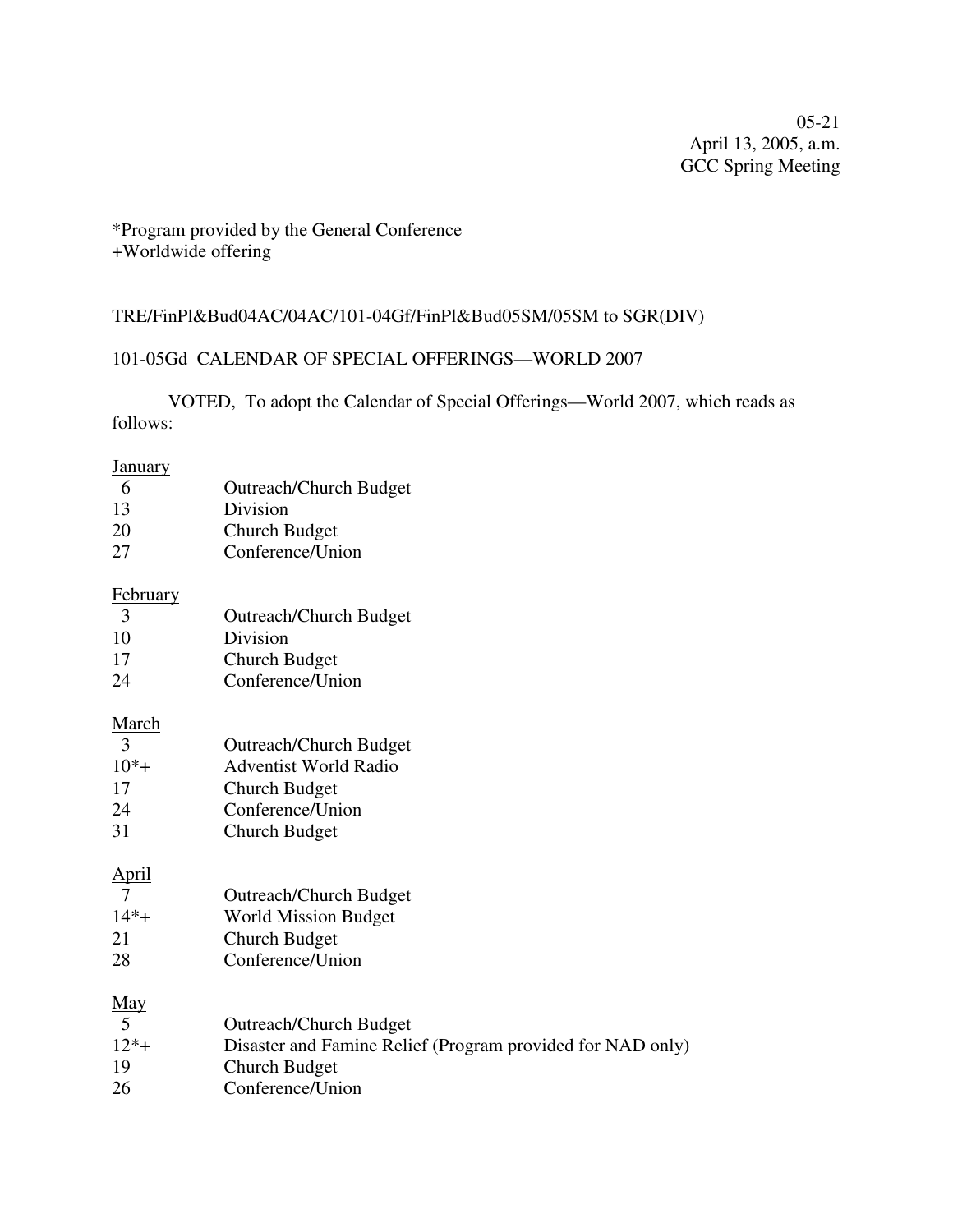05-22 April 13, 2005, a.m. GCC Spring Meeting

| June |                               |
|------|-------------------------------|
| 2    | <b>Outreach/Church Budget</b> |
| 9    | Division                      |
| 16   | Church Budget                 |
| 23   | Conference/Union              |
| 30   | Church Budget                 |

July

| - 7   | <b>Outreach/Church Budget</b> |
|-------|-------------------------------|
| $14+$ | <b>World Mission Budget</b>   |
| 21    | Church Budget                 |
| 28    | Conference/Union              |

# August

|    | <b>Outreach/Church Budget</b> |
|----|-------------------------------|
| 11 | Division                      |
| 18 | Church Budget                 |
| 25 | Conference/Union              |

# September

|      | <b>Outreach/Church Budget</b>                |
|------|----------------------------------------------|
| $8+$ | World Mission Budget (Unusual Opportunities) |
| 15   | <b>Church Budget</b>                         |
| 22   | Conference/Union                             |
| 29   | <b>Church Budget</b>                         |

# **October**

| - 6 | <b>Outreach/Church Budget</b> |
|-----|-------------------------------|
| 13  | Division                      |
| 20  | Church Budget                 |
|     |                               |

Conference/Union

# November

| $\mathcal{R}$ | <b>Outreach/Church Budget</b>     |
|---------------|-----------------------------------|
| $10^{*}+$     | Annual Sacrifice (Global Mission) |
| 17            | Church Budget                     |
| 24            | Conference/Union                  |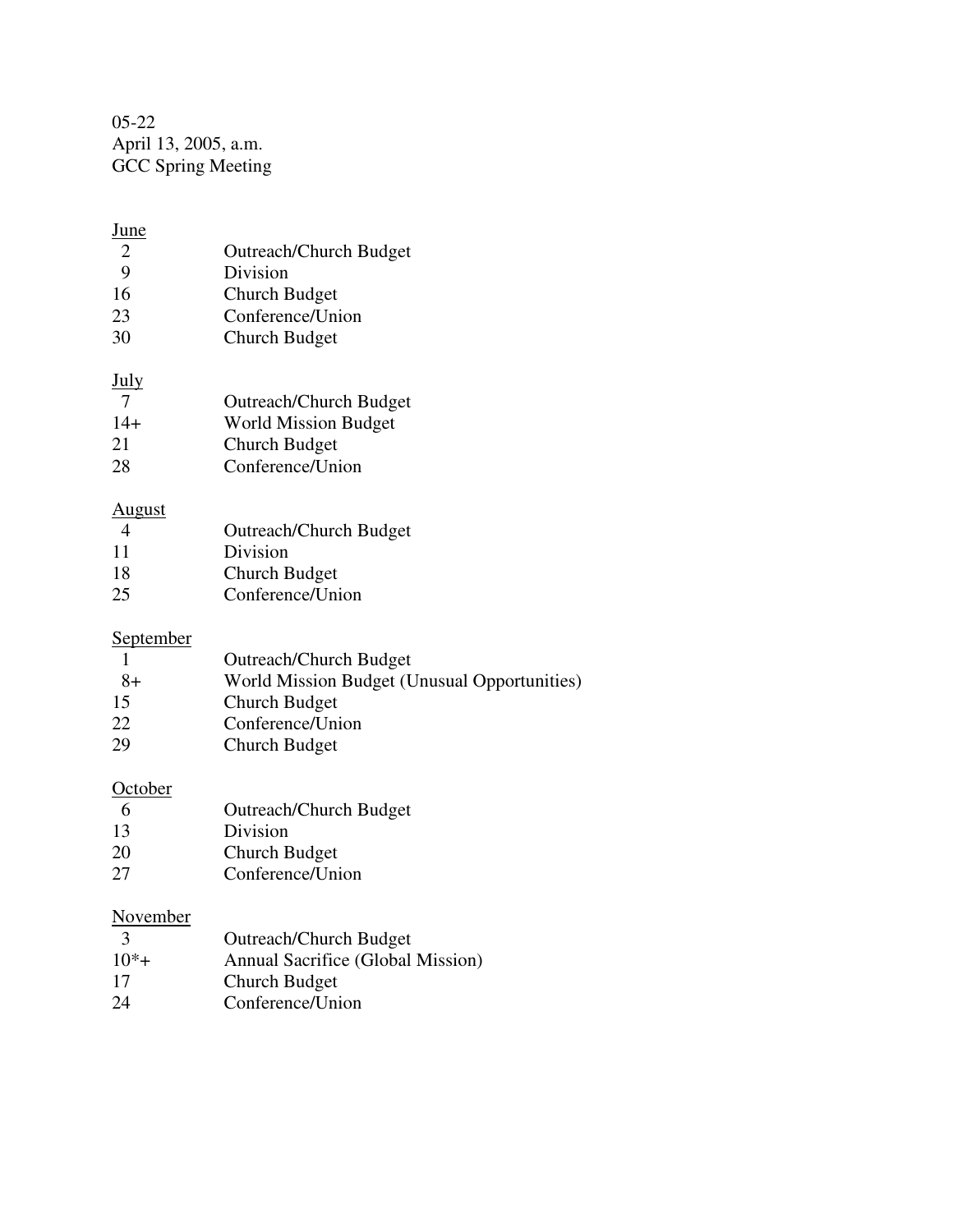05-23 April 13, 2005, a.m. GCC Spring Meeting

### December

- 1 Outreach/Church Budget
- 8 Division
- 15 Church Budget
- 22 Conference/Union
- 29 Church Budget

Summary of Offerings

| <b>General Conference</b> | 6  |
|---------------------------|----|
| Division                  | 6  |
| Conference/Union          | 12 |
| Church                    | 28 |
|                           |    |

Total 52

\*Program provided by the General Conference +Worldwide offering

# TRE/GCDO05SM/05SM to SGR

# 135-05G DUPLICATE HOUSING EXPENSE POLICY APPLICATION

The North American Division *Working Policy,* X 20 06, paragraph 6., Duplicate Housing Expense—Purchase of Employee Home reads as follows:

If, in the course of transitioning an employee from one location to another, the employing organizations decides that it is in its best interest to acquire the home where the employee currently lives in order to facilitate the relocation of the individual to the new job assignment, the employing organization may exercise that option with the approval of the governing committee and, where applicable, the association or corporation. The home shall be appraised by a third party and the price will be set, excluding realtor fees.

VOTED, 1. To approve of the application by the General Conference of the North American Division *Working Policy,* X 20 06, paragraph 6., Duplicate Housing Expense— Purchase of Employee Home, for individuals transferring to the General Conference from within the North American Division to positions with a salary percentage maximum of 108 percent or greater.

2. To authorize the General Conference Administrative Committee to approve the guidelines to be used in applying this North American Division policy.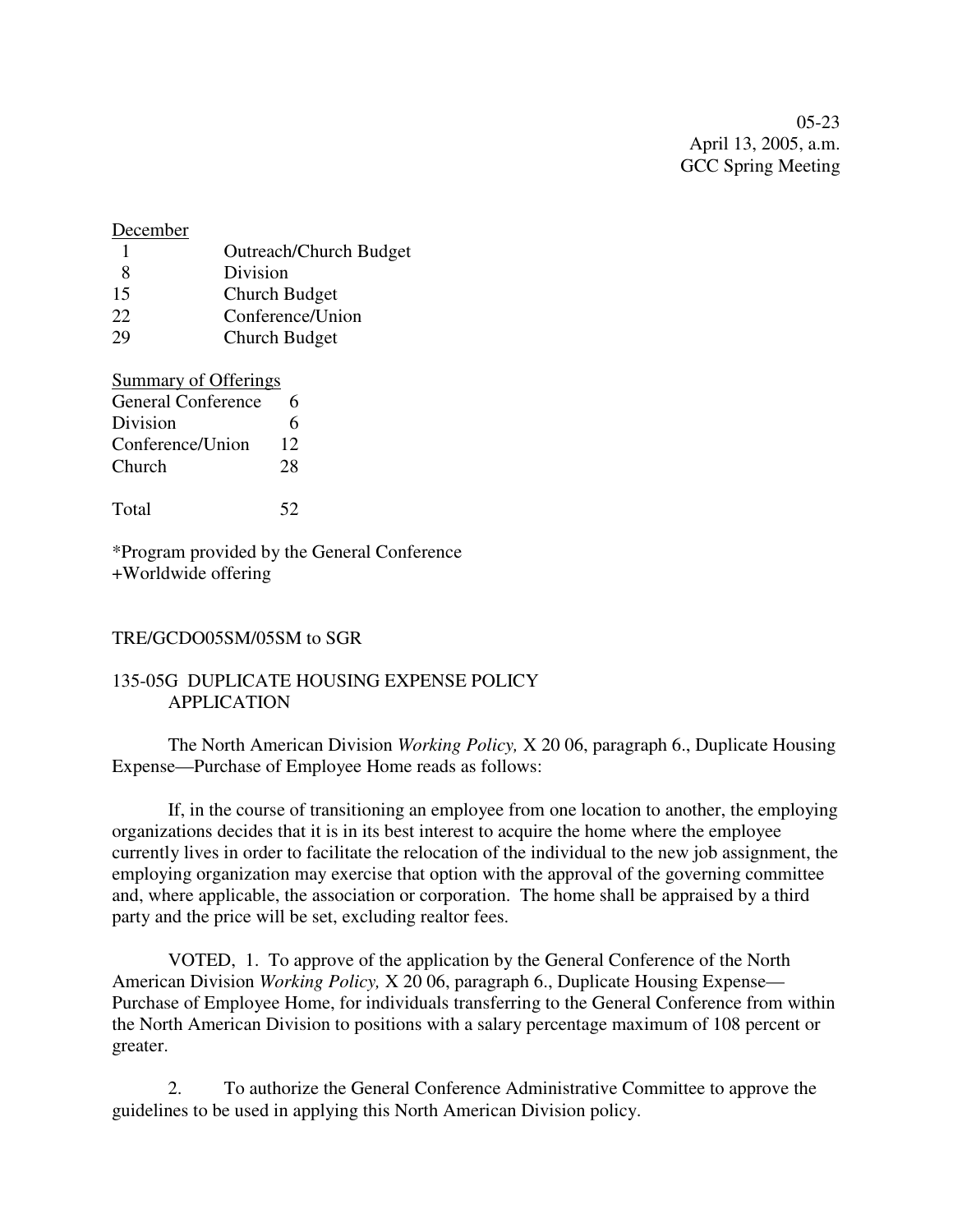05-24 April 13, 2005, a.m. GCC Spring Meeting

# NADUnTre/TreC/GCDO05SM/05SM to SGR

# 133-05G TRAVEL ALLOWANCE FOR SPOUSE/DEPENDENT **CHILDREN**

VOTED, To approve Travel Allowance for Spouse/Dependent Children, which reads as follows:

# Eligibility

1. An employee who has a travel budget of 50 percent or more of the travel budget factor is entitled to spouse travel. Those entitled to spouse travel may request assistance equivalent to 40 percent<sup>\*</sup> of the North American Division base wage factor per year on airfare for his/her spouse or dependent children through academy age, to accompany the employee on authorized itineraries.

2. Unused amounts may carry forward from year to year and may accumulate to more than three years worth, but no more than the equivalent of three times the current year's accrual may be used in any single year. Costs for any trip that exceed the available allowance will be at personal expense. Borrowing from future years accruals is not permitted.

3. The accumulated allowance may be used to cover spouse travel according to the guidelines:

a. Authorized itineraries within or outside the North American Division or for a second trip within the North American Division.

- b. Per diem and fees for attending a seminar.
- c. Per diem and taxes if a free ticket is used.

d. When flying, round-trip fare at the most economical rate available including special discounts, super-savers, etc., plus per diem allowance. (In cases where both spouses have travel budgets of 50 percent or more of the travel budget factor, this assistance shall be limited to one per couple per year.)

<sup>∗</sup> In the year of a General Conference Session, an appropriate amount based on the location of the session may be added for that specific year.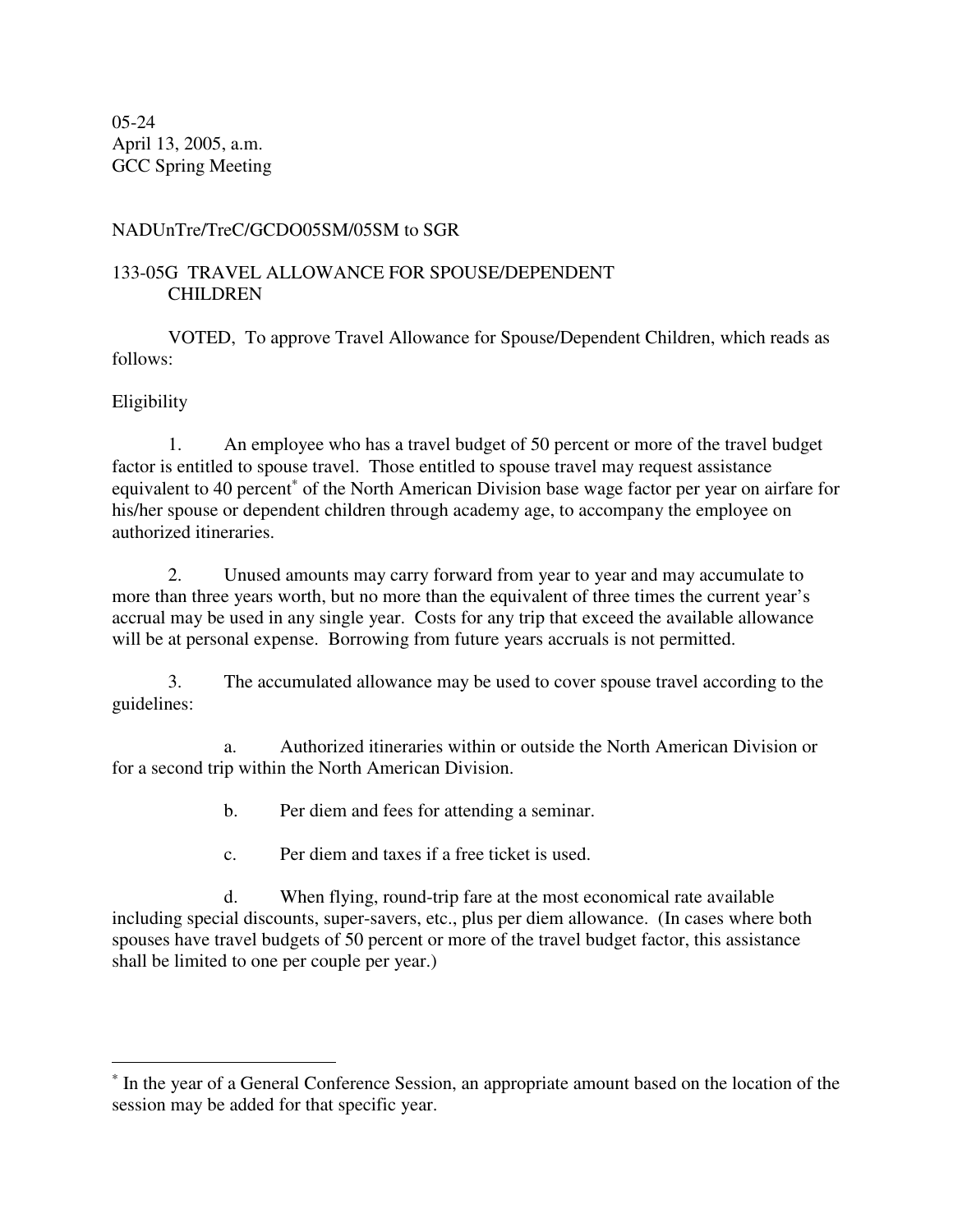05-25 April 13, 2005, a.m. GCC Spring Meeting

e. When driving, regular denominational mileage rates up to the equivalent of round-trip air fares for the employee and spouse at the most economical rate available including the cost of a rental car, if it would normally be needed at the destination.

f. Actual lodging expense and per diem during time of business itinerary.

g. Applicable airport taxes, taxi or airport transportation, visa fees, and passport renewal fees are reimbursable expenses.

4. Per diem shall be at the employee and spouse rate and charged to the travel budget of the traveling employee.

5**.** Financial Assistance for Use of Personal Time - An employee whose travel budget is 50 percent or more may take his/her spouse on authorized spouse travel without the spouse's loss of salary for up to three days annually. The following applies:

a. Hourly spouses who are employed by the General Conference will have their time calculated on an hourly basis, not to exceed 25.5 hours annually. The equivalent time will be placed into the spouse's paid leave bank and the amount will be charged to the employee's current travel budget.

b. Salaried spouses who are employed by the General Conference will have their time calculated on a daily basis, not to exceed three days annually. Spouses and their supervisor will be informed of this additional available vacation time. The traveling employee's current travel budget will be charged for the amount of additional vacation time.

c. Spouses who are employed by non-General Conference employers will receive a daily loss of income assistance of up to \$250 per day, not to exceed three days annually. Payment will be made directly to the spouse and the traveling employee's current travel budget will be charged for the income assistance.

d. No roll-over provision is provided; any portion of the three days that is not used during current calendar year will be automatically forfeited on December 31.

e. Any portion of the three-day assistance that is not used for spouse travel purposes may not be added to standard vacation, furlough or optional annual leave time, nor used for any other leave or work related absence.

6. Taxable Income - The assistance that is granted for spouse travel is reported as taxable income. (North American Division *Working Policy* X26.)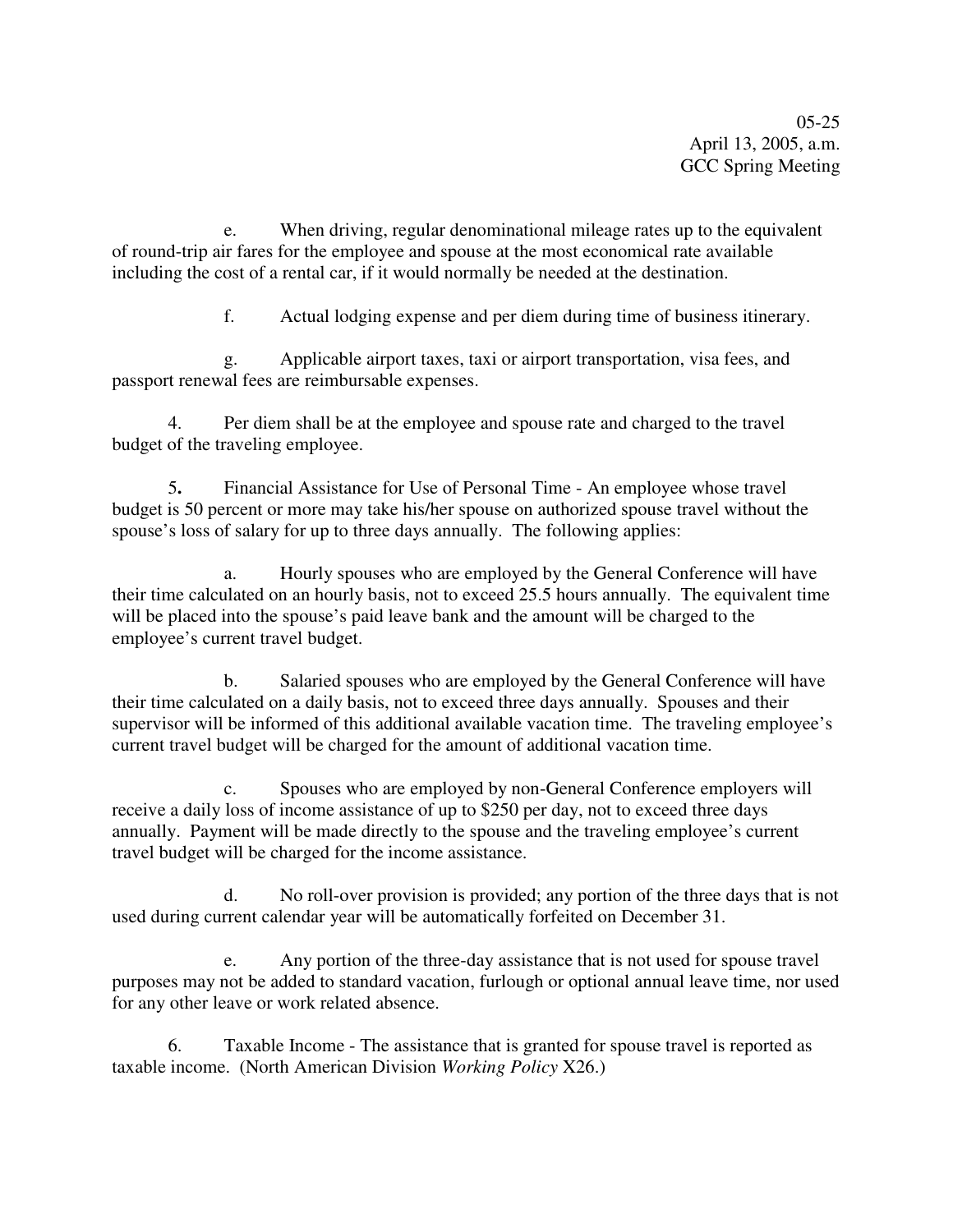05-26 April 13, 2005, a.m. GCC Spring Meeting

### FinPl&Bud05SM/05SM to SGR

## 141-05G INTERNATIONAL HOSPITAL PROFESSIONAL LIABILITY (HPL) EXCESS INSURANCE

In the past, the General Conference maintained both International Hospital Professional Liability (HPL) and General Liability Insurance coverage on a worldwide basis for a total of \$100,000,000 each. Because of recent changes in the insurance market and the corresponding increases in premiums, a review of these coverages was done and the renewals were made as follows as of July 2003:

| International Hospital Professional Liability (HPL): | \$10,000,000 |
|------------------------------------------------------|--------------|
| General Liability:                                   | \$75,000,000 |

It was agreed at the time of the 2003 Annual Council that the divisions/hospitals would share in the premium for this coverage for the first \$4,000,000 excess of \$1,000,000 and the General Conference would be responsible for the premium for the \$5,000,000 excess of \$5,000,000. Divisions were able to make alternative insurance arrangements subject to criteria being met. The cost sharing arrangements of the HPL policy has created a significant expense for hospitals as well as reduced coverage overall. It was

VOTED, To approve that for the policy period July 1, 2005 to June 30, 2006, International HPL Excess Insurance beyond the initial one million dollar layer will be purchased by the General Conference as group coverage for those hospitals wishing to participate. For those hospitals, not wishing to participate, notice must be sent to General Conference Treasury no later than April 30, 2005. (The General Conference is not involved with purchase of HPL coverage within the North American Division as that is cared by the hospital systems with coverage at levels outlined in policy).

The intent is to encourage the hospitals to stay together in group coverage, however, if, in the future, hospitals choose not to participate in the group coverage, notice must be given to the General Conference Treasury no later than February 1 prior to the July 1 renewal. Updates on the coverage will be discussed at the time of the General Conference and Division Treasurers Committee at the Annual Council to discuss whether the General Conference will seek group coverage based on the anticipated participating hospitals for the subsequent renewal period.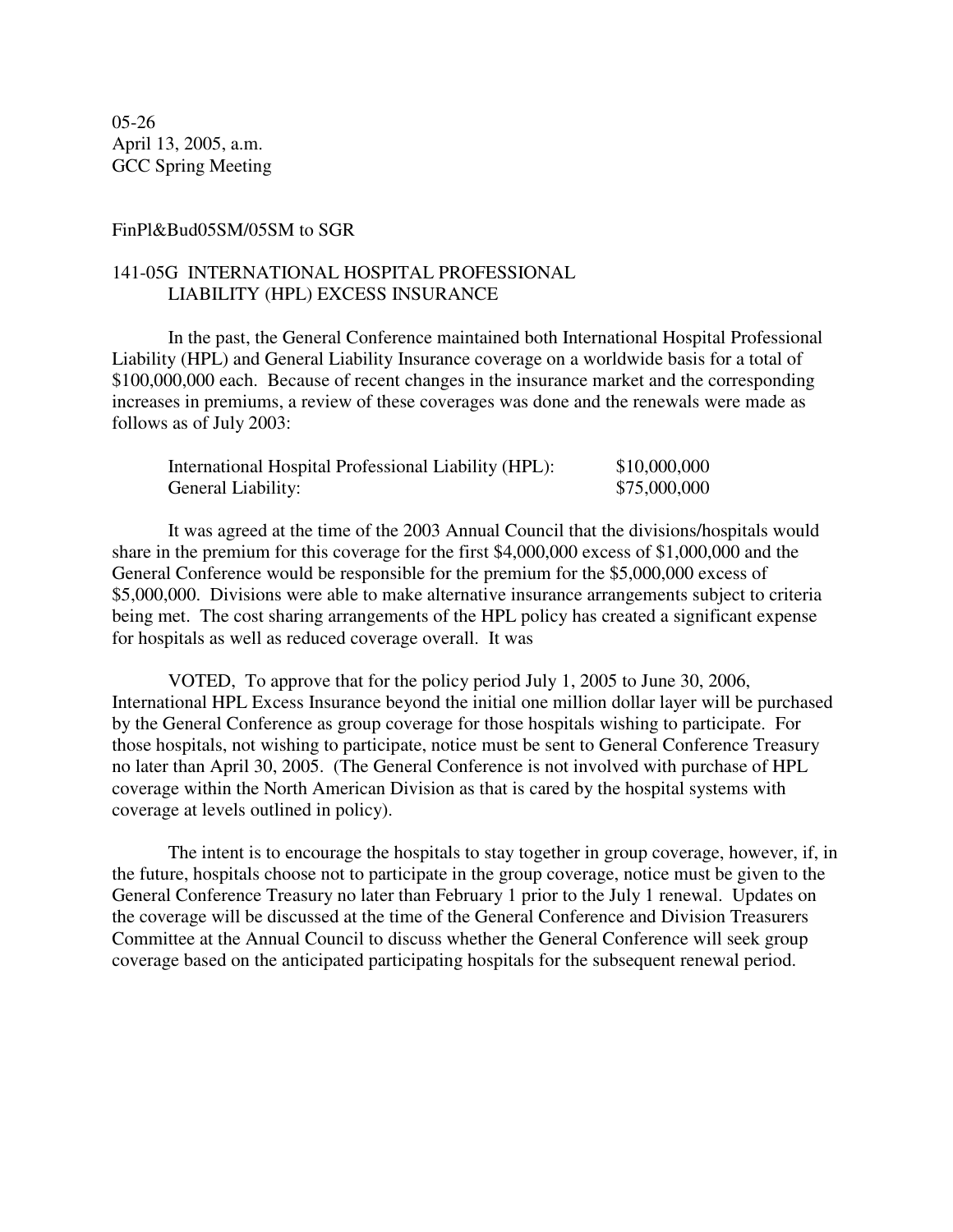The following will be the criteria for implementing this action.

1. No later than the end of 2006\* each division shall review and where necessary, change the corporate structure of all hospitals within its territory, with a view to:

\*Extensions to this deadline in extenuating circumstances may be granted as individually voted by the General Conference Administrative Committee.

a. Transferring and conducting hospital activities by a separate legal structure.

b. Transferring hospitals currently registered in the name of the General Conference Corporation to an alternative legal structure including changing title where feasible.

2. Each division must ensure that each hospital in its territory maintains a primary layer of HPL Coverage at not less than levels set out in General Conference *Working Policy*.

3. Divisions who do not wish to participate in the HPL Excess Group Coverage will review the HPL Insurance for its hospitals and take the following steps:

a. Purchase insurance coverage from financially sound providers who, as closely as possible, carry ratings that meet the requirements of General Conference *Working Policy*. When purchasing insurance, care must always be taken to ensure that there is sufficient retrospective cover.

b. If the hospital is not separately incorporated, the General Conference Corporation must be an additional named insured party. Levels of insurance coverage purchased must at least meet the minimum coverage as required by the General Conference *Working Policy*. If the General Conference is not satisfied with the adequacy of the coverage or insurer, it may require an additional indemnity from the division itself. If indemnity is required, it must be voted annually by the division/union/hospital executive committee/governing board.

c. The General Conference will require non-North American Division hospitals registered in the name of the General Conference Corporation to purchase HPL Excess Insurance with the General Conference being named as an additional insured party and the policy must be able to cover any claims made in the United States of America. Coverage will be at the minimum limits as required by General Conference *Working Policy*.

d. As an alternative to purchasing insurance and subject to division executive committee approval, hospitals that are separately incorporated and for which it can reasonably be expected that claims will find jurisdiction only in the country where the hospital is located may self fund potential claims beyond the primary coverage required by policy but are still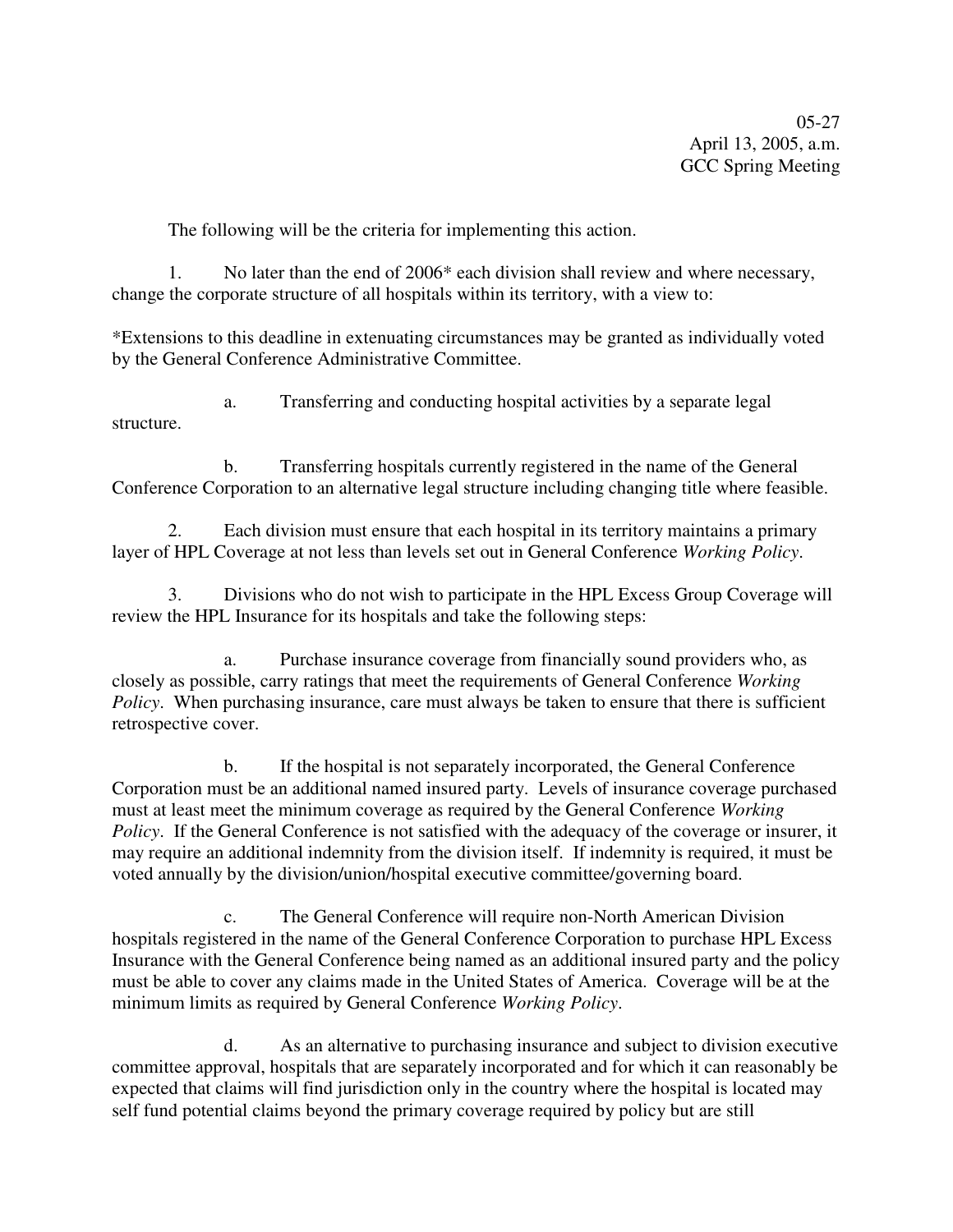05-28 April 13, 2005, a.m. GCC Spring Meeting

encouraged to carry some level of excess HPL coverage. The following is the criteria for this option:

1) If a division/institution is considering this option, as per General Conference *Working Policy*, funding of the expected loss projections should be based on normal actuarial assumptions and calculation methods.

2) The funding for any portion that is self funded, must be fully backed by cash/secure investments with the commitment to maintaining and increasing this fund for a time period beyond the years of coverage due to the tail of claims that may surface in future years until all applicable statues of limitations have been exhausted.

3) The request for this option must be processed through the General Conference Treasury with subsequent representation by the General Conference Treasurer and/or his designee/s at the division executive committee to fully discuss exposures taken by the committee prior to any requests voted by the division executive committee to General Conference Administrative Committee and the eventual implementation.

4. General Conference Treasury shall annually report to the General Conference Executive Committee each division's insurance and indemnification arrangements and status of hospital corporate restructuring so as to ensure that they comply with General Conference *Working Policy* and provide adequate protection to the Church.

5. The General Conference will either carry the cost of the premium for the group coverage of \$5,000,000 excess of \$5,000,000 or may at its option self fund this level to cover potential suits that might be brought against the General Conference. In a self-funded arrangement, it does not cover any suits that are brought against the hospital or division or any other church entity; it is solely a protection against any exposure to the General Conference. Any claims made against the General Conference for less than \$5,000,000 will be covered by the arrangements in place by the division/hospital. Hospitals not taking coverage under the General Conference Group policy will be required to obtain the full coverage as per policy at their own expense.

# SEC/ADCOM/05SM to LRE

# 132-05G COMPENSATION REVIEW COMMITTEE—2005 SPRING MEETING - APPOINTMENT

VOTED, To appoint the Compensation Review Committee for the 2005 Spring Meeting, as follows: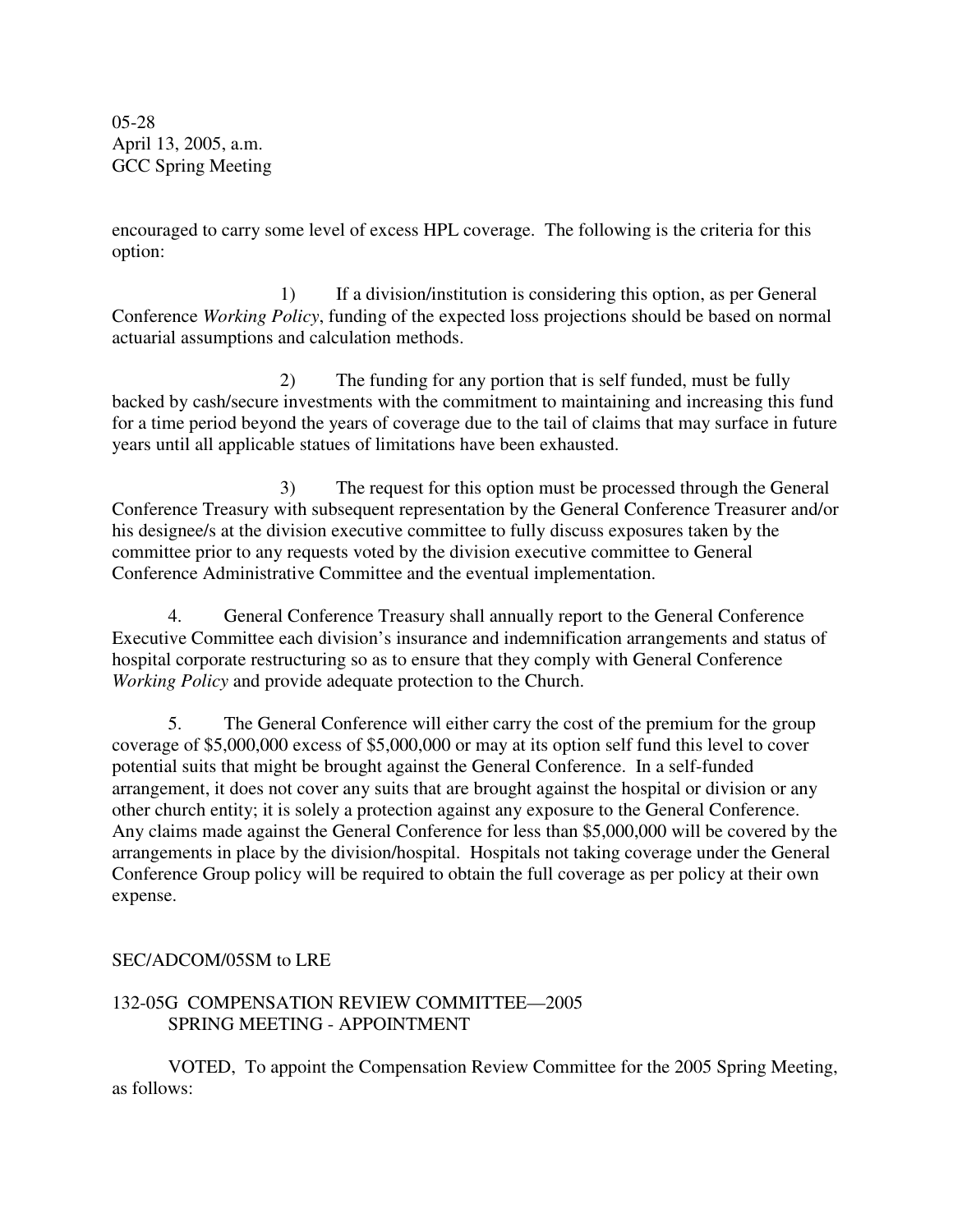05-29 April 13, 2005, a.m. GCC Spring Meeting

### MEMBERS

Presidential ANDREASEN, NIELS-ERIK A, Chairman Institutional Administrators Baptiste, Harold W Smith, Robert S Cooper, Lowell C Daniel, Luka T Laypersons Evans, Laurie J Fargo, Mumtaz Frikart, Ulrich Hepburn, Eric Gulfan, Alberto C Jr Knowlton, Lorinda Hsu, Eugene McNeilus, Denzil Karst, Gerry D Noble, Don Lee, Jairyong Ramirez, Ted L Leito, Israel Slikkers, Dolores E Mbwana, Geoffrey G Tennyson, Mack Miranda, Armando Mwansa, Pardon Pastor Nagel, Ruy H Nixon, John S Ryan, Michael L Paulsen, Jan Union Presidents Schneider, Don C<br>
Carlson, Dennis N Stele, Artur A Jackson, Daniel R Watts, D Ronald King, Donald G Wiklander, Bertil Lee, Harold L Wilson, Ted N C Mostert, Thomas J Jr

Bediako, Matthew A Trevino, Max A Evans, Larry R Wright, Walter L Howard, Roscoe J III

Prestol, Juan R Rose, Steven G Ryan, Roy E

Patzer, Jere D Secretariat Retzer, Gordon L

Departments and Services Treasury Feldbush, Martin W Lemon, Robert E, Secretary Handysides, Allan R

> Jan Paulsen, Chairman Vernon B Parmenter, Secretary Larry R Evans, Editorial Secretary Janet C Upson, Recording Secretary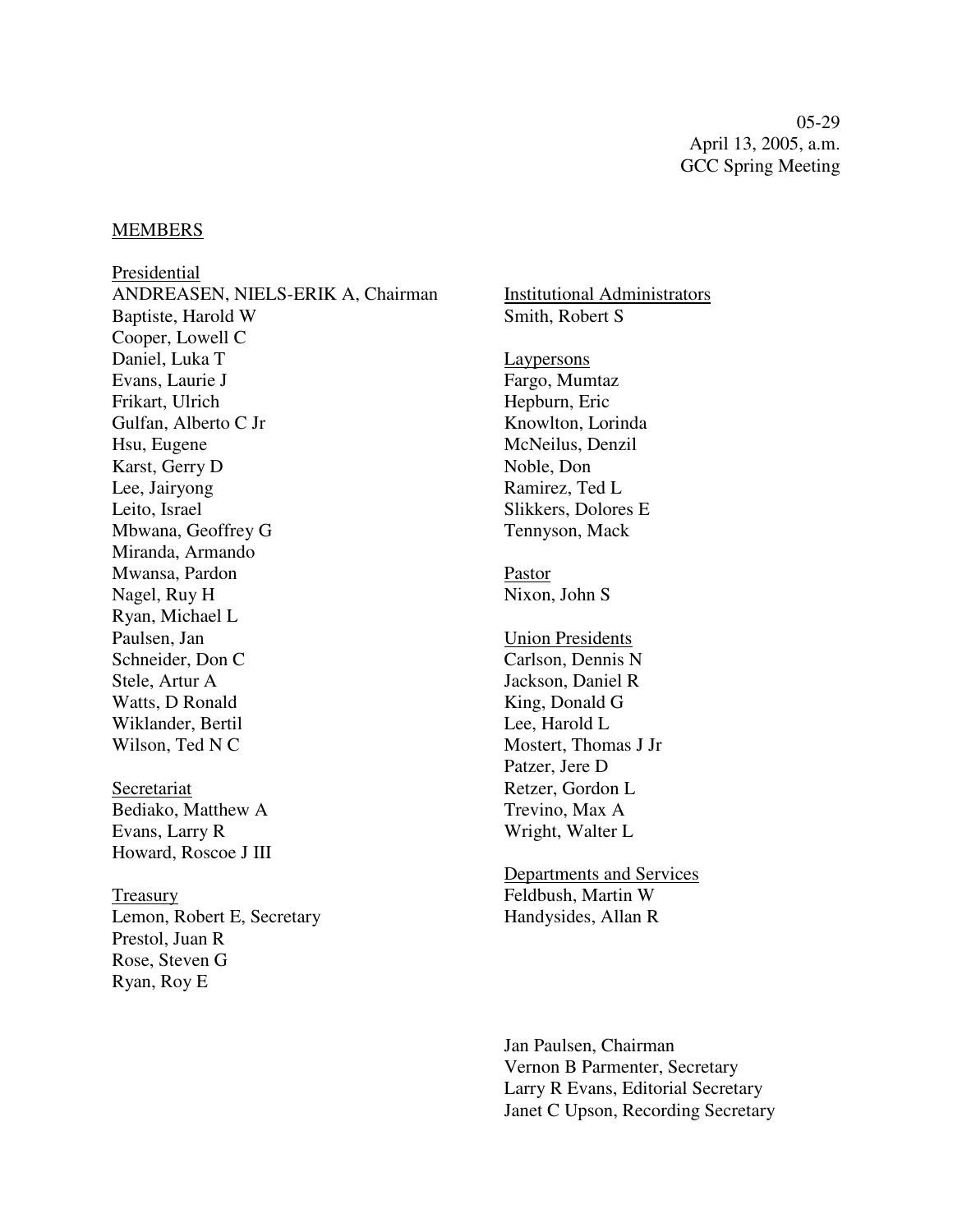### SPRING MEETING OF THE

### GENERAL CONFERENCE EXECUTIVE COMMITTEE

April 13, 2005, 2:00 p.m.

Jan Paulsen, Chairman, called to order the second session of the 2005 Spring Meeting.

Prayer was offered by Don Noble, President of Maranatha International.

### PRE/GCDO05SM/05SM to LCC-ADCOM

### 138-05G INTERDIVISION EMPLOYEE PROGRAM TRANSITION TO INTERNATIONAL EMPLOYEE PROGRAM— APPOINTMENT OF STUDY COMMITTEE

VOTED, To authorize the General Conference Administrative Committee to appoint a committee whose responsibility shall be to propose a design and policy framework for transitioning from the current interdivision employee program to an international employee program.

### CITATION FROM GOVERNOR

Elisha B Pulivarti, Executive Director, Governor's Office on Asian Pacific American Affairs for the State of Maryland, presented Jan Paulsen with a citation from the Governor of Maryland, Robert L Ehrlich Jr, which reads as follows:

Be it known: That on behalf of the citizens of this State, in recognition of the positive contribution the Seventh-day Adventist Church has made to the State of Maryland through its churches, its schools, its hospitals, its community services network, its religious liberty advocacy, its publishing house, and by choosing to locate the Seventh-day Adventist Church's world headquarters in our State; and as our citizens join in expressing our high regard, admiration and gratitude, we are pleased to confer upon you this Governor's Citation.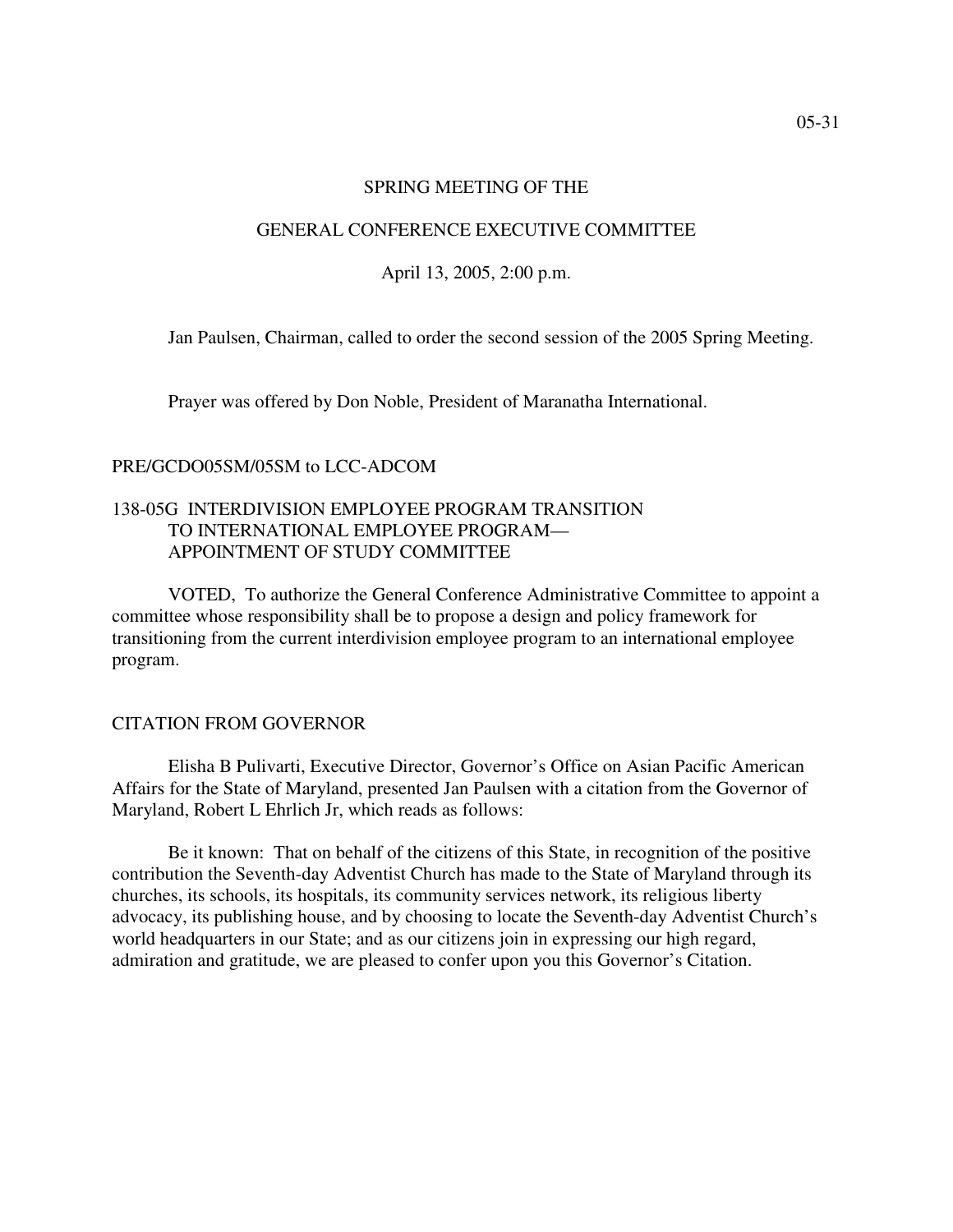05-32 April 13, 2005, p.m. GCC Spring Meeting

### PRE/PreC/SecC/GCDO04AC/04AC/154-04G/GCDO05SM/05SM to HWB

## 134-05Ga GENERAL CONFERENCE MINISTRIES AND SERVICES REVIEW COMMISSION RECOMMENDATIONS - PART A

VOTED, To record that the following report of the General Conference Ministries and Services Review Commission - Part A, was presented and received.

> General Conference Ministries and Services Review Commission Recommendations - Part A

In view of the rapid growth or lack thereof and the ongoing changes relating to the mission and organization of the Church, the challenge of the 10/40 Window, the difficulties in bringing the benefits provided by the ministries and services of the Church to the life, and the witness of the local church, the Commission adopted the following statement as the rationale for its work.

### The Challenge of Change

The Seventh-day Adventist Church today is a global faith community of more than 20 million people in over 200 countries. It is fast-growing in a fast-changing world, which necessitates an ongoing preparation to meet new challenges and calls for monitored and intentional change in order to keep it mission-focused, efficient, and wise in using available financial and personnel resources.

In times of great and rapid change, it is important to keep in mind the identity and mission of the Church. Through the Spirit of Prophecy, Ellen G White wrote:

"The church is God's appointed agency for the salvation of men. It was organized for service, and its mission is to carry the gospel to the world."*Acts of the Apostles*, page 9

The decision-makers in the Church are here reminded of the Church's identity and primary goal. The Church was appointed by God for the salvation of men and organized for service with the mission to carry the gospel to the world.

Reflecting upon how the Lord has led us in the past, we see that, as the Seventh-day Adventist Church was organized in 1863, it was organized for effective mission. Careful study of the reorganization of the Church in the beginning of the  $20<sup>th</sup>$  century has resulted in the clear understanding that:

"Ellen White's primary concern was for an organization that was functional in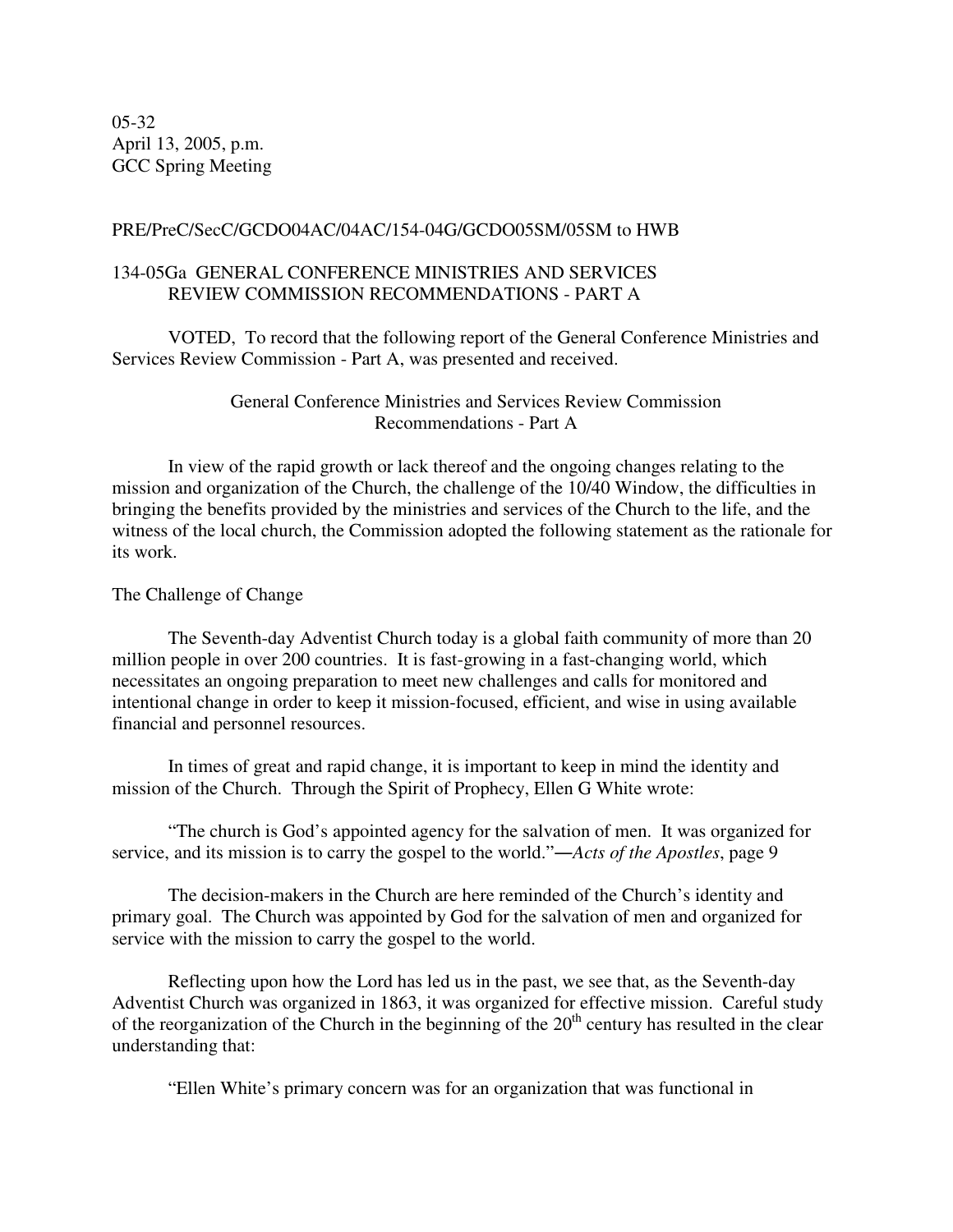05-33 April 13, 2005, p.m. GCC Spring Meeting

accomplishing the mission of the denomination. Functional efficiency was the important element to her, rather than any particular structure. From her perspective, structure was not an end in itself. Rather, it was a means to accomplishing Adventism's worldwide mission. As a basic principle undergirding her counsel on reorganization is that, organizational structures need to be changed and/or modified whenever conditions deem such change to be advisable." George Knight, *Meeting Ellen White*, 1996, p. 70

The primary purpose of our organization, therefore, is God's mission. And the efficiency of our organization needs to be evaluated in terms of how well it fulfils this mission as God's appointed agency for the salvation of men.

It is, therefore, important for the World Church to seriously ask—Are we accomplishing our mission? Are we efficient? Is our organization effective? Are there better ways to do it?

These questions assume particular importance in a situation where rapid changes affect the very core of local church life and witness.

1. Global church growth today creates needs for educating the many new members in a diversified and contextualized way. On the other hand, where there is lack of growth there is also a need for making the life of the Church and its form of mission more contextualized in order to reach the unreached. In both situations, the need is now felt in the World Church for services and ministries that are initiated and developed in close relation to the life, nurture, and witness of the local church. This is more efficient, less costly, simpler, and gives a product that is adapted to the needs of people.

2. Another factor of change felt in many local churches is a new kind of thinking in some parts of the world, associated with what is termed "post-modern thought." Growing numbers of church members today prefer working in a mode that is considered to be more effective. They believe in networks, not formal institutions. They believe in relationships, not hierarchical authority. They believe in wholeness, not compartmentalization. Therefore, there is a need for the local church and other levels of organization to organize more flexible and allround services and ministries that meet local needs.

3. The strategic use of financial and human resources in the World Church is becoming a growing concern for the fulfilment of the Church's mission. Resources need to be moved from areas where the Church is strong to the 10/40 Window, where the church members are less than 0.001 percent of the population. The Church's services and ministries in these vast areas do not match the structure of ministries and services at the General Conference. There is an enormous need for well-educated, front-line mission workers who are committed to contextualization. The Church needs resources to cater for these specialized needs.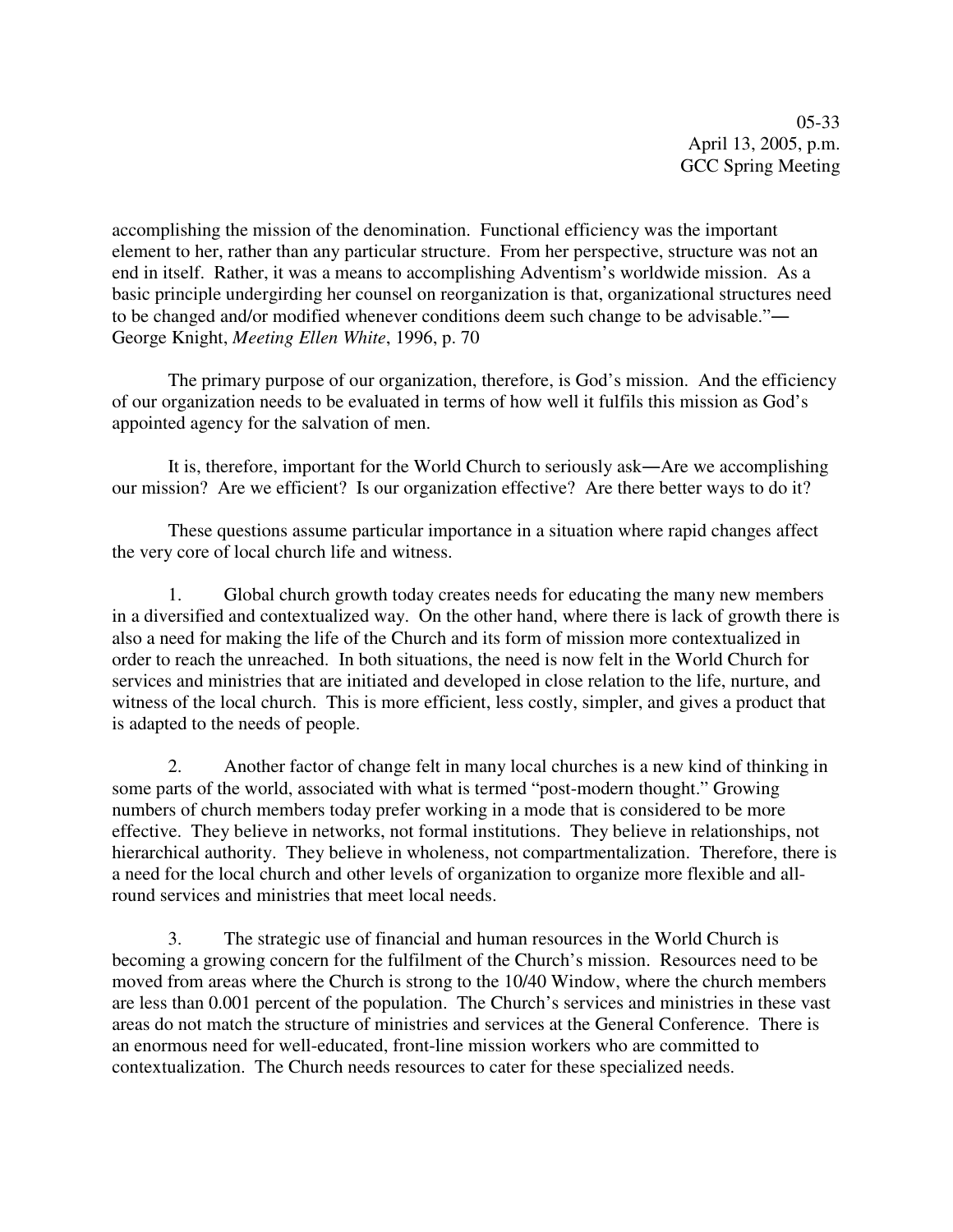05-34 April 13, 2005, p.m. GCC Spring Meeting

4. While the quality of work provided by the ministries and services of the General Conference is excellent, other levels of the Church cannot afford comparable staffing levels. Thus, the imbalance of the current organization of General Conference ministries and services with other levels of the Church has the effect that many programs and resources do not reach the local church or have any impact on it. Several factors contribute to this:

a. Despite comparatively strong ministries and service structures at General Conference level, the products delivered have minimal impact in the local church, which is the primary focus in the context of church growth. At the same time, the local church has an enormous need for nurture and equipping for ministry, which must be satisfied in new ways. It is believed that this challenge may be met by strengthening the ministries and services at levels closer to the local church, allowing these to be more focused on contextualized resource production for local church needs, and developing strong networking relations within the regional as well as the World Church structure.

b. The growth of the Church means a growth in the number of local churches. The standard pattern, both in the Western World and the Majority World, is that local churches as well as conferences and some unions cannot afford a fully developed ministries and services structure, filling each of the functions of the sixteen ministries and services. Limited finances are a serious reality. Many divisions, therefore, can no longer afford representation for every ministry and service and must seek new and more flexible and efficient ways of doing the work of training and resourcing the churches.

c. There is duplication of work performed by General Conference ministries and services at division levels, which is unnecessary. Instead, since new communication technology facilitates global contacts and an expeditious sharing of material, there is value in fostering a culture of networking and sharing among divisions.

d. Thanks to a good education system in our Church, we recognize that divisions have individuals with more expertise than before who are able to care for the needs of training and resourcing the unions. The challenge is not a lack of people but a lack of finances to staff church offices sufficiently in some places.

5. Unity is a divine value for the Church. The World Church, therefore, has made unity one of its current strategic values. The unity of our Church is under threat today and we must act wisely in order to protect it. One form of threat to unity is our rapid global growth. If we are not able to adapt our structures to this situation and the changes briefly outlined above, this will in itself constitute a threat to unity. We need to bear in mind that unity in the Church consists of many elements.

a. It is a spiritual gift that comes from God, being based on the experience of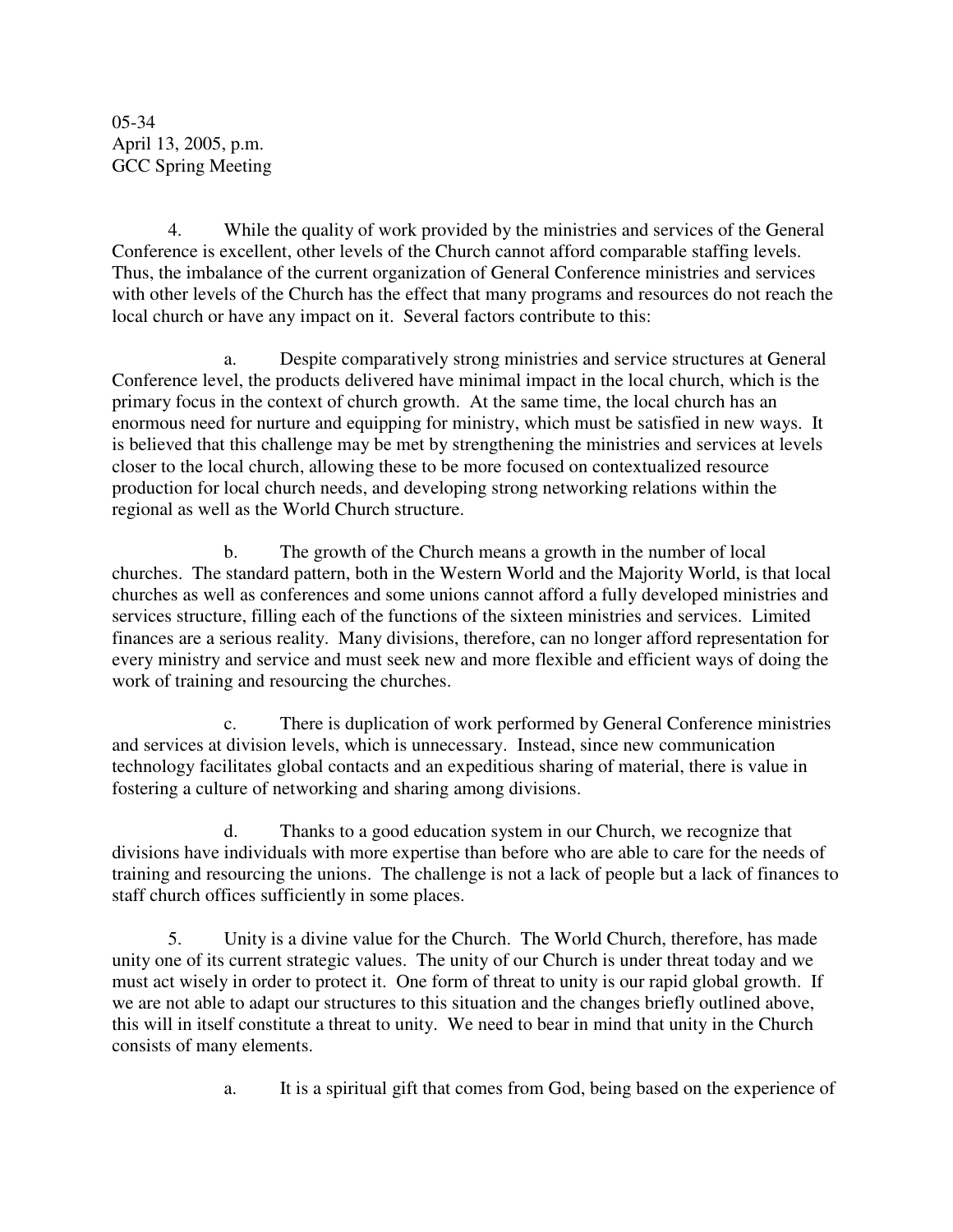05-35 April 13, 2005, p.m. GCC Spring Meeting

salvation and the working of the Holy Spirit in our lives.

b. It involves sharing the same faith, and therefore it is an important duty of local pastors and elders to teach congregations the biblical teachings of our Church. The Adult Bible Study Guide is another way in which the Church seeks to safeguard its theological unity.

c. In terms of structures and methods, there are certainly many important unifying elements, particularly in the way the Church is organized. There is and will always be significant diversity and delegation of responsibility. The proposal made here is not a threat to unity, but safeguards unity by allowing for a more efficient and contextualized form of services and ministries which is more flexible and adaptable to the needs of regions, conferences and local churches.

These are, then, some of the factors that make up the context for our work. It is marked by significant and rapid changes that affect the very core of local church life and witness.

# PRE/PreC/SecC/GCDO04AC/04AC/154-04G/GCDO05SM/05SM to HWB

# 134-05Gb GENERAL CONFERENCE MINISTRIES AND SERVICES REVIEW COMMISSION RECOMMENDATIONS - PART B

VOTED, To record that the following report of the General Conference Ministries and Services Review Commission - Part B, was presented and received.

> General Conference Ministries and Services Review Commission Recommendations - Part B

To set up early in the new quinquennium, a special Commission to:

1. Review the role and function of the General Conference and its divisions.

2. Initiate a detailed study of the resources, organization, and governance structure of the Church, with a view to releasing resources for the mission, rapid growth, and emerging opportunities of the Church in the future.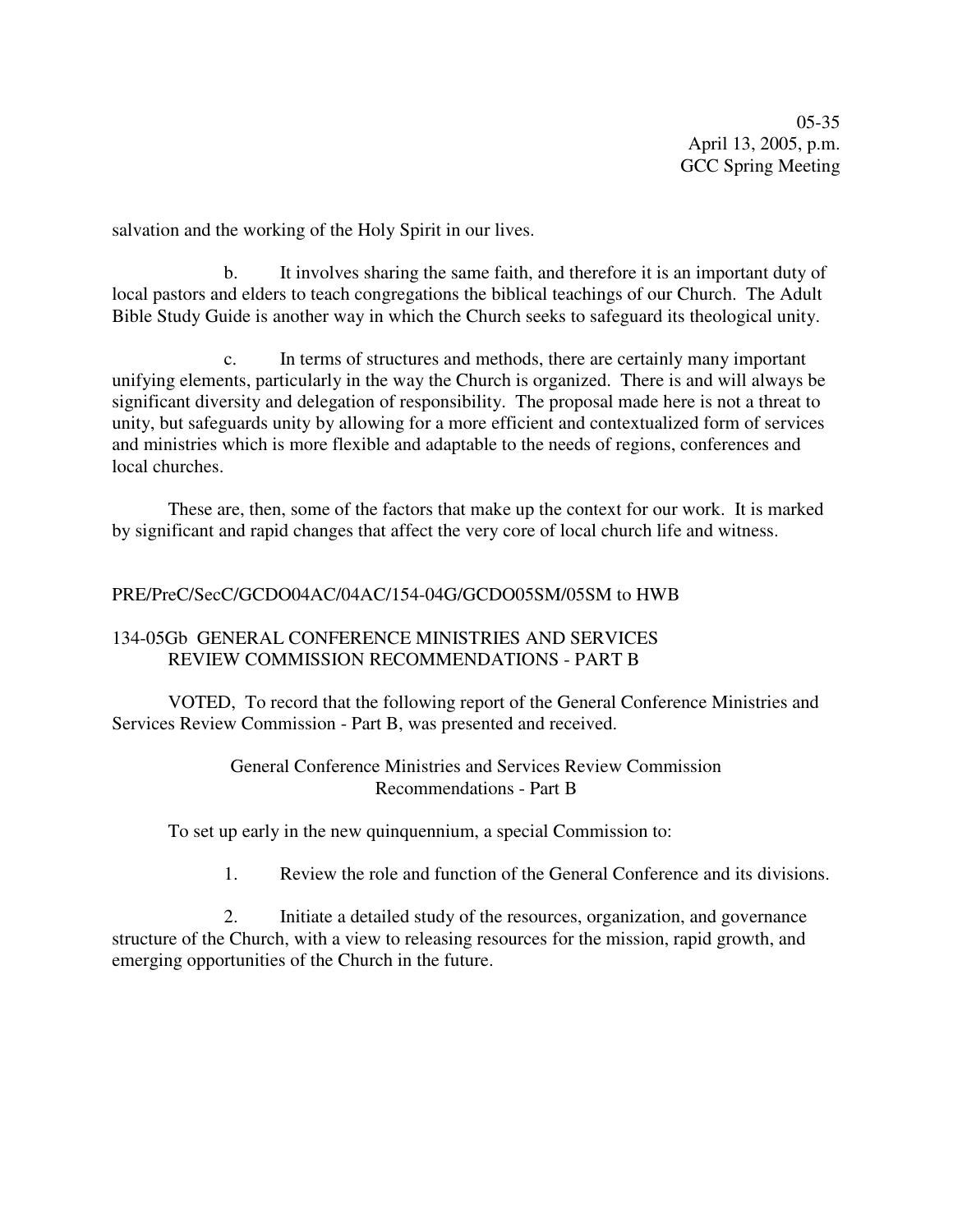05-36 April 13, 2005, p.m. GCC Spring Meeting

### PRE/PreC/SecC/GCDO04AC/04AC/154-04G/GCDO05SM/05SM to HWB

## 134-05Gc GENERAL CONFERENCE MINISTRIES AND SERVICES REVIEW COMMISSION RECOMMENDATIONS - PART C

VOTED, To record that the following report of the General Conference Ministries and Services Review Commission - Part C, was presented and received.

> General Conference Ministries and Services Review Commission Recommendations - Part C

To approve that savings achieved by the implementation of the proposal be designated for the 10/40 Window and financially challenged divisions for the purpose of enhancing their ministries and services to the local church.

The 2004 General Conference Annual Council Executive Committee voted to establish a General Conference Ministries and Services Review Commission. This Commission consisted of a broad representation of individuals from around the world who seriously and carefully examined the ministries and services provided by the General Conference to determine the best and most effective way to serve the needs of a rapidly expanding global Church.

### Rationale

The Seventh-day Adventist Church today is a global faith community of more than 20 million people in over 200 countries. It is fast-growing in a fast-changing world, which necessitates an ongoing preparation to meet new challenges and calls for monitored and intentional change in order to keep it mission-focused, efficient, and wise in using available financial and personnel resources.

In times of great and rapid change, it is important to keep in mind the identity and mission of the Church. Through the Spirit of Prophecy, Ellen G White wrote:

"The church is God's appointed agency for the salvation of men. It was organized for service, and its mission is to carry the gospel to the world."—*Acts of the Apostles*, page 9

The decision-makers in the Church are here reminded of the Church's identity and primary goal. The Church is appointed by God for the salvation of men and organized for service with the mission to carry the gospel to the world.

Reflecting upon how the Lord has led us in the past, we see that, as the Seventh-day Adventist Church was organized in 1863, it was organized for effective mission. Careful study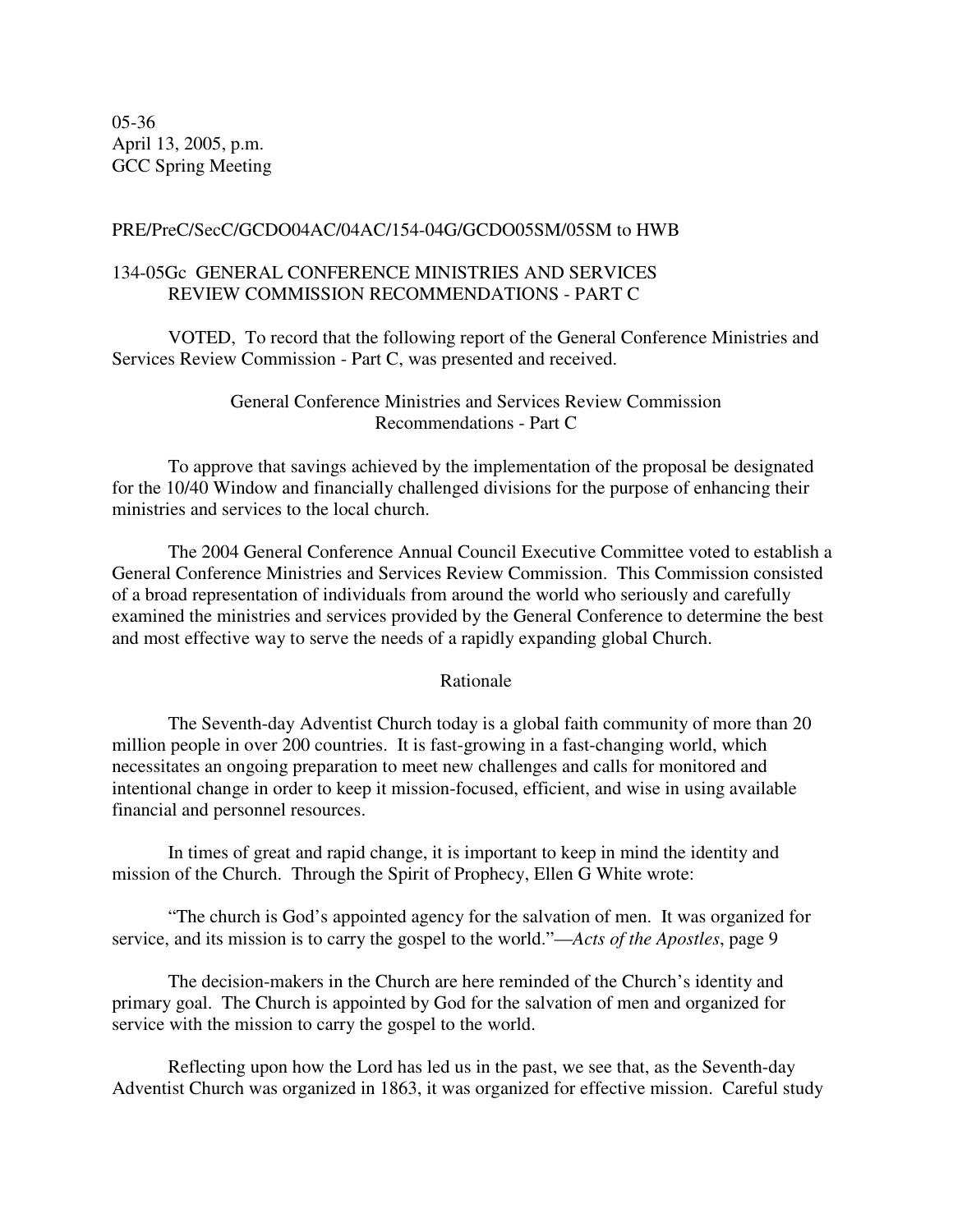05-37 April 13, 2005, p.m. GCC Spring Meeting

of the reorganization of the Church in the beginning of the  $20<sup>th</sup>$  century has resulted in the clear understanding that:

"Ellen White's primary concern was for an organization that was functional in accomplishing the mission of the denomination. Functional efficiency was the important element to her, rather than any particular structure. From her perspective, structure was not an end in itself. Rather, it was a means to accomplishing Adventism's worldwide mission. As a basic principle undergirding her counsel on reorganization is that, organizational structures need to be changed and/or modified whenever conditions deem such change to be advisable." George Knight, *Meeting Ellen White*, 1996, p. 70

The primary purpose of our organization, therefore, is God's mission. And the efficiency of our organization needs to be evaluated in terms of how well it fulfils this mission as God's appointed agency for the salvation of men.

It is therefore important for the World Church to seriously ask—Are we accomplishing our mission? Are we efficient? Is our organization effective? Are there better ways to do it?

The task given by the Annual Council, 2004, to the General Conference Ministries and Services Review Commission is essentially to "review all the ministries and services of the General Conference to determine the most effective means of assisting the World Church to fulfil her mission."

The context in which this report should be read is the mission of the Church and the rapid changes occurring both in the Church itself and in the world we seek to reach. The purpose of the report is to strengthen the work of the Church by maximizing the financial resources, by facilitating contextualized services to the local church, and stimulating networking.

It is important to make some comments on the significant and rapid changes that affect the very core of local church life and witness.

1. Global church growth today creates needs for educating the many new members in a diversified and contextualized way. On the other hand, where there is lack of growth there is also a need for making the life of the Church and its form of mission more contextualized in order to reach the unreached. In both situations, the need is now felt in the World Church for services and ministries that are initiated and developed in close relationship to the life, nurture, and witness of the local church. This is more efficient, less costly, simpler, and provides a product that is adapted to the needs of people.

2. Another factor of change felt in many local churches is a new kind of thinking in some parts of the world, associated with what is termed as "post-modern thought". Growing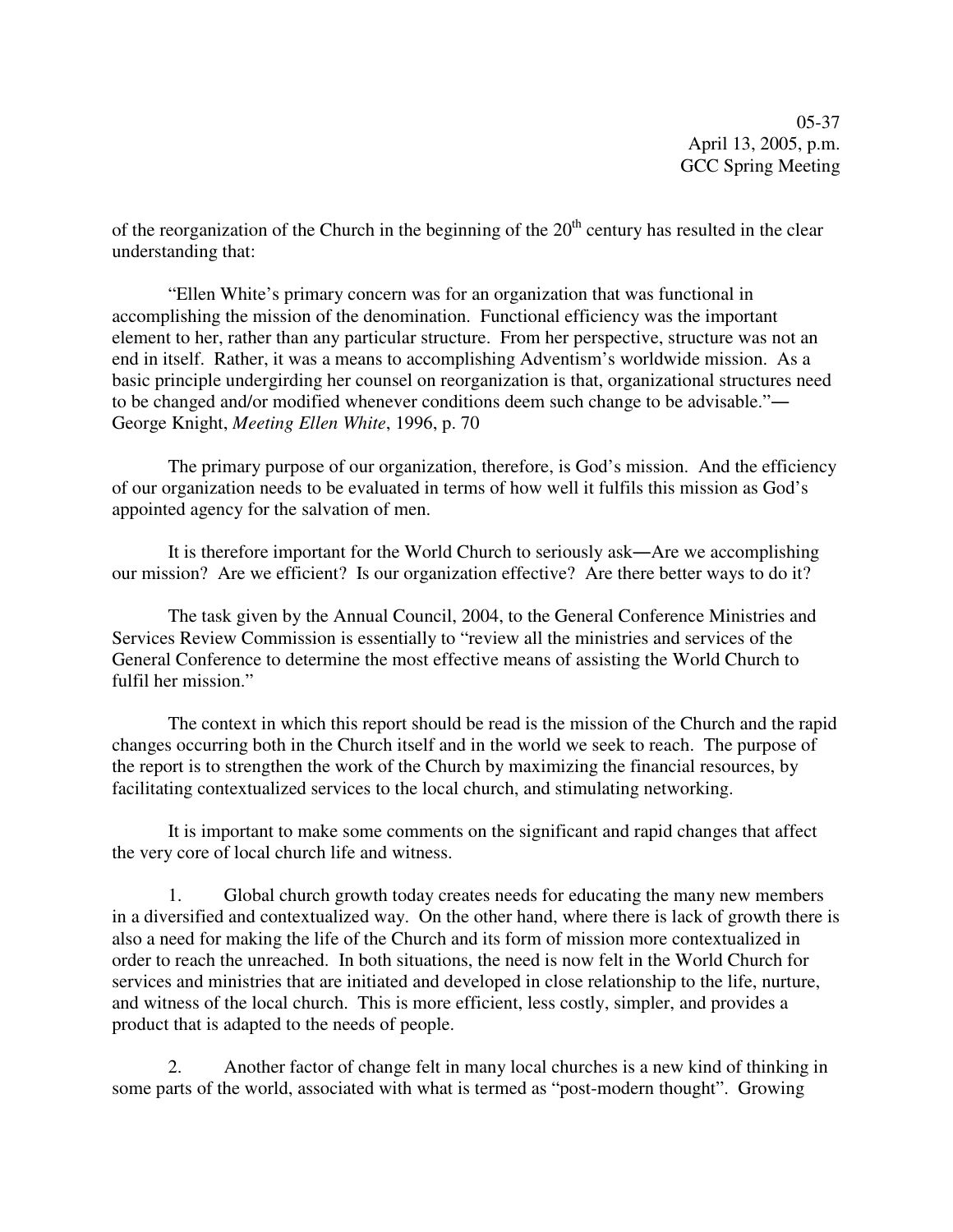05-38 April 13, 2005, p.m. GCC Spring Meeting

numbers of church members today prefer working in a mode that is considered to be more effective. They are moving away from departmentalism, not only because of a desire for efficiency, but because they don't believe in formal institutions but networks. They do not believe in hierarchical authority but relationships. They do not believe in compartmentalization but wholeness. Therefore, there is a need for the local church and other levels of organization to organize more flexible and all-round services and ministries that meet local needs.

3. The strategic use of financial and human resources in the World Church is becoming a growing concern for the fulfilment of the Church's mission. Resources need to be moved from areas where the Church is strong to the 10/40 Window, where church members are 0.001 percent of the population. The Church's services and ministries in these vast areas do not match the structure of ministries and services at the General Conference. There is an enormous need for well-educated, front-line mission workers who are committed to contextualization. The Church needs resources to cater for these specialized needs.

4. While the quality of work provided by General Conference ministries and services is excellent, other levels of the Church cannot afford comparable staffing levels. Thus, the imbalance of the current organization of General Conference ministries and services with other levels of the Church has the effect that many programs and resources do not reach the local church or have any impact upon it. Several factors contribute to this:

a. Despite comparatively strong General Conference ministries and service structures at General Conference level, the products delivered have little impact on the local church, which is the primary focus in the context of church growth. At the same time, the local church has an enormous need for nurture and equipping for ministry, which must be satisfied in new ways. It is believed that this challenge may be met by strengthening the ministries and services at levels closer to the local church, allowing these to be more focused on contextualized resource production for local church needs, and developing strong networking relationships within regional and World Church structure.

b. The growth of the Church means a growth in the number of local churches. The standard pattern, both in the Western World and the Majority World, is that local churches as well as conferences and some unions cannot afford a fully developed ministries and services structure, filling each of the functions of sixteen departments. Limited finances are a serious reality. Many divisions, therefore, can no longer afford departmental representation for every ministry and service and must seek new and more flexible and efficient ways of doing the work of training and resourcing the churches.

c. There is duplication of General Conference ministries and services work, in some respects, at division levels, which is unnecessary. Instead, since new communication technology facilitates global contacts and expeditious sharing of material, there is value in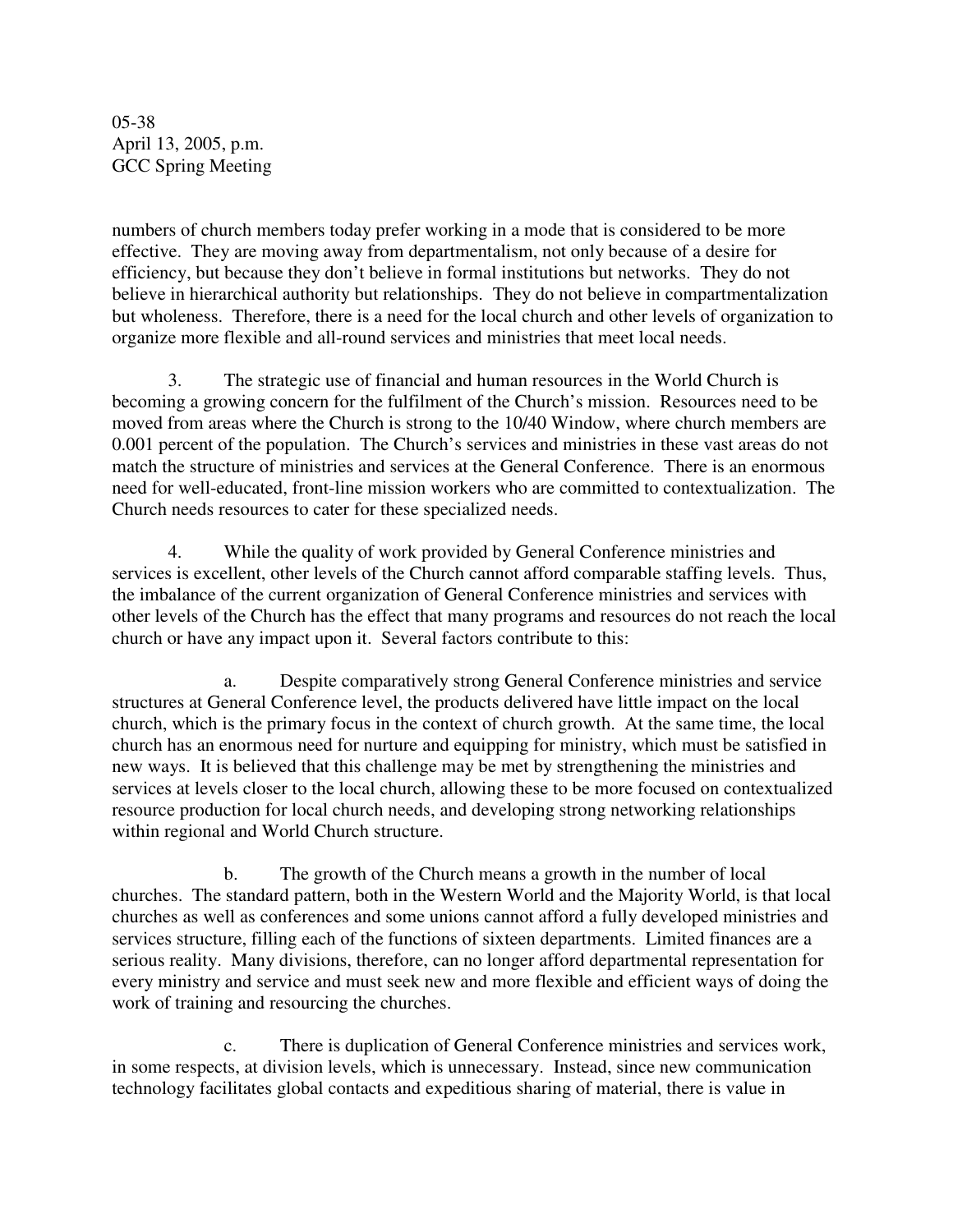05-39 April 13, 2005, p.m. GCC Spring Meeting

fostering a culture of networking and sharing among divisions.

d. Thanks to a good education system in our Church, we recognize that divisions have individuals with more expertise than before who are able to care for the needs of training and resourcing the unions. The challenge is not a lack of people but a lack of finances to staff church offices sufficiently in some places.

5. Unity is a divine value for the Church. The World Church, therefore, has made unity one of its current strategic values. The unity of our Church is under threat today and we must act wisely in order to protect it. One form of threat to unity is our rapid global growth. If we are not able to adapt our structures to this situation and the changes briefly outlined above, this will in itself constitute a threat to unity. We need to bear in mind that unity in the Church consists of many elements.

a. It is a spiritual gift that comes from God, being based on the experience of salvation and the working of the Holy Spirit in our lives.

b. It involves sharing the same faith, and therefore it is an important duty of local pastors and elders to teach congregations the biblical teachings of our Church. The Adult Bible Study Guide is another way in which the Church seeks to safeguard its theological unity.

c. In terms of structures and methods, there are certainly many important unifying elements, particularly the way the Church is organized. There is and will always be significant diversity and delegation of responsibility. The proposal made here is not a threat to unity, but safeguards unity by allowing for a more efficient and contextualized form of services and ministries which is more flexible and adaptable to the needs of regions, conferences and local churches.

These are, then, some of the factors that make up the context for this report. The Church is affected by significant and rapid changes that affect the very core of local church life and witness. Thus, the proposal brought here is in no way about the performance of the General Conference ministries and services directors, but about efficiency and organization. It is about moving the Church's resources closer to where the actual services and ministries are implemented in the life and witness of the church.

### Process

The Church at large has reviewed similar issues for a number of years. In the last twenty years, we have seen the introduction of Church Ministries. Prior to 1990, there was a further study that recommended the elimination of numerous budgets following the General Conference Session of 1990. During the years 1997-1999 further study was given to the subject which again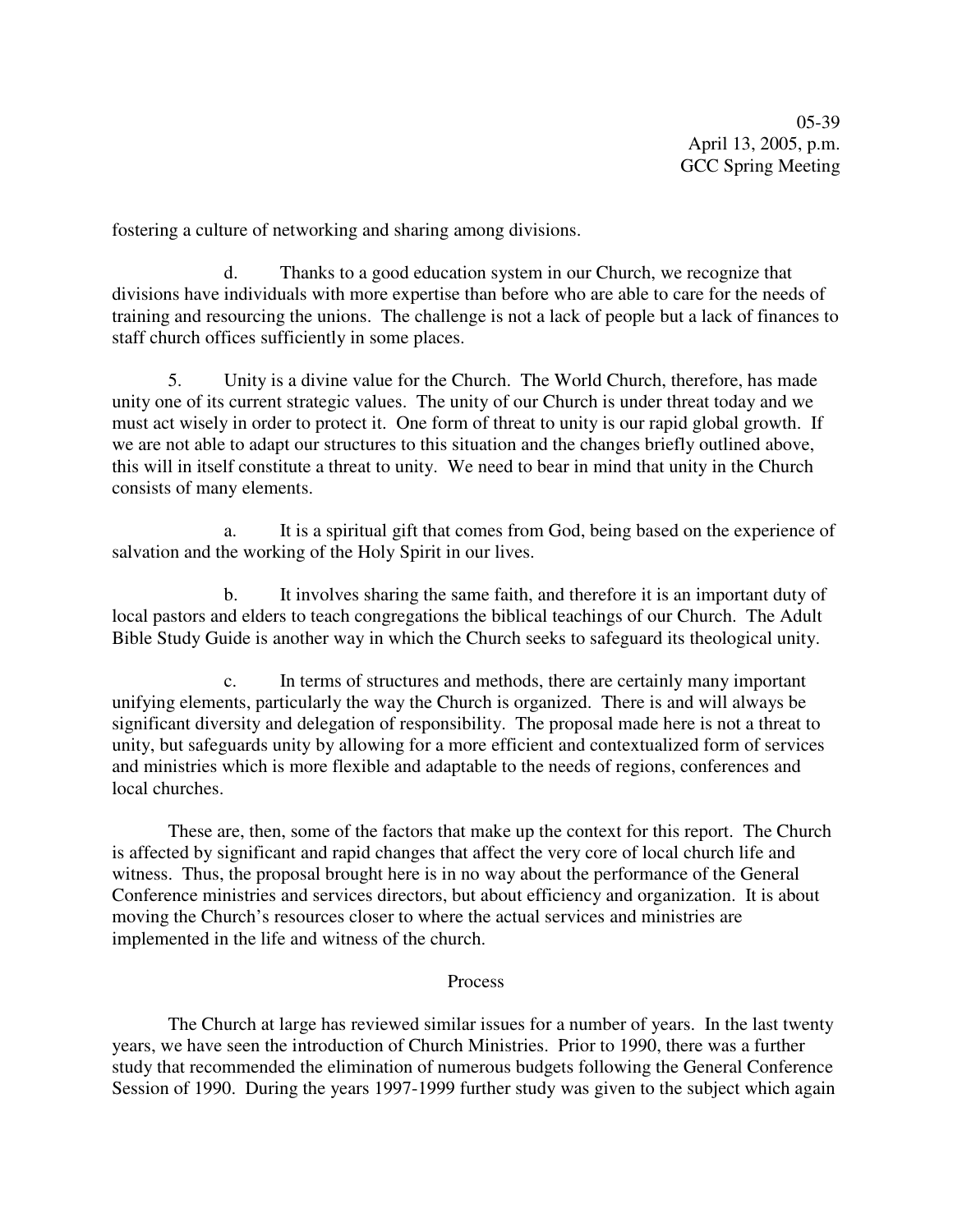05-40 April 13, 2005, p.m. GCC Spring Meeting

included input from the world divisions.

The Commission met as a body on three occasions, October 14, 2004, January 10 and 11, 2005, and April, 6 and 7, 2005. In its first meeting, on October 14, the Commission initiated a process to develop an instrument for conducting a survey as part of its method of operation. It also asked for a review of, and copies of past surveys and studies that were relevant. After studying these reports on January 10-11, the Commission decided that the information provided by these past studies and surveys were adequate for the current review. It therefore decided to proceed with the task as outlined in the terms of reference. The material used at this meeting was discussed at length. We have listed these documents here, marking with an asterisk (\*) those that were sent out in advance for private reading:

1**.** \*The General Conference—Functional Relationships Between the World Headquarters and its Divisions With Particular Reference to 'Departments'—Jan Paulsen, March 1998

2**.** \*Reflections on Democracy—Jan Paulsen, September 1993

3. \*A Modest Proposal for Structural Change in the Adventist Church—George R Knight

4. \*General Conference Mission Statement

5. \*General Conference of Seventh-day Adventists 2003 Actual Expenses Budget

6. \*General Conference Ministries and Services Minutes of October 14, 2004

7. General Conference Administration, Departments, Service Units—Report of the Structural Consultation Committee on the opinion survey of June 1999

8. Divisions who Responded to the Survey of World Services of the General Conference Departments/Services—Kloosterhuis File

9. Services to the World Church—March 11, 1997

10. General Conference Leadership Council—Purpose, Outcomes, and Action Plans For Selected Cost Centers—Report to 1998 Annual Council

11. Draft Survey prepared by the Commission Sub Committee appointed October 14, 2004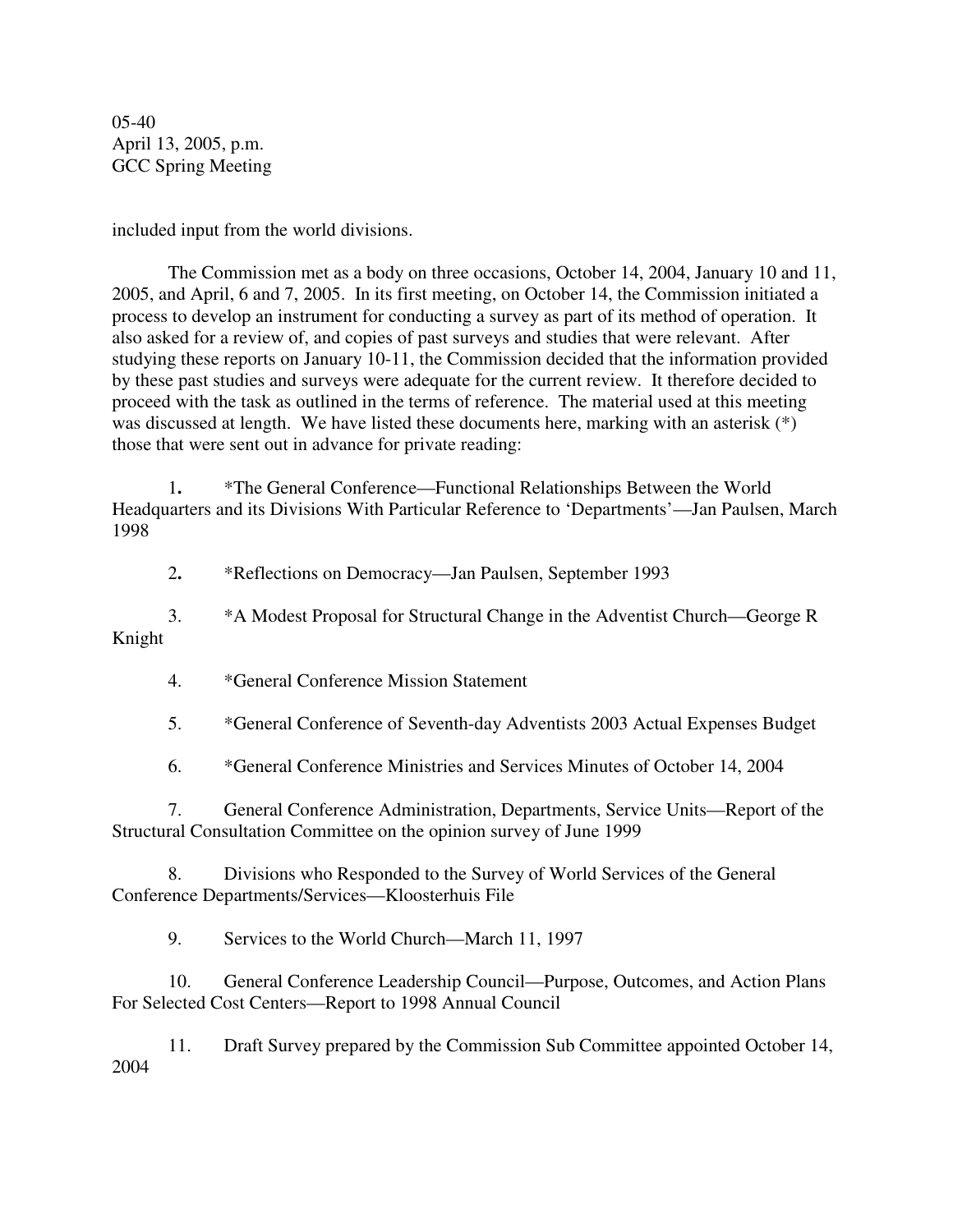05-41 April 13, 2005, p.m. GCC Spring Meeting

The Commission met in Orlando, Florida on January 10 and 11, 2005 and developed an interim report which was distributed and discussed with the General Conference Ministries and Services Directors. The Commission subcommittee listened to verbal responses from ministries and services personnel in a special General Conference Leadership Council (GCLC) meeting on January 25, 2005, where the Interim Commission Report was presented. Opportunity was given the next day, January 26, 2005, for ministries and services directors to meet with the subcommittee on an individual basis to share their concerns. The Commission subcommittee further gave attention to written submissions by General Conference ministries and services directors and provided an opportunity for selected personnel to speak on behalf of currently elected personnel before the full Commission on April 6, 2005.

Division presidents serving on the Commission also discussed the report with their respective division and union administrators and ministries and services directors. Each division submitted a written response for the Commission to consider.

#### TERMS OF REFERENCE**:**

The following terms of reference were assigned to the Commission by the 2004 Annual Council.

- 1. Review all the ministries and 1. Power to act. services of the General Conference in consultation with the Strategic Planning Office and world divisions to determine the most effective means of assisting the World Church to fulfill her mission.
- 2. Conduct surveys, gather 2. Power to act. information, and collect data as necessary, regarding the Church's ministries and services.
- 3. Report on findings with 3. Recommend to the General General Conference Executive Administrative Committee. Committee.

### TERMS OF REFERENCE AUTHORITY AND RESPONSIBILITY

- 
- accompanying recommendations to Conference Executive Committee the 2005 Spring Meeting of the through General Conference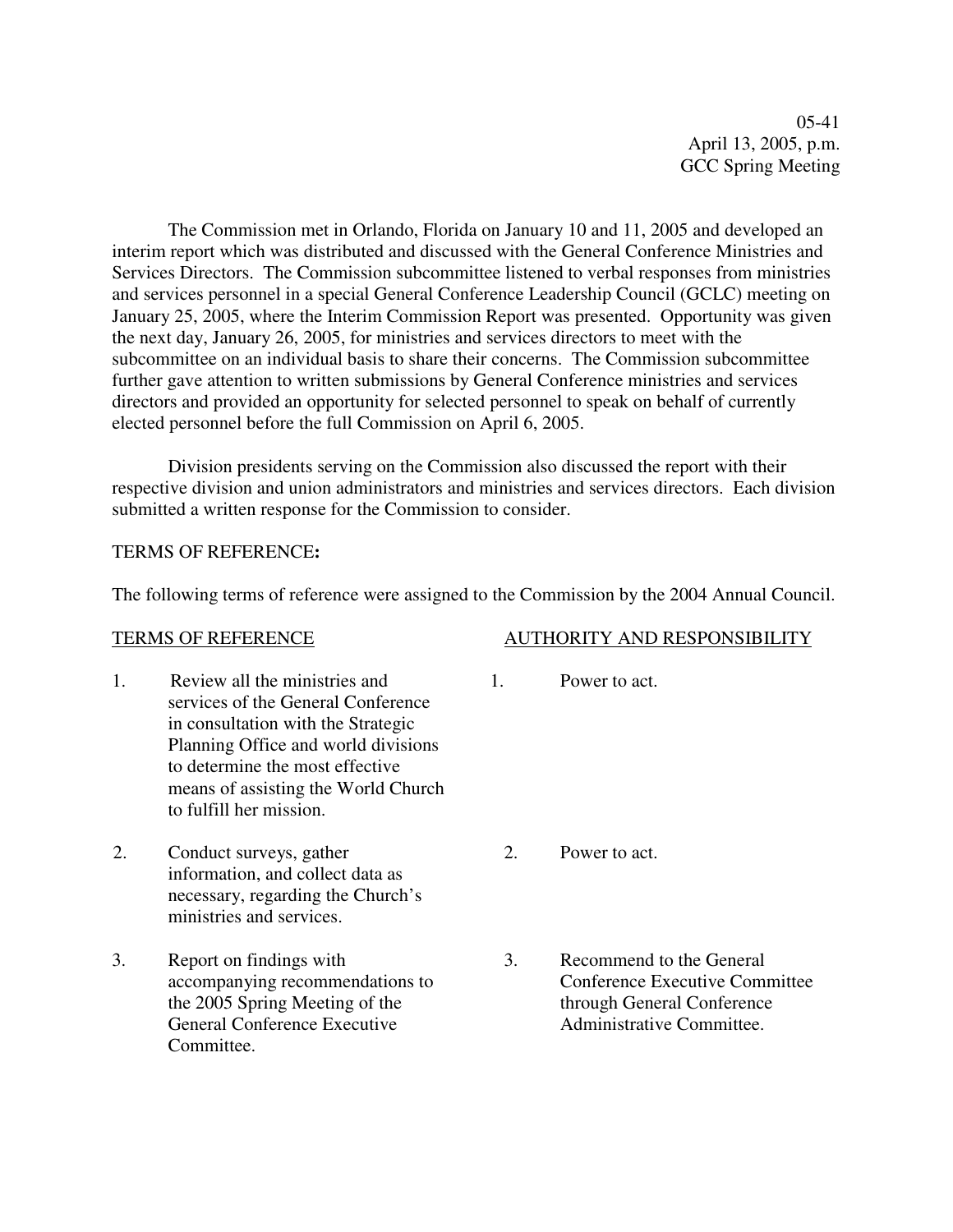05-42 April 13, 2005, p.m. GCC Spring Meeting

# Guiding Principles

After study of the documents and careful discussion, the Commission developed the following principles to serve as a guide for determining the location of ministries and services:

1. Those services which essentially address the life, nurture, and witness of the local congregation, be delegated to the division offices.

2. Those resources and services which are essentially trans-divisional and relate broadly similarly to the World Church, be provided at World Headquarters.

3. Those services which are vital to the World Headquarters' world functions and unity, be provided at World Headquarters.

4. Those services which essentially support the infrastructure of large groups of church employees (pastors, teachers, healthcare workers) which are involved with credentialing, licensing and accreditation, be provided and cared for from the World Headquarters.

5. Ministries and services, delegated to the divisions, be coordinated by the World Headquarters and that networking be fostered between division offices.

6. Those services which are legally incorporated and governed by their own boards should not be included in this study.

The following organizations are understood to be legally incorporated and governed by their own boards in accordance with Guiding Principle, paragraph 6. above, and were considered by the Commission to be outside of this study:

Adventist Development and Relief Agency Adventist Risk Management Adventist World Radio Ellen G White Estate Home Study International

The Commission endorses and appreciates the value to the World Church of all the ministries and services currently offered at all levels. It is not the intention that any ministry or service be eliminated. Rather, the Commission seeks to strengthen all ministries and services by locating leadership at the most effective and efficient level. It should be acknowledged that most divisions have reached a maturity that enables them to take on leadership roles not previously assigned to them. It is appropriate therefore that additional responsibilities be delegated to the divisions of the General Conference.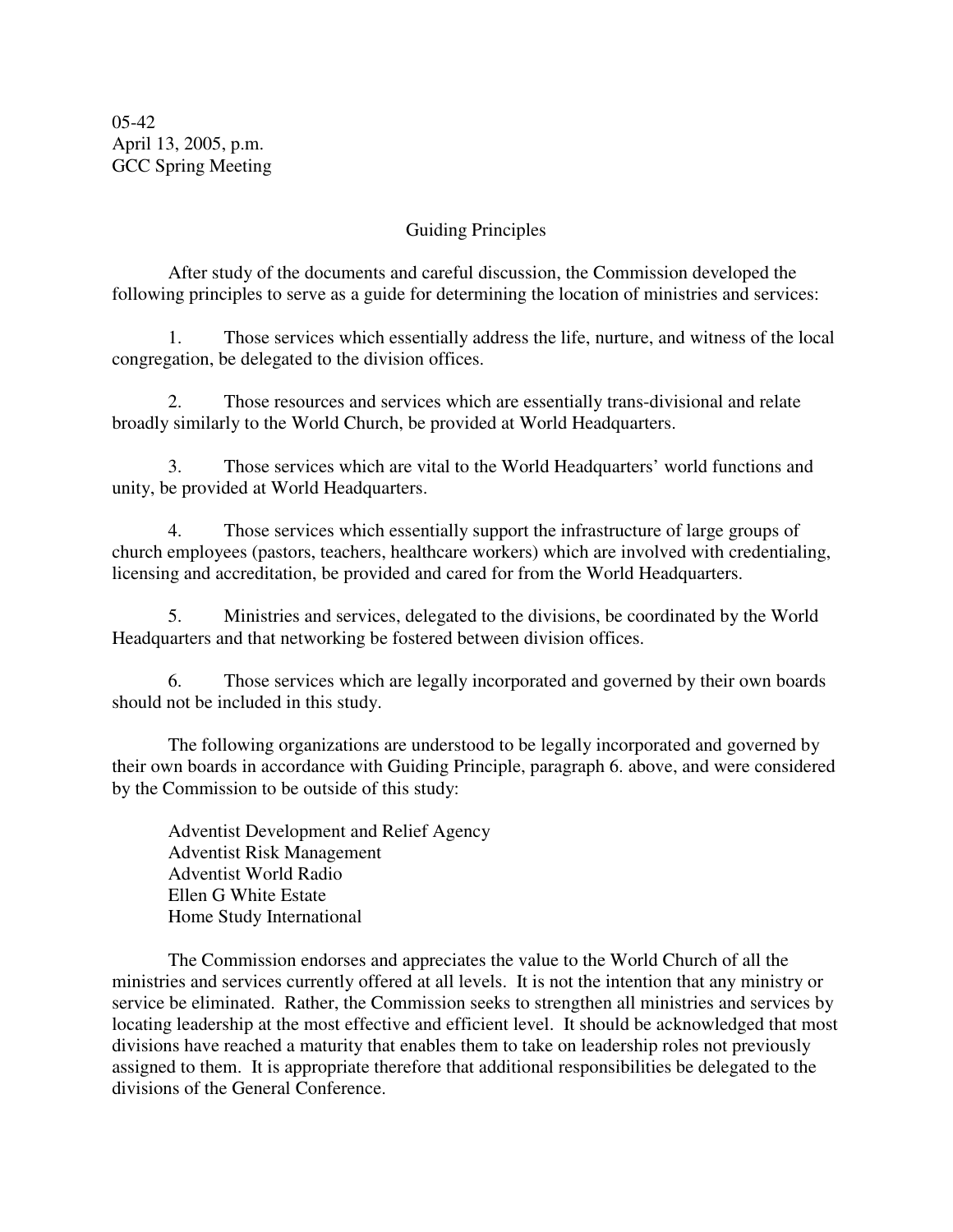05-43 April 13, 2005, p.m. GCC Spring Meeting

It should never be lost sight of that the thirteen divisions of the World Church are in fact divisions of the General Conference which are assigned to carry out the work of the Church under the leadership of the General Conference and that they perform the work of the General Conference in their respective geographical regions. The Commission understands clearly that its role is to determine what structures will enhance the efficiency of a rapidly growing church in these regions and in doing so may achieve some savings but alternatively may in fact incur some extra costs.

# Ministries and Services Role

### World Headquarters

The Commission recommends that the role of all ministries and services, which are to be retained at the World Headquarters, be refocused as follows:

- 1. Serve as coordinators between division offices.
- 2. Prepare and catalogue resources produced by division offices and other entities.
- 3. Foster networking between division offices.

4. Primarily train division office counterparts—all other training delegated to division offices.

5. Provide and enable visioning for the world field, in association with division offices, and foster cross cultural discussions on core issues.

- 6. Provide certification where needed.
- 7. Respond to division requests to participate in significant and large events.
- 8. Focus on underdeveloped areas such as the 10/40 window and large urban areas.
- 9. Organize worldwide and regional advisories as approved.

#### Divisions

The Commission recommends that the role of all ministries and services of all divisions be refocused as follows: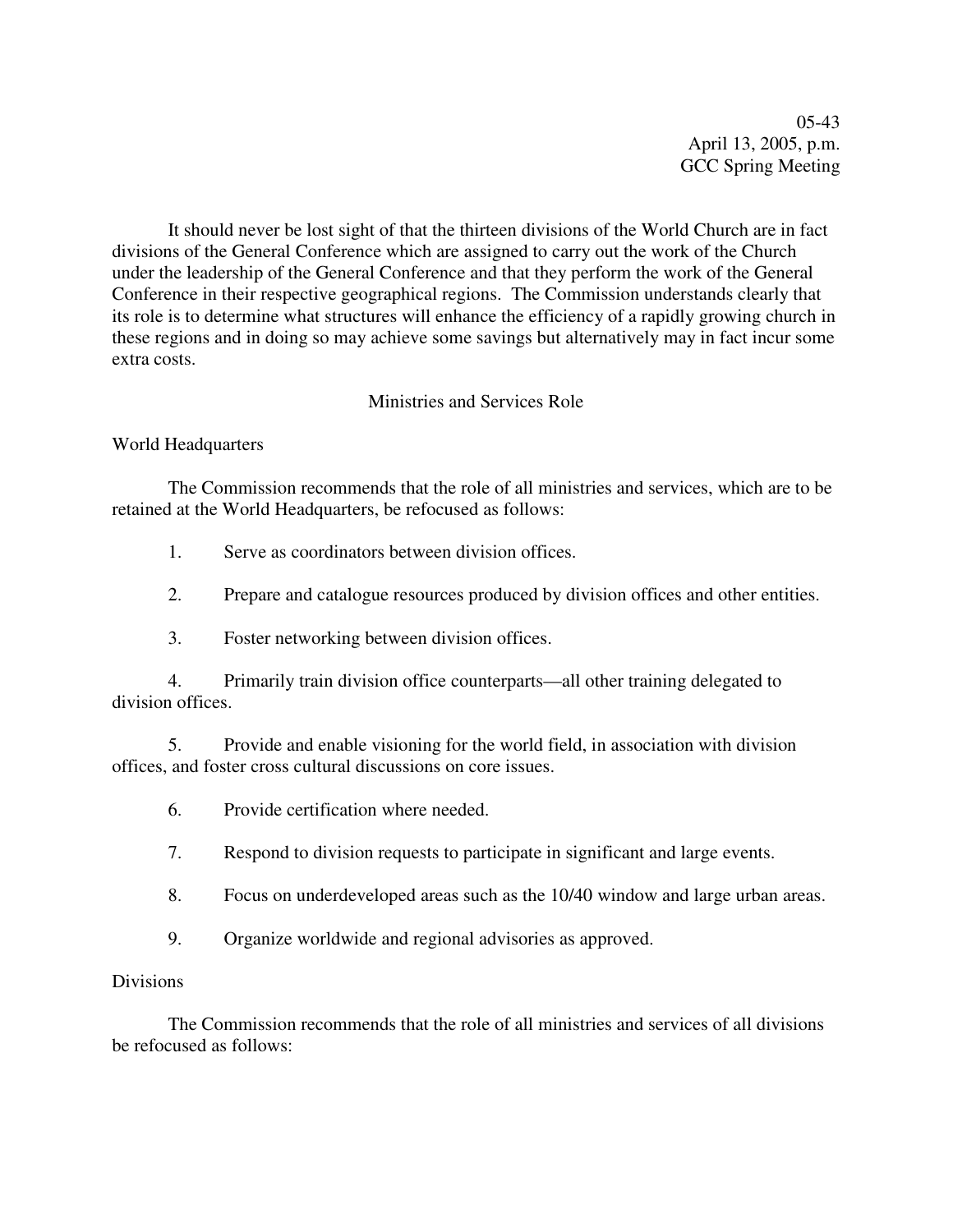05-44 April 13, 2005, p.m. GCC Spring Meeting

1. Prepare contextualized resources for the territories of their own division with copies to the World Headquarters coordinator for cataloguing.

2. Communicate with counterparts in all divisions, responding to service requests for significant and large events.

- 3. Train counterparts.
- 4. Participate in worldwide and regional advisories as approved.
- 5. Provide and enable visioning for the division in association with union offices.
- 6. Provide certification where needed.

Based on the Guiding Principles, the Commission recommends that the Church's Ministries and Services be placed as follows:

Ministries and services to be retained at the World Headquarters:

- 1. Adventist Review
- 2. Adventist Television Network
- 3. AMICUS
- 4. Biblical Research Institute
- 5. Communication
- 6. Education
- 7. General Conference Auditing Service
- 8. Geo-Science Research Institute
- 9. Global Mission
- 10. Health Ministries
- 11. Human Resources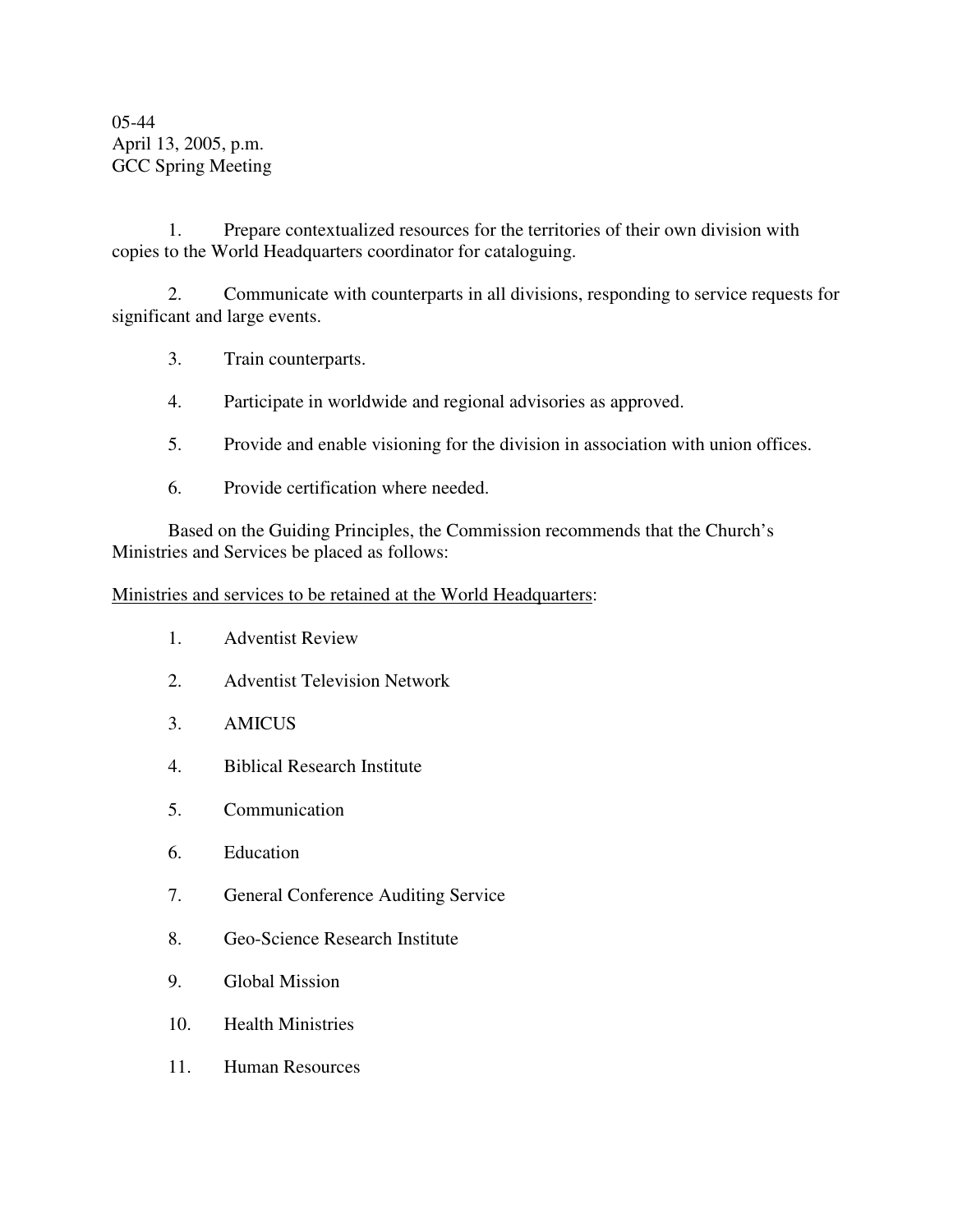05-45 April 13, 2005, p.m. GCC Spring Meeting

- 12. Information Systems Services
- 13. Ministerial Association
- 14. Office of General Counsel
- 15. Office of Mission Awareness
- 16. Public Affairs and Religious Liberty

17. Sabbath School Bible Study Guides—including the curriculum and preparation of adult, youth and children's divisions Bible study guides. Currently achieved by two separate cost centers, it is proposed that they work together in one cost center.

18. Trust Services

The following ministries and services are to be studied with the purpose of securing further efficiencies of operation:

- 1. Communication
- 2. Health Ministries
- 3. Adventist Review
- 4. General Conference Auditing Service

On the other hand it is recommended that Adventist Television Network (ATN) be studied with the intention of expanding its operation to ensure that its programs are relevant, professional, and appealing to its intended audiences. It is also recommended that the Education Department be considered with the view to determining staffing levels and appropriate delegation of responsibilities.

#### Ministries and services to be shared by the World Headquarters and division offices:

Ministerial Association—The development of evangelism resources and sermons, training of elders and pastors, conducting of field schools of evangelism, and the production of church growth resources, be delegated to division offices, thereby reducing the elected staff at World Headquarters by two individuals. The reduction of support staff will be the responsibility of General Conference administration. *Ministry* is to be retained at the World Headquarters.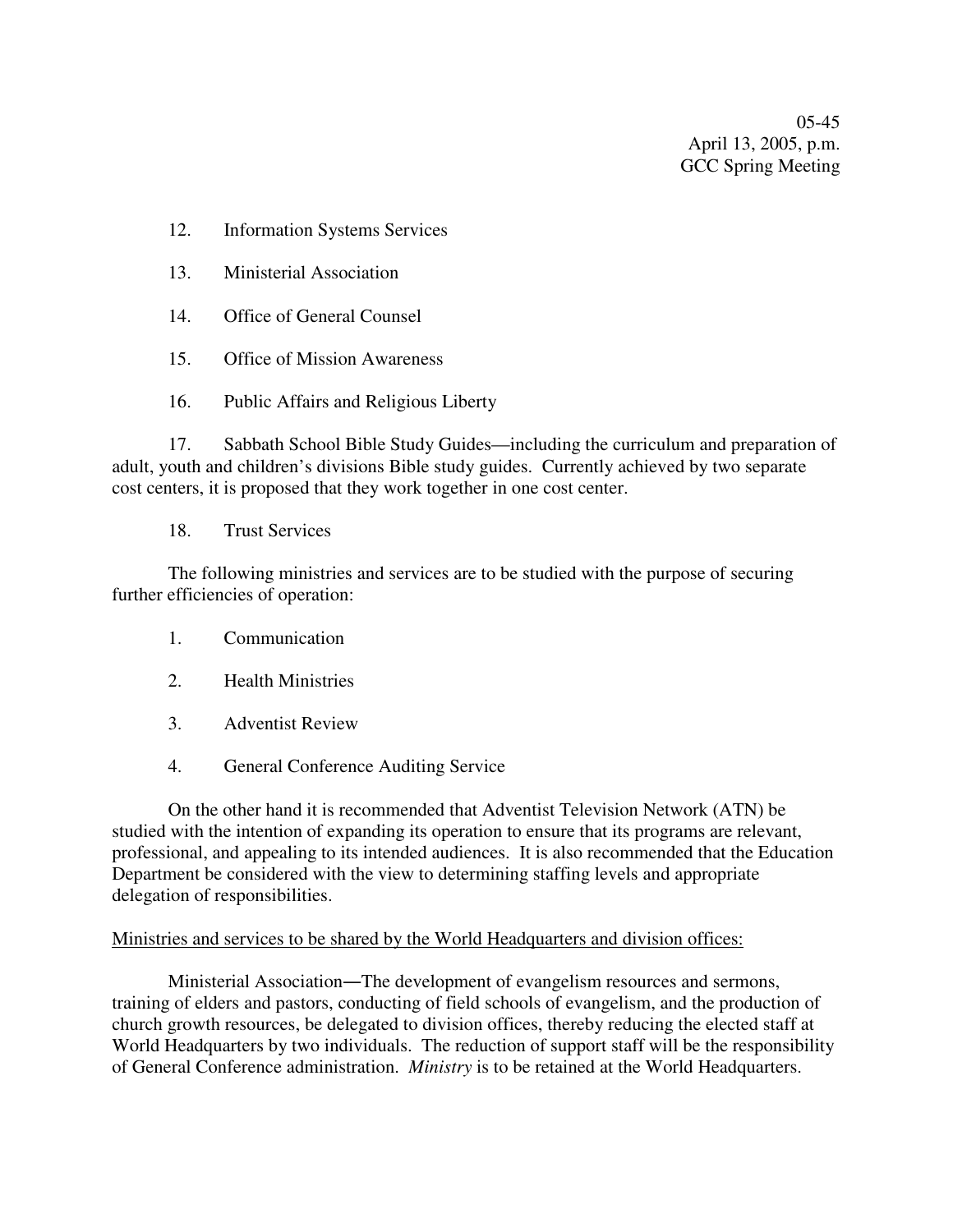05-46 April 13, 2005, p.m. GCC Spring Meeting

Ministries and services to be delegated to division offices:

- 1. Adventist Chaplaincy Ministries
- 2. Children's Ministries
- 3. Family Ministries
- 4. International Health Food Association
- 5. Publishing

6. Sabbath School/Personal Ministries—Excluding the curriculum and preparation of Bible Study Guides for adult, youth, and children's divisions.

- 7. Stewardship
- 8. Women's Ministries
- 9. Youth

Specific Recommendations:

1. Vice President Assignment—that the General Conference President assign a Vice President/s at World Headquarters to be responsible for coordination, advocacy, and the identification of network resources for ministries and services which are to be located at the division office level as well as other levels.

2. In the election of General Vice Presidents serving at the World Headquarters at least one should be a woman.

3. Ministries/Services Retained at World Headquarters—that the General Conference administration review the role and function, job description, and level of staffing for each ministry and service, including support staff, that will be located at the World Headquarters with a view to determining what elements may be retained at World Headquarters and which ones might be delegated to the division offices.

4. *Ministry*—to refer *Ministry* to the Ministerial Association for further study to ensure its global relevance noting concerns for inclusion of wider editorial submissions and contextualization of materials.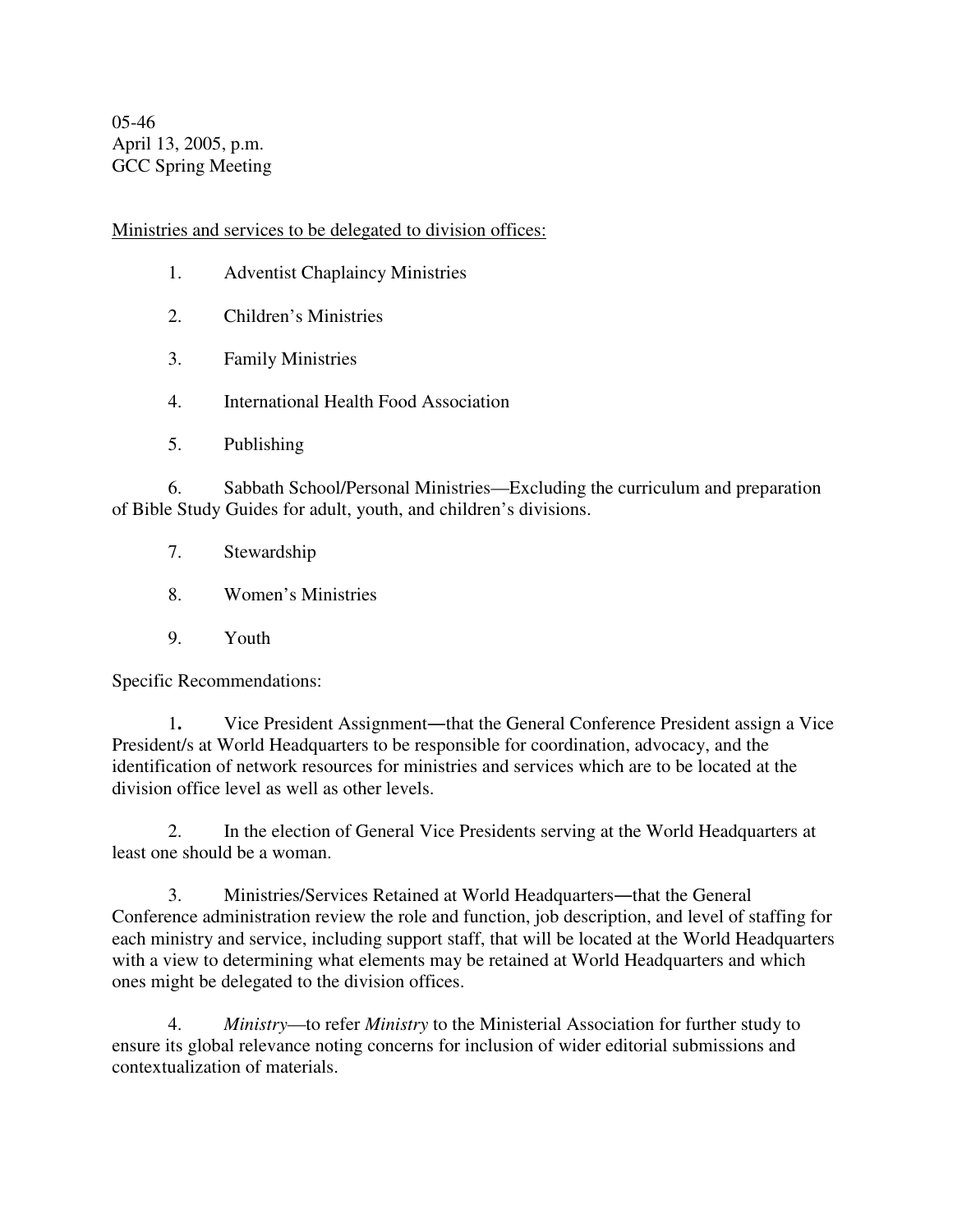05-47 April 13, 2005, p.m. GCC Spring Meeting

5. Biblical Research Institute—that General Conference administration establish a process that will allow for input from the divisions when associate directors of the Biblical Research Institute are appointed.

6. Advisories—that World Headquarters administration give study to the need for more regular advisories and determine which ministries and services may need to convene on a more frequent basis than once per quinquennium.

7. Evaluation—that an instrument be developed, based on outcomes assessment, to evaluate all ministries and services of the General Conference both mid term and at the conclusion of the term.

The Commission affirms the value of all the ministries and services studied. No ministry or service is being eliminated. Rather, the Commission seeks to locate leadership at the most effective and efficient level. It used guiding principles and criteria to determine the most effective ways to serve the needs of a rapidly growing global Church in order to release resources for target evangelism and ministry such as in the 10/40 Window. The proposed organizational structure is designed to be responsive to worldwide needs while still maintaining unity of purpose and vision.

### 05SM to HWB-GCC(St Louis)

# 134-05Gd MINISTRIES, SERVICES, AND STRUCTURE COMMITTEEE (GCC-S)-APPOINTMENT

VOTED, 1. To appoint a Ministries, Services, and Structure Committee (MinServ&StructureC) (GCC-S).

2. To refer the terms of reference and membership of the Ministries, Services, and Structure Committee to the next full Executive Committee of the General Conference to be held on June 27 and 28, 2005 in St. Louis, Missouri.

05SM to HWB-MinServ&StructureC

# 134-05Ge GENERAL CONFERENCE MINISTRIES AND SERVICES REVIEW COMMISSION REPORT - REFERRAL

VOTED, To refer the report of the General Conference Ministries and Services Review Commission, without prejudice, to the Ministries, Services, and Structure Committee (GCC-S).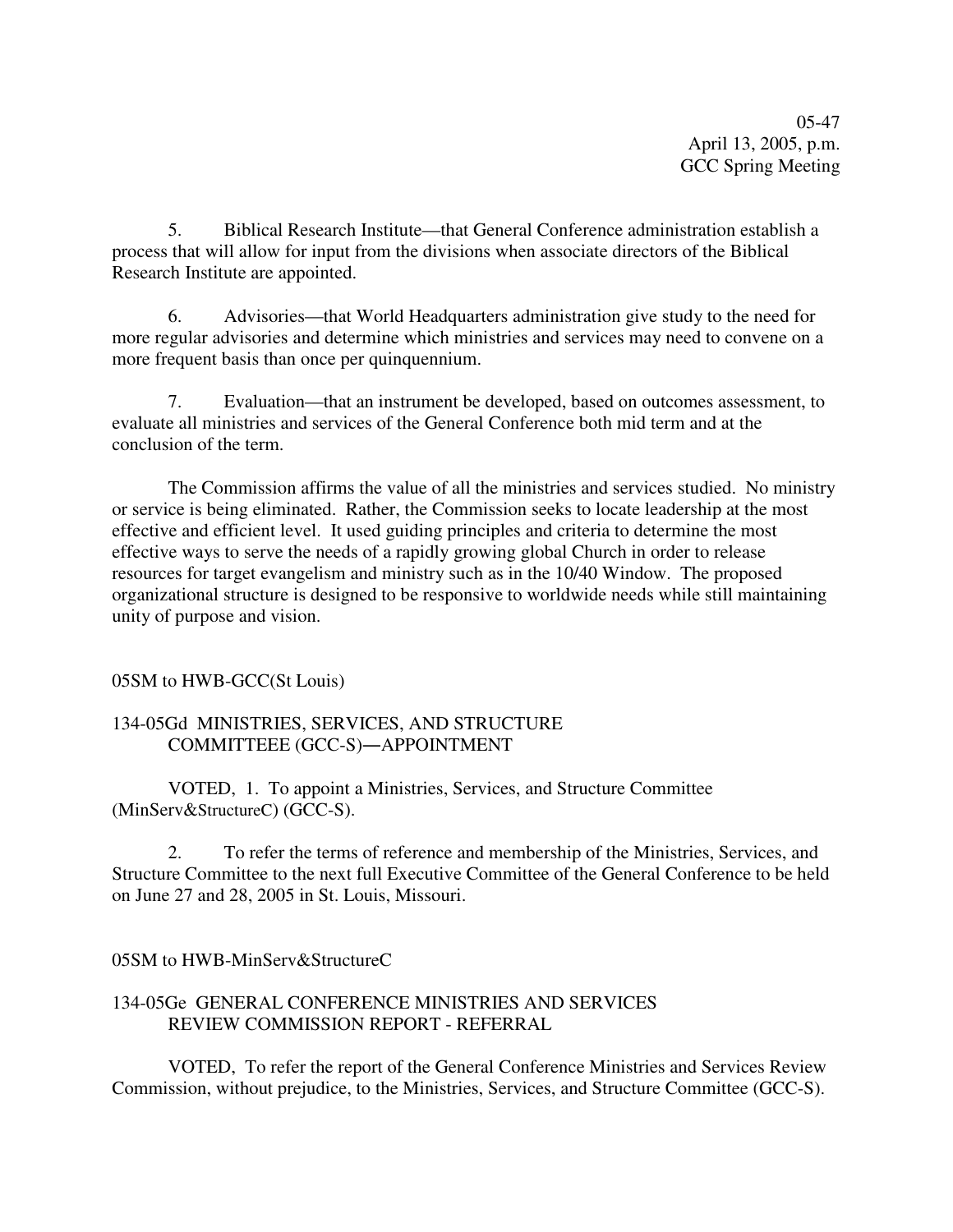05-48 April 13, 2005, p.m. GCC Spring Meeting

> Gerry Karst, Chairman Agustin Galicia, Secretary Larry R Evans, Editorial Secretary Lissy Park, Recording Secretary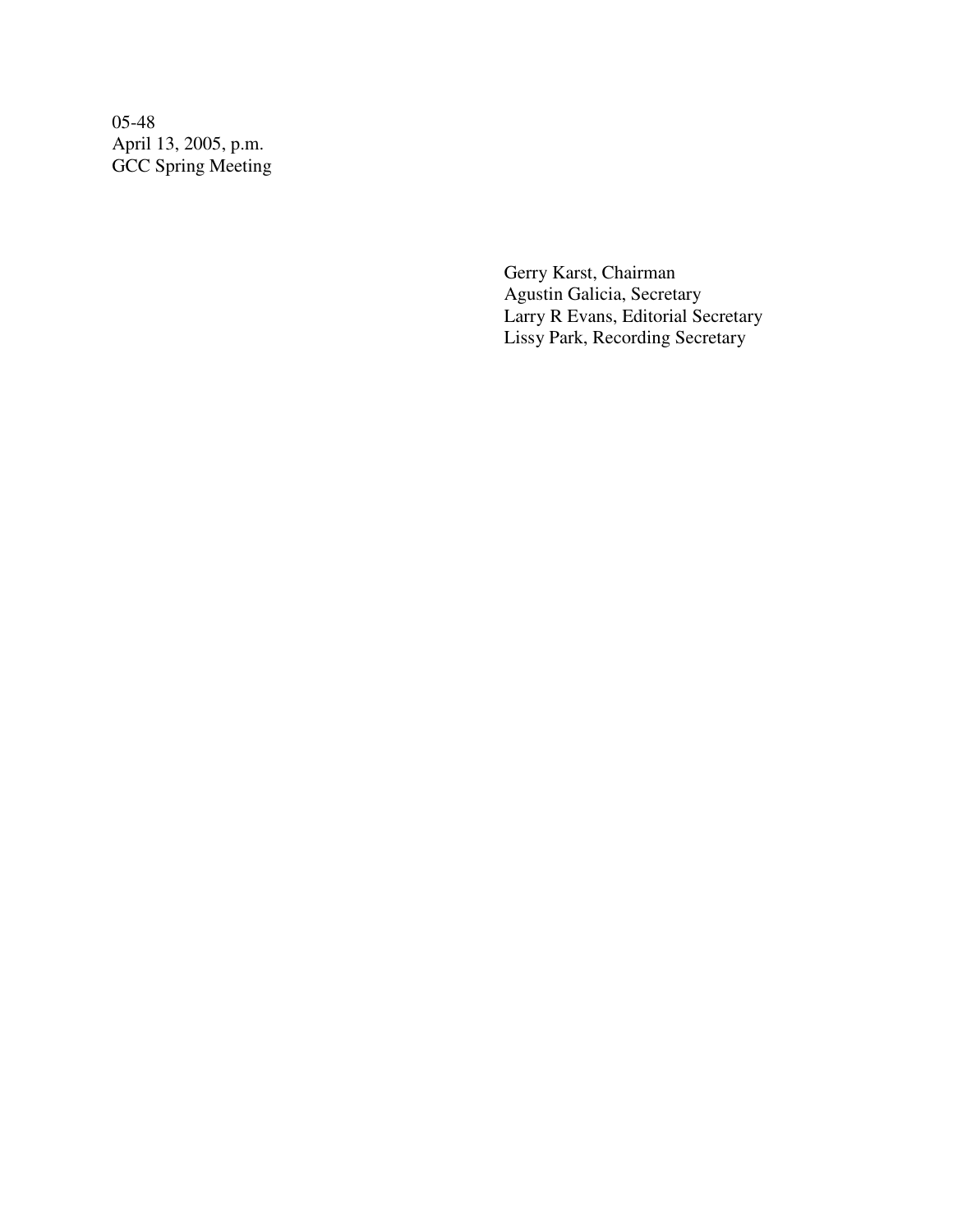#### SPRING MEETING OF THE

#### GENERAL CONFERENCE EXECUTIVE COMMITTEE

#### April 14, 2005, 8:00 a.m.

#### DEVOTIONAL

The devotional message entitled "The Boneyard Revival" was presented by Ivan Leigh Warden, Associate Director, Ellen G White Estate.

This is the tenth Spring Meeting to be held in the same year of the General Conference Session. This is also the seventy-seventh Spring Meeting. From the President of the General Conference to the presidents, officers, clergy, staff, and others who are here from divisions, unions, or any institution or levels within the organizational structure of the Seventh-day Adventist Church, we have come from around the world. We are gathered between the stone of Daniel 2:34 and Revelation 21, the New Jerusalem. We are gathered between the sixth and seventh seal of Revelation 6 and the sixth and seventh trumpets; here we are between the Laodicean, lukewarm church of Revelation 3:14, and the throne of God in Revelation 22.

Never before has there been such a time of global turmoil in the ecological systems of the world, in the political, social, economic, and ecclesiastical structures of our world. This turmoil is shaking any and everything that can be moved. So devastating is this turmoil that people are asking, "What is going on?" "Is there any hope for the world?" It is into this hopeless situation that the Lord led Ezekiel. When you hear the word "yard," what do you think of—a paved area open to the sky and adjacent to a building; the grounds immediately surrounding a house that are usually covered with grass; an area with its buildings and facilities set aside for a particular business or activity; an assembly or storage area? Perhaps, when you hear the word you think of a front yard, or a backyard, or a ship yard—or maybe even a junk yard. I want you to imagine a boneyard.

You remember Ezekiel. We are told that the sole source of information concerning Ezekiel is his own prophecy. His name or ministry is not mentioned in the historical books. Ezekiel chapter one, verse three, tells us he was a member of the tribe of Levi and he was called "the priest." Ezekiel was born close to the beginning of Jeremiah's ministry in about 625 B.C. The doom of exile fell upon the prophet in early life. He was called to the sacred prophetic office at the age of thirty during the fifth year of the captivity. Like some of the early pioneers of our Church, Ezekiel was twenty-five years old when he said good-bye to his native land. It has been suggested that he remained in the same place throughout the twenty-two years of his ministry. Ezekiel was thirty years old when he received his first vision. From Tel-Abib, by the River Chebar, to Babylon, is an estimated fifty miles. It has been said that Ezekiel made frequent visits to the palace to see his friend, Daniel.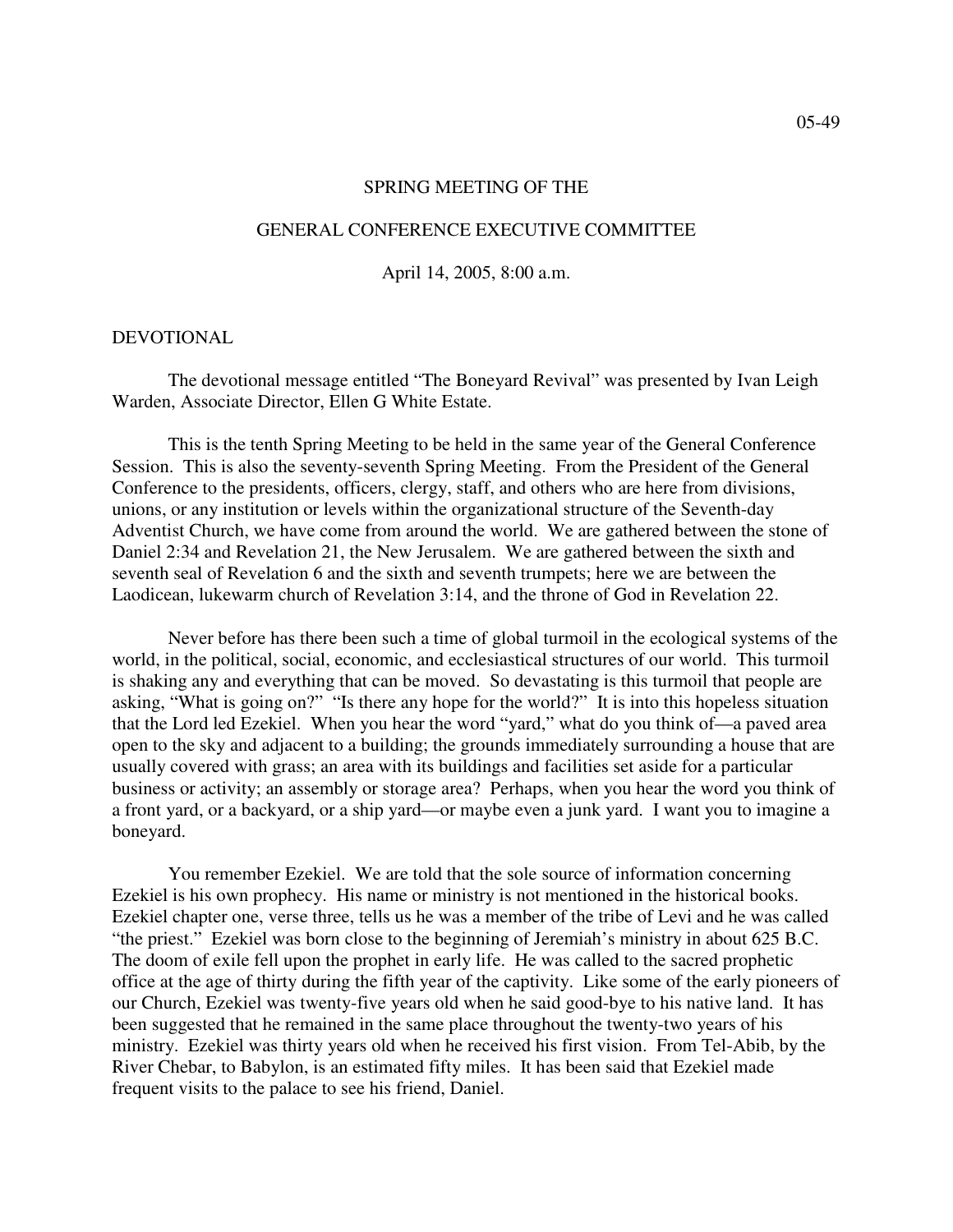$05 - 50$ April 14, 2005, a.m. GCC Spring Meeting

Like the prophet Hosea, Ezekiel's personal fate was impressively interwoven into the prophetic fabric of his service. You remember in the prime of life, at the age of thirty-four, his wife died. He was told not to mourn nor weep. Ezekiel was a home missionary sent to his own people in slavery (Ezek 3:5, 11). It may be of interest to some that Ezekiel was taken into slavery about nine years after Daniel had been taken to Babylon; they were about the same age and both probably studied under Jeremiah. (Jeremiah had already ministered for more than thirty years.)

Ezekiel was richly endowed by nature with a high intellectual capacity, a clear spiritual perception, a lively imagination, and the gift of eloquence and spell-binding speech. He knew Hebrew culture and was well educated. Ezekiel stands tall when placed next to his contemporaries—Jeremiah in Jerusalem and Daniel in Babylon.

For more than one hundred years the northern kingdom of Israel's history had ended. The demise of Judah, her southern "sister" was speeding to an end. Almost thirty years before the birth of Ezekiel, Jeremiah had been invested with the prophetic dignity by the clear insightful language of Jehovah:

"I have this day set thee over nations and over the kingdoms, to root out, and to pull down, and to destroy, and to throw down, to build, and to plant."—Jer 1:10

During these years, Zephaniah had been called to the prophetic office and had given his message of warning and rebuke to Judah. Not even the first captivity in Jehoiakim's reign, or the second captivity in Jehoiachin's reign made the people repent. "Through the visions given to Ezekiel of the city of Jerusalem it may be seen how totally corrupt the people had become in their determined and permanent revolt from Jehovah and their complete saturation with idolatry, immorality, and infidelity."—Paul E Quimby, *The Prophets Still Speak*, pp 156-158

In both centers of Jewish life, in Jerusalem and Babylon, a false and delusive hope of a speedy deliverance from exile filtered among the slaves. This unconfirmed notion of liberation from the mouth of pulpit pimps, parasites, and prophets in Jerusalem and Babylon, was being fed by a sick conviction that God would be proved unfaithful to His chosen city and people.

"Ezekiel is led into this 'boneyard'. The prophet is confronted with a scent of total death. He is led . . . back and forth, over the piles of bones (Ezek 37:2); there must be no question of his having missed some flicker of life among the bones through having made merely a superficial inspection. Ezekiel's examination is thorough, his conclusions irrefutable: the situation is inimical to life. The valley is filled not merely with slain corpses, but with skeleton remains, and dry skeleton remains at that."—Igin M Duguid, *The NIV Application on Ezekiel*, p 426

"Who among us has not stood at some time or other by the grave of his or her hopes? Who has not faced a situation in which any possibility of recovery seemed to be ruled out in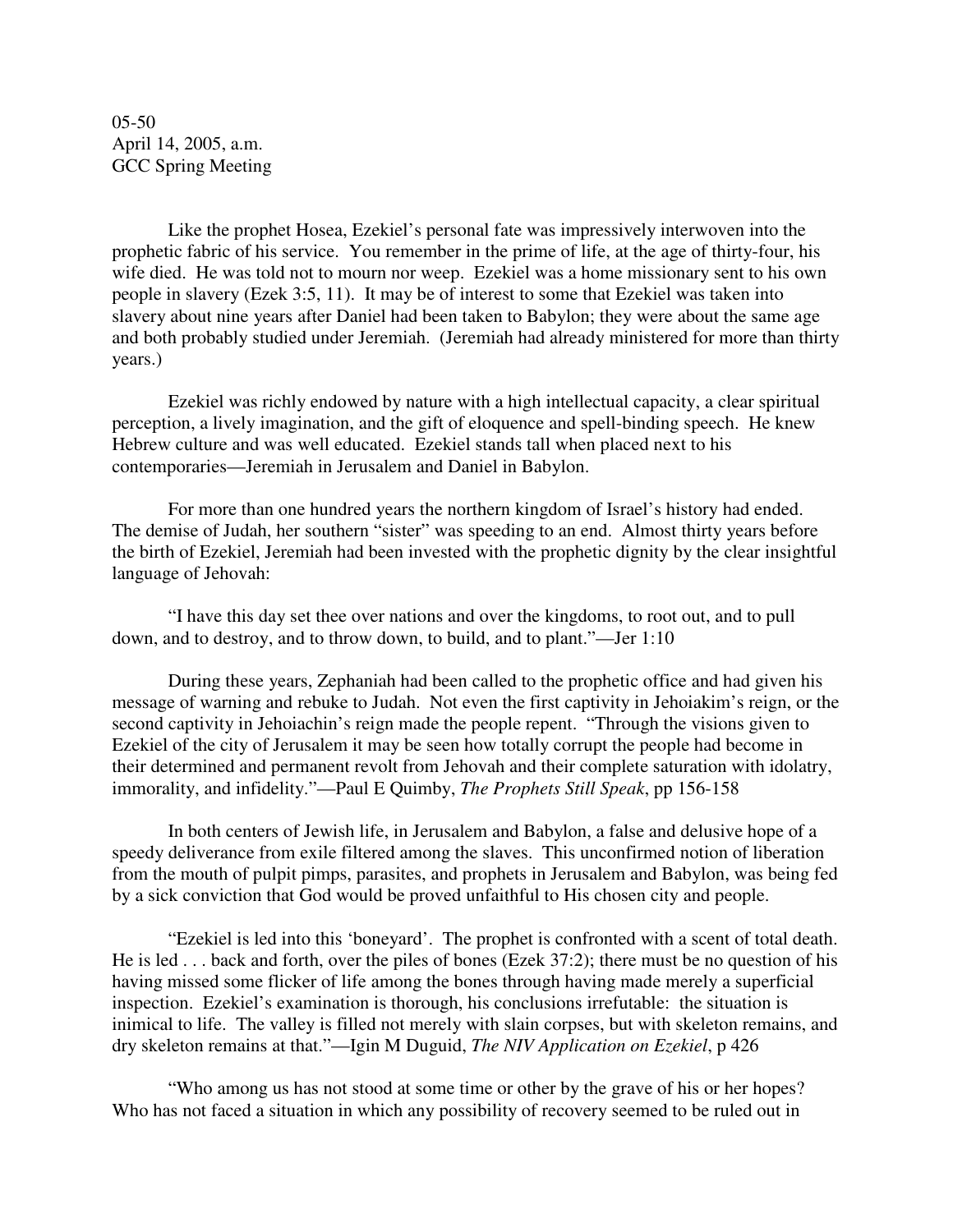$05 - 51$ April 14, 2005, a.m. GCC Spring Meeting

advance? At such times we can appreciate the message of this vision. It speaks to us of a God who can achieve the impossible."—*The Interpreter's Bible*, vol 6, p 267

Reformed and renewed, revival and reformation must happen in order for the people to be fully restored. This boneyard experience is about Israel's restoration. "Life can only come from God's Spirit."—*The Pulpit Commentary on Ezekiel*, pp 269, 270

Ezekiel, like Jeremiah before him, understood that a real change in the life of a person or a people had to begin at the motive center of personality. Note Ezekiel 36:26. "A new heart. . . ."—*The Layman's Bible Commentary*, vol 13, p 72

"Ezekiel, can these bones live?" "O Lord God, thou knowest." (v.3) "Say to the dry bones, hear the word of the Lord." (v.4) Notice the boneyard revival movement in verse five, Thus saith the Lord God unto these bones; "Behold, I will cause breath to enter into you, and ye shall live: (v.6) And I will lay sinews upon you, and I will bring up flesh upon you, and cover you with skin, and put breath in you, and ye shall live; and ye shall know that I am the Lord."— Ezek 37:3-6

Follow me, think with me, as we check out verses seven through ten. In verse seven there is a description of movement. Not science fiction, not Hollywood, not Walt Disney's animation, but the bones started to come together: the phalanges came together to the metatarsals, which came together with the cuneiform and cuboids bones, which came together to the talus and calcaneus—and imagine that is all in the foot! We did not even cover all of them! Keeping it simple, the toe bone connected to the foot bone, and the foot bone connected to the ankle bone, and the ankle bone connected to the leg bone, and the leg bone connected to the knee bone, and the knee bone connected to the thigh bone, and the thigh bone connected to the hip bone, and the hip bone connected to the back bone, and the back bone connected to the shoulder bone, and the shoulder bone connected to the neck bone, and the neck bone connected to the head. Now hear the words of the Lord, "Bones, them dry bones...."

"According to the United Nations, a poor, remote province in Afghanistan has the world's highest maternal mortality rate, with one mother dying in every fifteen births."—*Star Newspaper,* South Africa, February 23, 2005

Can those bones live again? Is there hope for those families and friends?

If you are faced with situations that seem to suggest no hope, remember the boneyard experience.

"One in twelve of the world's children are involved in the worst forms of forced labor, sexual exploitation, or enforced military conscription, according to the United Nations Children's Agency, published February 21, 2005.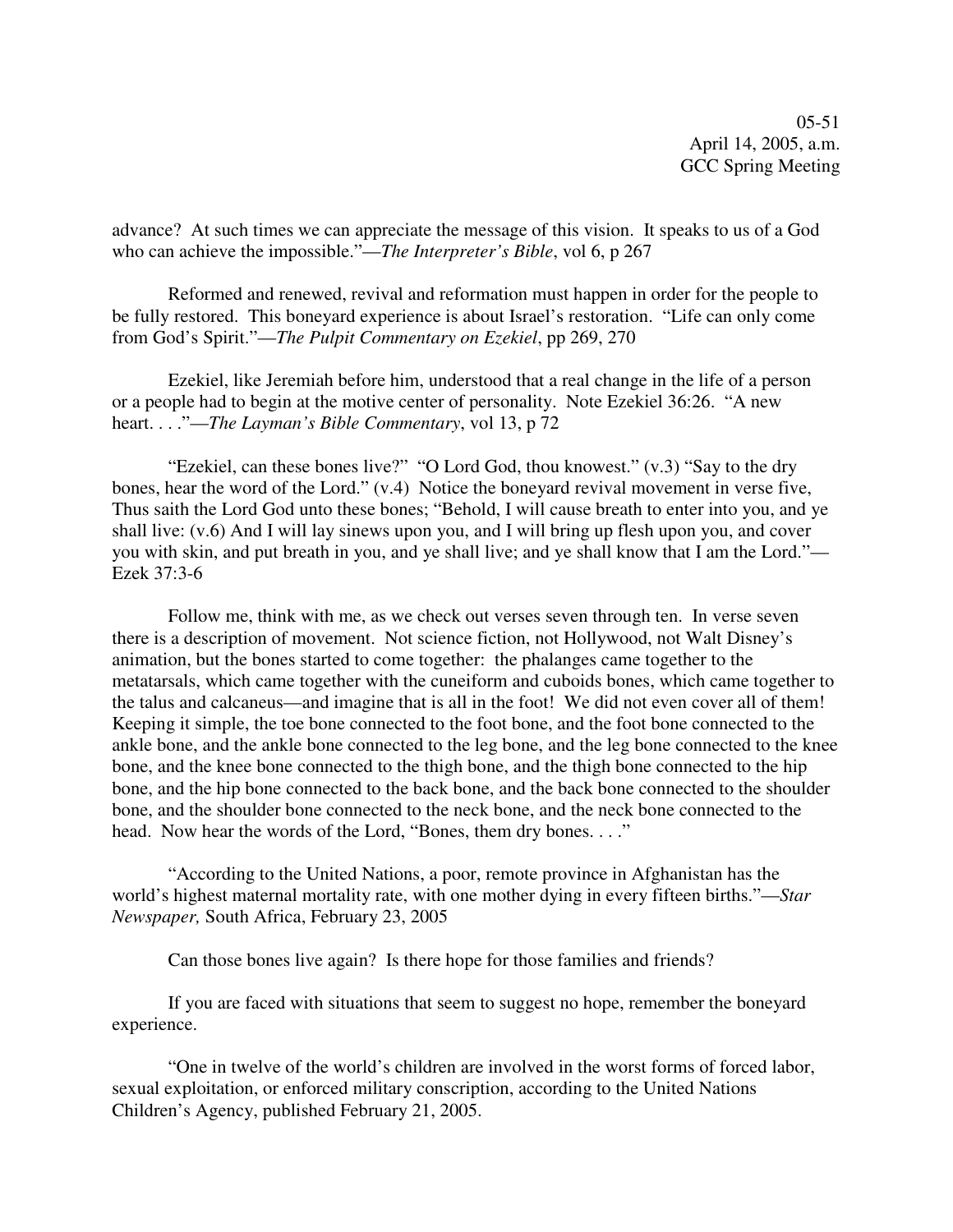$05 - 52$ April 14, 2005, a.m. GCC Spring Meeting

Can those bones live again? Is there any hope for those children?

"Around 97 percent of child laborers work in developing countries."—*The Star,* South Africa, February 22, 2005.

"Millions of children are left orphaned and vulnerable by the HIV/AIDS epidemic."— Ibid.

"In some countries, almost half of under fourteen year olds work."—Ibid.

"Around 180 million young people under eighteen are involved in the worst forms of child labor."—Ibid.

"David Bull, executive director of UNICEF in Britain said, 'The scale of the problem is staggering.'"—Ibid.

"The report found that in some countries children as young as eleven were being forced into prostitution to support younger siblings because both their parents had died of AIDS."— Ibid.

"One billion children around the world are still living in poverty."—Ibid.

"In countries in Sub-Saharan Africa, forty-one percent of children aged four to ten are involved in the worst forms of child labor."—Ibid.

"In Asia, one in five children under fourteen are working, although the huge population means they make up sixty percent of the total child labor market."—Ibid.

Is there a balm in Gilead? Is there any hope?

Can clearer, sharper and healthier Seventh-day Adventist kingdom values be noted in our K-12 institutions, our colleges and universities?

Can the bones of intentional and unapologetic kingdom values, rise again throughout our Church?

Can the bones of literature ministry rise again?

Can the bones of urban centers around the world be reached with the three angels' messages?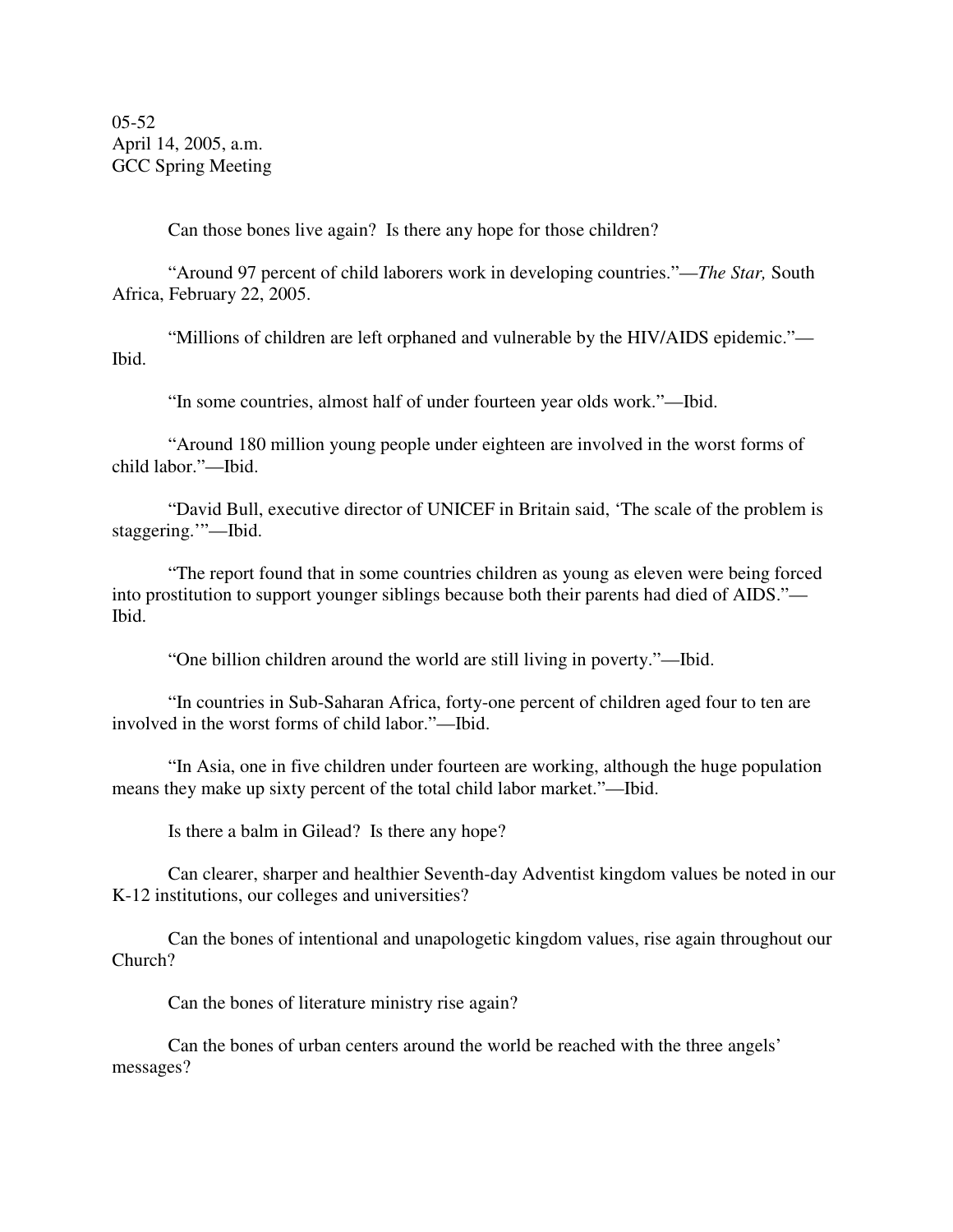05-53 April 14, 2005, a.m. GCC Spring Meeting

From these bones of ugliness, of pride, of arrogance, of classism, of racism, of sexism, rise a people of beauty, of altruistic spirit, of humility, of unity, of civility?

I say yes! Ellen G White wrote years ago, "A revival and a reformation must take place, under the ministration of the Holy Spirit. Revival and reformation are two different things. Revival signifies a renewal of spiritual life, a quickening of the powers of mind and heart, a resurrection from spiritual death. Reformation signifies a reorganization, a change in ideas and theories, habits and practices. Reformation will not bring forth the good fruit of righteousness unless it is connected with the revival of the Spirit. Revival and reformation are to do their appointed work, and in doing this work they must blend."—The *Review and Herald*, February 25, 1902, par 8

What would happen to us and to our Church if we went 'all out' to immediately implement these principles—on every level of church organization, in every institution, and in every home, and it is as Charles Bradford would say, "Is it 'doable'"? It is doable! As long as God is breathing we have a reason to hope. Remember "The grass withereth, the flower fadeth: but the word of our God shall stand forever. . . . I go to prepare a place for you, I will come back and take you to be with me that you also may be where I am."—Isaiah 40:8, John 14: 2, 3

We are going home, in a little while we are going home. No more pain, no more disappointment, no more divorce, no more cancer. No need for a boneyard revival. We are going home.

John Donne's poem—"No man is an island, entire of itself; every man is a piece of the continent, part of the main."—John Donne, *Meditation XVII*

The musical rendition of this poem expresses "No man is an island. No man stands alone. Each man's joy is joy to me, each man's grief is my own."

We are all interconnected. Let me cite one example: The *USA Today* Newspaper had a front page article, the heading, "Air pollution from other countries drifts into USA." It stated that emissions that cross borders could cancel out United States improvements. Mercury from China, dust from Africa, smog from Mexico, all drift freely across United States boarders and contaminates the air millions of Americans breathe, according to recent research from Harvard University, the University of Washington and many others.

Here are other quotes from that same newspaper article: "Mercury emitted by power plants and factories in China, Korea, and other parts of Asia wafts over to the United States of America and settles into the nation's lakes and streams, where it contributes to pollution that makes fish unsafe to eat."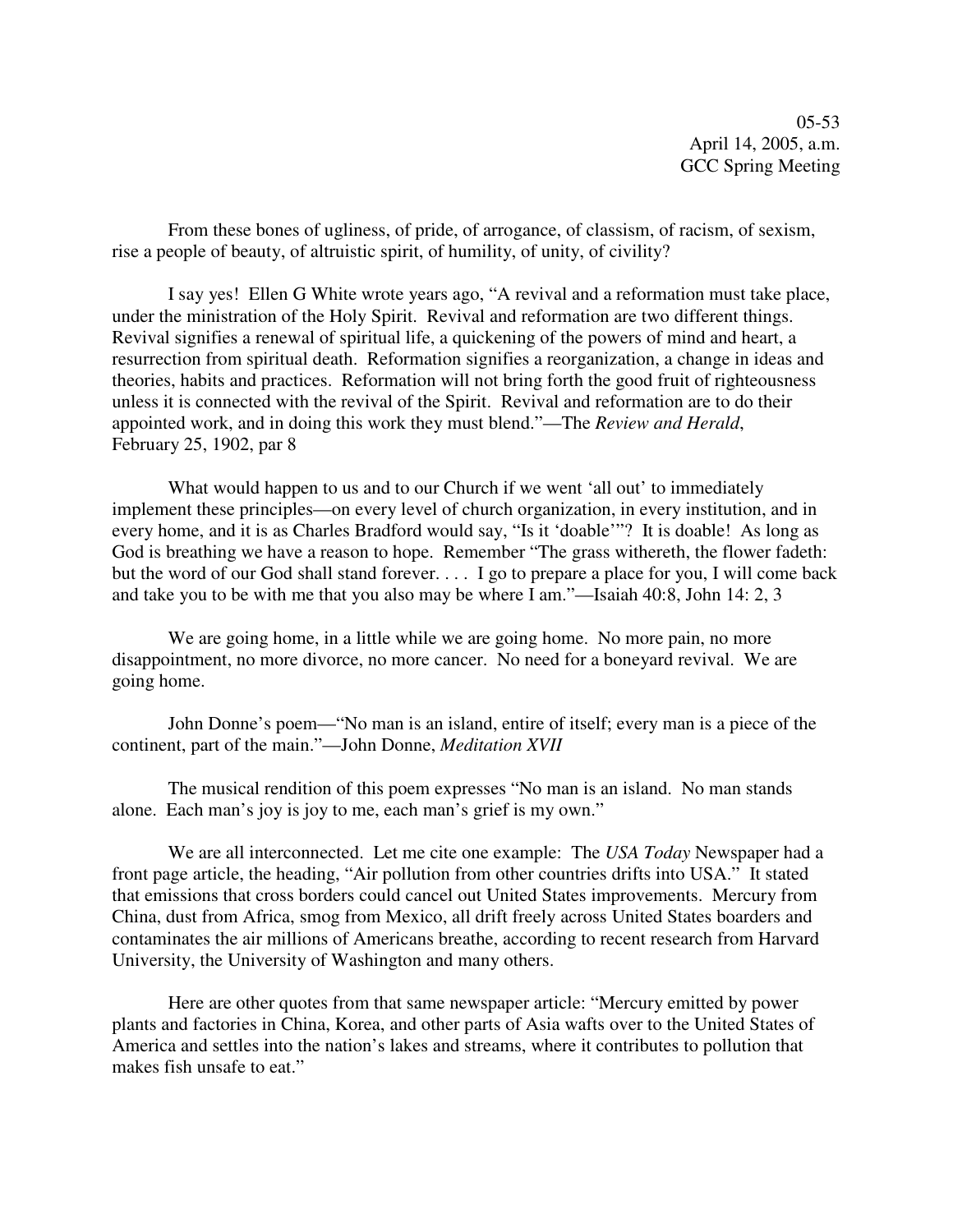05-54 April 14, 2005, a.m. GCC Spring Meeting

Dust from Africa's Sahara Desert blows west across the Atlantic Ocean and helps raise particle levels above federal health limits in Miami and other southern cities."

"In 1998, a plume of smoke drifted north from fires that had been set by farmers in Central America to clear fields. It blanketed cities from Austin to Altoona, Pennsylvania and 'undoubtedly increased mortality' there," says John Bachman, a science and policy director for the EPA. "The plume was so thick, it caused partial closure of an airport in St. Louis."

There are other pollutants besides air pollution that leaves the United States borders and enters other countries. Gangster rap, violent movies made by Hollywood, etc. . . .

No man is an island.

In the Northern Hemisphere the one heavenly star that remains in its place is the North Star. Every other star, sun and moon, move—but this North Star does not move. You can steer your course by this star. The God of our creation is still breathing. "Resurrection 1" will happen! Our hope is strong!

Jan Paulsen, Chairman, called to order the third session of the 2005 Spring Meeting.

-------

Prayer was offered by Dolores E Slikkers, Layperson from the North American Division.

TRE/05SM to REL

#### AUDITED FINANCIAL STATEMANT 2004

VOTED, To accept the 2004 Combined Financial Statements of the General Conference of Seventh-day Adventists for the period ending December 31, 2004 (which include the Operating Funds, The Plant Fund, and Other Funds) and the auditor's opinions for the following unitized funds:

Money Fund Bond Fund Income Fund Large Cap U.S. Equity Fund Small Cap U.S. Equity Fund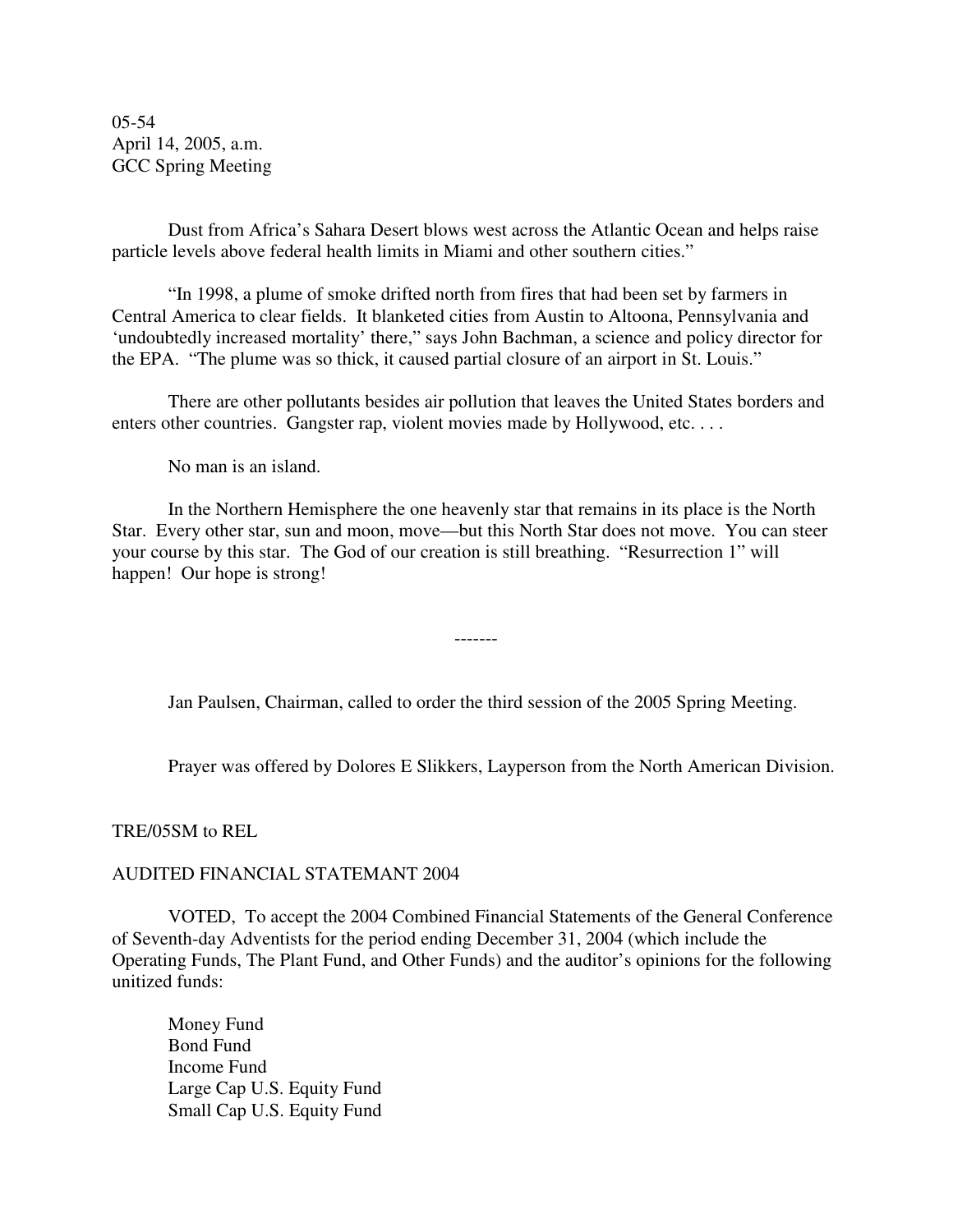$05 - 55$ April 14, 2005, a.m. GCC Spring Meeting

International Fund Emerging Markets Fund Micro Cap & Private Equity Fund Pooled Life Income Fund

#### 05SM to REL

## AUDIT MANAGEMENT LETTER, POLICY COMPLIANCE REPORT AND RESPONSE

VOTED, To accept the 2004 Audit Management Letter, Policy Compliance Report and General Conference Management Letter Response.

(The Financial Statements are filed with the official copy of the minutes.)

#### TRE/GCDO05SM/05SM to REL&JRL

#### 136-05G PHYSICIANS AND DENTISTS REMUNERATION PLAN - AMENDMENT

VOTED, To amend the Physicians and Dentists Remuneration Scale for the General Conference headquarters, under the Alternative Remuneration Plans provision of General Conference *Working Policy* Y 05 05, paragraph 6. c., as follows:

|            | 2004    | 2005       |  |
|------------|---------|------------|--|
| Percentage |         | Percentage |  |
|            | Min Max | Min Max    |  |

Physicians and Dentists\*

| 172  |  | 140<br>192 120 159 Department Director           |  |
|------|--|--------------------------------------------------|--|
| -170 |  | 138<br>190 118 156 Associate Department Director |  |

\*Physicians and dentists called to serve in positions requiring such training and credentials in the Health Ministries Department shall be remunerated at this level.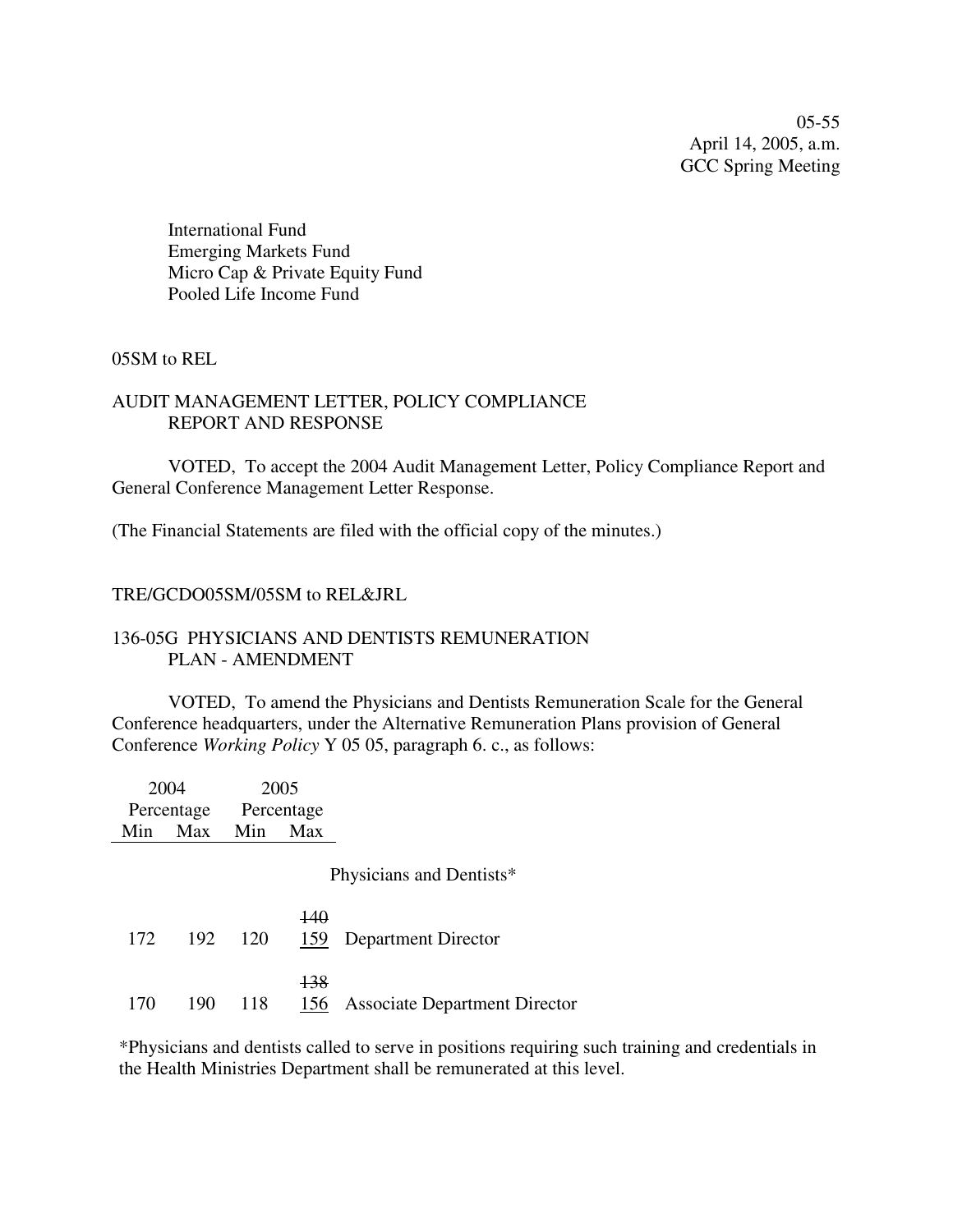05-56 April 14, 2005, a.m. GCC Spring Meeting

# TRE/GCDO05SM/05SM to REL&JRL

# 137-05G OFFICE OF GENERAL COUNSEL REMUNERATION PLAN - AMENDMENT

VOTED, To amend the Office of General Counsel Remuneration Scale for the General Conference headquarters, under the Alternative Remuneration Plans provision of General Conference *Working Policy* Y 05 05, paragraph 6. c., as follows:

1. Maximum for Director of the Office of General Counsel is to be 90 percent 100 percent (159 percent on Wage Scale) of maximum allowed under Alternate Remuneration Plan. (Maximum allowed under Alternate Remuneration Plan is 156.25 percent of maximum remuneration level for an ordained pastor in that locale.)

2. Maximum for Associate Director of the Office of General Counsel is to be 88 percent 98 percent (156 percent on Wage Scale) of maximum allowed under Alternate Remuneration Plan.

PREXAD03/PreC03/GCDO03AC/PREXAD04/Con&By/ADCOM/PreC04AC/GCDO04AC/ 04AC/533-04GS/Con&By/ADCOM/05SM to LRE-Con&By+05GCS

# 201-05GS GENERAL CONFERENCE SESSIONS - CONSTITUTION AND BYLAWS AMENDMENT

VOTED, To refer General Conference Session - Constitution and Bylaws Amendment back to the Constitution and Bylaws Committee.

TRE/Con&By/ADCOM/SecC/GCDO04AC/04AC/605-04GS/Con&By/ADCOM/05SM to LRE-05GCS

207-05GS FUNDS - CONSTITUTION AND BYLAWS AMENDMENT

RECOMMENDED, To amend General Conference Constitution and Bylaws, Bylaws, Article XVII—Funds, to read as follows:

# ARTICLE XVII—FUNDS

Sec. 1. The funds of the General Conference shall be as follows: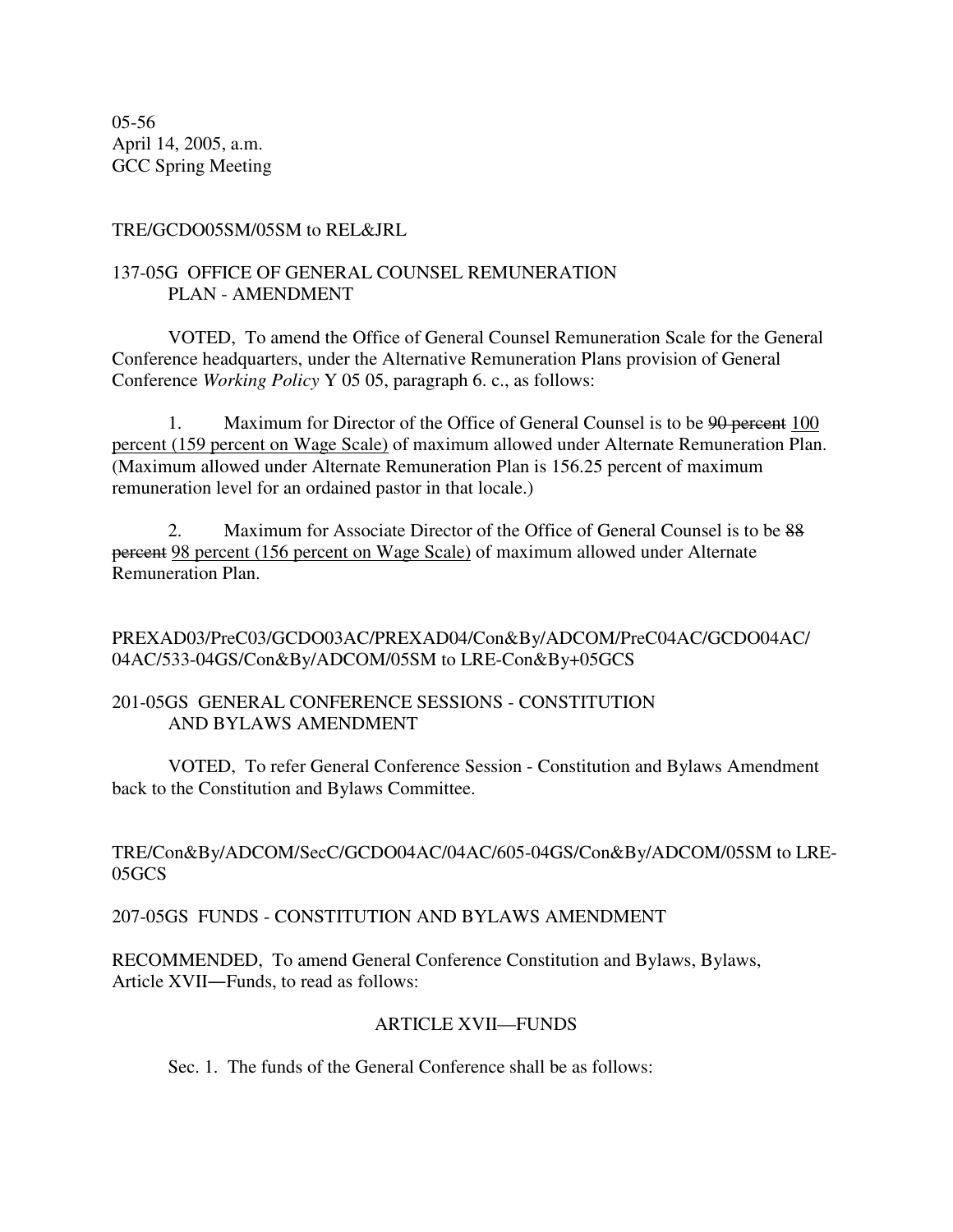05-57 April 14, 2005, a.m. GCC Spring Meeting

a. A tithe percentage of the tithe receipts of the union conferences and union missions, unions of churches, and of the local conferences and missions not included in union conferences and union missions. of the local conference/mission/field shall be forwarded through the union and division in accordance with the General Conference *Working Policy*.

b. Regular mission offerings.

c. Special gifts and proceeds gifts. Proceeds from the maturities of planned giving. giving designated for the General Conference.

d. A percentage of the tithe of the local conferences and missions of attached unions as determined by the General Conference Executive Committee or, in the case of North America, the General Conference Executive Committee meeting with the conference presidents.

e. Appropriations from publishing houses, health care institutions, and other institutions that are under the control of the General Conference which, because of the character of their work, have more than local influence and responsibility, as may be arranged by joint counsel of the Executive Committee and the board of management of each institution.

# PREXAD/ADCOM/SecC/GCDO04AC/04AC/145-04G/DivPre/GCDO05SM/05SM to TNCW

# 123-05G CONNECTING WITH JESUS—A SPIRIT OF PROPHECY GLOBAL DISTRIBUTION PROJECT

VOTED, To approve the document Connecting With Jesus—A Spirit of Prophecy Global Distribution Project, which reads as follows:

# Connecting With Jesus A Spirit of Prophecy Global Distribution Project

Plans and Objectives

The Need:

1. Projections suggest that by 2020 the Seventh-day Adventist community will number 50 million adherents.

2. Only 12.5 percent of those individuals will have been Seventh-day Adventists in 2000.

3. Recent surveys show a decline in readership of the Spirit of Prophecy.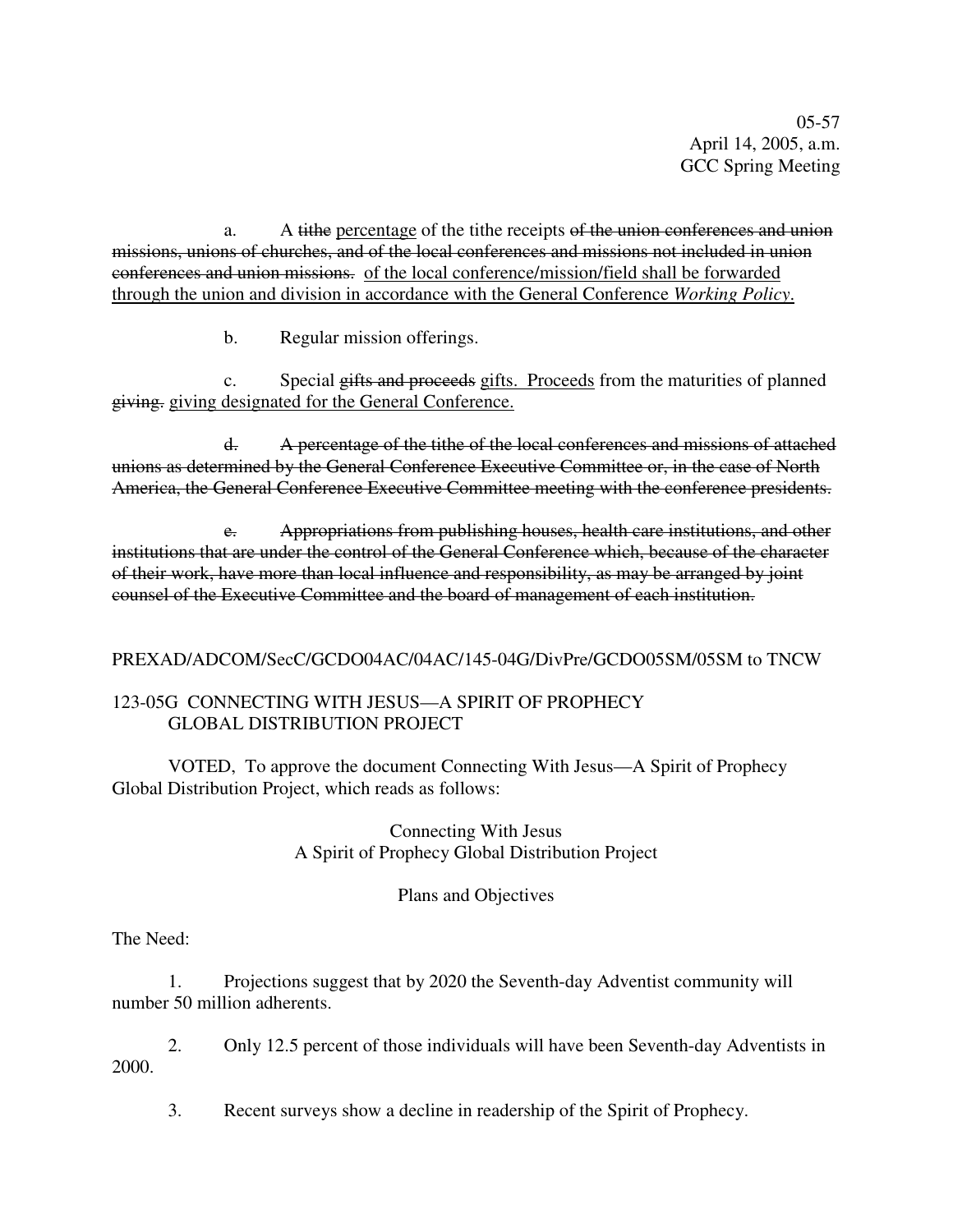05-58 April 14, 2005, a.m. GCC Spring Meeting

4. However, the same surveys indicate that most members still believe that the Spirit of Prophecy is an authority for the Seventh-day Adventist Church today.

5. Other surveys demonstrate that participation by church members in several areas of the spiritual life and mission of the Church can be measured in direct relation to whether they regularly read the Spirit of Prophecy.

6. It is also widely acknowledged, both within and outside of Adventism, that the Spirit of Prophecy has been—and continues to be—primarily responsible for the Church's remarkable theological and administrative unity worldwide. The Church needs to nurture this historical and ongoing spiritual influence.

The Goal:

To develop a plan that will encourage the reading of Ellen G White's writings among church members worldwide, with the following results anticipated:

1. Nurture spirituality among members, including strengthening the member's relationship with Jesus and trust in the written Word, becoming like Him in character and purpose, transforming lifestyle, and increasing involvement with the life and mission of the Church, all through the power and leading of the Holy Spirit.

2. Enhance Adventist identity; a return to the Church's prophetic roots as a movement (reinforcing the belief that the Seventh-day Adventist movement is the remnant described in Revelation 12).

3. Challenge every member to recapture his or her own personal vision for helping Adventism fulfill its prophetic mission.

The Plan:

1. Due to differing needs, each division will prepare its own division project plan based on the information that follows in this document. The division project plan is to be returned as soon as possible to the General Conference Spirit of Prophecy Global Distribution Project Committee (Attention: James R Nix/Ted N C Wilson).

2. The goal of the project is to distribute the following ten Spirit of Prophecy books that have generally been translated into major languages of literate church members worldwide: *Acts of the Apostles; Christian Service; Counsels for the Church* (this special comprehensive compilation is a collection of Spirit of Prophecy writings grouped in 66 chapters covering various topics, including spiritual subjects on Christ and Christian beliefs, Christian missionary activities, publications of the church, the Bible and the Spirit of Prophecy, marriage and family,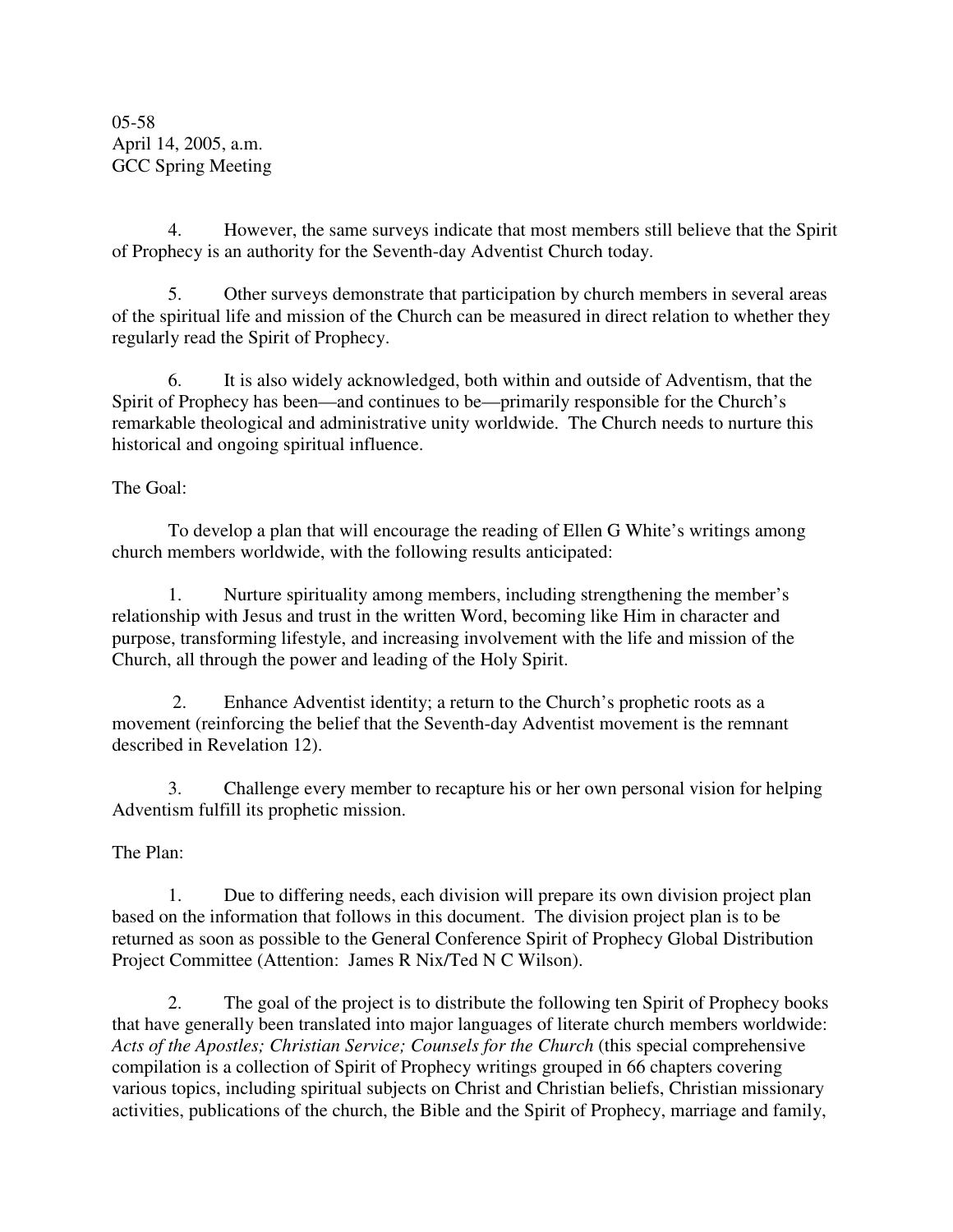05-59 April 14, 2005, a.m. GCC Spring Meeting

child rearing, choices of music and reading and dress, Christian education, temperate living, health reform and activities, church organization, the Sabbath, Christian stewardship, Christian obligation to the suffering and the needy, the medical work, Satan's deceptive work, false science, the crisis of the final days of earth's history, Christ as our High Priest, and the Second coming of Christ)*; Counsels on Stewardship; Desire of Ages; Great Controversy; Ministry of Healing; Patriarchs and Prophets; Prophets and Kings;* and *Steps to Christ*. These books could be bound in compact volumes, with several of the books being combined, or some other economical arrangement. Each division will develop the most appropriate printed or electronic format for its context.

3. The overall goal of the project involving each division will be to distribute a total of approximately two million sets of the ten books, sufficient to supply a large number of active Adventist families worldwide. A modest charge for the set of books is suggested, but it should be affordable and appropriate for members in each country of the world. In other words, the cost of the sets of books must not be so high as to be an impediment to their being purchased by the majority of church members.

4. The General Conference will provide a maximum subsidy of US\$ 2.00 for each set, for up to a total of two million sets worldwide. (In cases where the "Conflict of the Ages" series is not going to be included due to previous strong distribution of the set in a division, a lesser prorated per volume formula will be used.) A more limited subsidy could be provided for CD or audio versions instead of printed materials if requested in the division project plan and approved by the General Conference Spirit of Prophecy Global Distribution Project Committee. Based on a "church member to number of books printed" ratio formula for each division, a ceiling will be established for the number of sets per division that will be subsidized by the General Conference.

5. The division project plan should include the funding plan for the division's and unions' portions of the project costs.

6. The Ellen G White Estate will develop and provide in electronic format the study guides and other resources for the ten books for use by individual lay members in personal, family, and group settings; for use by pastors in prayer meetings and other church meetings; for use by student and youth groups; for use by women's ministries, etc. These materials will include the study guide for each book; a brief biography of Ellen G White in the first book of the series with a smaller summary in each of the following books; principles for studying the Spirit of Prophecy in each book; a list of the Seventh-day Adventist Fundamental Beliefs in each book; and a yearly Bible reading plan in each book.

7. Having the books and study guides in printed format for reader use is of prime importance since it offers actual materials in hand which can be studied in a group setting. If only electronic formats, such as CD or Internet, are used, every effort should be made to make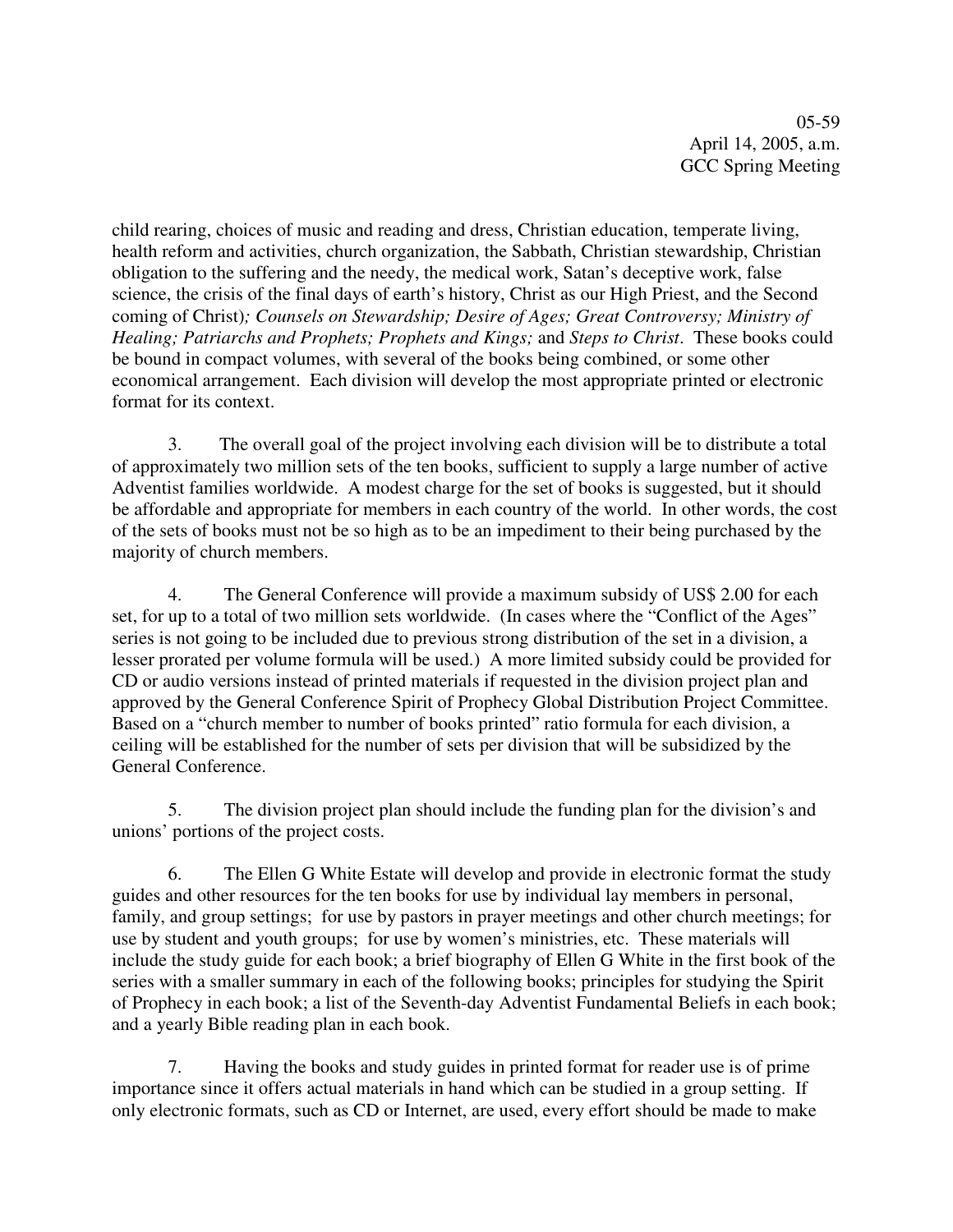05-60 April 14, 2005, a.m. GCC Spring Meeting

sure that the electronic format of the books and the study guides is available for study in a group setting or that printed study guides are available.

8. Printing will be the responsibility of each division unless some divisions wish to combine printing of languages used in common. If requested, the General Conference could assist in coordinating combined printing. Each division is to indicate in its division project plan whether it wishes to be involved in combined printing and in which languages. Divisions are encouraged to involve Seventh-day Adventist publishing houses in this special project. It is important to understand that this spiritual and educational project is not designed to be a profit maker for any church entity, nor a money loser. The precise standard of book quality, utilizing paper covers and easily readable print size, will be the responsibility of each division with the goal of massive, economical distribution of the maximum number of sets possible.

9. The Ellen G White Estate, in conjunction with other assisting entities, will provide for the electronic format in English for the ten books and study guides as well as the availability of the material on internet websites for downloading. As additional languages become available in electronic form, they could be added to the websites.

10. Working in cooperation with the General Conference, each division will decide on the translation needs for its territory, keeping in mind the need to limit the number of languages in order to maximize the print run efficiencies. All requests for translation subsidies for this project will go to the regular General Conference Spirit of Prophecy Committee. Translation coordination will be the responsibility of each division.

11. Divisions will be responsible for the distribution plans and distribution costs of the sets to churches and church members and should include the distribution plan in the division project plan sent to the General Conference. Divisions are encouraged to consider the most economical and efficient process of direct distribution from the printing site to churches or members. Division and union church-based service/business organizations (health systems, health food organizations, etc.) are to be encouraged to assist in the distribution costs.

12. Divisions will provide overall supervision and coordination to the unions and local conferences/missions/local fields for the study plans of each church or small group using the study guides in each book. Pastors and lay leaders will be trained and encouraged by conferences/missions/local fields to lead in the study of each volume. Instruction and training information will be provided through communication avenues including the *Adventist Review*, *Ministry* magazine, the *Hope Channel*, and other communication entities.

13. Since this is a special faith project, all expenditures for the project by the various organizations will be dependent on income arranged for and received.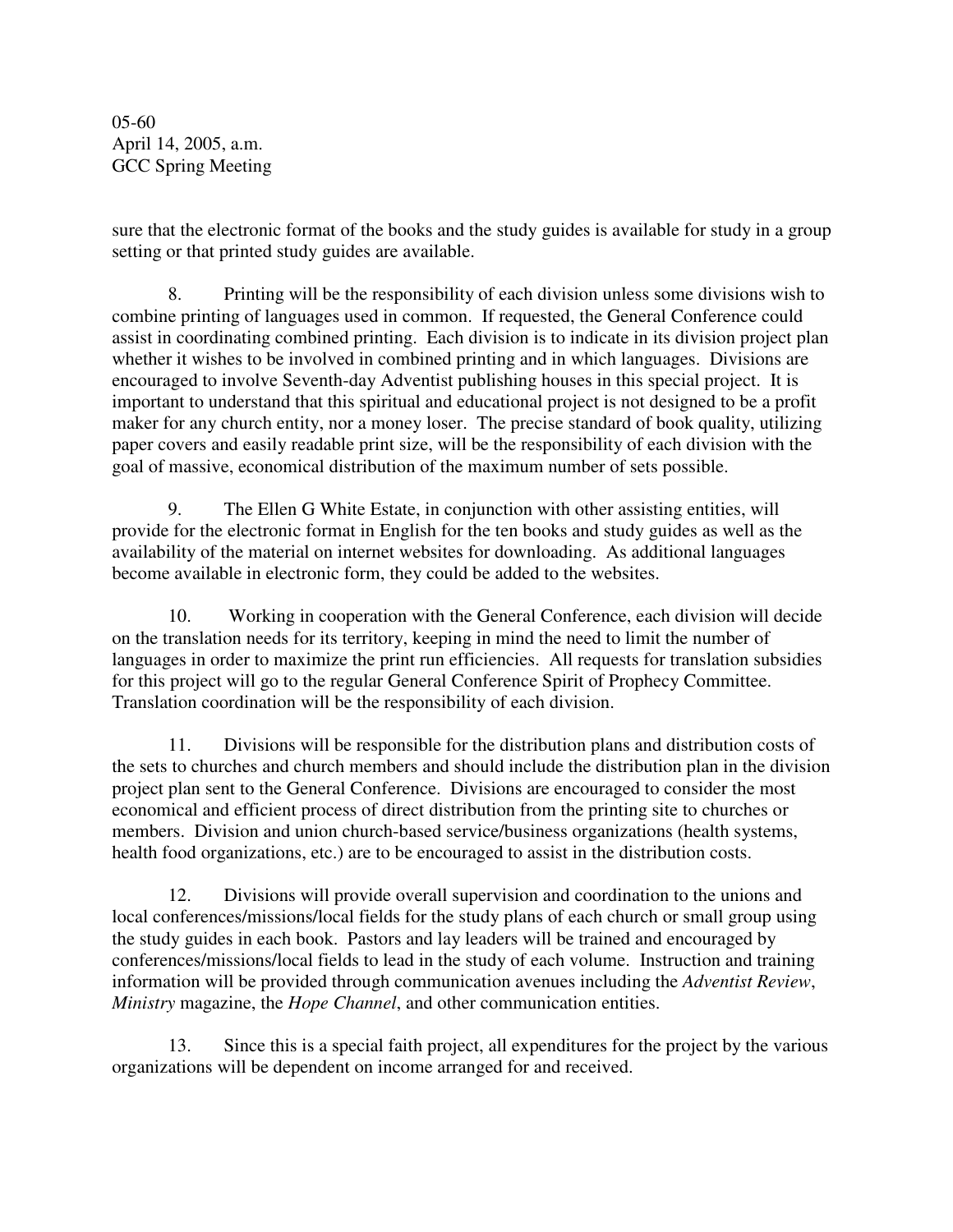05-61 April 14, 2005, a.m. GCC Spring Meeting

The Timetable:

| Conceptual plan voted at Annual Council                                                                                 |
|-------------------------------------------------------------------------------------------------------------------------|
| Division year-end meetings reviewed plan and provided feedback                                                          |
| Updated plan discussed at GC PREXAD which included division presidents                                                  |
| Full plan presented at Spring Meeting for final vote                                                                    |
| Plans to be implemented:                                                                                                |
| Divisions develop/submit division project plans to GC and arrange for various<br>translations of books and study guides |
| Divisions arrange for printing                                                                                          |
| (August) Beginning of project financial assistance from General Conference                                              |
| 2007-2010 Continuation of printing/funding arrangements and intensive study guide<br>usage throughout each division     |
|                                                                                                                         |

# PRE/ADCOM/GCC to LRE

# ANNUAL COUNCIL 2007 - MEETING DATES

VOTED, To approve the dates for the 2007 Annual Council in Kiev, Ukraine to be as follows:

# October 2007

| 8         |     | Mon Division Officers Interviews             | <b>Kiev UKRAINE</b> |
|-----------|-----|----------------------------------------------|---------------------|
| 9         | Tue | <b>Presidents Council</b>                    | <b>Kiev UKRAINE</b> |
| 9         |     | Tue Secretaries Council                      | <b>Kiev UKRAINE</b> |
| 9         |     | Tue Treasurers Council                       | <b>Kiev UKRAINE</b> |
| <b>10</b> |     | Wed GC Division Officers                     | <b>Kiev UKRAINE</b> |
| -11       |     | Thu Financial Planning & Budgeting Committee | <b>Kiev UKRAINE</b> |
|           |     | 12(eve)-17 Fri Annual Council                | <b>Kiev UKRAINE</b> |

# PRE/ADCOM/GCC to LRE

# COUNCIL ON EVANGELISM AND WITNESS (GCC-S)— MEMBERSHIP ADJUSTMENT

VOTED, To adjust the membership of the Council on Evangelism and Witness (GCC-S), as follows: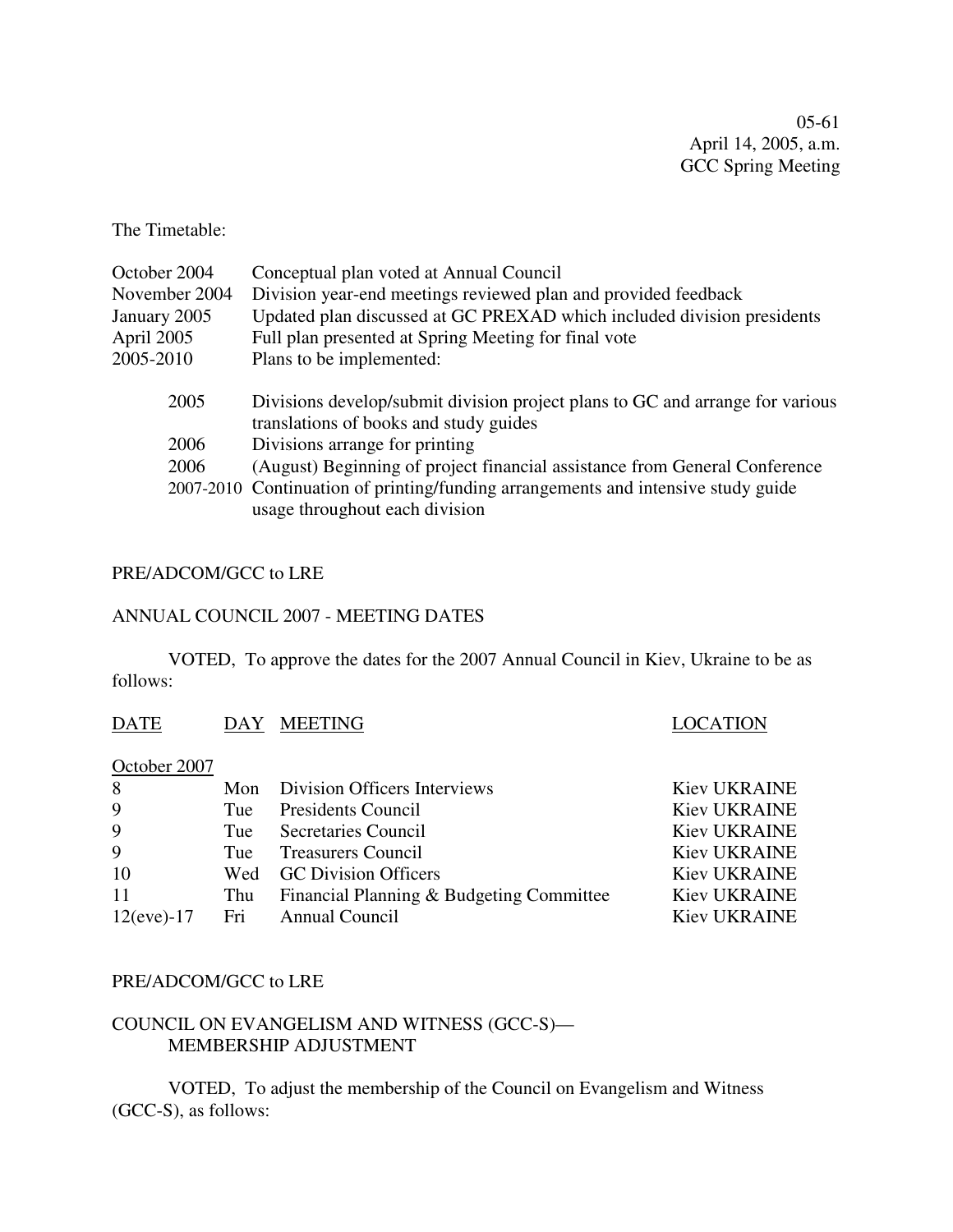05-62 April 14, 2005, a.m. GCC Spring Meeting

> Add Brauer, Jonathan Campos, Jose L Johnson, Rick Lamoreaux, Nancy A Nix, James R Taylor, Tom D

# TRE/ADCOM/GCC to LRE

# FINANCIAL PLANNING AND BUDGETING COMMITTEE (GCC-S)— MEMBERSHIP ADJUSTMENT

VOTED, To adjust the membership of the Financial Planning and Budgeting Committee (GCC-S), as follows:

- Delete Maxson, Benjamin C Stenbakken, Ardis D
- Add Koh, Linda Lezeau, Jean-Luc

# TRE/ADCOM/GCC to LRE

# GENERAL CONFERENCE, SOUTHERN ASIA DIVISION COMMITTEE (GCC-S)—MEMBERSHIP ADJUSTMENT

VOTED, To adjust the membership of the General Conference, Southern Asia Division Committee (GCC-S), as follows:

Add Kunjachan, P Daniel Moses, Kalapala J Watts, D Ronald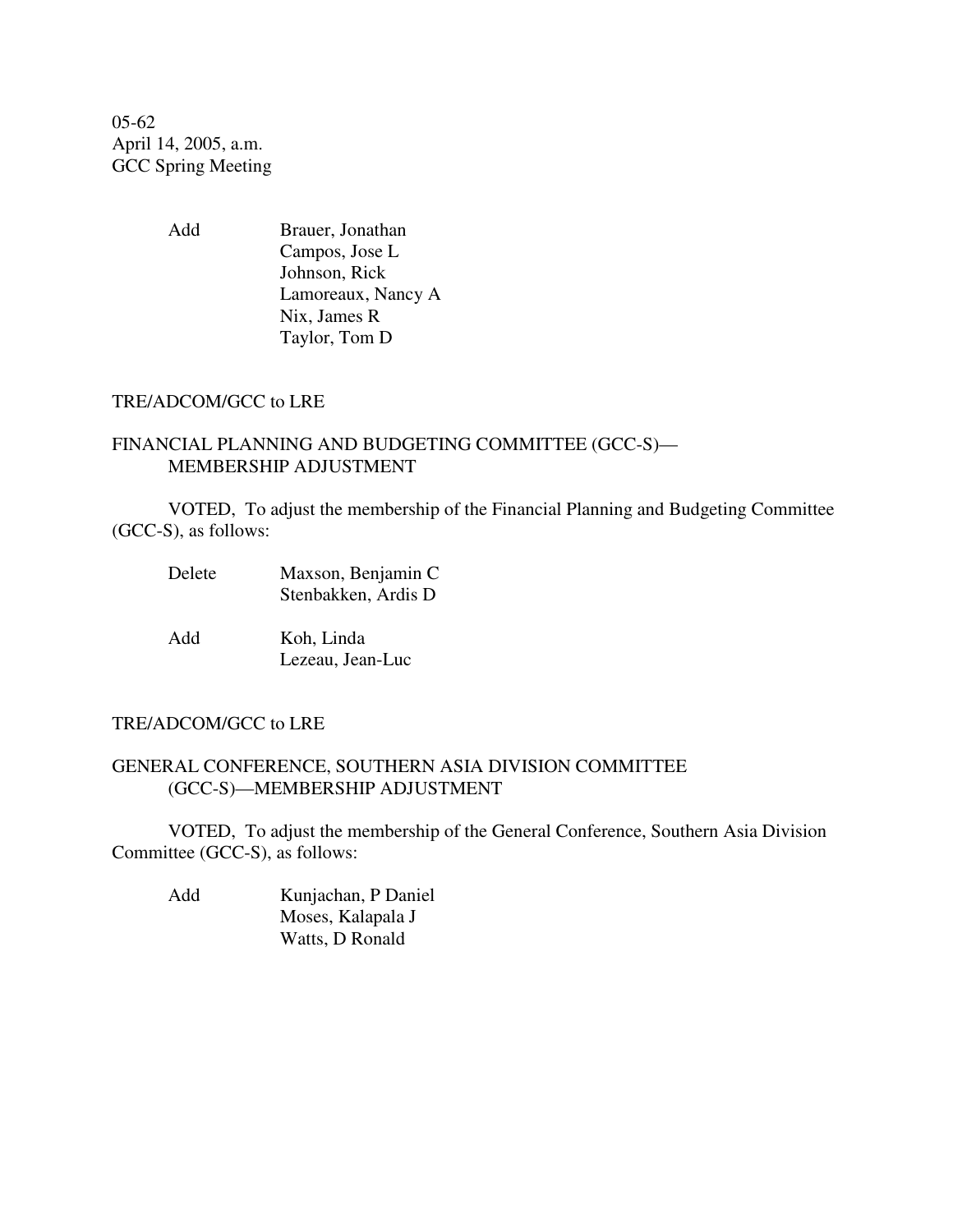05-63 April 14, 2005, a.m. GCC Spring Meeting

#### SEC/ADCOM/GCC to LRE

# GENERAL CONFERENCE ADMINISTRATIVE COMMITTEE (GCC-S)—MEMBERSHIP ADJUSTMENT

VOTED, To adjust the membership of the General Conference Administrative Committee (GCC-S), in the category of Invitees, as follows:

Delete Stenbakken, Ardis D

Add Small, Heather-Dawn

# SEC/ADCOM/GCC to LRE

# GENERAL CONFERENCE ADMINISTRATIVE COMMITTEE (GCC-S)—INVITEE

VOTED, To record that the President of Adventist Risk Management is a regular invitee to the Administrative Committee.

### SEC/ADCOM/GCC to MAB

### GENERAL CONFERENCE SESSION - 2005—DELEGATES AT LARGE (ARTICLE V, SECTION 7. c.)

VOTED, To approve delegates at large for the 2005 General Conference Session, under the provisions of Article V, Section 7.c. (quota 20), as follows:

- 1. Adams, Roy
- 2. Beagles, Kathleen Ann
- 3. Burrow, Lisa
- 4. Carson, Walter E
- 5. Donkor, Kwabena
- 6. Erntson, Verland
- 7. Fagal, William Alan
- 8. Knott, William
- 9. Krause, Bettina
- 10. Mueller, Ekkehardt
- 11. Nixon, Robert W
- 12. Orion, Daisy J Flores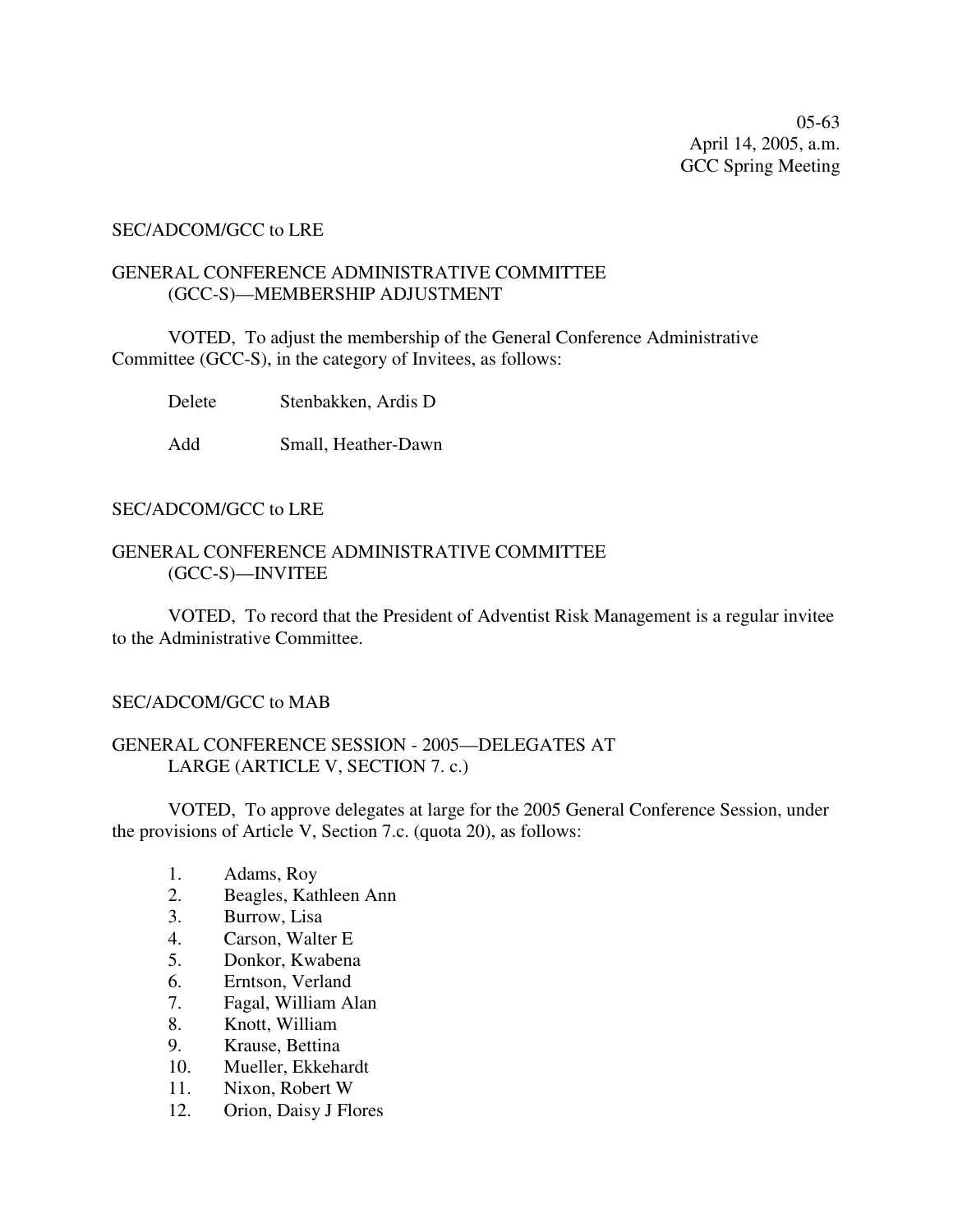05-64 April 14, 2005, a.m. GCC Spring Meeting

- 13. Pfandl, Gerhard
- 14. Rasmussen, Kenneth E
- 15. Swanson, Gary B
- 16. Trimarchi, John P
- 17. Tutsch, Cindy
- 18. Upson, Don
- 19. Warden, Ivan Leigh
- 20. Yingling, Lori

#### SEC/ADCOM/GCC to MAB

# GENERAL CONFERENCE SESSION - 2005—ADDITIONAL REQUESTS FOR SPECIAL GUESTS

VOTED, To approve the request for additional Special Guests to the 2005 General Conference Session, as follows:

| East-Central Africa Division (ECD)                  |  |
|-----------------------------------------------------|--|
| Euro-Asia Division (ESD)                            |  |
| General Conference Administrative Committee (ADCOM) |  |

### SEC/ADCOM/GCC to MAB

# GENERAL CONFERENCE SESSION - 2005—DELEGATES AT LARGE (ARTICLE V, SECTION 7.e.)

VOTED, To approve the list of delegates at large for the 2005 General Conference Session, under the provisions of Article V, Section 7.e. (quota 27), as follows:

- 1. Afonso, Milton
- 2. Arina, Aira
- 3. Bana, Able Anak Johnny
- 4. Batchelor, Douglas E
- 5. Busl, Kim
- 6. Chan, Tom
- 7. Colburn, Larry R
- 8. Fordham, Sari
- 9. Gibson, Ty
- 10. Jacobsen, Donald G
- 11. Johnson, Neal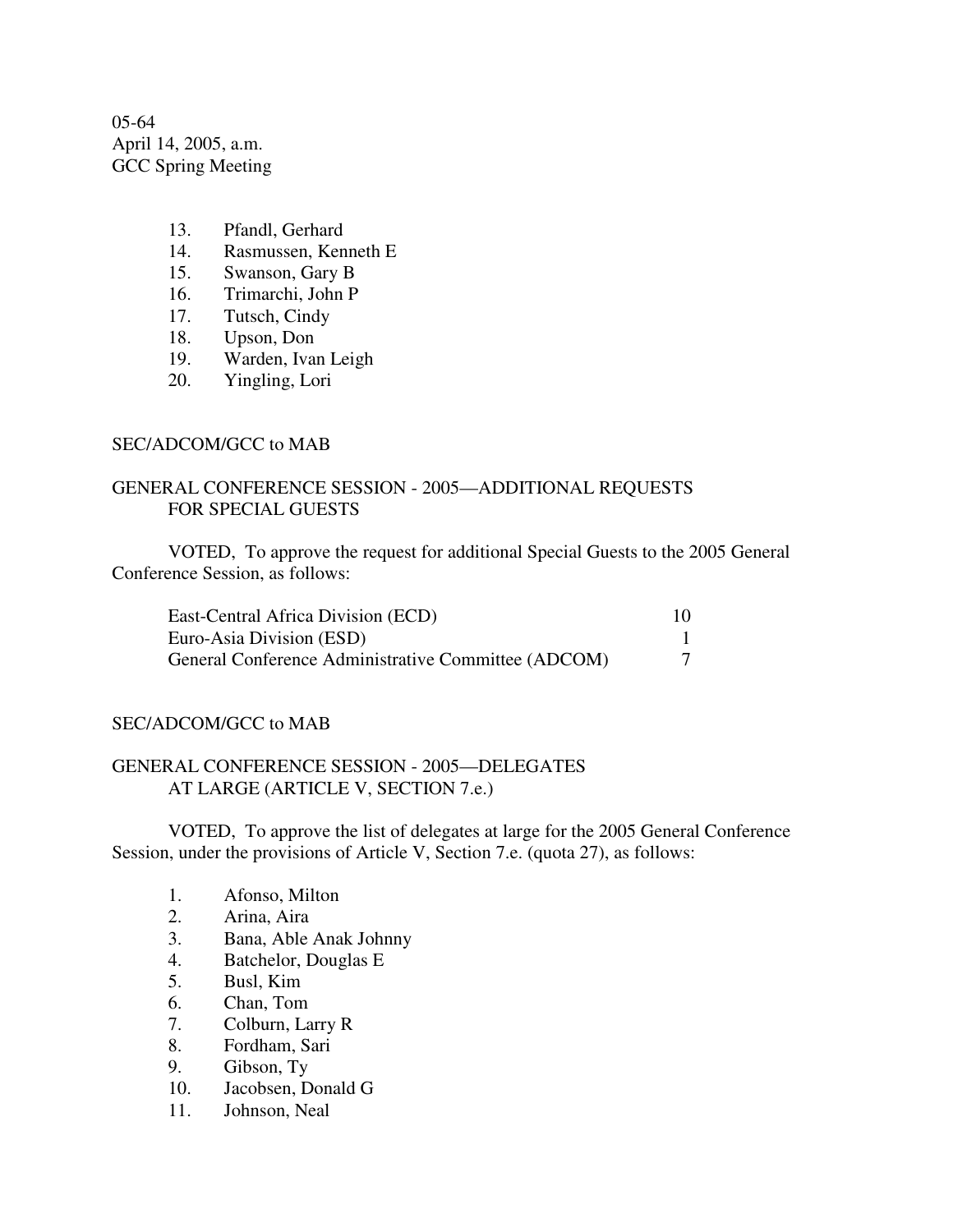05-65 April 14, 2005, a.m. GCC Spring Meeting

- 12. Krogstad, Jack
- 13. Magana, Guillermo
- 14. McKee, Elsworth
- 15. McNeilus, Garwin
- 16. Morgan, Clyde
- 17. Osei, Jessica
- 18. Patterson, Andrew
- 19. Reid, George W
- 20. Roth, Don
- 21. Shelton, Dan
- 22. Sosa, Edith Varela
- 23. Tucker, Bill
- 24. Wahlen, Ray
- 25. Watts, Ralph S
- 26. Young, Deborah
- 27. Zapara, Tom

#### SEC/ADCOM/GCC to MAB

# GENERAL CONFERENCE SESSION - 2005—ADDITIONAL REQUESTS FOR SPECIAL GUESTS

VOTED, To approve the request for additional Special Guests to the 2005 General Conference Session, as follows:

| Euro-Africa Division (EUD)                  |  |
|---------------------------------------------|--|
| North American Division (NAD)               |  |
| Southern Africa-Indian Ocean Division (SID) |  |

#### SEC/ADCOM/GCC to LRE

### GENERAL CONFERENCE EXECUTIVE COMMITTEE (GCC-S)— MEMBERSHIP ADJUSTMENT

VOTED, To adjust the membership of the General Conference Executive Committee (GCC-S), in the category of one pastor from each division, as follows:

Delete Simek, Pavel (EUD)

Add Nowak, Karel (EUD)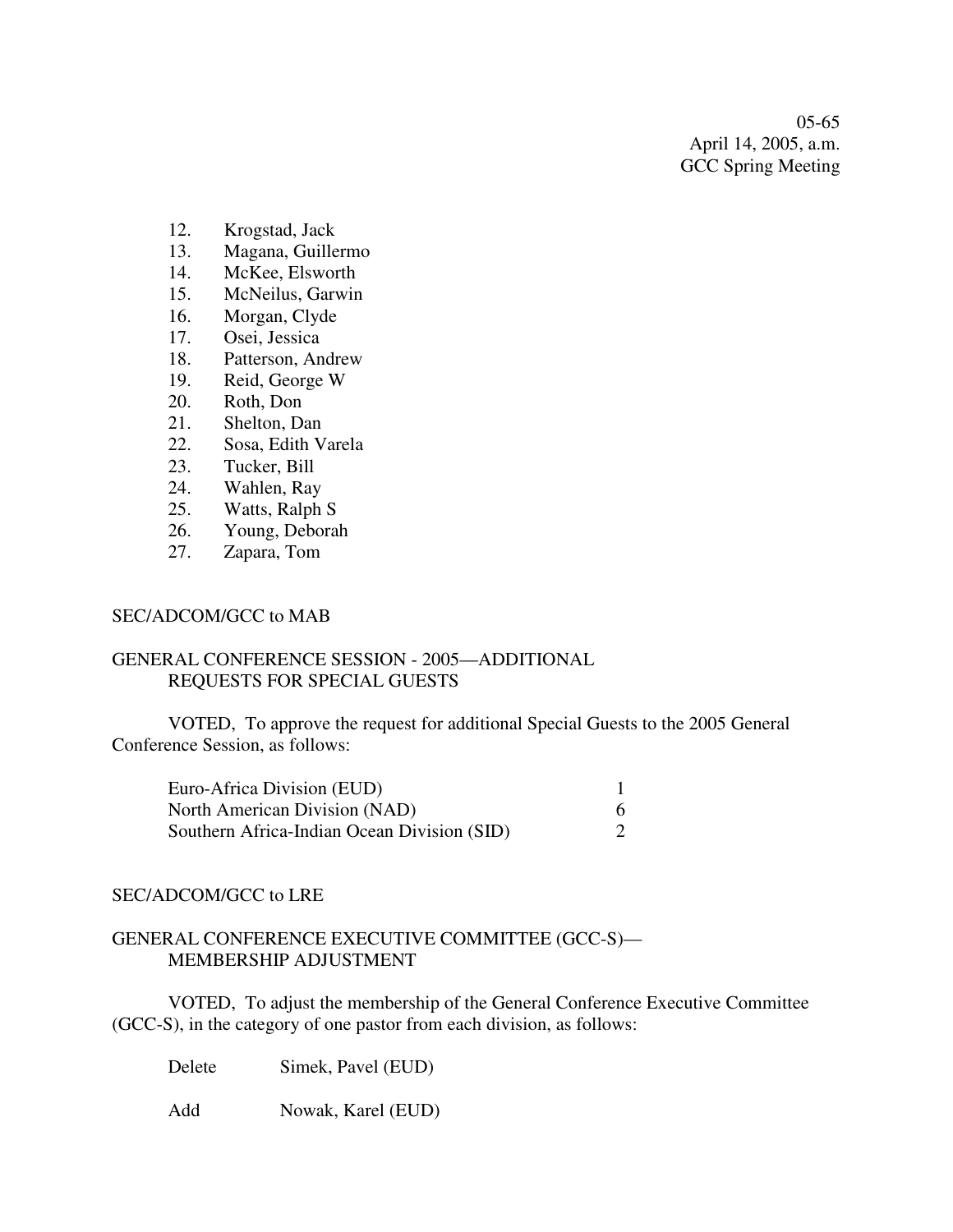05-66 April 14, 2005, a.m. GCC Spring Meeting

### SEC/ADCOM/GCC to LRE

# GLOBAL MISSION OPERATIONS COMMITTEE (GCC-S)— MEMBERSHIP ADJUSTMENT

VOTED, To adjust the membership of the Global Mission Operations Committee (GCC-S), as follows:

| Delete | Stenbakken, Ardis D   |
|--------|-----------------------|
|        | Stenbakken, Richard O |
|        |                       |

Add Feldbush, Martin W Small, Heather-Dawn

#### SEC/ADCOM/GCC to LRE

### OFFICE OF MISSION AWARENESS (GCC-S)—MEMBERSHIP ADJUSTMENT

VOTED, To adjust the membership of the Office of Mission Awareness (GCC-S), as follows:

- Delete Maxson, Benjamin C Netteburg, Kermit L
- Add Eva, Willmore D Finley, Mark A Kinsey, Frederick Lezeau, Jean-Luc

### SEC/ADCOM/GCC to LRE

# GENERAL CONFERENCE, SOUTHERN ASIA DIVISION COMMITTEE (GCC-S)—MEMBERSHIP ADJUSTMENT

VOTED, To adjust the membership of the General Conference Southern Asia Division Committee (GCC-S), as follows:

Delete Gurubatham, Joseph E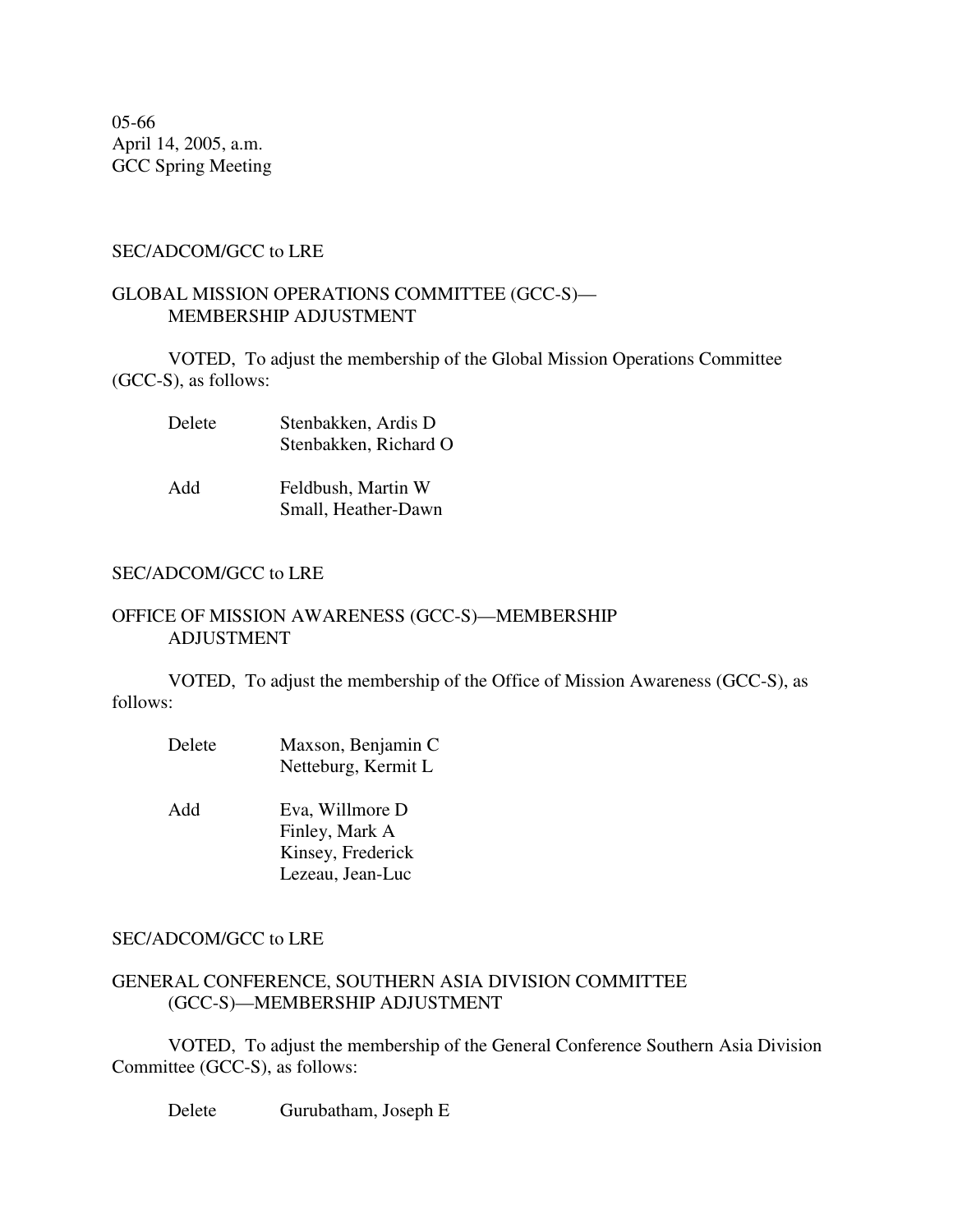05-67 April 14, 2005, a.m. GCC Spring Meeting

Add Ponniah, Stanley H

### SEC/ADCOM/GCC to LRE

### GENERAL CONFERENCE SESSION - 2005—STEERING COMMITTEE

VOTED, To approve the 2005 General Conference Session Steering Committee, as follows:

## STEERING

Jan Paulsen, Chairman Larry R Evans, Secretary

Members: Harold W Baptiste, Matthew A Bediako, Jose L Campos, Walter E Carson, Douglas Clayville, Sherri Clemmer, Lowell C Cooper, Rajmund Dabrowski, Linda M de Leon, C Garland Dulan, Mark A Finley, Agustin Galicia, Roscoe J Howard III, Eugene Hsu, William G Johnsson, Theodore T Jones, Gerry D Karst, Howard T Karst, Dennis C Keith Sr, Gary D Krause, Robert E Lemon, Jose R Lizardo,

Armando Miranda, James R Nix, Robert W Nixon, Orville D Parchment, Ruth E Parish, Vernon B Parmenter, Juan R Prestol, Donald E Robinson, Elaine A Robinson, Angel M Rodriguez, Steven G Rose, Michael L Ryan, Roy E Ryan, Claude Sabot, Charles C Sandefur Jr, Don C Schneider, Benjamin D Schoun, Heather-Dawn Small, Robert L Sweezey, Ted N C Wilson.

# SEC/ADCOM/GCDO03SM/03SM/SEC/ADCOM/GCDO03AC/03AC/102-03Gc/SEC/ ADCOM/GCDO04SM/04SM/ADCOM/GCDO04AC/ADCOM/04AC/102-04Gb/SEC/ ADCOM/GCDO05SM/05SM to RJH(DIV)

#### 102-05Ga AUTHORIZED MEETINGS 2005

VOTED, To approve the updated list of Authorized Meetings 2005 with the understanding that attendance at these meetings must also be approved by the administration of each entity, as follows:

| DATE              | DAY MEETING                                 | <b>LOCATION</b>  |
|-------------------|---------------------------------------------|------------------|
| <u>April 2005</u> |                                             |                  |
| 13,14(am)         | Wed Spring Meeting                          | Silver Spring MD |
| 13(eve)           | Wed International HIV/AIDS Study Commission | Silver Spring MD |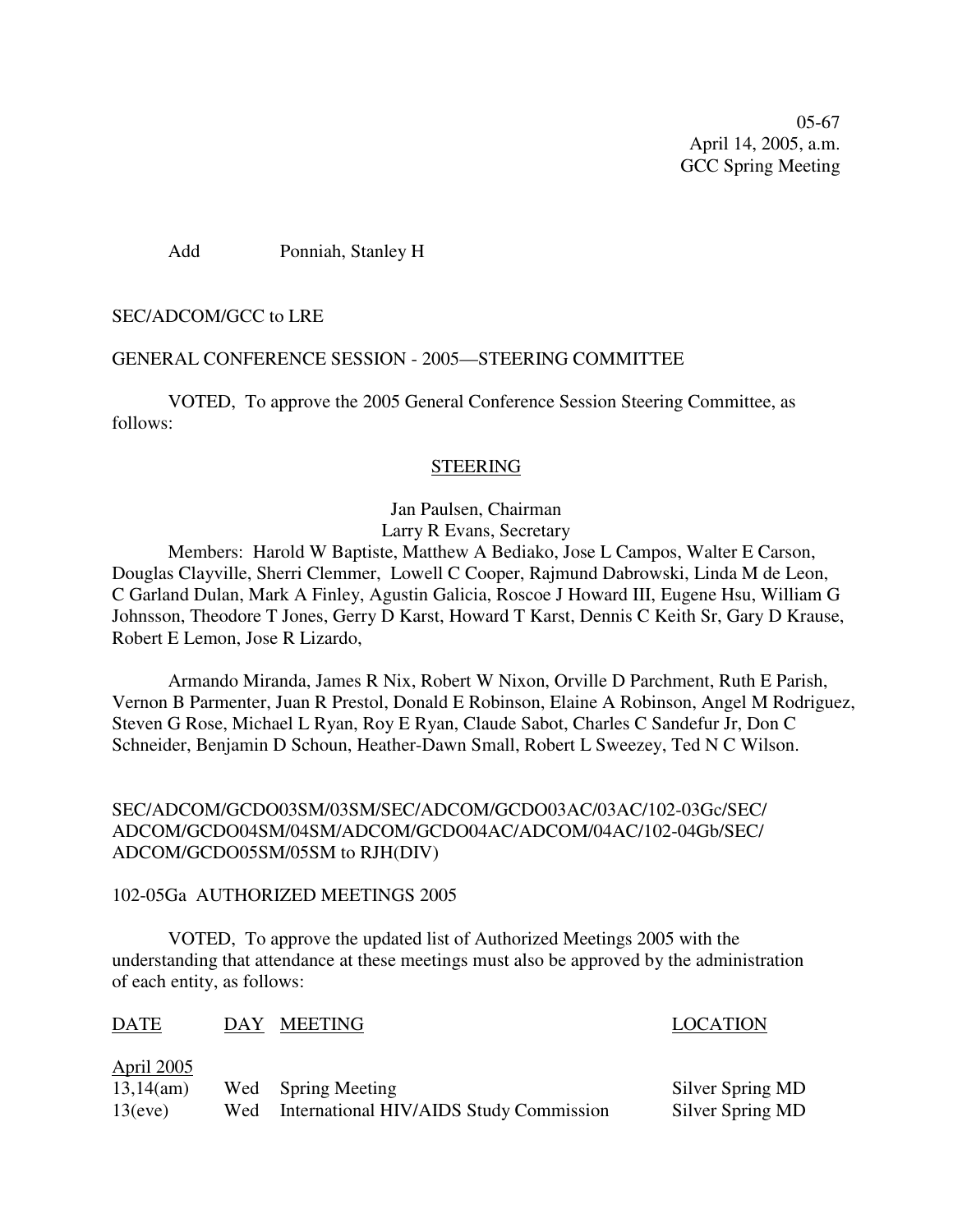05-68 April 14, 2005, a.m. GCC Spring Meeting

| 13(eve)<br><u>DATE</u>    | Wed<br>DAY | <b>HSI/Griggs University Board</b><br><b>MEETING</b>    | <b>Silver Spring MD</b><br><b>LOCATION</b> |
|---------------------------|------------|---------------------------------------------------------|--------------------------------------------|
| April 2005 contd          |            |                                                         |                                            |
| 14                        | Thu        | GC PARL World Affairs Com & IRLA Board                  | <b>Silver Spring MD</b>                    |
| $14(eve) - 17$            | Thu        | <b>ADRA Board Retreat</b>                               | Gaithersburg MD                            |
| 18,19                     | Mon        | <b>Biblical Research Institute Committee</b>            | <b>Berrien Springs MI</b>                  |
| 22                        | Fri        | <b>Adventist Heritage Ministry Finance Committee</b>    | <b>Battle Creek MI</b>                     |
| 24,25                     | Sun        | <b>Adventist Heritage Ministry Board</b>                | <b>Battle Creek MI</b>                     |
| 24,25                     | Sun        | Oakwood College Board of Trustees                       | Huntsville AL                              |
| 26(eve)                   | Tue        | <b>R&amp;H Board Finance Committee</b>                  | Hagerstown MD                              |
| 27(am)                    | Wed        | R&H Board                                               | Hagerstown MD                              |
| <b>May 2005</b>           |            |                                                         |                                            |
| 12(pm)                    | Thu        | <b>Andrews University Executive Committee</b>           | Berrien Springs MI                         |
| 17                        | Tue        | Loma Linda Boards—Board Committees                      | Loma Linda CA                              |
| 18                        | Wed        | Loma Linda Boards                                       | Loma Linda CA                              |
| 19                        | Thu        | Ellen G White Estate Board                              | <b>Silver Spring MD</b>                    |
|                           |            |                                                         |                                            |
| June 2005<br>$\mathbf{1}$ | Wed        | North American Division Committee                       | <b>Silver Spring MD</b>                    |
| $1 - 10$                  | Wed        | <b>GC Travel Moratorium</b>                             | <b>Silver Spring MD</b>                    |
| $\overline{2}$            | Thu        | <b>Adventist Risk Management Board</b>                  | <b>Silver Spring MD</b>                    |
| $6 - 25$                  | Mon        | Institute of World Mission                              | <b>Berrien Springs MI</b>                  |
| 8                         | Wed        | <b>GC Staff Day</b>                                     | Gaithersburg MD                            |
| 9                         | Tue        | <b>R&amp;H Board Executive &amp; Finance Committees</b> | <b>Silver Spring MD</b>                    |
| $22 - 27$                 | Wed        | HIV/AIDS & SEEDS PLUS Intern'l Conference               | <b>Berrien Springs MI</b>                  |
| 24                        | Fri        | <b>Presidents Council</b>                               | St Louis MO                                |
| 24                        | Fri        | Secretaries Council                                     | St Louis MO                                |
| 24                        | Fri        | <b>Treasurers Council</b>                               | St Louis MO                                |
| 26                        | Sun        | GC & Division Officers                                  | St Louis MO                                |
| $26(eve) - 28$            | Sun        | <b>International Risk Management Conference</b>         | St Louis MO                                |
| 27,28                     | Mon        | Division Officer Interviews                             | <b>St Louis MO</b>                         |
| $28(pm)$ , $29(am)$       | Tue        | <b>General Conference Executive Committee</b>           | St Louis MO                                |
| $29$ -July 9              | Wed        | <b>General Conference Session</b>                       | St Louis MO                                |
| <b>July 2005</b>          |            |                                                         |                                            |
| 5                         | Tue        | Ellen G White Estate Board                              | St Louis MO                                |
| 12-17                     | Tue        | Institute of World Mission Re-entry Program             | Berrien Springs MI                         |
| 25-Aug 13                 | Mon        | Institute of World Mission                              | Newbold ENGLAND                            |
| 29-Aug 2                  | Fri        | <b>Biblical Research Institute Science Council</b>      | NORTH AMERICA                              |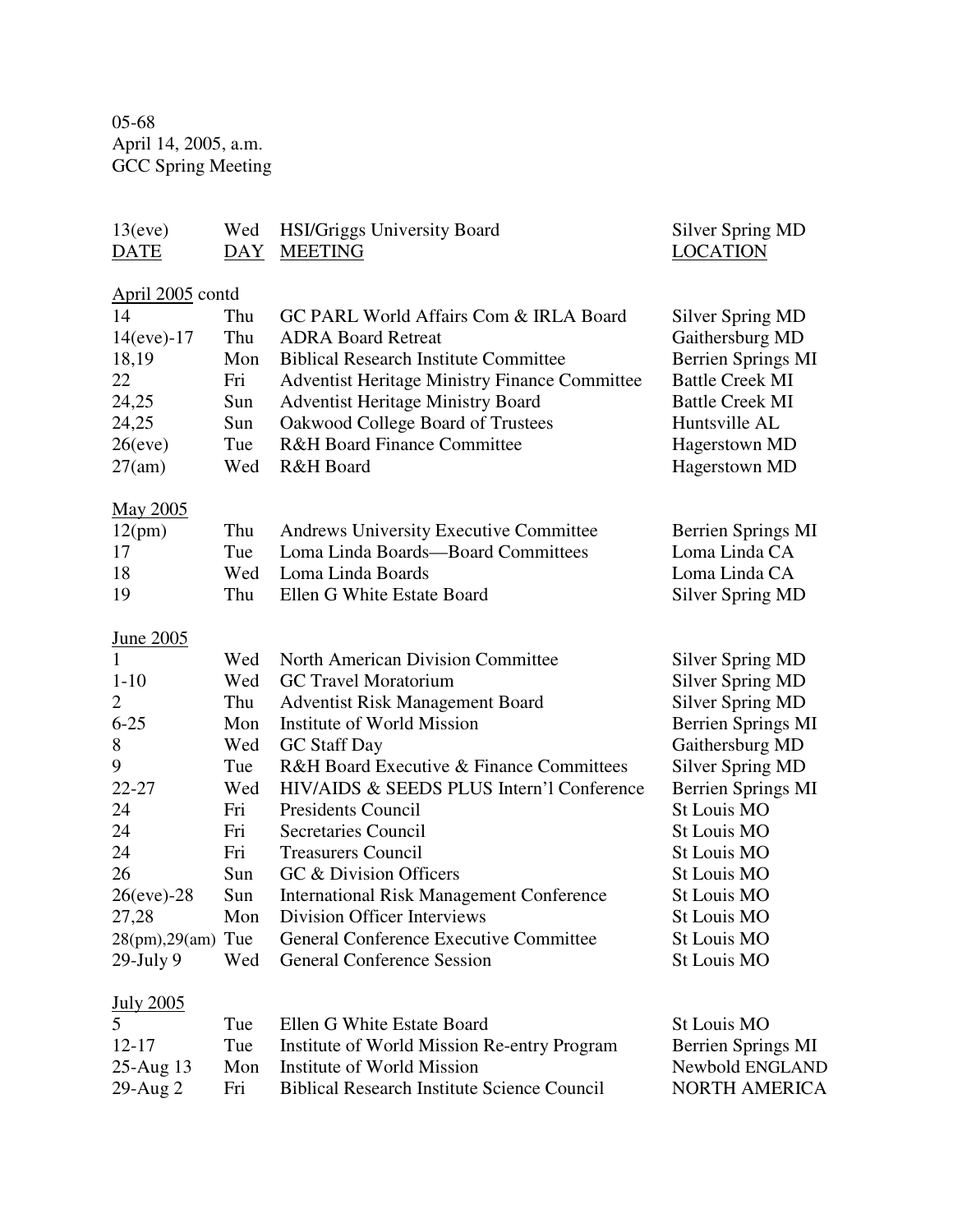05-69 April 14, 2005, a.m. GCC Spring Meeting

# DATE DAY MEETING LOCATION

| <b>August 2005</b>       |     |                                                      |                         |
|--------------------------|-----|------------------------------------------------------|-------------------------|
| 10(eve)                  | Wed | <b>PPPA Finance Committee</b>                        | Nampa ID                |
| 11                       | Thu | PPPA Board & Constituency Session                    | Nampa ID                |
| 15                       | Mon | <b>Christian Record Services</b>                     | Lincoln NE              |
| 16,17                    | Tue | <b>Adventist Risk Management Board</b>               | Woodstock VT            |
| 22                       | Mon | Loma Linda Boards-Board Committees                   | Loma Linda CA           |
| 23                       | Tue | Loma Linda Boards                                    | Loma Linda CA           |
| 26                       | Fri | <b>Adventist Heritage Ministry Finance Committee</b> | Port Gibson NY          |
| 28,29                    | Sun | <b>Adventist Heritage Ministry Board</b>             | Port Gibson NY          |
| September 2005           |     |                                                      |                         |
| 6(eve)                   | Tue | <b>R&amp;H Board Finance Committee</b>               | <b>Hagerstown MD</b>    |
| 7(am)                    | Wed | R&H Board                                            | Hagerstown MD           |
| 8                        | Thu | <b>PREXAD</b>                                        |                         |
| $11 - 15$                | Sun | <b>Adventist Risk Management Conference</b>          | Anchorage AK            |
| 15                       | Thu | Ellen G White Estate Board                           | <b>Silver Spring MD</b> |
| 19-23                    | Mon | <b>Staff Travel Moratorium</b>                       | <b>Silver Spring MD</b> |
| 28,29                    | Wed | Use of Tithe Study Commission                        | <b>Silver Spring MD</b> |
|                          |     |                                                      |                         |
| October 2005             |     |                                                      |                         |
| $\overline{2}$           | Sun | Council on Evangelism & Witness                      | <b>Silver Spring MD</b> |
| 3(am)                    | Mon | Africa HIV-AIDS Office Board                         | <b>Silver Spring MD</b> |
| 3(am)                    | Mon | International Board of Education                     | <b>Silver Spring MD</b> |
| 3                        | Mon | Division Officer Interviews                          | <b>Silver Spring MD</b> |
| 3(pm)                    | Mon | 10/40 Window Committee                               | <b>Silver Spring MD</b> |
| 4                        | Tue | GC PARL World Affairs Com & IRLA Board               | <b>Silver Spring MD</b> |
| $\overline{4}$           | Tue | <b>Presidents Council</b>                            | Silver Spring MD        |
| $\overline{4}$           | Tue | <b>Secretaries Council</b>                           | <b>Silver Spring MD</b> |
| $\overline{4}$           | Tue | <b>Treasurers Council</b>                            | <b>Silver Spring MD</b> |
| 4(pm)                    | Tue | <b>Adventist Television Network Operating Com</b>    | <b>Silver Spring MD</b> |
| 5                        | Wed | GC & Division Officers                               | <b>Silver Spring MD</b> |
| 5(eve)                   | Wed | <b>Global Mission Operations Committee</b>           | Silver Spring MD        |
| 6(am)                    | Thu | <b>ADRA Board</b>                                    | <b>Silver Spring MD</b> |
| 6                        | Thu | Division Officer Interviews                          | <b>Silver Spring MD</b> |
| 6(pm)                    | Thu | Accred Assoc of SDA Sch, Col, & Univ                 | <b>Silver Spring MD</b> |
| 6(pm)                    | Thu | International Board of Min & Theo Educ               | <b>Silver Spring MD</b> |
| 7(am)                    | Fri | Financial Planning & Budgeting Committee             | <b>Silver Spring MD</b> |
| 7(pm)                    | Fri | <b>AIIAS</b> Board                                   | <b>Silver Spring MD</b> |
| 7(pm)                    | Fri | International HIV/AIDS Study Commission              | <b>Silver Spring MD</b> |
| $7$ (eve)- $13$ (am) Fri |     | <b>Annual Council</b>                                | <b>Silver Spring MD</b> |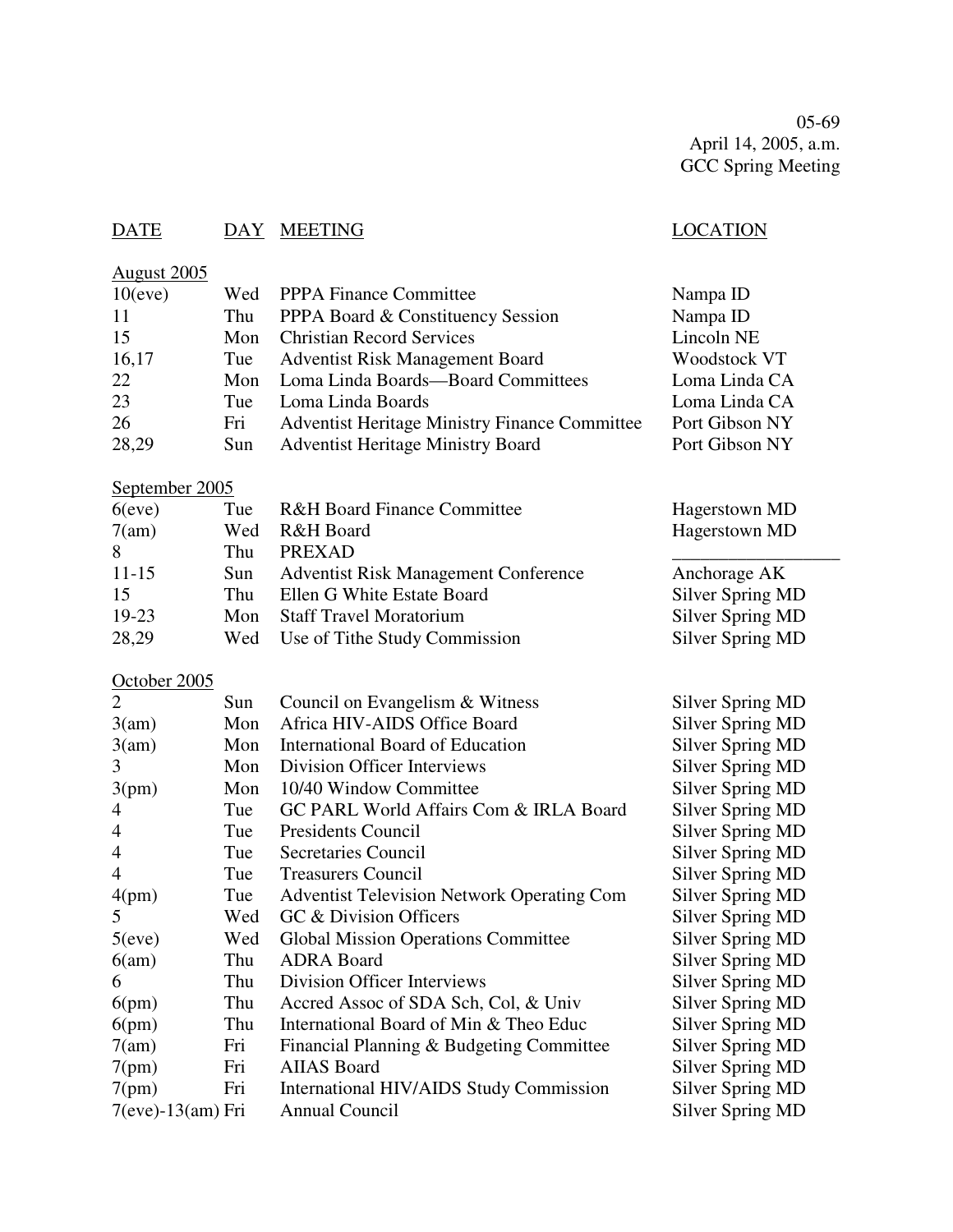05-70 April 14, 2005, a.m. GCC Spring Meeting

# DATE DAY MEETING SERVESTEED DAY AND DESCRIPTION

October 2005 contd

| 9(eve)            | Sun | <b>Financial Statement Audit Review Committee</b> | Silver Spring MD          |
|-------------------|-----|---------------------------------------------------|---------------------------|
| 10(pm)            | Mon | <b>GCAS</b> Board                                 | Silver Spring MD          |
| 10(eve)           | Mon | Adventist Health Intl Corp Membership Mtg         | Silver Spring MD          |
| 10(eve)           | Mon | <b>HSI/Griggs University Board</b>                | <b>Silver Spring MD</b>   |
| 11(eve)           | Tue | <b>Adventist World Radio Board</b>                | Silver Spring MD          |
| 14(am)            | Fri | <b>Andrews University Board Finance Committee</b> | Berrien Springs MI        |
| 16                | Sun | <b>Andrews University Subcommittees</b>           | Berrien Springs MI        |
| 16(pm)            | Sun | Andrews University Seminary Executive Com         | <b>Berrien Springs MI</b> |
| 17                | Mon | <b>Andrews University Board</b>                   | Berrien Springs MI        |
| 17,18             | Mon | <b>Biblical Research Institute Committee</b>      | Loma Linda CA             |
| $17-Nov5$         | Mon | Institute of World Mission                        | Berrien Springs MI        |
| 18                | Tue | Loma Linda Boards—Executive Committees            | Loma Linda CA             |
| 19(eve)           | Wed | Institute of World Mission Council                | Berrien Springs MI        |
| 23,24             | Sun | Oakwood College Board of Trustees                 | Huntsville AL             |
| 28(eve)-Nov 1 Fri |     | <b>NAD Yearend Meeting</b>                        | Silver Spring MD          |
|                   |     |                                                   |                           |
| November 2005     |     |                                                   |                           |
| 17                | Thu | Ellen G White Estate Board                        | Silver Spring MD          |

| December 2005 |     |                                             |                           |
|---------------|-----|---------------------------------------------|---------------------------|
|               | Thu | <b>Adventist Risk Management Board</b>      | Silver Spring MD          |
| 5             |     | Mon Inst for Prevention of Addictions Board | <b>Berrien Springs MI</b> |
| 6             | Tue | Loma Linda Boards—Board Committees          | Loma Linda CA             |
| 7             |     | Wed Loma Linda Boards                       | Loma Linda CA             |
| 12            | Mon | <b>ADRA Executive Committee</b>             | Silver Spring MD          |
| 15            | Thu | R&H Executive & Finance Committees          | Silver Spring MD          |

# SEC/ADCOM/GCDO04SM/04SM/GCDO04AC/ADCOM/04AC/102-04Gc/SEC/ADCOM/ GCDO05SM/05SM to RJH(DIV)

## 102-05Gb AUTHORIZED MEETINGS 2006

VOTED, To approve the updated list of Authorized Meetings 2006 with the understanding that attendance at these meetings must also be approved by the administration of each entity, as follows: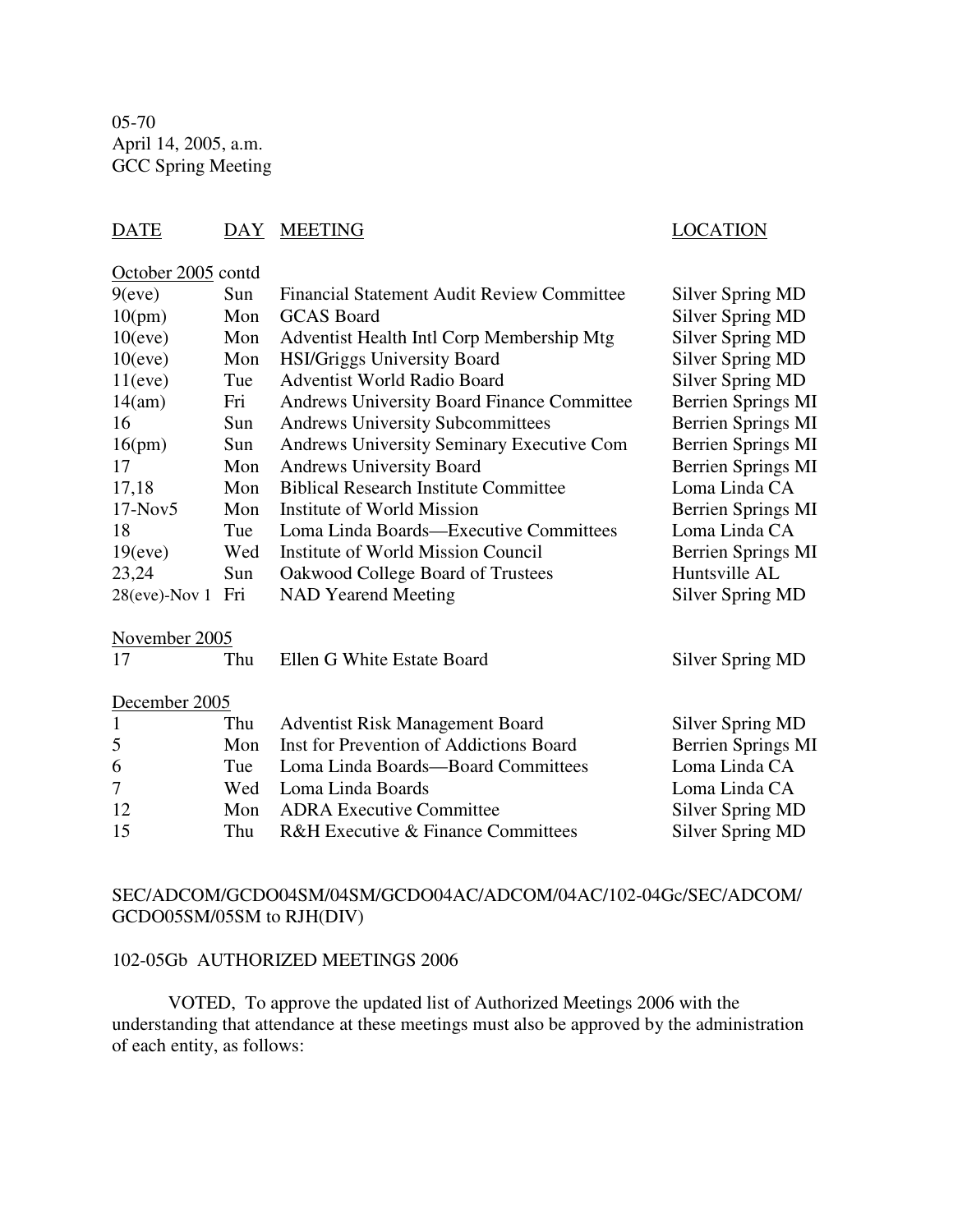05-71 April 14, 2005, a.m. GCC Spring Meeting

# DATE DAY MEETING LOCATION

# January 2006

| $4 - 7$   |     | Wed Institute of World Mission Re-entry Program | Avondale AUSTRALIA |
|-----------|-----|-------------------------------------------------|--------------------|
| $6 - 8$   | Fri | Ellen G White Estate Consultation               | Williamsburg VA    |
| $11 - 14$ |     | Wed PREXAD                                      | Miami FL           |
| $13 - 28$ | Fri | Institute of World Mission                      | Avondale AUSTRALIA |
| 25        |     | Wed IRLA Board                                  | Silver Spring MD   |
|           |     |                                                 |                    |

# February 2006

| 16        | Thu | Institute for the Prevention of Addictions Board | Loma Linda CA |
|-----------|-----|--------------------------------------------------|---------------|
| $17 - 21$ | Fri | PPPA, R&H, ABC Marketing Seminar                 | East Coast    |
| 20        |     | Mon Christian Record Services Board              | Lincoln NE    |
| 27        |     | Mon Loma Linda Boards—Board Committees           | Loma Linda CA |
| 28        |     | Tue Loma Linda Boards                            | Loma Linda CA |

# March 2006

| 1(am)          | Wed | Geoscience Research Institute Board                   | Loma Linda CA             |
|----------------|-----|-------------------------------------------------------|---------------------------|
| $\overline{2}$ | Thu | <b>AIIAS</b> Board                                    | <b>Silang PHILIPPINES</b> |
| 2(pm)          | Thu | <b>IWM Administrative Council</b>                     | Berrien Springs MI        |
| 3(am)          | Fri | <b>Andrews University Board Finance Committee</b>     | Berrien Springs MI        |
| 5              | Sun | <b>Andrews University Board Subcommittees</b>         | Berrien Springs MI        |
| 5(pm)          | Sun | <b>Andrews University Seminary Executive Com</b>      | Berrien Springs MI        |
| 6              | Mon | <b>Andrews University Board</b>                       | Berrien Springs MI        |
| $6 - 10$       | Sun | World Health Advisory                                 |                           |
| $6 - 11$       | Mon | GC Spiritual Emphasis Wk & Travel Moratorium          | <b>Silver Spring MD</b>   |
| 9              | Thu | <b>Adventist Risk Management Board</b>                | Silver Spring MD          |
| $12 - 15$      | Sun | Publishing Department World Advisory                  | <b>Silver Spring MD</b>   |
| $12 - 16$      | Sun | E G White Estate World Advisory                       | <b>Silver Spring MD</b>   |
| $13-16$        | Mon | <b>GC PARL Department World Advisory</b>              | <b>Silver Spring MD</b>   |
| $13 - 17$      | Mon | Children's Ministries Department World Advisory       | <b>Silver Spring MD</b>   |
| $13 - 17$      | Mon | Health Ministries Department World Advisory           | <b>Silver Spring MD</b>   |
| $13 - 17$      | Mon | Stewardship Department World Advisory                 | Silver Spring MD          |
| 13-19          | Mon | Ministerial Association World Advisory                | Silver Spring MD          |
| $13$ -Apr $1$  | Mon | Institute of World Mission                            |                           |
| 16             | Thu | Ellen G White Estate Board                            | <b>Silver Spring MD</b>   |
| 19-23          | Sun | <b>Adventist Chaplaincy Ministries World Advisory</b> | Silver Spring MD          |
| 19-23          | Sun | Family Ministries World Advisory                      | <b>Silver Spring MD</b>   |
| 19-24          | Sun | <b>Communication Department World Advisory</b>        | <b>Silver Spring MD</b>   |
| $20 - 24$      | Mon | Global Mission World Advisory                         | <b>Silver Spring MD</b>   |
| $20 - 24$      | Mon | <b>Trust Services World Advisory</b>                  | <b>Silver Spring MD</b>   |
| $20 - 24$      | Mon | Sabbath School/Personal Ministries World Advisory     | <b>Silver Spring MD</b>   |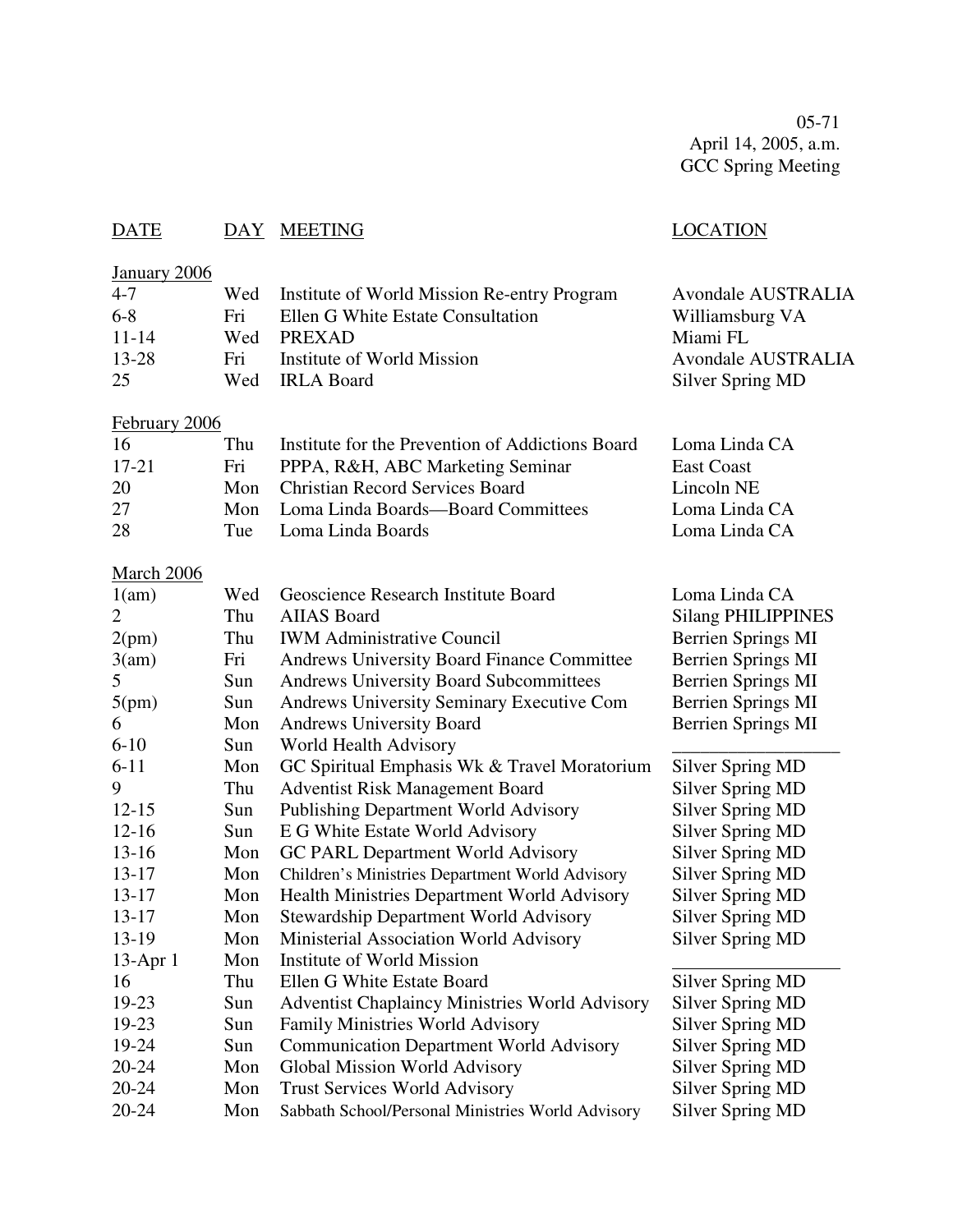05-72 April 14, 2005, a.m. GCC Spring Meeting

March 2006 contd

# DATE DAY MEETING LOCATION

| 26-31             | Sun | <b>AVS World Advisory/HisHands Training</b>       | Silver Spring MD          |
|-------------------|-----|---------------------------------------------------|---------------------------|
| 27-31             | Mon | <b>Education Department World Advisory</b>        | <b>Silver Spring MD</b>   |
| 27-31             | Mon | Youth Ministries World Advisory                   | <b>Silver Spring MD</b>   |
| 27-31             | Mon | World Sabbath School Curriculum Advisory          | <b>Silver Spring MD</b>   |
| $27$ -Apr 1       | Mon | Women's Ministries World Advisory                 | <b>Silver Spring MD</b>   |
| 29(eve)           | Wed | <b>PPPA Board Finance Committee</b>               | Nampa ID                  |
| 30                | Thu | PPPA Board                                        | Nampa ID                  |
| $31-Apr$ 2        | Fri | Use of Tithe Study Commission                     | Loma Linda CA             |
| <b>April 2006</b> |     |                                                   |                           |
| 3,4               | Mon | <b>Global Mission Issues Committee</b>            | Loma Linda CA             |
| 4(am)             | Tue | <b>International Board of Education</b>           | Loma Linda CA             |
| 4                 | Tue | 10/40 Window Committee                            | Loma Linda CA             |
| 4(pm)             | Tue | <b>Global Mission Operations Committee</b>        | Loma Linda CA             |
| 5,6               | Wed | Division Officer Interviews                       | Loma Linda CA             |
| 5(pm)             | Wed | HIV/AIDS Office Board                             | Loma Linda CA             |
| 6(am)             | Thu | Accrediting Assoc of SDA Sch, Coll, & Univ        | Loma Linda CA             |
| 6(pm)             | Thu | <b>Adventist Television Network Operating Com</b> | Loma Linda CA             |
| 7                 | Fri | <b>Presidents Council</b>                         | Loma Linda CA             |
| 7                 | Fri | Secretaries Council                               | Loma Linda CA             |
| $\tau$            | Fri | <b>Treasurers Council</b>                         | Loma Linda CA             |
| 7(eve),8          | Fri | Loma Linda Centennial & Worship Events            | Loma Linda CA             |
| 9(am)             | Sun | Financial Planning & Budgeting Committee          | Loma Linda CA             |
| 9                 | Sun | LLUAHSC Constituency & Loma Linda Bds             | Loma Linda CA             |
| 9(eve)            | Sun | Loma Linda Centennial Event                       | Loma Linda CA             |
| 10(am)            | Mon | GC & Division Officers                            | Loma Linda CA             |
| 10(pm)            | Mon | <b>Adventist World Radio Board</b>                | Loma Linda CA             |
| 11                | Tue | Council on Evangelism & Witness                   | Loma Linda CA             |
| 11(am)            | Tue | <b>ADRA Executive Committee</b>                   | Loma Linda CA             |
| 11(pm)            | Tue | <b>ICPA Board</b>                                 | Loma Linda CA             |
| 12,13(am)         | Wed | <b>Spring Meeting</b>                             | Loma Linda CA             |
| 12(eve)           | Wed | HSI/Griggs University Board                       | Loma Linda CA             |
| 12(eve)           | Wed | International HIV/AIDS Study Commission           | Loma Linda CA             |
| 13                | Thu | GC PARL World Affairs Com & IRLA Board            | Loma Linda CA             |
| 17,18             | Mon | <b>Biblical Research Institute Committee</b>      | <b>Berrien Springs MI</b> |
| 18-20             | Tue | World Council of Editors                          | <b>Silver Spring MD</b>   |
| 21                | Fri | Adventist Heritage Ministry Finance Committee     |                           |
| 21,22             | Fri | <b>Adventist Heritage Ministry Board</b>          |                           |
| 23,24             | Sun | Oakwood College Board of Trustees                 | Huntsville AL             |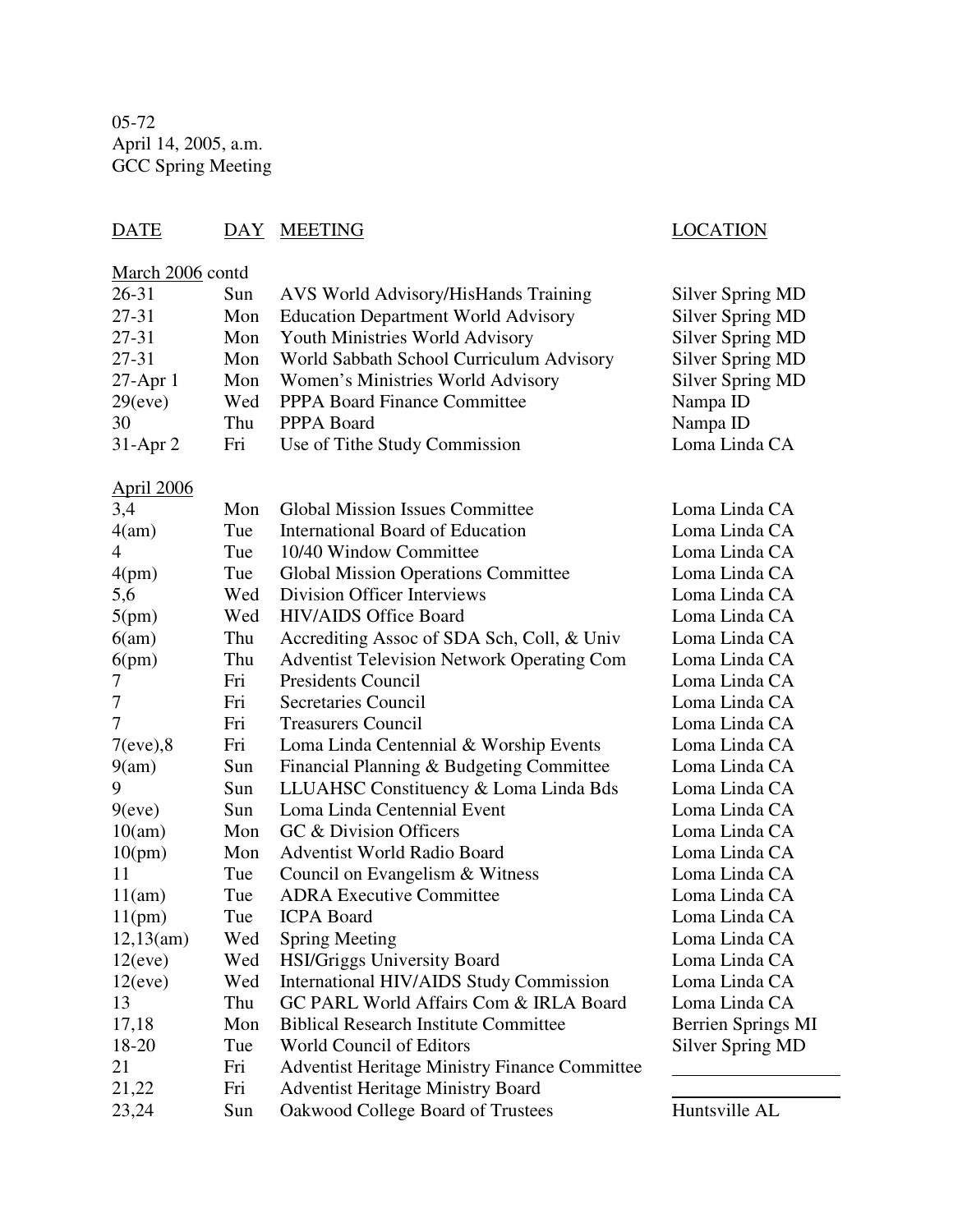05-73 April 14, 2005, a.m. GCC Spring Meeting

| <b>DATE</b>        |            | DAY MEETING                                        | <b>LOCATION</b>           |
|--------------------|------------|----------------------------------------------------|---------------------------|
| April 2006 contd   |            |                                                    |                           |
| 26(pm)             | Wed        | <b>R&amp;H Finance Committee</b>                   | Hagerstown MD             |
| 27                 | Thu        | <b>R&amp;H</b> Constituency Meeting                | Hagerstown MD             |
|                    |            |                                                    |                           |
| <b>May 2006</b>    |            |                                                    |                           |
| 11(pm)             | Thu        | Andrews University Executive Committee             | Berrien Springs MI        |
| 18                 | Thu        | Ellen G White Estate Board                         | <b>Silver Spring MD</b>   |
| 23                 | Tue        | Loma Linda Boards-Board Committees                 | Loma Linda CA             |
| 24                 | Wed        | Loma Linda Boards                                  | Loma Linda CA             |
| 24,25              | Wed        | <b>IRLA</b> International Congress                 |                           |
| 27                 | Sat        | <b>Religious Liberty Festival</b>                  |                           |
| $31$ -June 1       | Wed        | <b>Adventist Risk Management Board</b>             | <b>Burlington VT</b>      |
| June 2006          |            |                                                    |                           |
| $12 - 15$          | Mon        | <b>PREXAD</b>                                      |                           |
| $12$ -July 1       | Mon        | Institute of World Mission                         | <b>Berrien Springs MI</b> |
| 14                 | Wed        | <b>GC Staff Day</b>                                | Gaithersburg MD           |
| 20                 | Tue        | <b>R&amp;H Board Exec/Finance Committee</b>        | <b>Silver Spring MD</b>   |
|                    |            |                                                    |                           |
| <b>July 2006</b>   |            |                                                    |                           |
| $7 - 17$           | Fri        | <b>International Bible Conference</b>              | <b>Izmir TURKEY</b>       |
| $11 - 16$          | Tue        | Institute of World Mission Re-entry Program        | <b>Berrien Springs MI</b> |
| 20                 | Thu        | Ellen G White Estate Board                         | Silver Spring MD          |
| 24-Aug 12          | Mon        | Institute of World Mission                         |                           |
| $28$ -Aug 1        | Fri        | <b>Biblical Research Institute Science Council</b> |                           |
| <b>August 2006</b> |            |                                                    |                           |
| 9(eve)             | Wed        | <b>PPPA Board Finance Committee</b>                | Nampa ID                  |
| 10                 | Thu        | PPPA Board                                         | Nampa ID                  |
| 17                 | Thu        | Adventist Risk Management Board                    | <b>Silver Spring MD</b>   |
| 21                 | Mon        | <b>Christian Record Services Board</b>             | Lincoln NE                |
| $21 - 31$          | Mon        | Geoscience Research Institute Field Conf           | Denver <sub>CO</sub>      |
| 28                 | Mon        | Loma Linda Boards-Board Committees                 | Loma Linda CA             |
| 29                 | Tue        | Loma Linda Boards                                  | Loma Linda CA             |
| September 2006     |            |                                                    |                           |
| $10-14$            |            | <b>Adventist Risk Management Conference</b>        |                           |
|                    |            |                                                    |                           |
| 12-22              | Sun<br>Tue | <b>GC Staff Travel Moratorium</b>                  | <b>Silver Spring MD</b>   |

# 15 Fri Adventist Heritage Ministry Finance Committee Battle Creek MI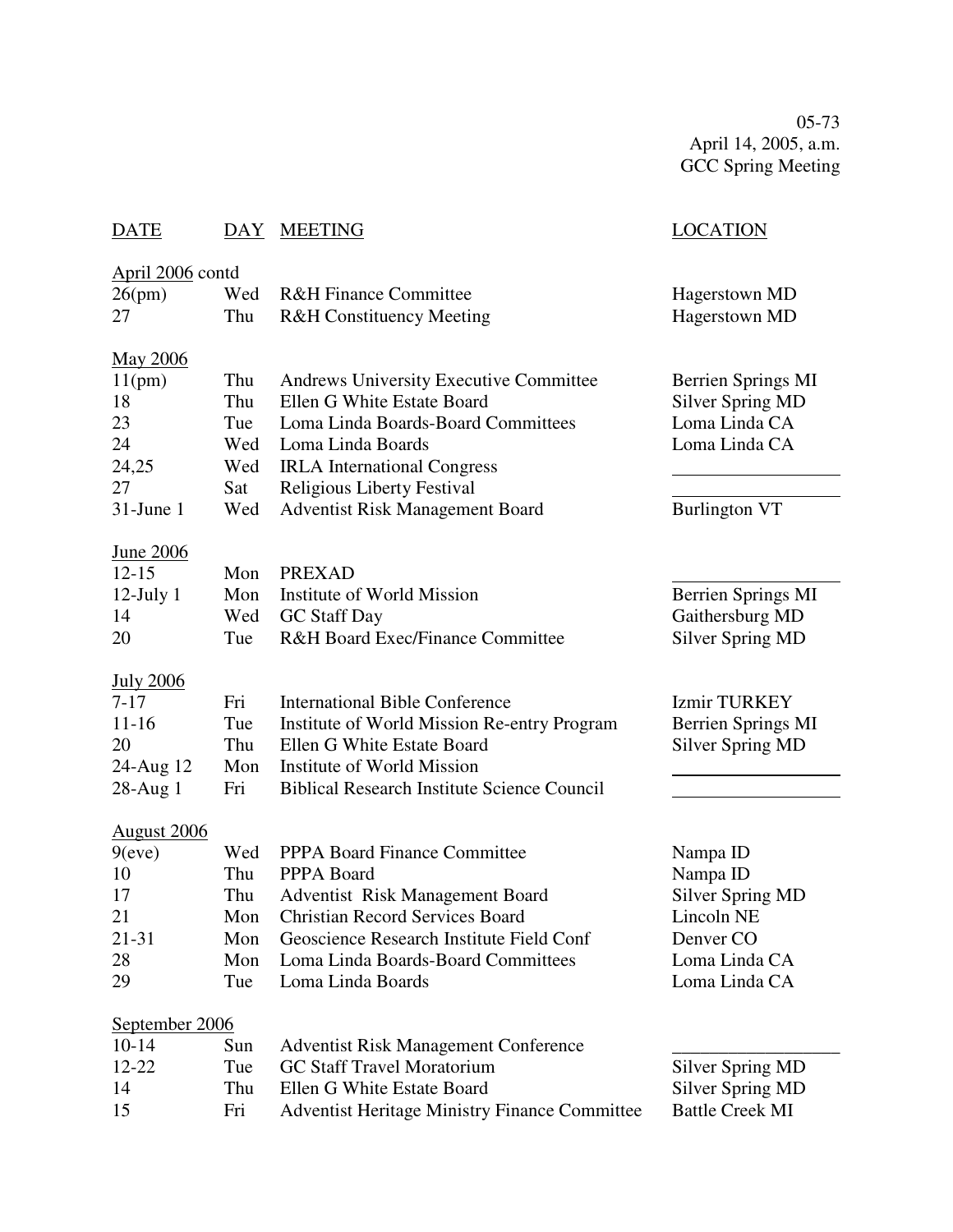05-74 April 14, 2005, a.m. GCC Spring Meeting

# DATE DAY MEETING SERVICES AND LOCATION

September 2006 contd

| 17,18      | Sun | <b>Adventist Heritage Ministry Committee</b> | <b>Battle Creek MI</b> |
|------------|-----|----------------------------------------------|------------------------|
| $26$ (eve) | Tue | <b>R&amp;H Board Finance Committee</b>       | Hagerstown MD          |
| 27(am)     |     | Wed R&H Board                                | Hagerstown MD          |
| 27,28      |     | Wed Use of Tithe Study Commission            | Silver Spring MD       |

# October 2006

| $\mathbf{1}$    | Sun | Council on Evangelism & Witness                   | Silver Spring MD          |
|-----------------|-----|---------------------------------------------------|---------------------------|
| $\overline{2}$  | Mon | Division Officer Interviews                       | <b>Silver Spring MD</b>   |
| 2(pm)           | Mon | <b>Adventist Television Network Oper Com</b>      | <b>Silver Spring MD</b>   |
| 2(pm)           | Mon | 10/40 Window Committee                            | <b>Silver Spring MD</b>   |
| 3(am)           | Tue | <b>International Board of Education</b>           | <b>Silver Spring MD</b>   |
| 3               | Tue | <b>Presidents Council</b>                         | <b>Silver Spring MD</b>   |
| 3               | Tue | <b>Secretaries Council</b>                        | <b>Silver Spring MD</b>   |
| 3               | Tue | <b>Treasurers Council</b>                         | <b>Silver Spring MD</b>   |
| 3(pm)           | Tue | <b>Adventist Television Network Operating Com</b> | <b>Silver Spring MD</b>   |
| 3(pm)           | Tue | GC PARL World Affairs Com & IRLA Board            | <b>Silver Spring MD</b>   |
| 4               | Wed | GC & Division Officers                            | <b>Silver Spring MD</b>   |
| 4(eve)          | Wed | <b>Global Mission Operations Committee</b>        | <b>Silver Spring MD</b>   |
| 5(am)           | Thu | Accrediting Assoc of SDA Sch, Coll, & Univ        | <b>Silver Spring MD</b>   |
| 5(am)           | Thu | <b>ADRA</b> Board                                 | <b>Silver Spring MD</b>   |
| 5(am)           | Thu | <b>Church Manual Committee</b>                    | <b>Silver Spring MD</b>   |
| 5               | Thu | <b>Division Officer Interviews</b>                | <b>Silver Spring MD</b>   |
| $5$ (pm)        | Thu | <b>Adventist World Radio Board</b>                | <b>Silver Spring MD</b>   |
| 6(am)           | Fri | Financial Planning & Budgeting Committee          | <b>Silver Spring MD</b>   |
| 6(pm)           | Fri | Africa HIV/AIDS Office Board                      | <b>Silver Spring MD</b>   |
| 6(pm)           | Fri | <b>AIIAS</b> Board                                | <b>Silver Spring MD</b>   |
| 6(pm)           | Fri | International Board of Min & Theo Educ            | <b>Silver Spring MD</b>   |
| $6$ (eve) $-12$ | Fri | <b>Annual Council</b>                             | <b>Silver Spring MD</b>   |
| 8(eve)          | Sun | <b>Financial Statement Audit Review Committee</b> | <b>Silver Spring MD</b>   |
| 9(pm)           | Mon | <b>GCAS</b> Board                                 | <b>Silver Spring MD</b>   |
| 9(eve)          | Mon | <b>HSI/Griggs University Board</b>                | <b>Silver Spring MD</b>   |
| 9(eve)          | Mon | International HIV/AIDS Study Commission           | <b>Silver Spring MD</b>   |
| 13(am)          | Fri | <b>Andrews University Board Finance Committee</b> | <b>Berrien Springs MI</b> |
| 15              | Sun | <b>Andrews University Subcommittees</b>           | <b>Berrien Springs MI</b> |
| 15(pm)          | Sun | <b>Andrews University Seminary Executive Com</b>  | <b>Berrien Springs MI</b> |
| 16              | Mon | <b>Andrews University Board</b>                   | <b>Berrien Springs MI</b> |
| 16,17           | Mon | <b>Biblical Research Institute Committee</b>      | Loma Linda CA             |
| 16-Nov 4        | Mon | Institute of World Mission                        | <b>Berrien Springs MI</b> |
| 17              | Tue | Loma Linda Boards—Executive Committees            | Loma Linda CA             |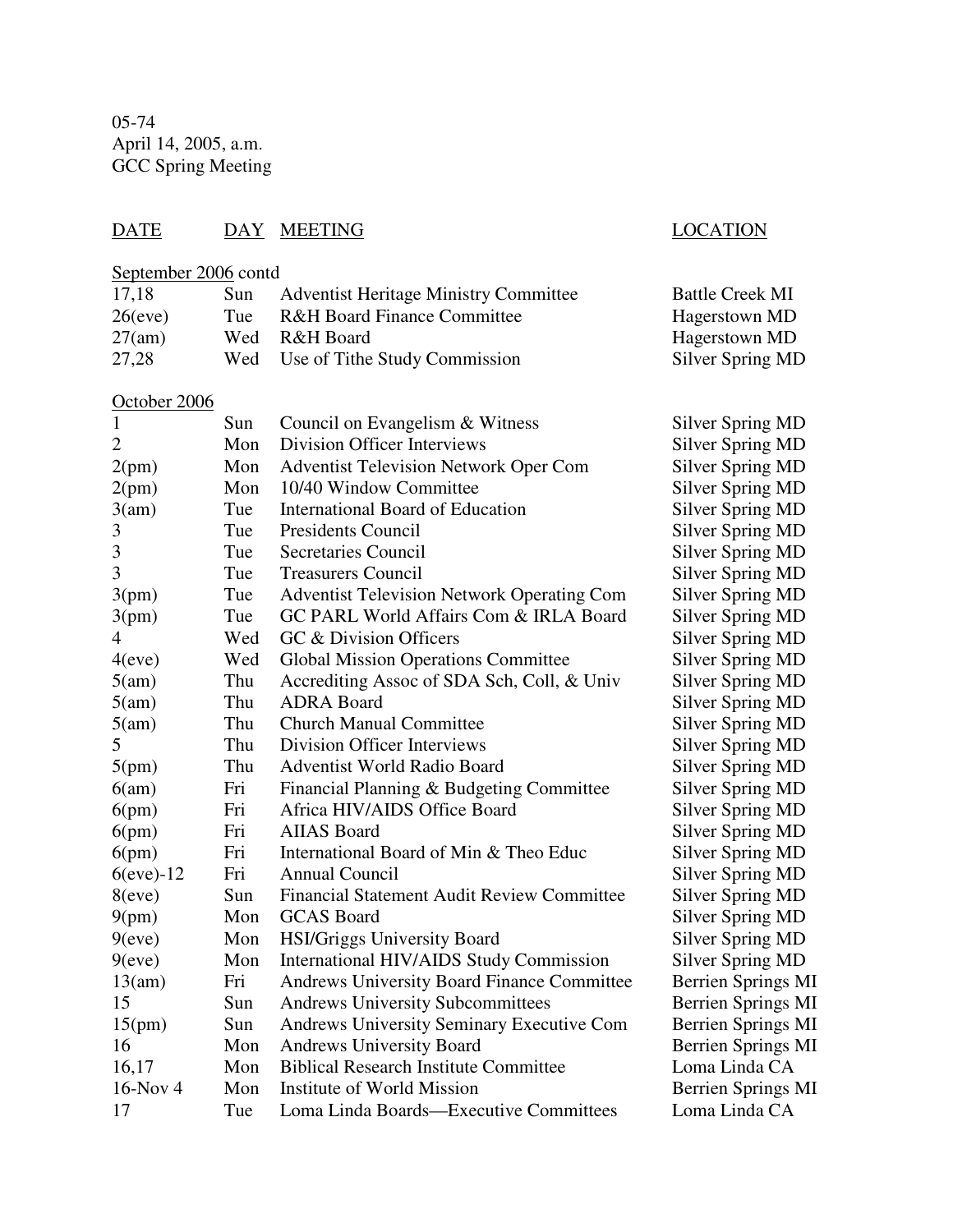05-75 April 14, 2005, a.m. GCC Spring Meeting

| <b>DATE</b>        | DAY | <b>MEETING</b>                         | LOCATION         |
|--------------------|-----|----------------------------------------|------------------|
| October 2006 contd |     |                                        |                  |
| 22,23              | Sun | Oakwood College Board of Trustees      | Huntsville AL    |
| $27 - 31$          | Fri | <b>NAD Yearend Meeting</b>             | Silver Spring MD |
| November 2006      |     |                                        |                  |
| 16                 | Thu | Ellen G White Estate Board             | Silver Spring MD |
| December 2006      |     |                                        |                  |
| 7                  | Thu | <b>Adventist Risk Management Board</b> | Silver Spring MD |
| 11                 | Mon | <b>ADRA Executive Committee</b>        | Silver Spring MD |
| 12                 | Tue | Loma Linda Boards—Board Committees     | Loma Linda CA    |
| 13                 | Wed | Loma Linda Boards                      | Loma Linda CA    |
| 19                 | Tue | R&H Executive & Finance Committees     | Silver Spring MD |

# SEC/ADCOM/GCDO05SM/05SM to RJH-05AC(DIV)

#### 102-05Gc AUTHORIZED MEETINGS 2007

VOTED, To approve the list of Authorized Meetings 2007 with the understanding that attendance at these meetings must also be approved by the administration of each entity, as follows:

| <b>DATE</b>  | DAY MEETING | <b>LOCATION</b> |
|--------------|-------------|-----------------|
| January 2007 |             |                 |

February 2007 23(eve)-26(am) Fri LLUAHSC Board Retreat CALIFORNIA 26(pm) Mon Loma Linda Boards-Board Committees Loma Linda CA 27 Tue Loma Linda Boards Loma Linda CA 28(am) Wed Geoscience Institute Board Loma Linda CA March 2007 8 Thu Adventist Risk Management Board Silver Spring MD 20 Tue Loma Linda Executive Committees Loma Linda CA 28(eve) Wed PPPA Board Finance Committee Nampa ID 29 Thu PPPA Board Nampa ID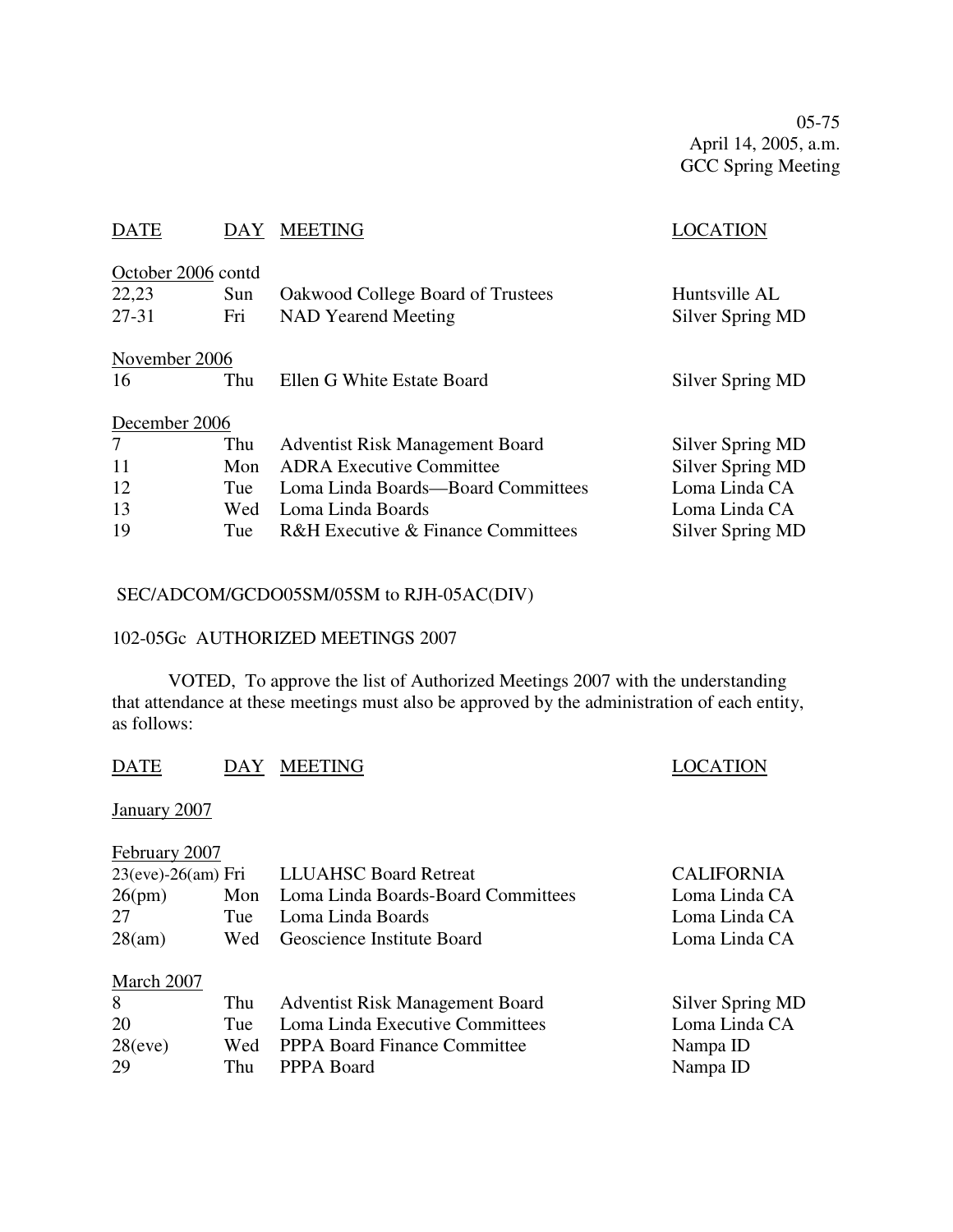05-76 April 14, 2005, a.m. GCC Spring Meeting

# DATE DAY MEETING SERVICES AND LOCATION

# April 2007 8(pm) Sun Africa HIV-AIDS Office Board Silver Spring MD 9,10 Mon Global Mission Issues Committee Silver Spring MD 10(am) Tue ADRA Executive Committee Silver Spring MD 11,12 Wed Spring Meeting Silver Spring MD 24(pm) Tue R&H HHES Board Hagerstown MD 24(eve) Tue R&H Finance Board Hagerstown MD 25(am) Wed R&H Board Hagerstown MD May 2007 22 Tue Loma Linda Boards-Board Committees Loma Linda CA 23 Wed Loma Linda Boards Loma Linda CA June 2007 5,6 Tue Adventist Risk Management Board VERMONT 13 Wed GC Staff Day Gaithersburg MD 14 Thu R&H Executive/Finance Board Committee Silver Spring MD July 2007 August 2007 8(eve) Wed PPPA Board Finance Committee Nampa ID 9 Thu PPPA Board Nampa ID 16 Thu Adventist Risk Management Board Silver Spring MD<br>27 Mon Loma Linda Boards-Board Committees Loma Linda CA 27 Mon Loma Linda Boards-Board Committees

### September 2007

| 4(eve) | Tue  | <b>R&amp;H Finance Board Committee</b>      | Hagerstown MD       |
|--------|------|---------------------------------------------|---------------------|
| 5(am)  |      | Wed R&H Board                               | Hagerstown MD       |
| $9-13$ | Sun. | <b>Adventist Risk Management Conference</b> |                     |
| 30     | Sun  | Council on Evangelism $& \text{Witness}$    | <b>Kiev UKRAINE</b> |

28 Tue Loma Linda boards Loma Linda CA

#### October 2007

| 1(pm)  |     | Mon 10/40 Window Committee                   | <b>Kiev UKRAINE</b> |
|--------|-----|----------------------------------------------|---------------------|
| 2(am)  | Tue | International Board of Education             | <b>Kiev UKRAINE</b> |
| 2(pm)  | Tue | <b>Adventist Television Network Oper Com</b> | <b>Kiev UKRAINE</b> |
| 2(pm)  |     | Tue GC PARL World Affairs & IRLA Board       | <b>Kiev UKRAINE</b> |
| 3(eve) |     | Wed Global Mission Operations Committee      | <b>Kiev UKRAINE</b> |
| 4(am)  |     | Thu Accred Assoc of SDA Sch, Coll & Univ     | <b>Kiev UKRAINE</b> |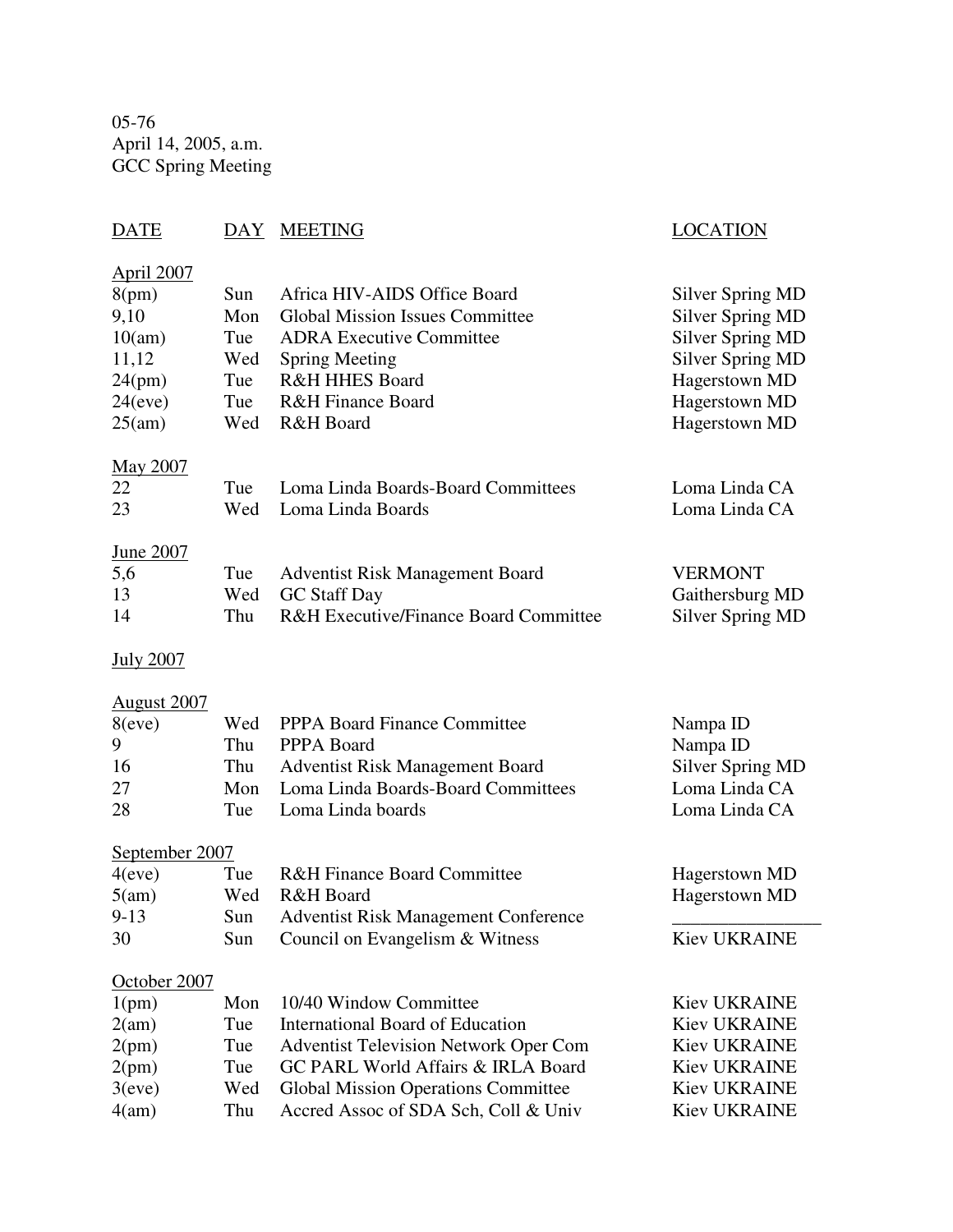05-77 April 14, 2005, a.m. GCC Spring Meeting

# DATE DAY MEETING DATE LOCATION

| October 2007 contd |     |                                       |                     |
|--------------------|-----|---------------------------------------|---------------------|
| 4(am)              | Thu | <b>ADRA</b> Board                     | <b>Kiev UKRAINE</b> |
| 4(am)              | Thu | <b>Church Manual Committee</b>        | <b>Kiev UKRAINE</b> |
| 4(pm)              | Thu | Adventist World Radio Board           | <b>Kiev UKRAINE</b> |
| 5(pm)              | Fri | Africa HIV-AIDS Office Board          | <b>Kiev UKRAINE</b> |
| 8                  | Mon | Division Officers Interviews          | <b>Kiev UKRAINE</b> |
| 9                  | Tue | <b>Presidents Council</b>             | <b>Kiev UKRAINE</b> |
| 9                  | Tue | Secretaries Council                   | <b>Kiev UKRAINE</b> |
| 9                  | Tue | <b>Treasurers Council</b>             | <b>Kiev UKRAINE</b> |
| 10                 | Wed | <b>GC</b> Division Officers           | <b>Kiev UKRAINE</b> |
| 11                 | Thu | Financial Planning & Budgeting Com    | <b>Kiev UKRAINE</b> |
| $12(eve) - 17$     | Fri | Annual Council                        | <b>Kiev UKRAINE</b> |
| $19-22$            | Fri | Andrews University Board & Committees | Berrien Springs MI  |
| 23                 | Tue | Loma Linda Executive Committees       | Loma Linda CA       |
| November 2007      |     |                                       |                     |
| 15                 | Thu | Ellen G White Estate Board            | Silver Spring MD    |
| December 2007      |     |                                       |                     |

| 6   |     | Thu ARM Board                   | Silver Spring MD |
|-----|-----|---------------------------------|------------------|
| -10 |     | Mon ADRA Executive Committee    | Silver Spring MD |
| -11 |     | Tue Loma Linda Board Committees | Loma Linda CA    |
| 12  |     | Wed Loma Linda Boards           | Loma Linda CA    |
| -18 | Tue | R&H Board Executive/Finance Com | Silver Spring MD |

### ESD/SEC/ADCOM/05SM to AG

# 144-05G EAST RUSSIAN UNION MISSION—TERRITORIAL ADJUSTMENT

Whereas, the East Russian Union Mission (ERUM) is geographically the largest union in the world, with eight different time zones,

Whereas, to divide the East Russian Union Mission (ERUM) is not financially feasible at this time,

Whereas, the Far Eastern Mission (FEM), within the Federal Region, is not easily accessible from Novosibirsk, to the East Russian Union Mission (ERUM) headquarters,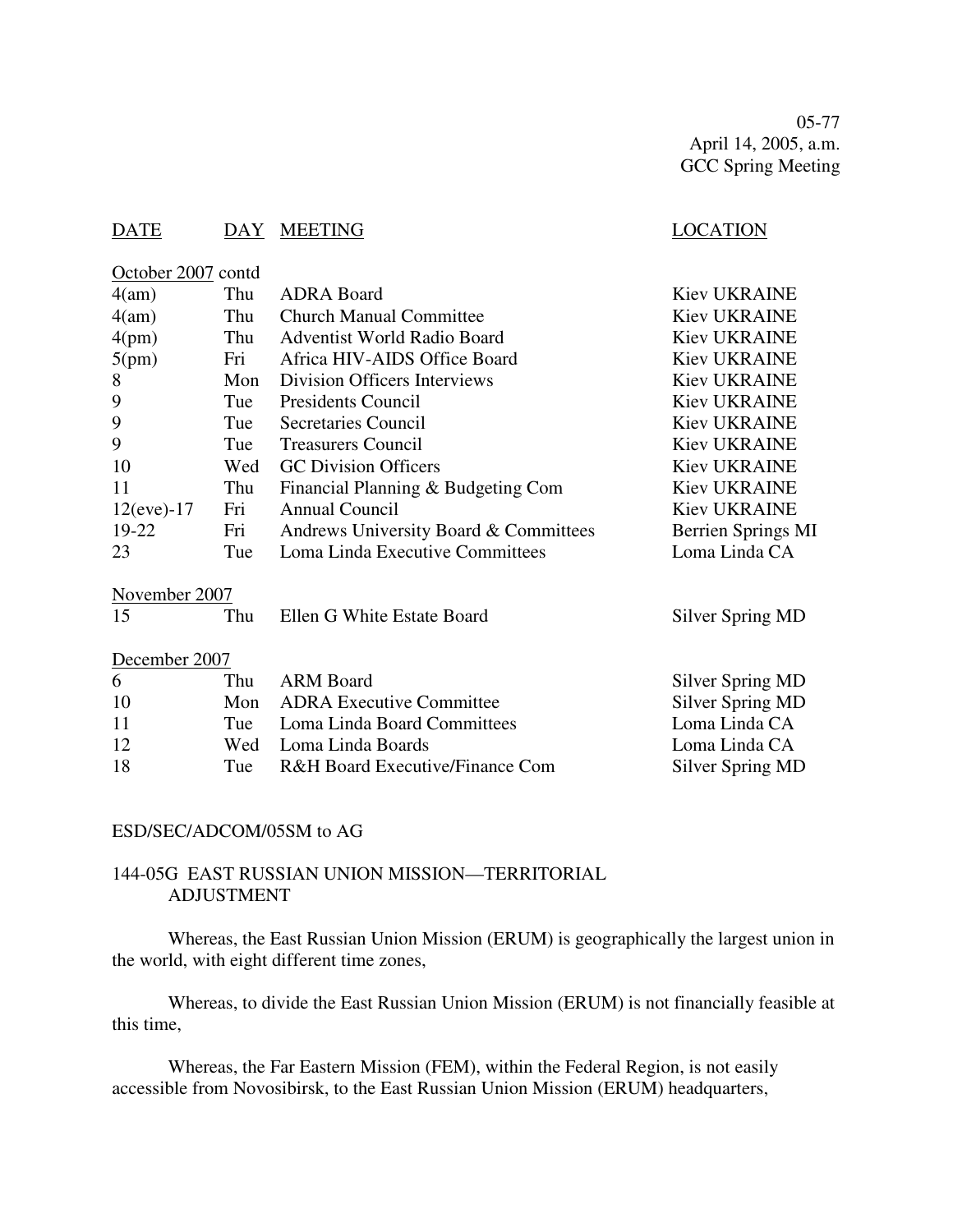05-78 April 14, 2005, a.m. GCC Spring Meeting

Whereas, the air travel is more expensive from Novosibirsk to Khabarovsk than from Moscow to Khabarovsk,

Whereas, the Far Eastern Mission (FEM) has the potential for a union status in the future,

Whereas, the Euro-Asia Division is willing and able to care for the Far Eastern Mission (FEM) and because it is cheaper and easier for them to access the Far Eastern Mission (FEM), it is

VOTED, 1. To recognize and record the reorganization of the East Russian Union Mission, comprised of the Baikal Mission, Central Siberian Mission, Far Eastern Mission, West Siberian Mission and Yenicey Mission, by detaching from the Union the Far Eastern Mission serving the Magadan region, Kamchatka region, Sakhalin areas, Primorsk region, Chukotka, and Yakutia.

2. To record that the Far Eastern Mission be an attached field to the Euro-Asia Division effective June 1, 2005.

NAD/ChManSub/ChMan/GCDO04AC/04AC/458GNd/ADCOM/05SM to AM

# 449-05GN SMALL GROUP MINISTRIES - *CHURCH MANUAL* NOTES AMENDMENT

VOTED, To amend the section, Small Group Ministries, to the Notes section of the *Church Manual*, page 63, to read as follows:

# Small Group Ministries

2. Small Group Ministries—Moses organized Israel into groups of ten (Ex. 18). Jesus chose a group of twelve and spent most of His ministry with them. He often taught in private homes (Matt. 13:36, 17:25; Mark 9:33, 10:10). The New Testament church centered its activities on small groups, in fellowship, study, sharing, praying, and eating together (Acts 2:42, 46).

In North America and many other parts of the world, the Seventh-day Adventist Church began with local churches that were small, informal groups and met in homes. Ellen G White emphasizes, "The formation of small companies as a basis of Christian effort is a plan that has been presented before me by One who cannot err. If there is a large number in the church, let the members be formed into small companies, to work not only for the church members but for unbelievers also" (*Evangelism*, p 115).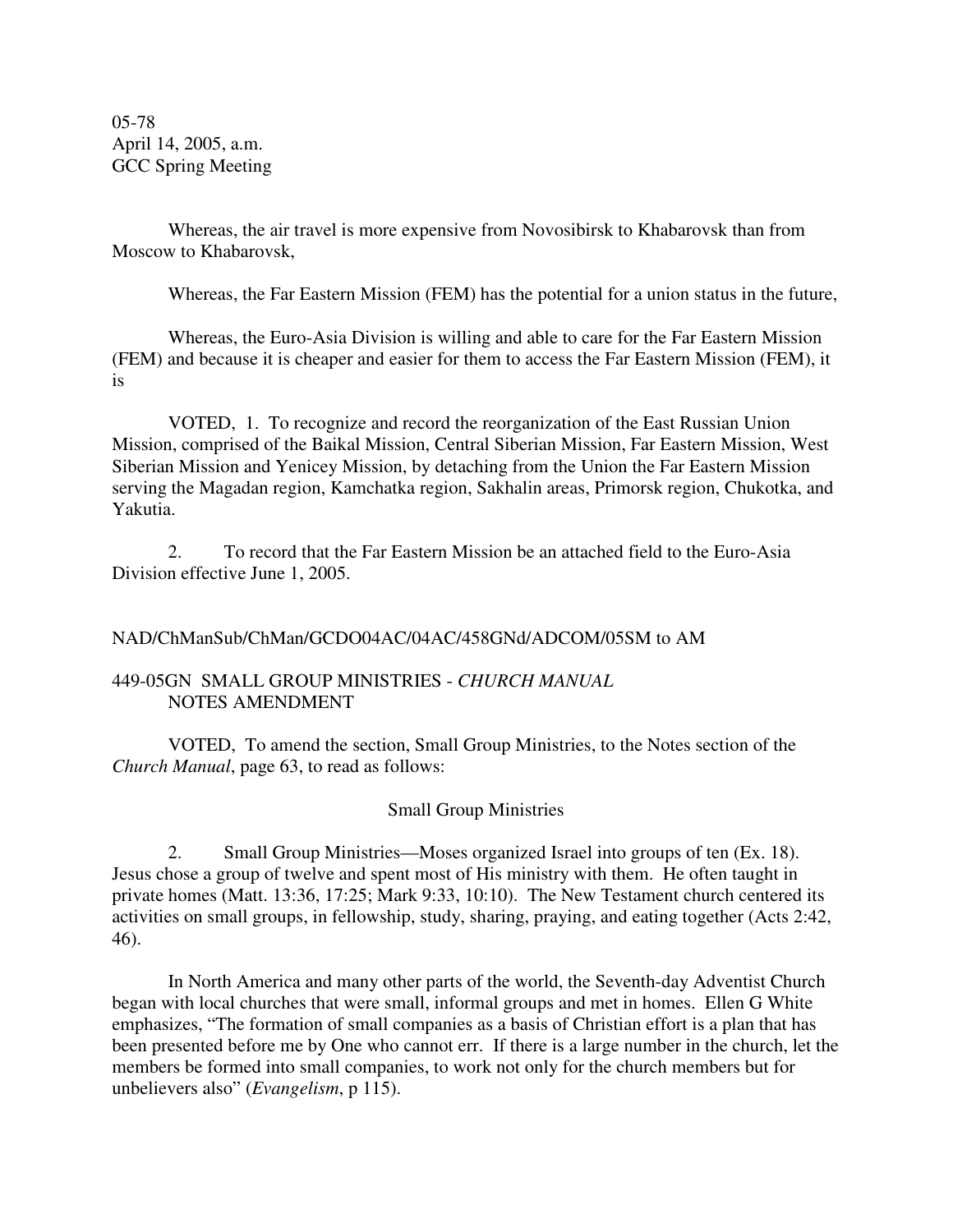05-79 April 14, 2005, a.m. GCC Spring Meeting

As early as 1871 she wrote specific instructions on "How to Conduct Meetings," that were the same in purpose and procedure as small group ministries today. (See *Review and Herald*, May 30, 1871: reprinted in *Testimonies*, vol. 2, pp. 577-582.)

The life of the body is in its cells. If the cell dies, the body eventually dies. If the cells are healthy, the body is healthy. When the cells multiply, the body grows. A study of church movements shows that every major revival has been influenced by a ready access to the Bible and the gathering of believers in small, intimate groups.

# Bible Study Fellowships

Purpose—Bible study fellowships aim to both revive members and attract nonmembers. They provide an excellent means of reconnecting with inactive members. A strong emphasis of such groups is fellowship. Both the small size and the informal setting are more conducive to fellowship than the regular church setting. Even individuals not ready to identify with the Church feel comfortable in the nonthreatening atmosphere of a small group.

Format—Groups should be no smaller than four or larger than fifteen. They should meet regularly—weekly, bi-weekly or at least monthly. They may meet in homes, at a workplace or meeting rooms in the community. Meetings normally last an hour or two and typically include three four parts:

1. Sharing: The group should schedule their sharing time at the beginning of each meeting. The sharing of joys, blessings, and disappointments is a natural way to begin a meeting. It relieves tensions, provides honest affirmation, and creates a warm spirit. Dialogue is the key to success. No one must be allowed to dominate the group.

2. Bible study: The group may choose a book of the Bible or use a study guide for Bible study. Members study agreed sections of the material during the week, and discuss it with the group at the meetings. The leader probes for answers to such questions as "What does the author say in this text?" and "What does God say to me through this passage?"

3. Prayer: The group compiles a list of prayer topics, including requests and praises. It is important that they pray for one another, as well as specific projects that the group may be involved or interested in. Time should be allowed for short prayers by each person who wishes to participate.

4. Witnessing: The group spends time discussing witnessing opportunities, selecting programs in which they might become engaged. Plans are developed for implementation of the program/s and ensuing meetings allow opportunity for sharing of witnessing results and experiences. Time should also be allowed for training group members in methods of effective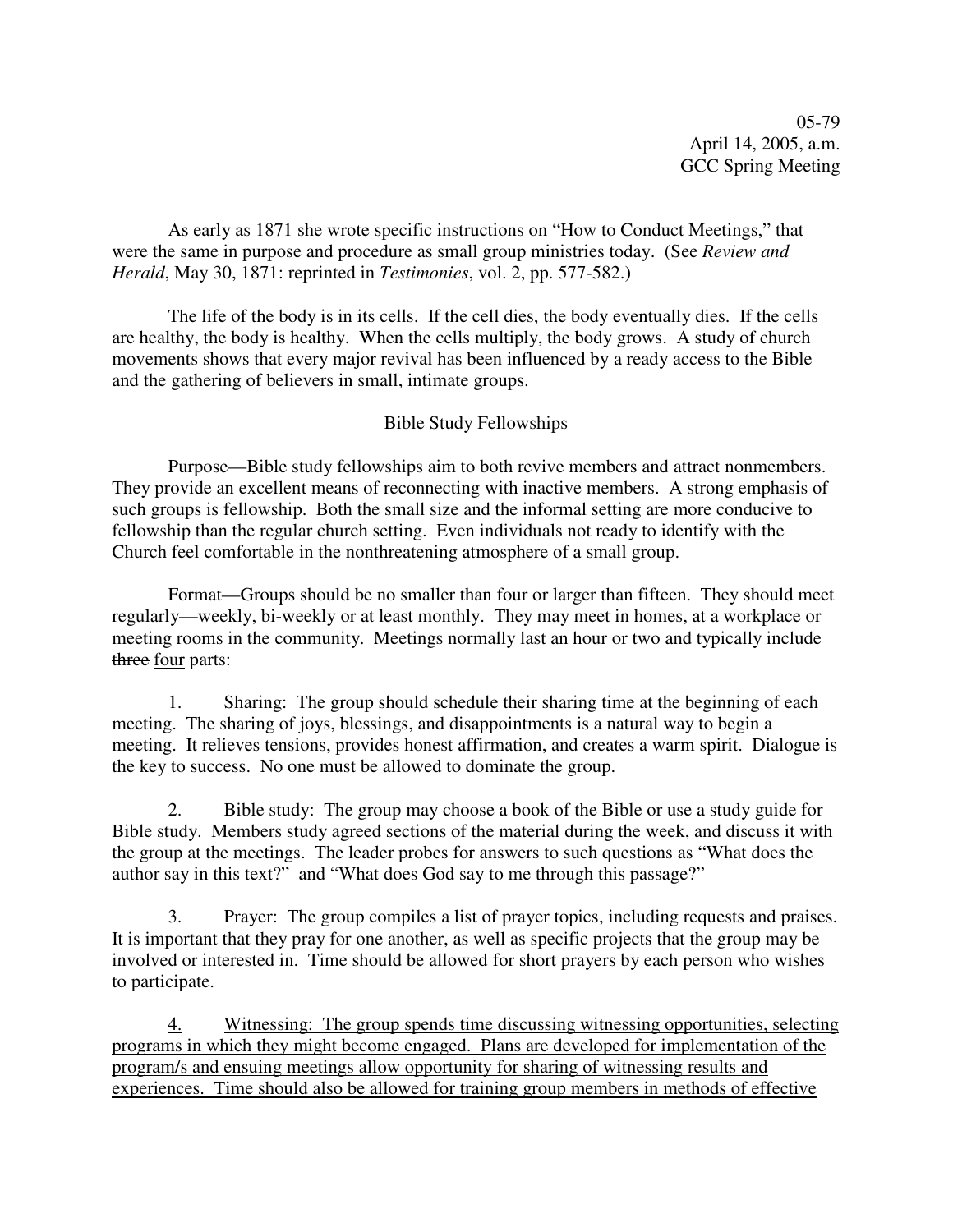05-80 April 14, 2005, a.m. GCC Spring Meeting

# witness. In groups where inactive church members and/or non members regularly attend, the focus should be on introducing them to Jesus Christ.

## Ministry Groups

Small groups may meet at the church and be made up of individuals with special interests. Example groups include but are not limited to persons interested in—family life, parenting, coping with life, and Bible study classes covering physical, mental, and spiritual health. Classes may also be established in the Sabbath School as support groups for individuals with specific needs as well as activity groups.

### Mission Groups

Small groups may be sponsored by a local church as the first step in beginning work in a previously unentered community in the same way that branch Sabbath Schools and cottage meetings have been used by Seventh-day Adventists since the 19<sup>th</sup> century.

A small group which gathers in a home for Bible study, fellowship and worship requires little if any funding, and removes the barrier of cost from advancing the mission of the Church. Where the conference cannot afford to fund additional pastors, mission groups throughout a metropolitan area or rural region can continue to be affiliated with an established church. Small group leaders function under supervision of the district pastor.

# How to Begin

The Personal Ministries Council normally initiates small group ministries and the church board gives final approval to the program and the appointment of leaders. This is a safeguard against the development of offshoot groups.

The pastor does not need to be a permanent member of any group. However, the pastor should have general oversight of all groups. The pastor's greatest contribution is in recruiting and training leaders from among church members. These lay leaders invite friends, acquaintances, and neighbors to join their groups.

At the first meeting there should be a written statement or group agreement which explains the goals of the group and the ground rules. The group should be asked to help shape this brief, concise document (usually not more than one page). It would typically include an agreement to meet weekly for a specified number of weeks (6, 10, 13 or 26, for example), attend every meeting unless ill or out of town, read the assigned material between meetings, protect confidences, refrain from negative statements about other people or organizations, and invite others into the group. Those unable to support the agreement should be allowed to withdraw gracefully.